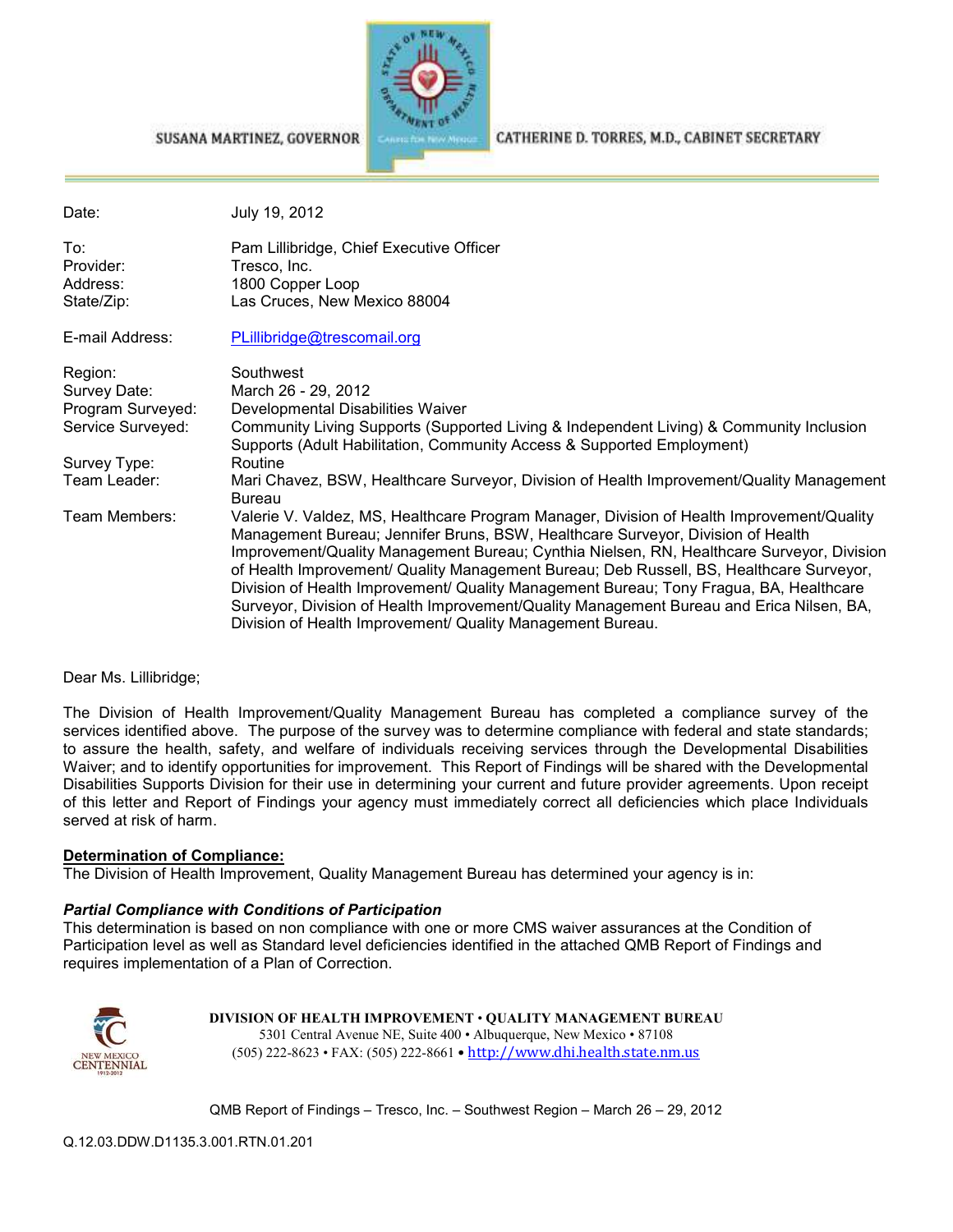### **Plan of Correction:**

The attached Report of Findings identifies the Standard Level and/or Condition of Participation deficiencies found during your agency's compliance review. You are required to complete and implement a Plan of Correction. Your agency has a total of 45 business days (10 business days to submit your POC for approval and 35 days to implement your *approved* Plan of Correction) from the receipt of this letter.

### **Submission of your Plan of Correction:**

Please submit your agency's Plan of Correction in the space on the two right columns of the Report of Findings. *(See attachment "A" for additional guidance in completing the Plan of Correction)*.

Within 10 business days of receipt of this letter your agency Plan of Correction must be submitted to the parties below:

#### **1. Quality Management Bureau, Attention: Plan of Correction Coordinator 5301 Central Ave. NE Suite 400 Albuquerque, NM 87108**

### **2. Developmental Disabilities Supports Division Regional Office for region of service surveyed**

Upon notification from QMB that your *Plan of Correction has been approved*, you must implement all remedies and corrective actions to come into compliance. If your Plan of Correction is denied, you must resubmit a revised plan as soon as possible for approval, as your POC approval and all remedies must be completed within 45 business days of the receipt of this letter.

Failure to submit your POC within the allotted 10 business days or complete and implement your Plan of Correction within the total 45 business days allowed may result in the imposition of a \$200 per day Civil Monetary Penalty until it is received, completed and/or implemented.

#### **Request for Informal Reconsideration of Findings (IRF):**

If you disagree with a finding of deficient practice, you have 10 business days upon receipt of this notice to request an IRF. Submit your request for an IRF in writing to:

> QMB Deputy Bureau Chief 5301 Central Ave NE Suite #400 Albuquerque, NM 87108 Attention: IRF request

See Attachment "C" for additional guidance in completing the request for Informal Reconsideration of Findings. The request for an IRF will not delay the implementation of your Plan of Correction which must be completed within 45 total business days (10 business days to submit your POC for approval and 35 days to implement your *approved* Plan of Correction). Providers may not appeal the nature or interpretation of the standard or regulation, the team composition or sampling methodology. If the IRF approves the modification or removal of a finding, you will be advised of any changes.

Please call the Plan of Correction Coordinator at 505-699-9356 if you have questions about the Report of Findings or Plan of Correction. Thank you for your cooperation and for the work you perform.

Sincerely,

Mari Chavez, BSW

Mari Chavez, BSW Team Lead/Healthcare Surveyor Division of Health Improvement Quality Management Bureau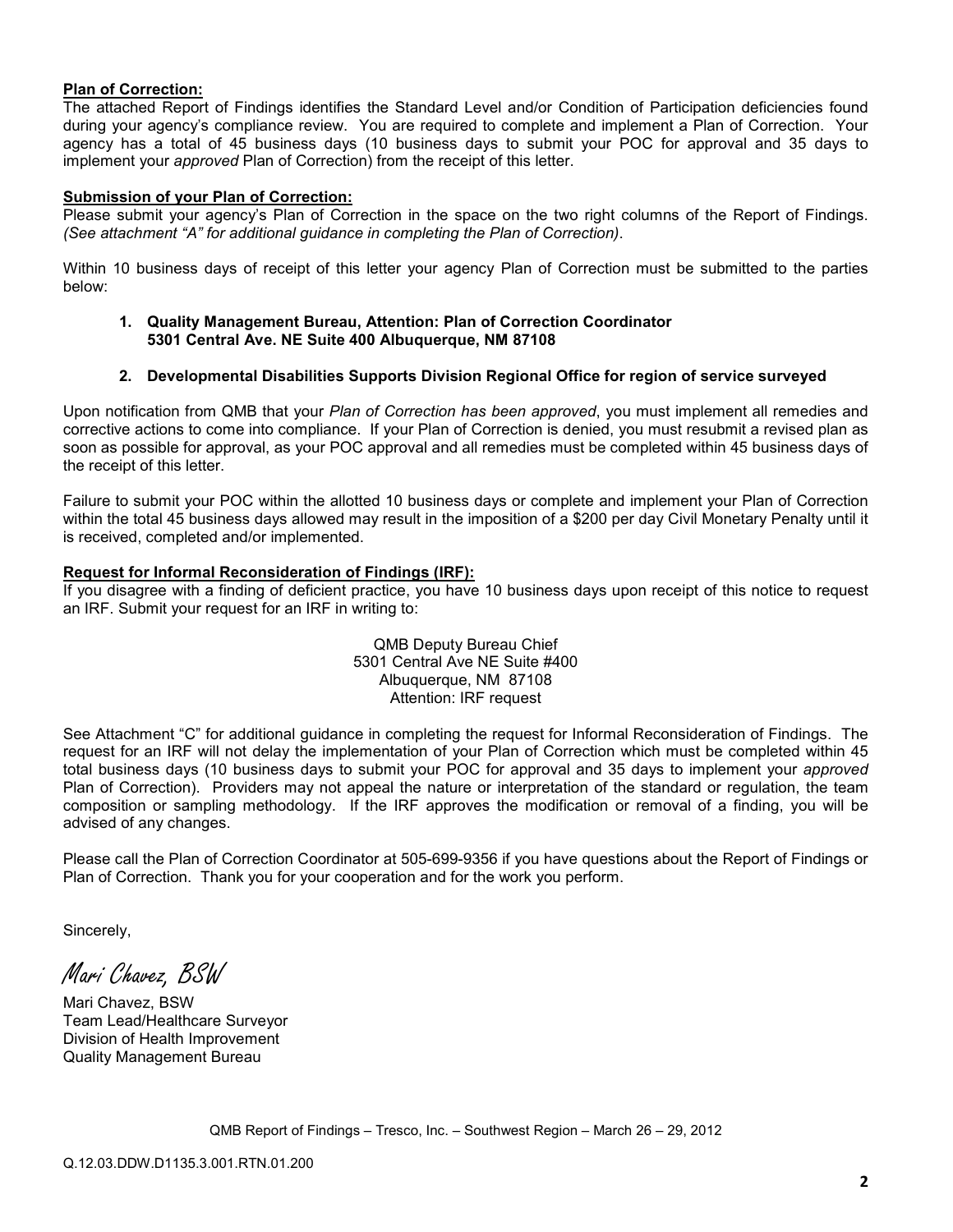#### **Survey Process Employed:**

Entrance Conference Date: March 26, 2012

Exit Conference Date: March 29, 2012

# Present: **Tresco, Inc.**

Pam Lillibridge, Chief Executive Officer

### **DOH/DHI/QMB**

Mari Chavez, BSW Team Lead/Healthcare Surveyor Valerie V. Valdez, MS, Healthcare Program Manager

### Present: **Tresco, Inc.**

Pam Lillibridge, Chief Executive Officer Cheryl Young, Community Living Specialist Supervisor Carol McClure, Community Living Specialist Supervisor Dona Nelson, Community Living Specialist Supervisor Waunita Brown, Community Living Specialist Supervisor Suzanne Purcell, Community Living Specialist Supervisor Gerald Lopez, Community Living Specialist Supervisor Nicole Johnson, Quality Enhancement Systems Manager Marilyn Kirby, Quality Advisor MaryAnn Quesada, Employment Specialist Rick Gutbrod, Billing Coordinator Steve Adams, Assistant Vocational Service Manager Al Sanchez, Vocational Services Manager Maureen Gant, Program Support Manager Milissa Fox, Employment Integration Specialist Virginia Valenzuela, Program Support Administrative Assistant Arlene Lindsey, Socorro Tresco (via telephone)

#### **DOH/DHI/QMB**

Mari Chavez, BSW, Team Lead/Healthcare Surveyor Valerie V. Valdez, MS, Healthcare Program Manager Jennifer Bruns, BSW, Healthcare Surveyor Erica Nilsen, BA, Healthcare Surveyor Cynthia Nielsen, RN, Healthcare Surveyor

### **DDSD - SW Regional Office**

Scott Doan, Regional Director

| <b>Total Homes Visited</b>       | Number: | 12            |
|----------------------------------|---------|---------------|
| ❖ Supported Homes Visited        | Number: | 12            |
| Administrative Locations Visited | Number: | 2<br>п        |
| <b>Total Sample Size</b>         | Number: | 24<br>Ω<br>ما |

8 - *Jackson* Class Members

16 - Non-*Jackson* Class Members

1800 Copper Loop Las Cruces, New Mexico

211 Park St. Socorro, New Mexico

- 16 Supported Living
- 6 Independent Living
- 17 Adult Habilitation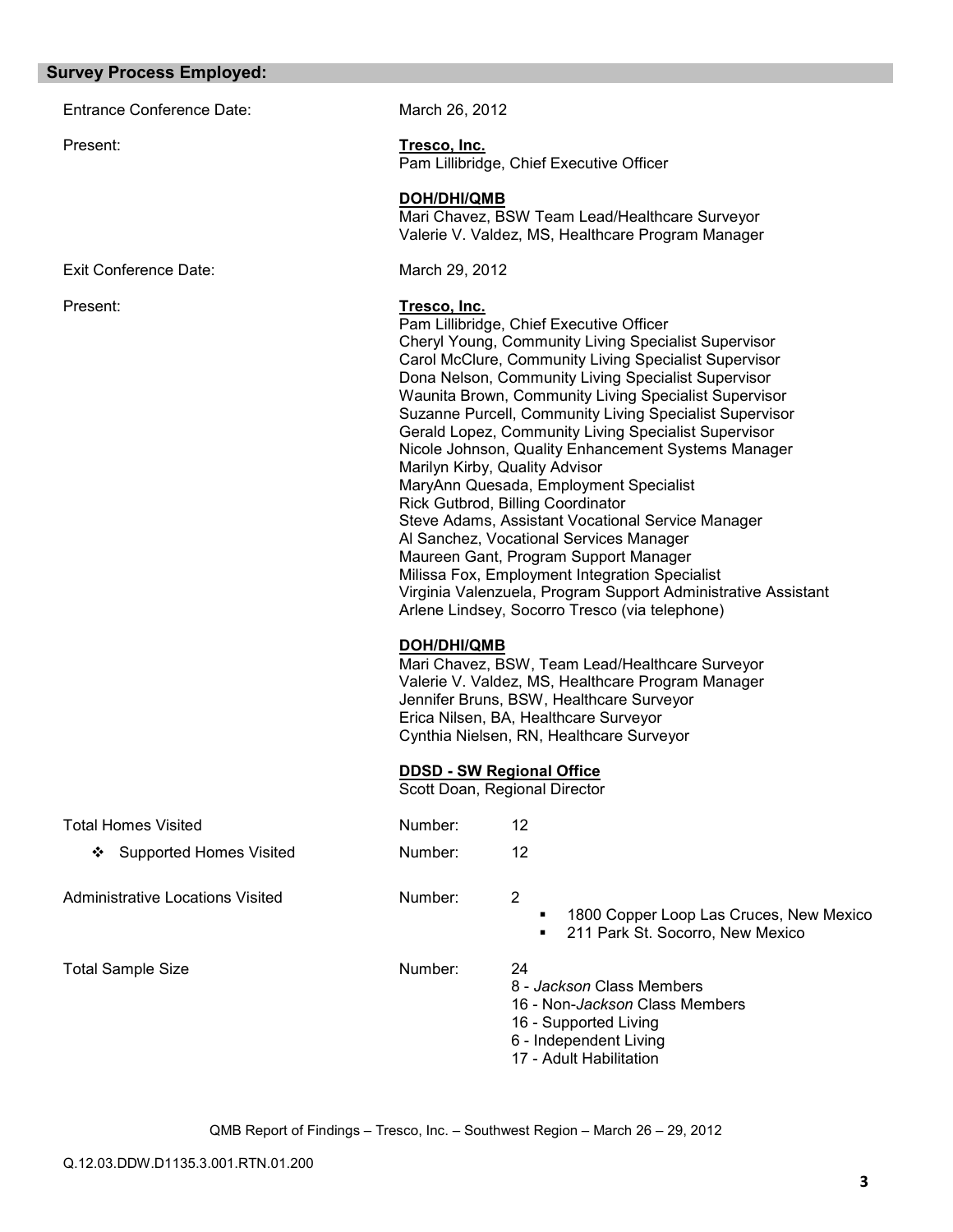|                                           |                                                                                                                                                        | 2 - Community Access<br>17 - Supported Employment                                                                                                                                          |
|-------------------------------------------|--------------------------------------------------------------------------------------------------------------------------------------------------------|--------------------------------------------------------------------------------------------------------------------------------------------------------------------------------------------|
| Persons Served Records Reviewed           | Number:                                                                                                                                                | 24                                                                                                                                                                                         |
| Persons Served Interviewed                | Number:                                                                                                                                                | 12                                                                                                                                                                                         |
| <b>Persons Served Observed</b>            | Number:                                                                                                                                                | 12 (2 individuals answers could not be understood by<br>the surveyor; 4 individuals chose not to participate in interviews; 6<br>individuals were not available during the on-site survey. |
| Direct Support Personnel Interviewed      | Number:                                                                                                                                                | 42                                                                                                                                                                                         |
| Direct Support Personnel Records Reviewed | Number:                                                                                                                                                | 189                                                                                                                                                                                        |
| Service Coordinator Records Reviewed      | Number:                                                                                                                                                | 6                                                                                                                                                                                          |
| Administrative Files Reviewed             | <b>Billing Records</b><br>٠<br><b>Medical Records</b><br>$\bullet$<br>٠<br><b>Personnel Files</b><br>$\bullet$<br><b>Training Records</b><br>$\bullet$ | Incident Management Records<br>Agency Policy and Procedure<br><b>Caregiver Criminal History Screening Records</b>                                                                          |

- Caregiver Communications<br>• Employee Abuse Registry<br>• City Motos and/o
- Human Rights Notes and/or Meeting Minutes Evacuation Drills
- Quality Assurance / Improvement Plan

- CC: Distribution List: DOH Division of Health Improvement
	- DOH Developmental Disabilities Supports Division
	- DOH Office of Internal Audit
	- HSD Medical Assistance Division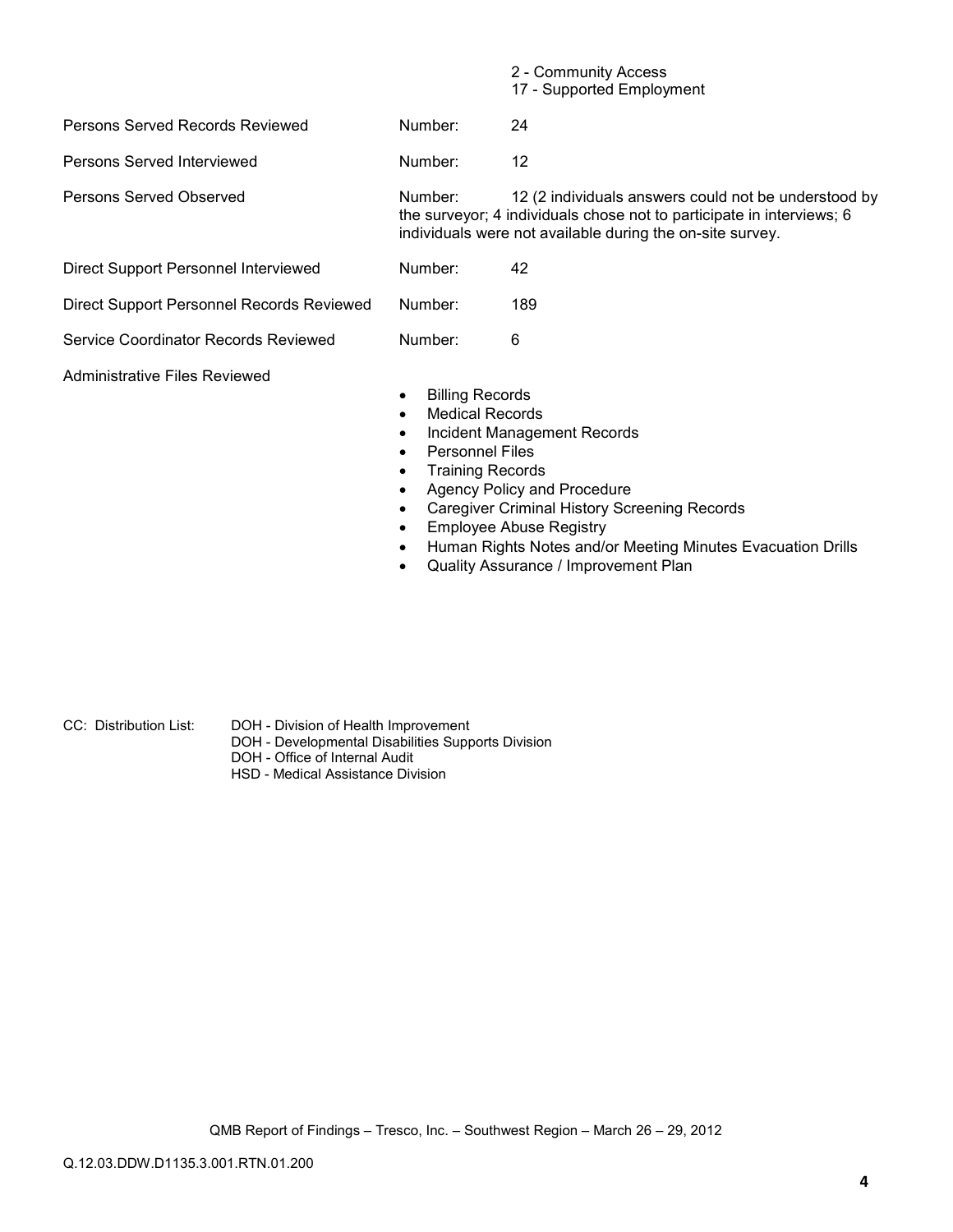# **Attachment A**

# **Provider Instructions for Completing the QMB Plan of Correction (POC) Process**

## *Introduction:*

After a QMB Compliance Survey, your QMB Report of Findings will be sent to you via e-mail.

Each provider must develop and implement a Plan of Correction (POC) that identifies specific quality assurance and quality improvement activities the agency will implement to correct deficiencies and prevent continued non compliance.

Agencies must submit their Plan of Correction within 10 business days from the date you receive the QMB Report of Findings. (Providers who do not submit a POC within 10 business days will be referred to the Internal Review Committee [IRC] for possible actions or sanctions).

Agencies must fully implement their approved Plan of Correction within 45 business days (10 business days to submit your POC for approval and 35 days to implement your approved Plan of Correction) from the date they receive the QMB Report of Findings. (Providers who fail to complete a POC within the 45 business days allowed shall be referred to the IRC for possible actions or sanctions.)

If you have questions about the Plan of Correction process, call the QMB Plan of Correction Coordinator at 505-699-9356 or email at *crystal.lopez-beck@state.nm.us*. Requests for technical assistance must be requested through your DDSD Regional Office.

The POC process cannot resolve disputes regarding findings. If you wish to dispute a finding on the official Report of Findings, you must file an Informal Reconsideration of Findings (IRF) request within ten (10) business days of receiving your report. Please note that you must still submit a POC for findings that are in question (see Attachment "C").

## *Instructions for Completing Agency POC:*

## *Required Content*

Your Plan of Correction should provide a step-by-step description of the methods to correct each deficient practice to prevent recurrence and information that ensures the regulation cited is in compliance. The remedies noted in your POC are expected to be added to your Agency's required, annual Quality Assurance Plan.

If a deficiency has already been corrected, the plan should state how it was corrected, the completion date (date the correction was accomplished), and how possible recurrence of the deficiency will be prevented.

### *The Plan of Correction must address the required six CMS core elements to address each deficiency of the POC:*

- 1. How the specific and realistic corrective action will be accomplished for individuals found to have been affected by the deficient practice.
- 2. How the agency will identify other individuals who have the potential to be affected by the same deficient practice, and how the agency will act to protect individuals in similar situations.
- 3. What QA measures will be put into place or systemic changes made to ensure that the deficient practice will not recur
- 4. Indicate how the agency plans to monitor its performance to make sure that solutions are sustained. The agency must develop a QA plan for ensuring that correction is achieved and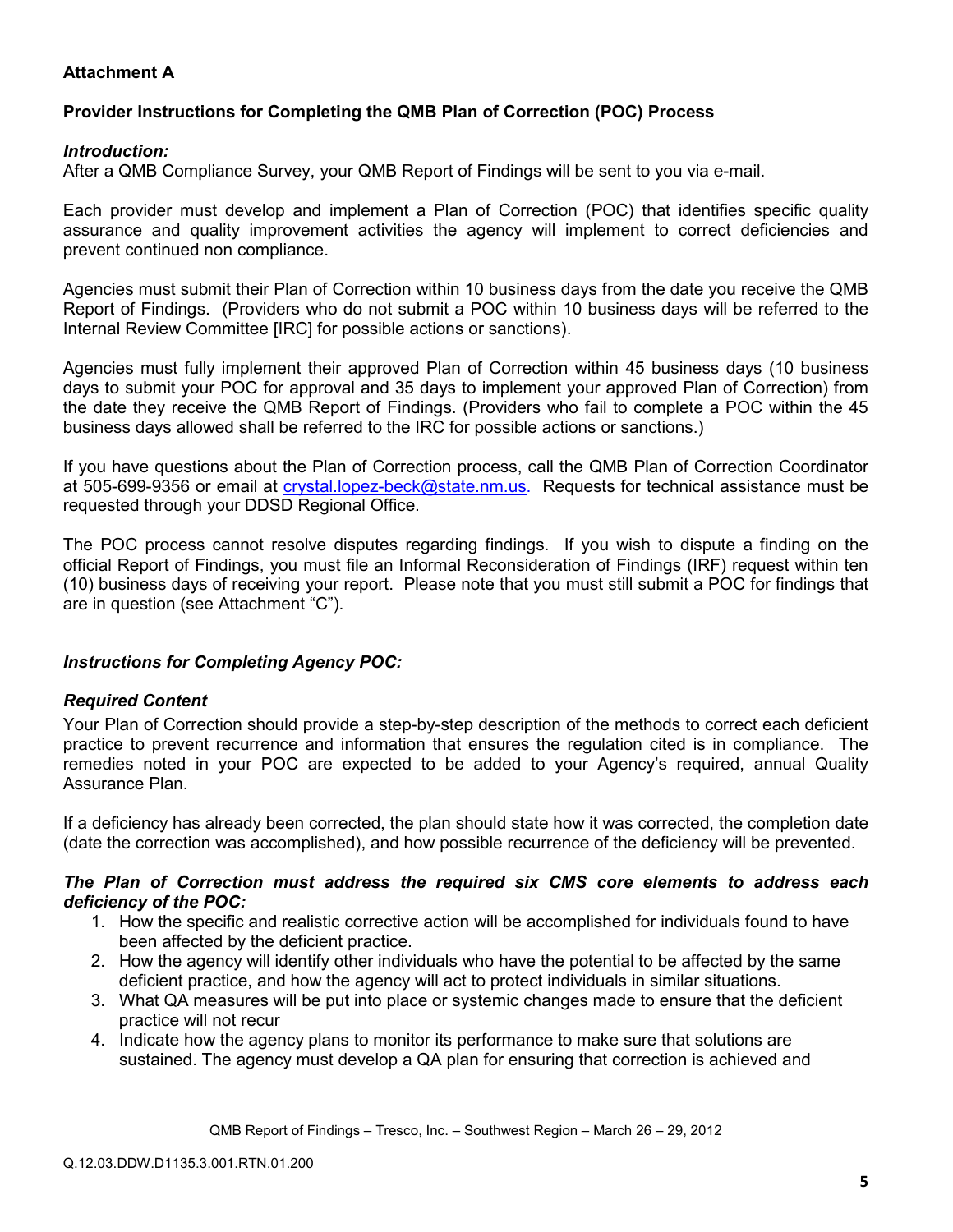sustained. This QA plan must be implemented, and the corrective action evaluated for its effectiveness. The plan of correction is integrated into the agency quality assurance system; and

- 5. Include dates when corrective action will be completed. The corrective action completion dates must be acceptable to the State.
- 6. The POC must be signed and dated by the agency director or other authorized official.

*The following details should be considered when developing your POC:* 

- Details about how and when Consumer, Personnel and Residential files are audited by Agency personnel to ensure they contain required documents;
- Information about how Medication Administration Records are reviewed to verify they contain all required information before they are distributed, as they are being used, and after they are completed;
- Your processes for ensuring that all staff are trained in Core Competencies, Incident Reporting, and Individual-Specific service requirements, etc;
- How accuracy in Billing documentation is assured;
- How health, safety is assured;
- For Case Management Providers, how ISPs are reviewed to verify they meet requirements, how the timeliness of LOC packet submissions and consumer visits are tracked;
- Your process for gathering, analyzing and responding to Quality data; and,
- Details about Quality Targets in various areas, current status, analyses about why targets were not met, and remedies implemented.

*Note:* **Instruction or in-service of staff alone may not be a sufficient plan of correction.** This is a good first step toward correction, but additional steps should be taken to ensure the deficiency is corrected and will not recur.

## *Completion Dates*

- The plan of correction must include a **completion date** (entered in the far right-hand column) for each finding. Be sure the date is **realistic** in the amount of time your Agency will need to correct the deficiency; not to exceed 45 total business days.
- Direct care issues should be corrected immediately and monitored appropriately.
- Some deficiencies may require a staged plan to accomplish total correction.
- Deficiencies requiring replacement of equipment, etc., may require more time to accomplish correction but should show reasonable time frames.

## *Initial Submission of the Plan of Correction Requirements*

- 1. The Plan of Correction must be completed on the official QMB Survey Report of Findings/Plan of Correction Form and received by QMB within ten (10) business days from the date you received the report of findings.
- 2. For questions about the POC process, call the QMB POC Coordinator at 505-699-9356 for assistance.
- 3. For Technical Assistance (TA) in developing or implementing your POC, contact your local DDSD Regional Office.
- 4. Submit your POC to Crystal Lopez-Beck, POC Coordinator in any of the following ways:
	- a. Electronically at crystal.lopez-beck@state.nm.us *(preferred method)*
	- b. Fax to 505-222-8661, or
	- c. Mail to POC Coordinator, 5301 Central Avenue SW, Suite 400, Albuquerque, NM 87108
- 5. Do not submit supporting documentation (evidence of compliance) to QMB until after your POC has been approved by the QMB.
- 6. QMB will notify you when your POC has been "approve" or "denied."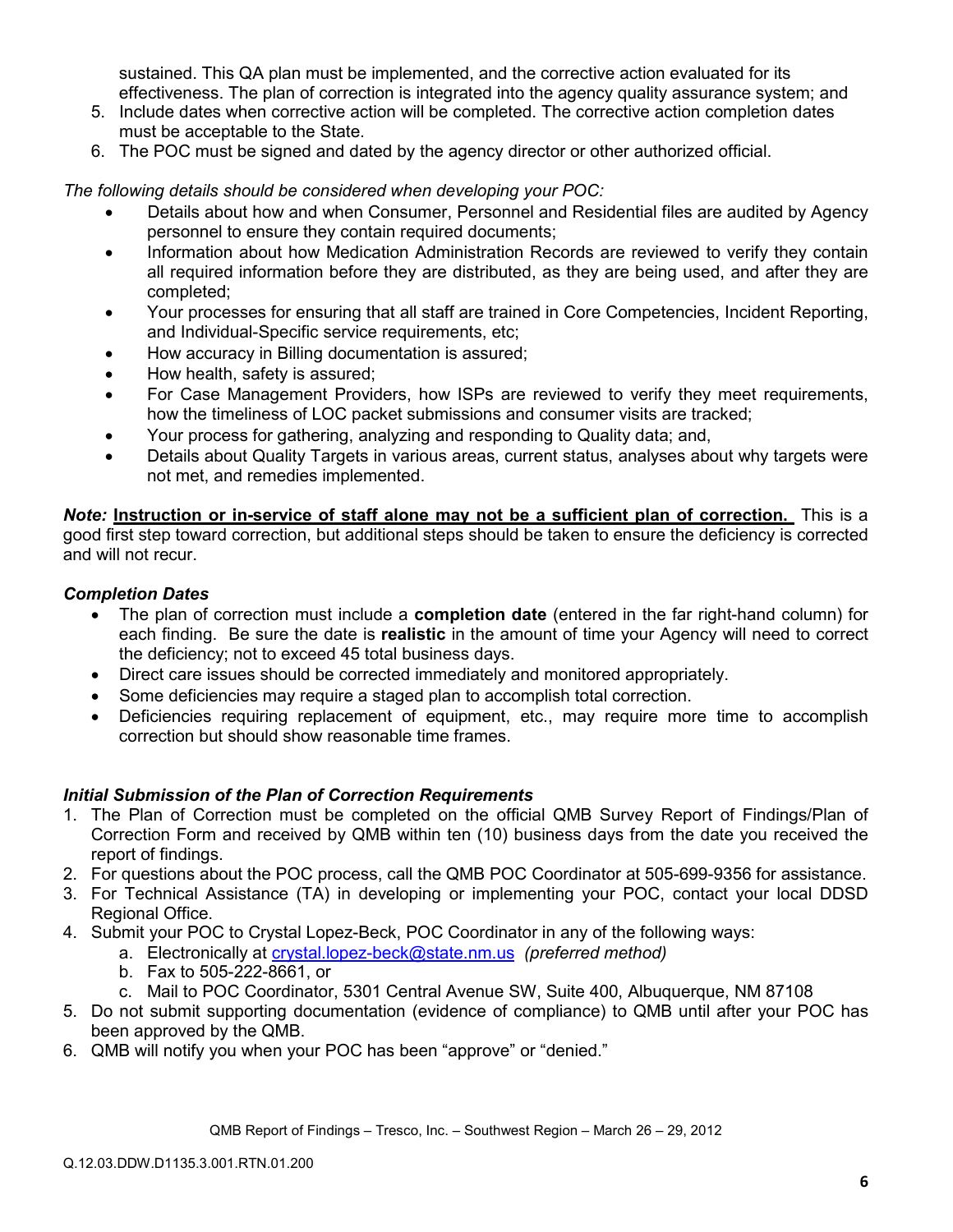- a. During this time, whether your POC is "approved," or "denied," you will have a maximum of 45 business days from the date of receipt of your Report of Findings to correct all survey deficiencies.
- b. If your POC is denied, it must be revised and resubmitted as soon as possible, as the 45 business day limit is in effect.
- c. If your POC is denied a second time your agency may be referred to the Internal Review Committee.
- d. You will receive written confirmation when your POC has been approved by QMB and a final deadline for completion of your POC.
- 7. Failure to submit your POC within 10 business days without prior approval of an extension by QMB will result in a referral to the Internal Review Committee and the possible implementation of monetary penalties and/or sanctions.

# *POC Document Submission Requirements*

Once your POC has been approved by the QMB Plan of Correction Coordinator you must submit copies of documents as evidence that all deficiencies have been corrected, as follows.

- 1. Your internal documents are due within a *maximum* of 45 business days of receipt of your Report of Findings.
- 2. You may submit your documents by postal mail (paper hard copy or on a disc), fax, or electronically (scanned and attached to e-mails).
- 3. All submitted documents *must be annotated*; please be sure the tag numbers and Identification numbers are indicated on each document submitted. Documents which are not annotated with the Tag number and Identification number may not be accepted.
- 4. Do not submit original documents; Please provide copies or scanned electronic files for evidence. Originals must be maintained in the agency file(s) per DDSD Standards.
- 5. In lieu of some documents, you may submit copies of file or home audit forms that clearly indicate cited deficiencies have been corrected, other attestations of correction must be approved by the Plan of Correction Coordinator prior to their submission.
- 6. For billing deficiencies, you must submit:
	- a. Evidence of an internal audit of billing documentation for a sample of individuals and timeframes;
	- b. Copies of "void and adjust" forms submitted to correct all over-billed or unjustified units billed identified during your internal audit.

Revisions, Modifications or Extensions to your Plan of Correction (post QMB approval) must be made in writing and submitted to the POC Coordinator at QMB, prior to the due date and are approved on a caseby-case basis. No changes may be made to your POC or the timeframes for implementation without written approval of the POC Coordinator.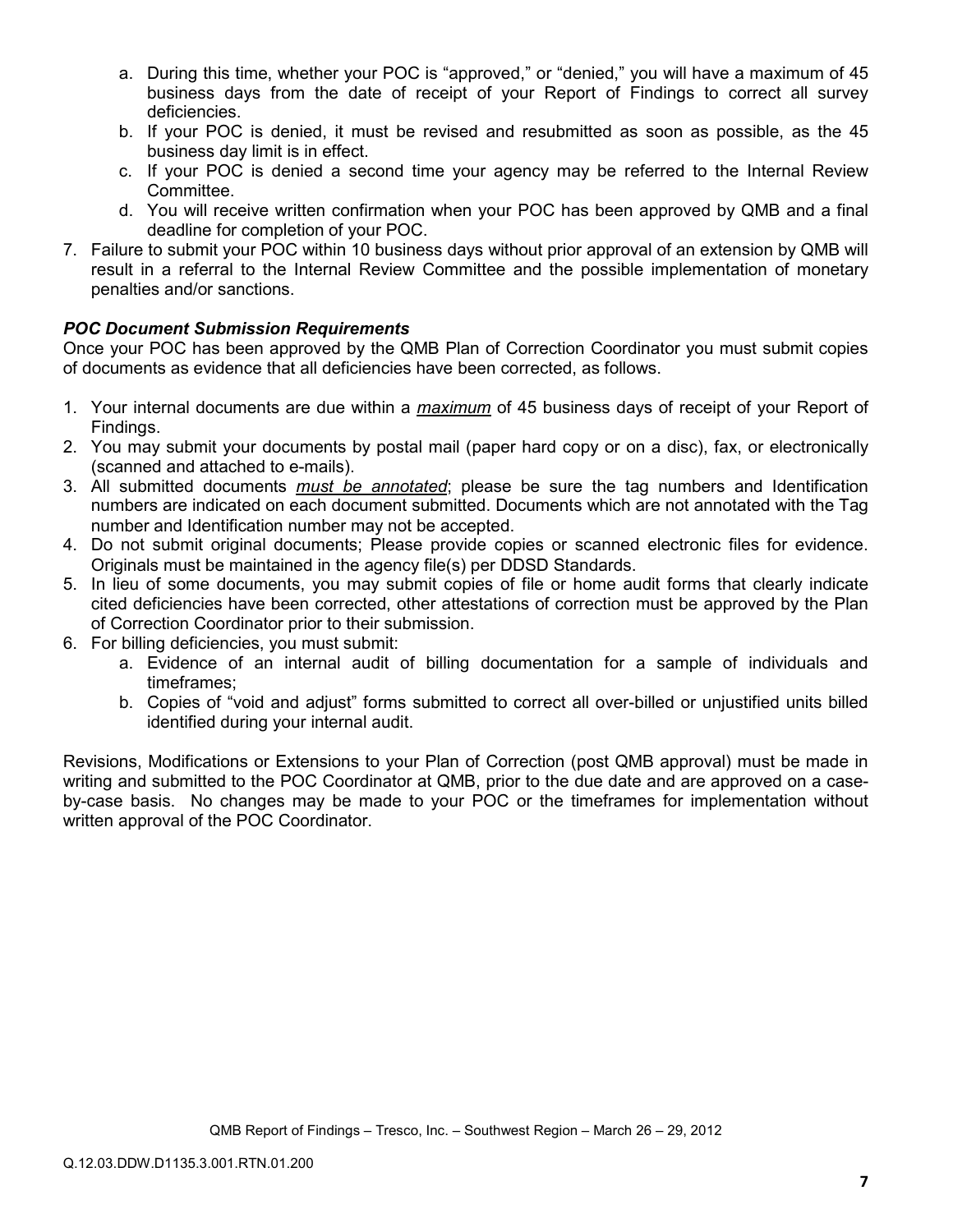## **QMB Determinations of Compliance**

## • "Compliance with Conditions of Participation"

The QMB determination of "Compliance with Conditions of Participation," indicates that a provider is in compliance with all 'Conditions of Participation,' (CoP) but may have standard level deficiencies (deficiencies which are not at the condition level) out of compliance. The agency has obtained a level of compliance such that there is a minimal potential for harm to individuals' health and safety. To qualify for a determination of Compliance with Conditions of Participation, the provider must be in compliance with *all* Conditions of Participation.

# • "Partial-Compliance with Conditions of Participation"

The QMB determination of "Partial-Compliance with Conditions of Participation" indicates that a provider is out of compliance with one (1) to three (3) 'Conditions of Participation.' This partialcompliance, if not corrected, may result in a serious negative outcome or the potential for more than minimal harm to individuals' health and safety. The Agency may also have standard level deficiencies (deficiencies which are not at the condition level).

Providers receiving a repeat determination of 'Partial-Compliance' for repeat deficiencies of CoPs may be referred by the Quality Management Bureau to the Internal Review Committee (IRC) for consideration of remedies and possible actions.

# • "Non-Compliant with Conditions of Participation":

The QMB determination of "Non-Compliance with Conditions of Participation," indicates a provider is significantly out of compliance with Conditions of Participation and/or has:

- Four (4) Conditions of Participation out of compliance.
- Multiple findings of widespread non-compliance with any standard or regulation with a significant potential for more than minimal harm.
- Any finding of actual harm or Immediate Jeopardy.

The Agency may also have standard level deficiencies (deficiencies which are not at the condition level).

Providers receiving a repeat determination of 'Non-Compliance' will be referred by Quality Management Bureau to the Internal Review Committee (IRC) for consideration of remedies and possible actions.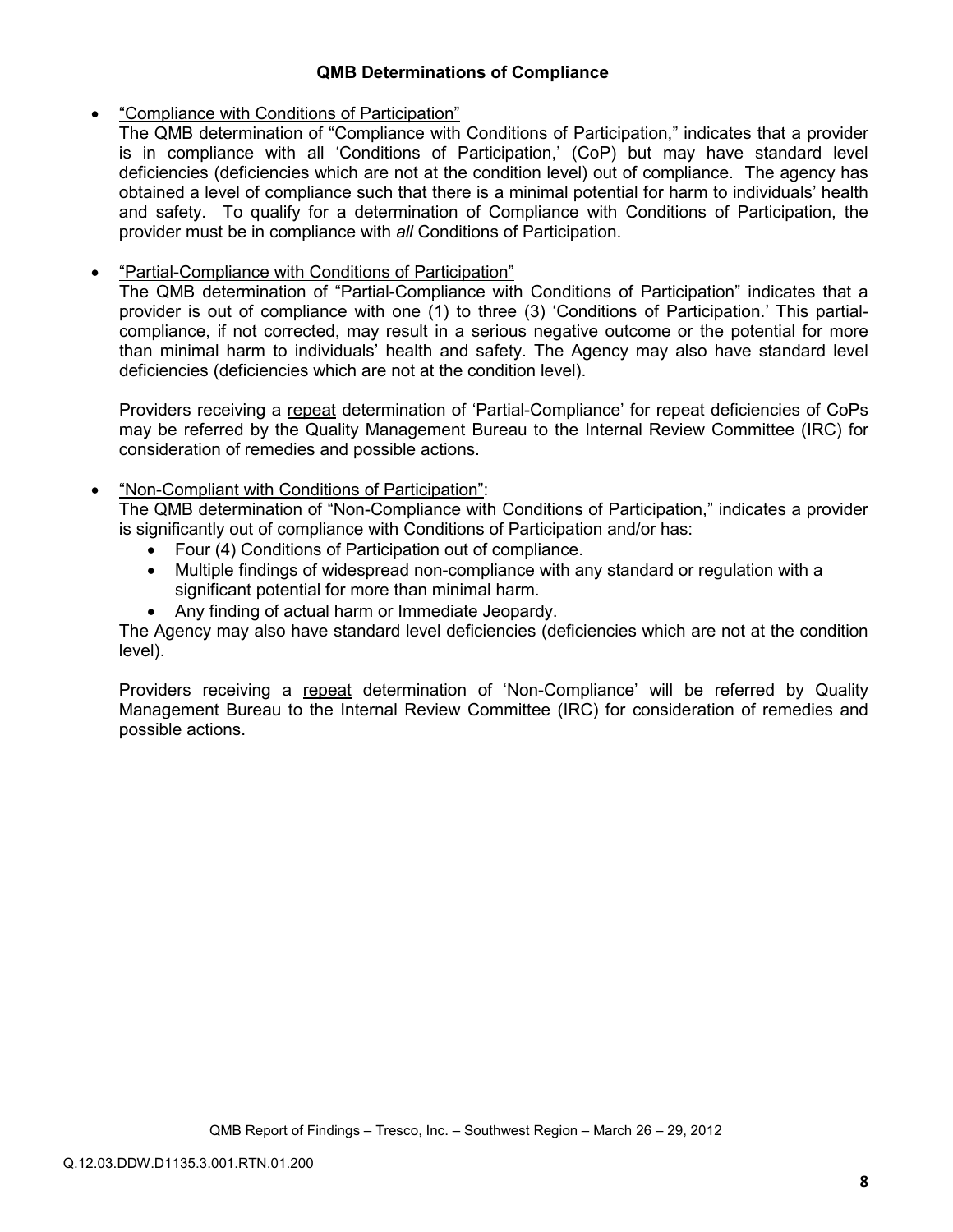### **Guidelines for the Provider Informal Reconsideration of Finding (IRF) Process**

# **Introduction:**

Throughout the QMB Survey process, surveyors are openly communicating with providers. Open communication means surveyors have clarified issues and/or requested missing information before completing the review through the use of the signed/dated "Document Request," or "administrative Needs," etc. forms. Regardless, there may still be instances where the provider disagrees with a specific finding. Providers may use the following process to informally dispute a finding.

# **Instructions:**

- 1. The Informal Reconsideration of the Finding (IRF) request must be in writing to the QMB Deputy Bureau Chief **within 10 business days** of receipt of the final Report of Findings.
- 2. The written request for an IRF *must* be completed on the QMB Request for Informal Reconsideration of Finding form available on the QMB website: http://dhi.health.state.nm.us/qmb
- 3. The written request for an IRF must specify in detail the request for reconsideration and why the finding is inaccurate.
- 4. The IRF request must include all supporting documentation or evidence.
- 5. If you have questions about the IRC process, email the IRF Chairperson, Scott Good at scott.good@state.nm.us for assistance.

# **The following limitations apply to the IRF process:**

- The request for an IRF and all supporting evidence must be received within 10 business days.
- Findings based on evidence requested during the survey and not provided may not be subject to reconsideration.
- The supporting documentation must be new evidence not previously reviewed or requested by the survey team.
- Providers must continue to complete their Plan of Correction during the IRF process
- Providers may not request an IRF to challenge the sampling methodology.
- Providers may not request an IRF based on disagreement with the nature of the standard or regulation.
- Providers may not request an IRF to challenge the team composition.
- Providers may not request an IRF to challenge the DHI/QMB determination of compliance or the length of their DDSD provider contract.

A Provider forfeits the right to an IRF if the request is not made within 10 business days of receiving the report and/or does not include all supporting documentation or evidence to show compliance with the standards and regulations.

The IRF Committee will review the request, the Provider will be notified in writing of the ruling; no face-toface meeting will be conducted.

When a Provider requests that a finding be reconsidered, it does not stop or delay the Plan of Correction process. **Providers must continue to complete the Plan of Correction, including the finding in dispute regardless of the IRF status.** If a finding is removed or modified, it will be noted and removed or modified from the Report of Findings. It should be noted that in some cases a Plan of Correction may be completed prior to the IRF process being completed. The provider will be notified in writing on the decisions of the IRF committee.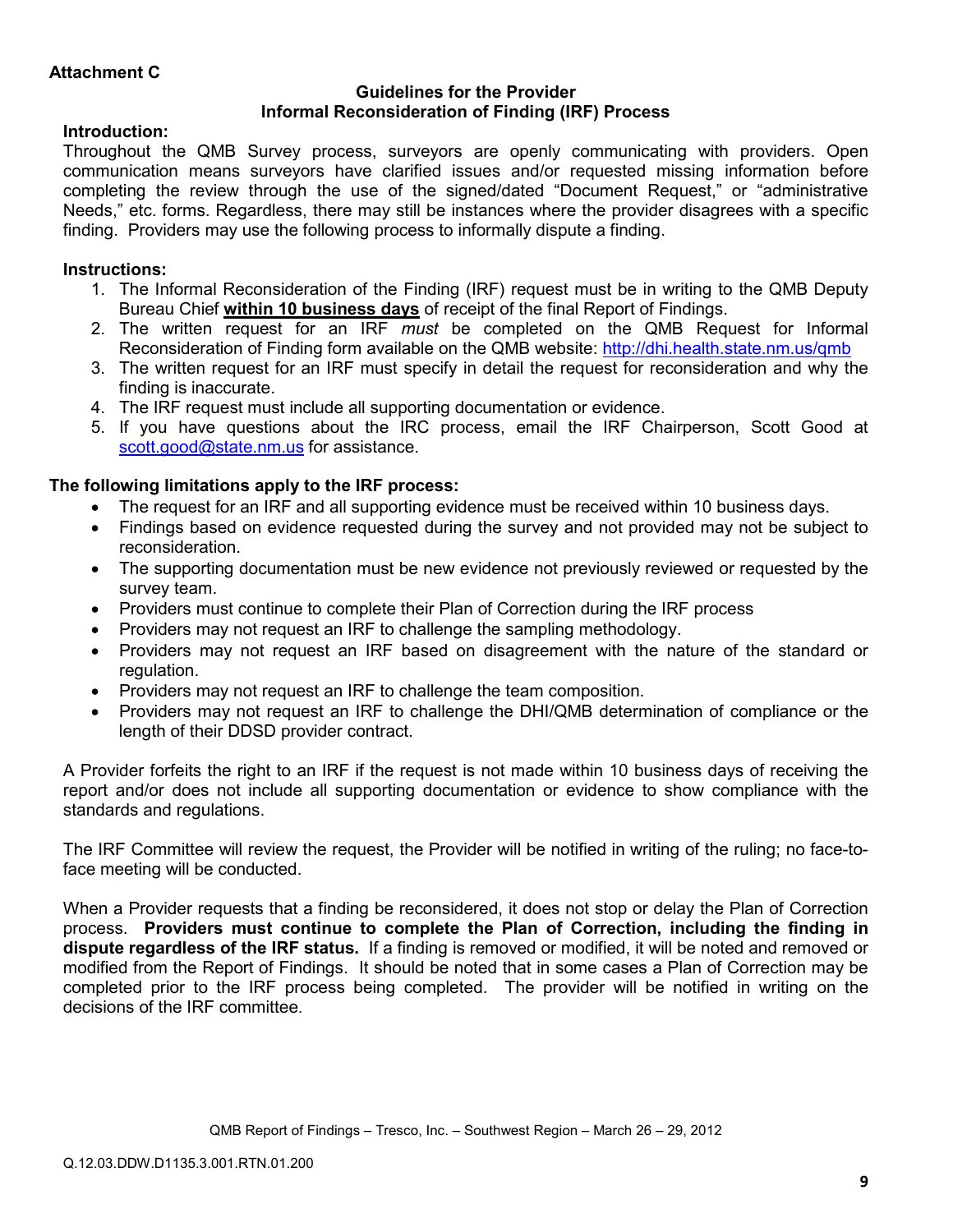| Agency:          | Tresco, Inc. - Southwest Region                                                                                                                                   |
|------------------|-------------------------------------------------------------------------------------------------------------------------------------------------------------------|
| Program:         | Developmental Disabilities Waiver                                                                                                                                 |
| Service:         | Community Living Supports (Supported Living & Independent Living) & Community Inclusion Supports<br>(Adult Habilitation, Community Access & Supported Employment) |
| Monitoring Type: | <b>Routine Survey</b>                                                                                                                                             |
| Date of Survey:  | March 26 - 29, 2012                                                                                                                                               |

| <b>Standard of Care</b>                                                                                                                                                                                                                                                                                                                                                                                                                                                                                                                                                                                                                                                                                                                                                                                                                                                                                                                                                                                                                                                                                                                                    | <b>Deficiencies</b>                                                                                                                                                                                                                                                                                                                                                                                                                                                                                                                                                                                                                                                                                | <b>Agency Plan of Correction, On-going</b><br><b>QA/QI &amp; Responsible Party</b>                                                                                           | <b>Date</b><br><b>Due</b> |
|------------------------------------------------------------------------------------------------------------------------------------------------------------------------------------------------------------------------------------------------------------------------------------------------------------------------------------------------------------------------------------------------------------------------------------------------------------------------------------------------------------------------------------------------------------------------------------------------------------------------------------------------------------------------------------------------------------------------------------------------------------------------------------------------------------------------------------------------------------------------------------------------------------------------------------------------------------------------------------------------------------------------------------------------------------------------------------------------------------------------------------------------------------|----------------------------------------------------------------------------------------------------------------------------------------------------------------------------------------------------------------------------------------------------------------------------------------------------------------------------------------------------------------------------------------------------------------------------------------------------------------------------------------------------------------------------------------------------------------------------------------------------------------------------------------------------------------------------------------------------|------------------------------------------------------------------------------------------------------------------------------------------------------------------------------|---------------------------|
|                                                                                                                                                                                                                                                                                                                                                                                                                                                                                                                                                                                                                                                                                                                                                                                                                                                                                                                                                                                                                                                                                                                                                            |                                                                                                                                                                                                                                                                                                                                                                                                                                                                                                                                                                                                                                                                                                    | CMS Assurance - Service Plans: ISP Implementation - Services are delivered in accordance with the service plan, including type,                                              |                           |
| scope, amount, duration and frequency specified in the service plan.                                                                                                                                                                                                                                                                                                                                                                                                                                                                                                                                                                                                                                                                                                                                                                                                                                                                                                                                                                                                                                                                                       |                                                                                                                                                                                                                                                                                                                                                                                                                                                                                                                                                                                                                                                                                                    |                                                                                                                                                                              |                           |
| Tag #1A08 Agency Case File                                                                                                                                                                                                                                                                                                                                                                                                                                                                                                                                                                                                                                                                                                                                                                                                                                                                                                                                                                                                                                                                                                                                 | <b>Standard Level Deficiency</b>                                                                                                                                                                                                                                                                                                                                                                                                                                                                                                                                                                                                                                                                   |                                                                                                                                                                              |                           |
| Developmental Disabilities (DD) Waiver Service<br>Standards effective 4/1/2007<br><b>CHAPTER 1 II. PROVIDER AGENCY</b><br><b>REQUIREMENTS:</b> The objective of these<br>standards is to establish Provider Agency policy,<br>procedure and reporting requirements for DD<br>Medicaid Waiver program. These requirements<br>apply to all such Provider Agency staff, whether<br>directly employed or subcontracting with the<br>Provider Agency. Additional Provider Agency<br>requirements and personnel qualifications may<br>be applicable for specific service standards.<br>D. Provider Agency Case File for the<br>Individual: All Provider Agencies shall maintain<br>at the administrative office a confidential case<br>file for each individual. Case records belong to<br>the individual receiving services and copies shall<br>be provided to the receiving agency whenever<br>an individual changes providers. The record<br>must also be made available for review when<br>requested by DOH, HSD or federal government<br>representatives for oversight purposes. The<br>individual's case file shall include the following<br>requirements: | Based on record review, the Agency failed to<br>maintain at the administrative office a<br>confidential case file for 6 of 24 individuals.<br>Review of the Agency individual case files found<br>the following items were not found, incomplete,<br>and/or not current:<br>• Current Emergency & Personal<br><b>Identification Information</b><br>° Did not contain Health Plan Information<br>(#21)<br>ISP Signature Page (#5 & 13)<br>$\bullet$<br>• Documentation of Guardianship/Power of<br>Attorney (#1)<br><b>Dental Exam</b><br>$\circ$<br>Individual #7 - As indicated by the DDSD<br>file matrix Dental Exams are to be<br>conducted annually. No evidence of<br>current exam was found | Provider:<br>State your Plan of Correction for the findings in<br>this Tag above this line.<br>Enter your Quality Assurance/Quality<br>Improvement processes below the line. |                           |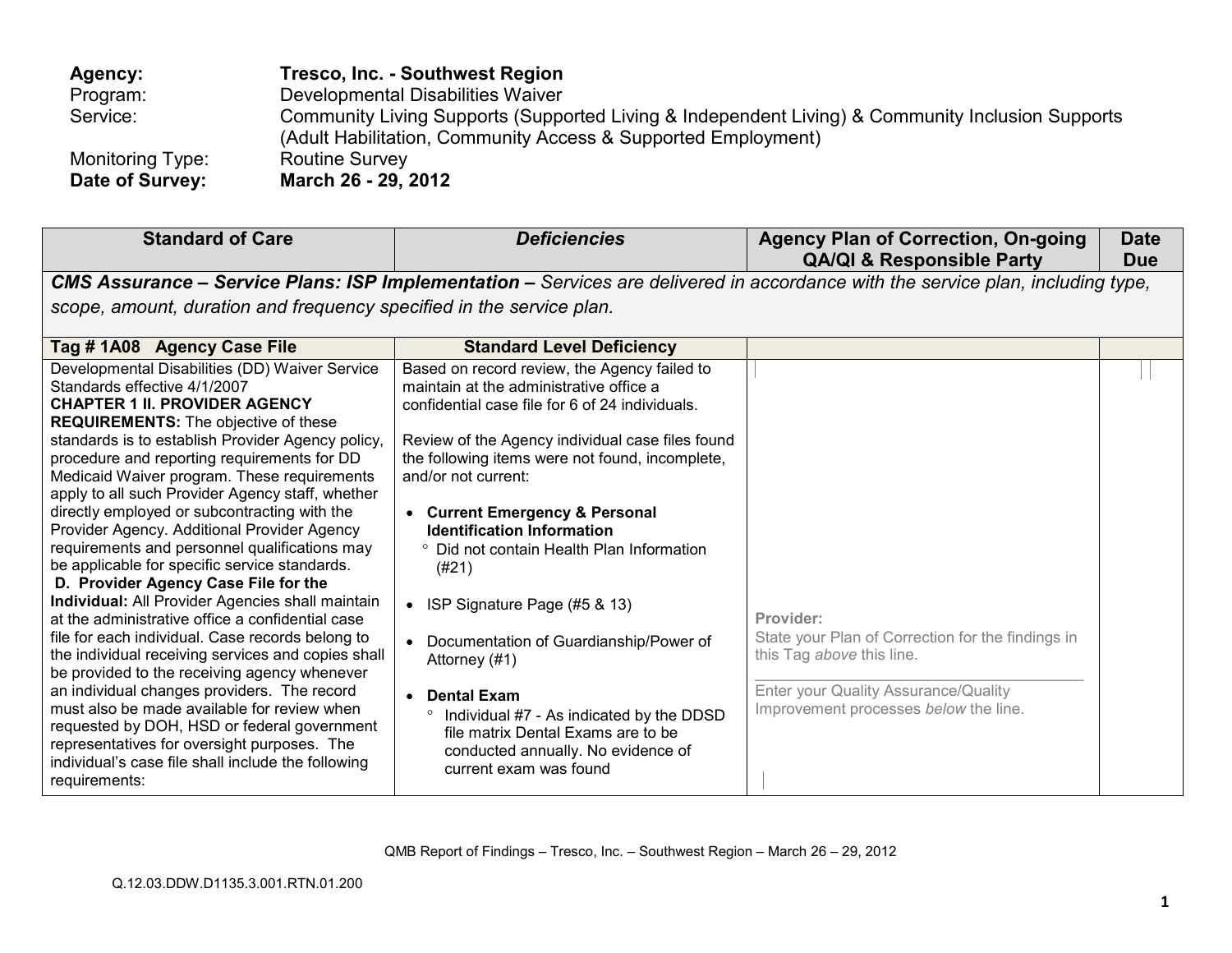| (1) Emergency contact information, including the    | • Vision Exam                                   |  |
|-----------------------------------------------------|-------------------------------------------------|--|
| individual's address, telephone number,             | • Individual #7 - As indicated by the DDSD file |  |
| names and telephone numbers of relatives,           | matrix Vision Exams are to be conducted         |  |
| or guardian or conservator, physician's             | every other year. No evidence of current        |  |
| name(s) and telephone number(s), pharmacy           | exam was found.                                 |  |
| name, address and telephone number, and             |                                                 |  |
| health plan if appropriate;                         | • Cholesterol & Blood Glucose                   |  |
| (2) The individual's complete and current ISP,      | ° Individual #10 - As indicated by collateral   |  |
| with all supplemental plans specific to the         | documentation reviewed, lab work was            |  |
| individual, and the most current completed          | ordered on 10/29/11. No evidence of lab         |  |
| Health Assessment Tool (HAT);                       | results was found.                              |  |
| (3) Progress notes and other service delivery       |                                                 |  |
| documentation;                                      |                                                 |  |
| (4) Crisis Prevention/Intervention Plans, if there  |                                                 |  |
| are any for the individual;                         |                                                 |  |
| (5) A medical history, which shall include at least |                                                 |  |
| demographic data, current and past medical          |                                                 |  |
| diagnoses including the cause (if known) of         |                                                 |  |
| the developmental disability, psychiatric           |                                                 |  |
| diagnoses, allergies (food, environmental,          |                                                 |  |
| medications), immunizations, and most               |                                                 |  |
| recent physical exam;                               |                                                 |  |
| (6) When applicable, transition plans completed     |                                                 |  |
| for individuals at the time of discharge from       |                                                 |  |
| Fort Stanton Hospital or Los Lunas Hospital         |                                                 |  |
| and Training School; and                            |                                                 |  |
| (7) Case records belong to the individual           |                                                 |  |
| receiving services and copies shall be              |                                                 |  |
| provided to the individual upon request.            |                                                 |  |
| (8) The receiving Provider Agency shall be          |                                                 |  |
| provided at a minimum the following records         |                                                 |  |
| whenever an individual changes provider             |                                                 |  |
| agencies:                                           |                                                 |  |
| (a) Complete file for the past 12 months;           |                                                 |  |
| (b) ISP and quarterly reports from the current      |                                                 |  |
| and prior ISP year;                                 |                                                 |  |
| (c) Intake information from original admission      |                                                 |  |
| to services; and                                    |                                                 |  |
| (d) When applicable, the Individual                 |                                                 |  |
| Transition Plan at the time of discharge            |                                                 |  |
| from Los Lunas Hospital and Training                |                                                 |  |
|                                                     |                                                 |  |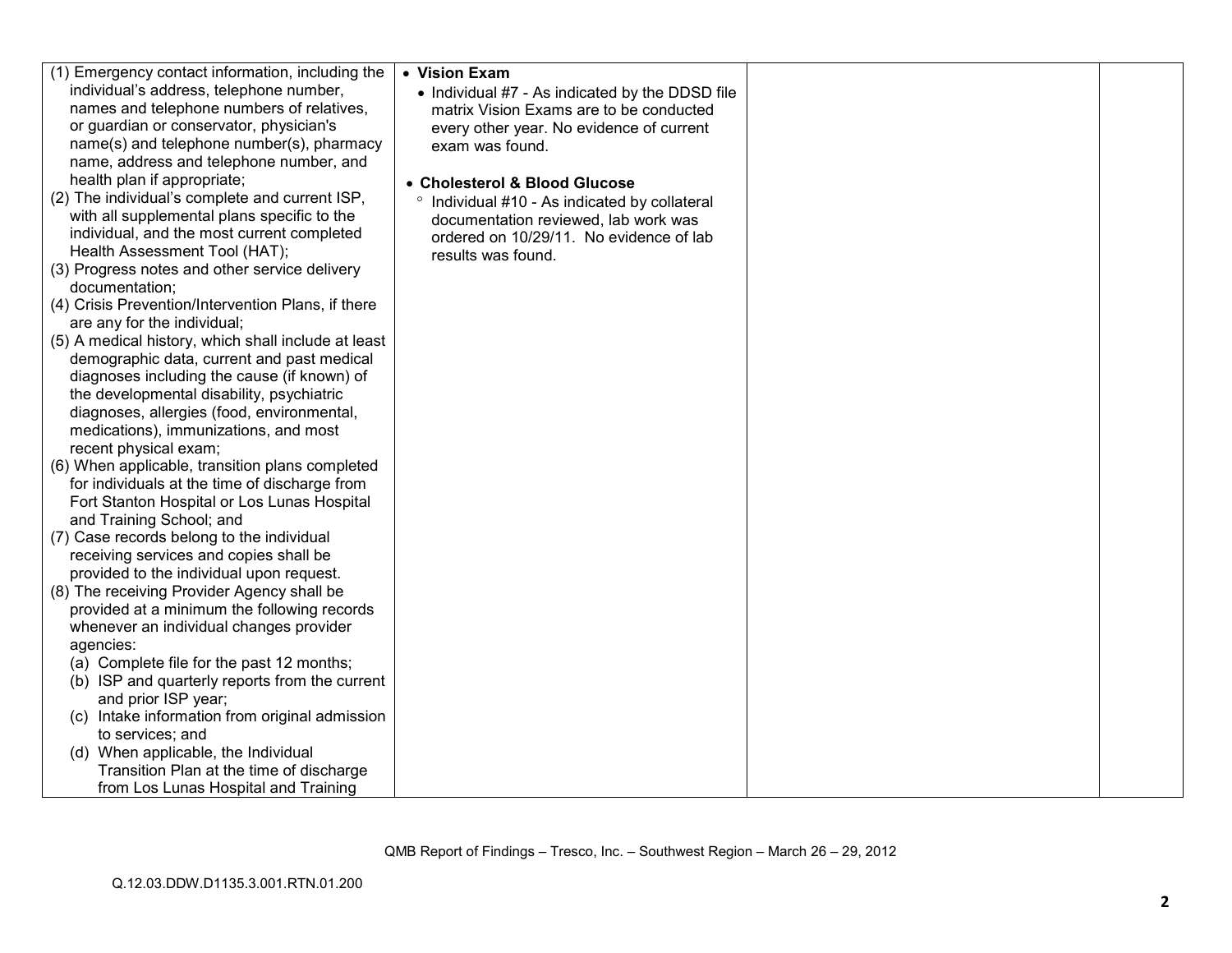| School or Ft. Stanton Hospital.                   |  |  |
|---------------------------------------------------|--|--|
|                                                   |  |  |
| NMAC 8.302.1.17 RECORD KEEPING AND                |  |  |
| <b>DOCUMENTATION REQUIREMENTS: A</b>              |  |  |
| provider must maintain all the records necessary  |  |  |
| to fully disclose the nature, quality, amount and |  |  |
| medical necessity of services furnished to an     |  |  |
| eligible recipient who is currently receiving or  |  |  |
| who has received services in the past.            |  |  |
|                                                   |  |  |
| B. Documentation of test results: Results of      |  |  |
| tests and services must be documented, which      |  |  |
| includes results of laboratory and radiology      |  |  |
| procedures or progress following therapy or       |  |  |
| treatment.                                        |  |  |
|                                                   |  |  |
|                                                   |  |  |
|                                                   |  |  |
|                                                   |  |  |
|                                                   |  |  |
|                                                   |  |  |
|                                                   |  |  |
|                                                   |  |  |
|                                                   |  |  |
|                                                   |  |  |
|                                                   |  |  |
|                                                   |  |  |
|                                                   |  |  |
|                                                   |  |  |
|                                                   |  |  |
|                                                   |  |  |
|                                                   |  |  |
|                                                   |  |  |
|                                                   |  |  |
|                                                   |  |  |
|                                                   |  |  |
|                                                   |  |  |
|                                                   |  |  |
|                                                   |  |  |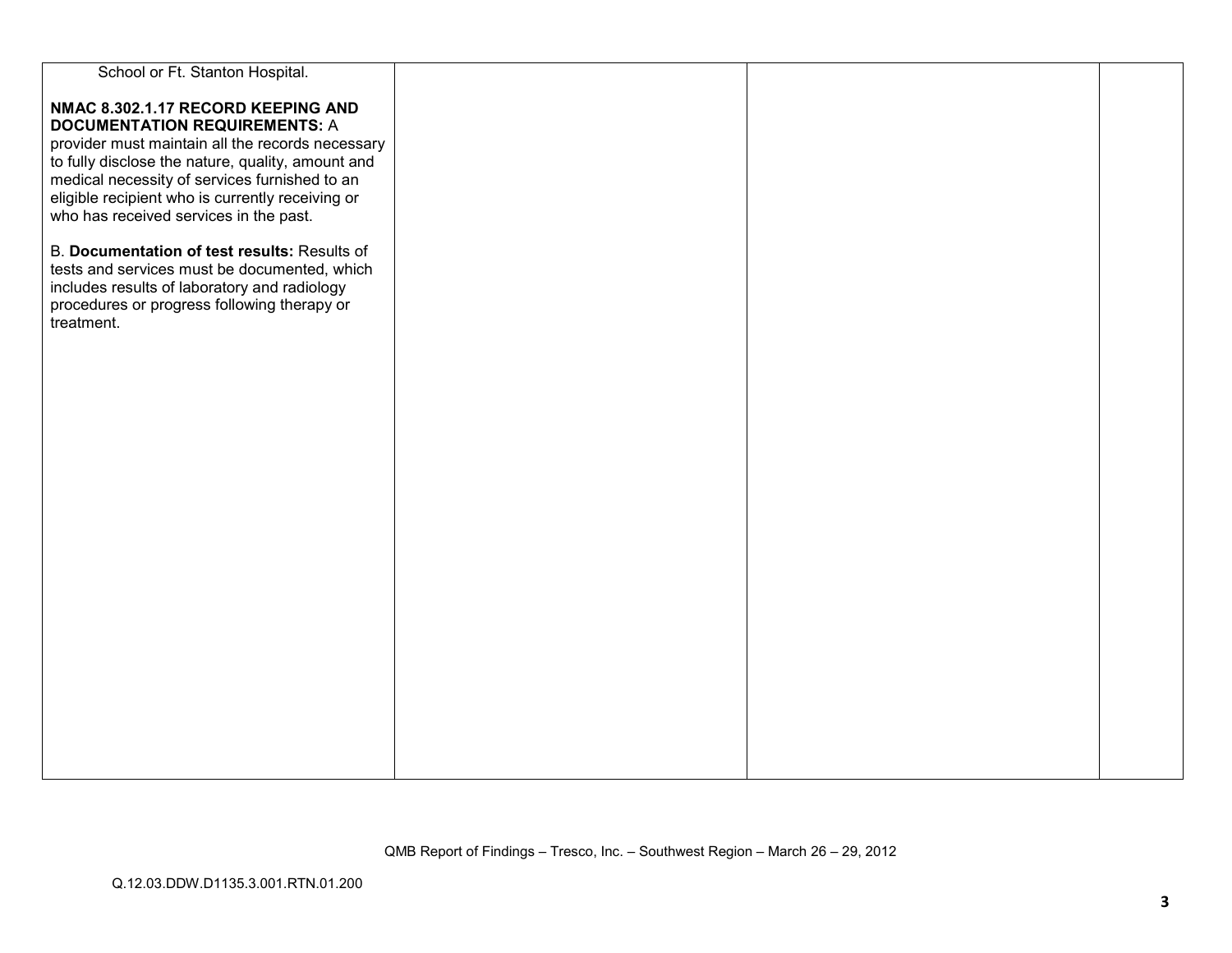| Tag # 1A08.1 Agency Case File -                                                                                                                                                                                                                                                                                                                                                                                                                                                                                                                                                                                                                                                                                                                                                                                                                                                                                                                                                                                                                                                                                                                                                                                               | <b>Standard Level Deficiency</b>                                                                                                                                                                                                                                                                                                                                                                                                       |                                                                                                                                                                              |  |
|-------------------------------------------------------------------------------------------------------------------------------------------------------------------------------------------------------------------------------------------------------------------------------------------------------------------------------------------------------------------------------------------------------------------------------------------------------------------------------------------------------------------------------------------------------------------------------------------------------------------------------------------------------------------------------------------------------------------------------------------------------------------------------------------------------------------------------------------------------------------------------------------------------------------------------------------------------------------------------------------------------------------------------------------------------------------------------------------------------------------------------------------------------------------------------------------------------------------------------|----------------------------------------------------------------------------------------------------------------------------------------------------------------------------------------------------------------------------------------------------------------------------------------------------------------------------------------------------------------------------------------------------------------------------------------|------------------------------------------------------------------------------------------------------------------------------------------------------------------------------|--|
| <b>Progress Notes</b>                                                                                                                                                                                                                                                                                                                                                                                                                                                                                                                                                                                                                                                                                                                                                                                                                                                                                                                                                                                                                                                                                                                                                                                                         |                                                                                                                                                                                                                                                                                                                                                                                                                                        |                                                                                                                                                                              |  |
| Developmental Disabilities (DD) Waiver Service<br>Standards effective 4/1/2007<br><b>CHAPTER 1 II. PROVIDER AGENCY</b><br><b>REQUIREMENTS:</b> The objective of these<br>standards is to establish Provider Agency policy,<br>procedure and reporting requirements for DD<br>Medicaid Waiver program. These requirements<br>apply to all such Provider Agency staff, whether<br>directly employed or subcontracting with the<br>Provider Agency. Additional Provider Agency<br>requirements and personnel qualifications may<br>be applicable for specific service standards.<br>D. Provider Agency Case File for the<br>Individual: All Provider Agencies shall maintain<br>at the administrative office a confidential case<br>file for each individual. Case records belong to<br>the individual receiving services and copies shall<br>be provided to the receiving agency whenever<br>an individual changes providers. The record<br>must also be made available for review when<br>requested by DOH, HSD or federal government<br>representatives for oversight purposes. The<br>individual's case file shall include the following<br>requirements:<br>(3) Progress notes and other service delivery<br>documentation; | Based on record review, the Agency failed to<br>maintain progress notes and other service<br>delivery documentation for 2 of 24 Individuals.<br><b>Supported Living Progress Notes/Daily</b><br><b>Contact Logs</b><br>• Individual #1 - None found for 2/26/2012<br>• Individual $#4$ - None found for $2/1$ , 2, 3, 4, 5,<br>6, 7, 8, 9, 10, 11, 12, 13, 14, 15, 16, 17, 18,<br>19, 20, 21, 22, 23, 24, 25, 26, 27, 28 &<br>29/2012. | Provider:<br>State your Plan of Correction for the findings in<br>this Tag above this line.<br>Enter your Quality Assurance/Quality<br>Improvement processes below the line. |  |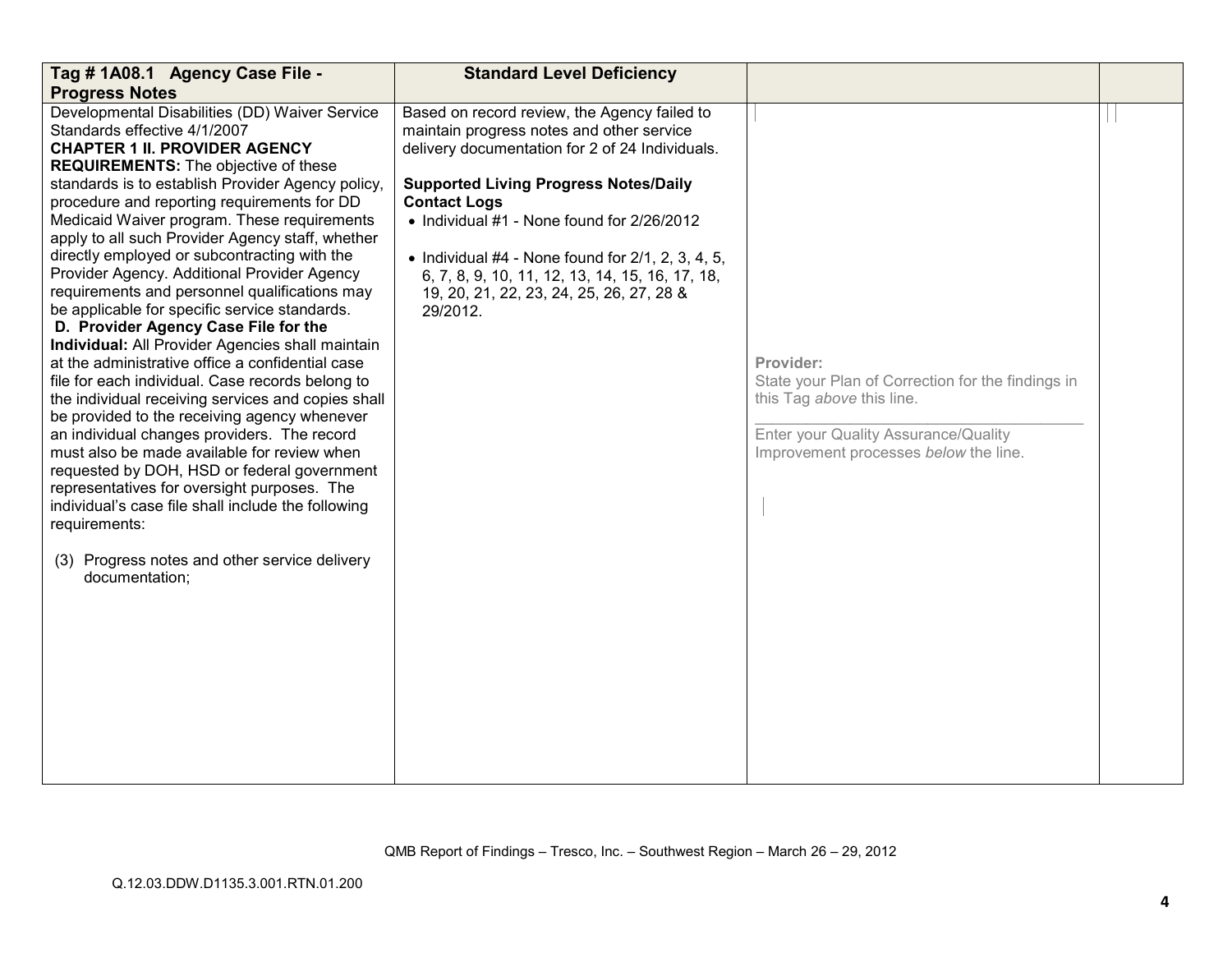| Tag #1A32 & 6L14 ISP Implementation                                                                                                                                                                                                                                                                                                                                                                                                                                                                                                                                                                                                                                                                                                                                                                                                                                                                                                                                                                                                                                                                                                                                                                                                                                                                                                                                                                                                                                                                                                                                                                                      | <b>Standard Level Deficiency</b>                                                                                                                                                                                                                                                                                                                                                                                                                                                                                                                                                                                                                                                                                                                                                                                                                                                                                                                                                                                                                                           |                                                                                                                                                                              |  |
|--------------------------------------------------------------------------------------------------------------------------------------------------------------------------------------------------------------------------------------------------------------------------------------------------------------------------------------------------------------------------------------------------------------------------------------------------------------------------------------------------------------------------------------------------------------------------------------------------------------------------------------------------------------------------------------------------------------------------------------------------------------------------------------------------------------------------------------------------------------------------------------------------------------------------------------------------------------------------------------------------------------------------------------------------------------------------------------------------------------------------------------------------------------------------------------------------------------------------------------------------------------------------------------------------------------------------------------------------------------------------------------------------------------------------------------------------------------------------------------------------------------------------------------------------------------------------------------------------------------------------|----------------------------------------------------------------------------------------------------------------------------------------------------------------------------------------------------------------------------------------------------------------------------------------------------------------------------------------------------------------------------------------------------------------------------------------------------------------------------------------------------------------------------------------------------------------------------------------------------------------------------------------------------------------------------------------------------------------------------------------------------------------------------------------------------------------------------------------------------------------------------------------------------------------------------------------------------------------------------------------------------------------------------------------------------------------------------|------------------------------------------------------------------------------------------------------------------------------------------------------------------------------|--|
|                                                                                                                                                                                                                                                                                                                                                                                                                                                                                                                                                                                                                                                                                                                                                                                                                                                                                                                                                                                                                                                                                                                                                                                                                                                                                                                                                                                                                                                                                                                                                                                                                          |                                                                                                                                                                                                                                                                                                                                                                                                                                                                                                                                                                                                                                                                                                                                                                                                                                                                                                                                                                                                                                                                            |                                                                                                                                                                              |  |
| NMAC 7.26.5.16.C and D Development of the<br>ISP. Implementation of the ISP. The ISP shall<br>be implemented according to the timelines<br>determined by the IDT and as specified in the<br>ISP for each stated desired outcomes and action<br>plan.<br>C. The IDT shall review and discuss information<br>and recommendations with the individual, with<br>the goal of supporting the individual in attaining<br>desired outcomes. The IDT develops an ISP<br>based upon the individual's personal vision<br>statement, strengths, needs, interests and<br>preferences. The ISP is a dynamic document,<br>revised periodically, as needed, and amended to<br>reflect progress towards personal goals and<br>achievements consistent with the individual's<br>future vision. This regulation is consistent with<br>standards established for individual plan<br>development as set forth by the commission on<br>the accreditation of rehabilitation facilities<br>(CARF) and/or other program accreditation<br>approved and adopted by the developmental<br>disabilities division and the department of health.<br>It is the policy of the developmental disabilities<br>division (DDD), that to the extent permitted by<br>funding, each individual receive supports and<br>services that will assist and encourage<br>independence and productivity in the community<br>and attempt to prevent regression or loss of<br>current capabilities. Services and supports<br>include specialized and/or generic services,<br>training, education and/or treatment as<br>determined by the IDT and documented in the<br>ISP. | Based on record review, the Agency failed to<br>implement the ISP according to the timelines<br>determined by the IDT and as specified in the<br>ISP for each stated desired outcomes and action<br>plan for 3 of 24 individuals.<br>Per Individuals ISP the following was found with<br>regards to the implementation of ISP Outcomes:<br><b>Administrative Files Reviewed:</b><br><b>Supported Living Data Collection/Data</b><br>Tracking/Progress with regards to ISP<br>Outcomes:<br>Individual #21<br>• None found regarding: Fun Outcome, "will<br>take a mini vacation to a new place once a<br>year." for 11/2011, 12/2011 & 1/2012.<br>• None found regarding: Live Outcome, "will<br>use visual schedule each morning with only<br>one prompt per task." for 12/2011.<br><b>Adult Habilitation Data Collection/Data</b><br>Tracking/Progress with regards to ISP<br><b>Outcomes:</b><br>• Individual #1 - None found for 2/2012.<br><b>Residential Files Reviewed:</b><br><b>Supported Living Data Collection/Data</b><br>Tracking/Progress with regards to ISP | Provider:<br>State your Plan of Correction for the findings in<br>this Tag above this line.<br>Enter your Quality Assurance/Quality<br>Improvement processes below the line. |  |
|                                                                                                                                                                                                                                                                                                                                                                                                                                                                                                                                                                                                                                                                                                                                                                                                                                                                                                                                                                                                                                                                                                                                                                                                                                                                                                                                                                                                                                                                                                                                                                                                                          | Outcomes:                                                                                                                                                                                                                                                                                                                                                                                                                                                                                                                                                                                                                                                                                                                                                                                                                                                                                                                                                                                                                                                                  |                                                                                                                                                                              |  |
| D. The intent is to provide choice and obtain<br>opportunities for individuals to live, work and                                                                                                                                                                                                                                                                                                                                                                                                                                                                                                                                                                                                                                                                                                                                                                                                                                                                                                                                                                                                                                                                                                                                                                                                                                                                                                                                                                                                                                                                                                                         | Individual #23<br>• Per Live Outcome; Actions Steps for, " will                                                                                                                                                                                                                                                                                                                                                                                                                                                                                                                                                                                                                                                                                                                                                                                                                                                                                                                                                                                                            |                                                                                                                                                                              |  |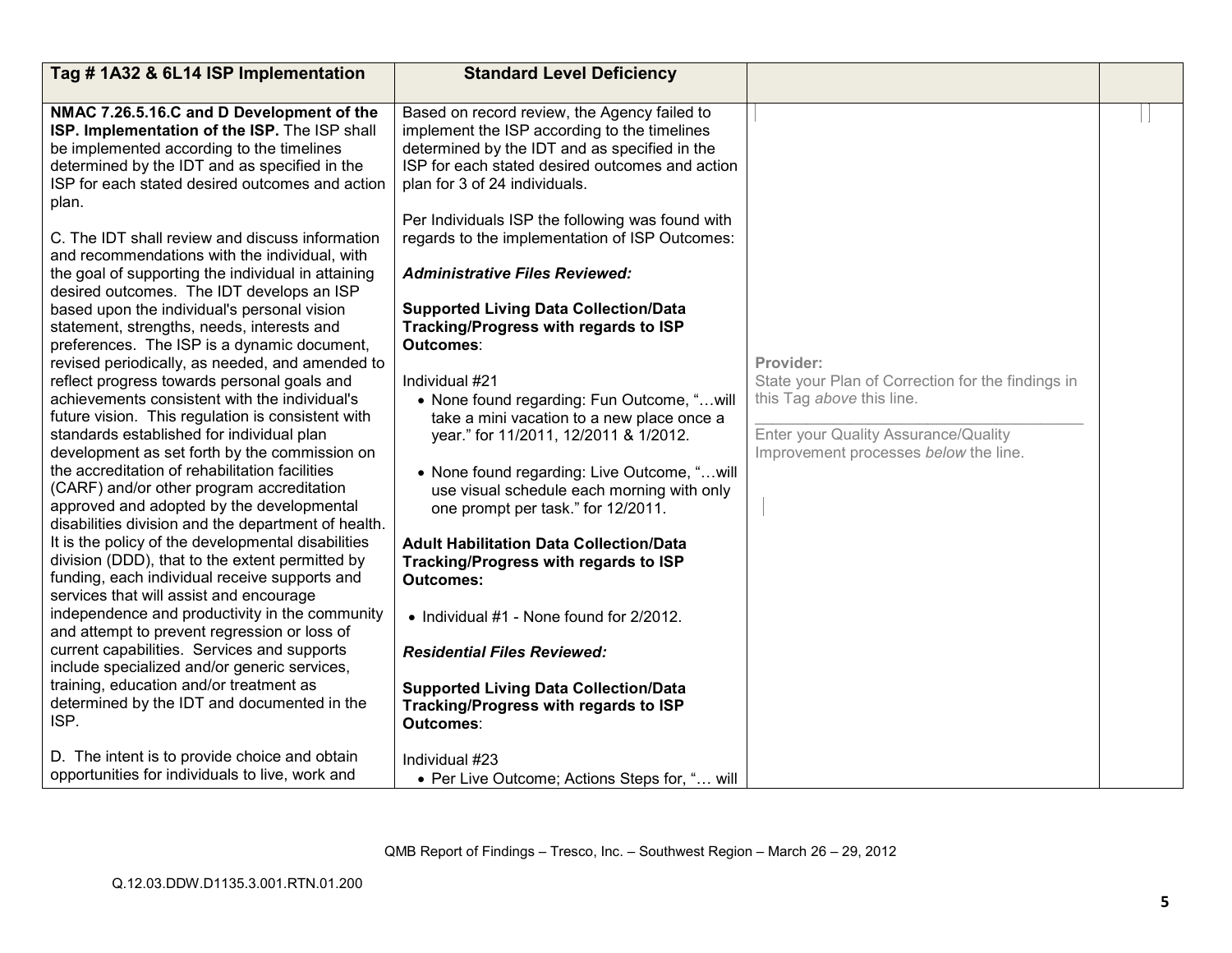| play with full participation in their communities.<br>The following principles provide direction and<br>purpose in planning for individuals with<br>developmental disabilities.<br>[05/03/94; 01/15/97; Recompiled 10/31/01] | feed her fish with hand over hand<br>assistance," is to be completed one time<br>daily. Evidence found indicated it was not<br>being completed at the required frequency<br>indicated in the ISP for 3/1 & 2, 2012. |  |
|------------------------------------------------------------------------------------------------------------------------------------------------------------------------------------------------------------------------------|---------------------------------------------------------------------------------------------------------------------------------------------------------------------------------------------------------------------|--|
|                                                                                                                                                                                                                              |                                                                                                                                                                                                                     |  |
|                                                                                                                                                                                                                              |                                                                                                                                                                                                                     |  |
|                                                                                                                                                                                                                              |                                                                                                                                                                                                                     |  |
|                                                                                                                                                                                                                              |                                                                                                                                                                                                                     |  |
|                                                                                                                                                                                                                              |                                                                                                                                                                                                                     |  |
|                                                                                                                                                                                                                              |                                                                                                                                                                                                                     |  |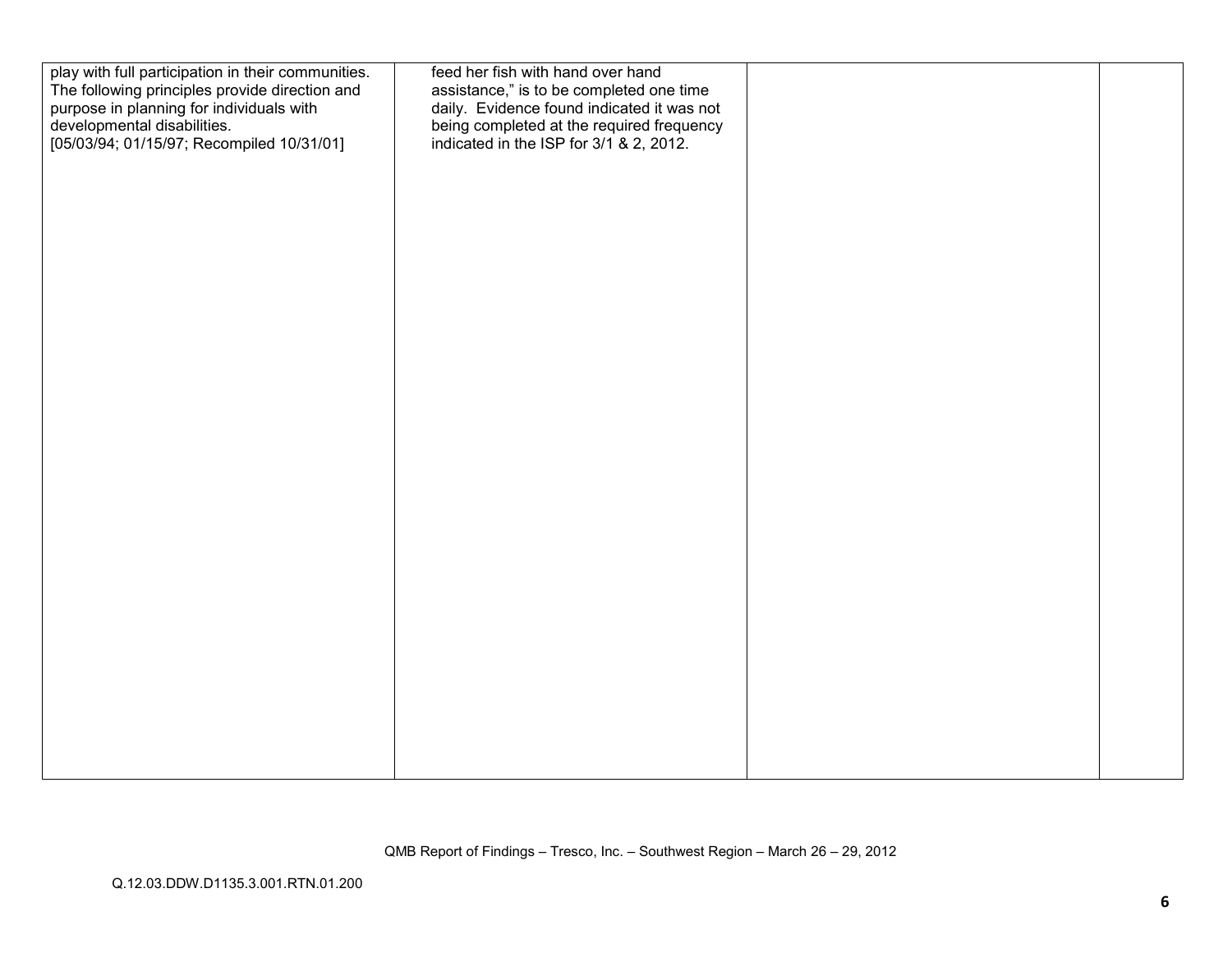| Tag # 5122 SE Agency Case File                                                                                                                                                                                                                                                                                                                                                                                                                                                                                                                                                                                                                                                                                                                               | <b>Standard Level Deficiency</b>                                                                                                                                                                                                                                                 |                                                                                             |  |
|--------------------------------------------------------------------------------------------------------------------------------------------------------------------------------------------------------------------------------------------------------------------------------------------------------------------------------------------------------------------------------------------------------------------------------------------------------------------------------------------------------------------------------------------------------------------------------------------------------------------------------------------------------------------------------------------------------------------------------------------------------------|----------------------------------------------------------------------------------------------------------------------------------------------------------------------------------------------------------------------------------------------------------------------------------|---------------------------------------------------------------------------------------------|--|
|                                                                                                                                                                                                                                                                                                                                                                                                                                                                                                                                                                                                                                                                                                                                                              |                                                                                                                                                                                                                                                                                  |                                                                                             |  |
| Developmental Disabilities (DD) Waiver Service<br>Standards effective 4/1/2007<br><b>CHAPTER 5 VII. SUPPORTED EMPLOYMENT</b><br><b>SERVICES REQUIREMENTS</b><br>D. Provider Agency Requirements<br>(1) Provider Agency Records: The provider<br>adheres to the Department of Labor (DOL) wage<br>laws and maintains required certificates and<br>documentation. These documents are subject to<br>review by the DDSD. Each individual's earnings<br>and benefits shall be monitored by the Provider<br>Agency in accordance with the Fair Labor<br>Standards Act. Each individual's earnings and<br>benefits shall be reviewed at least semi-annually<br>by the Supported Employment Provider to<br>ensure the appropriateness of pay rates and<br>benefits. | Based on record review, the Agency failed to<br>maintain a confidential case file for each<br>individual for 1 of 17 individuals receiving<br>Supported Employment Services.<br>The following were not found, incomplete and/or<br>not current:<br>• Vocational Assessment (#17) | Provider:<br>State your Plan of Correction for the findings in<br>this Tag above this line. |  |
| (2) The Provider Agency shall maintain a<br>confidential case file for each individual that<br>includes all items listed in section IV.D. above<br>and the following additional items:                                                                                                                                                                                                                                                                                                                                                                                                                                                                                                                                                                       |                                                                                                                                                                                                                                                                                  | Enter your Quality Assurance/Quality<br>Improvement processes below the line.               |  |
| (a) Quarterly progress reports;                                                                                                                                                                                                                                                                                                                                                                                                                                                                                                                                                                                                                                                                                                                              |                                                                                                                                                                                                                                                                                  |                                                                                             |  |
| (b) Vocational assessments (A vocational<br>assessment or profile is an objective analysis of<br>a person's interests, skills, needs, career goals,<br>preferences, concerns, in areas that can pertain<br>to an employment outcome and can ultimately<br>be compared to the requirements and attributes<br>of a potential job in order to determine the<br>degree of compatibility as well as identification<br>of training needs). A vocational assessment<br>must be of a quality and content to be<br>acceptable to DVR or DDSD;                                                                                                                                                                                                                         |                                                                                                                                                                                                                                                                                  |                                                                                             |  |
| (c) Career development plan as incorporated in<br>the ISP; a career development plan consists of                                                                                                                                                                                                                                                                                                                                                                                                                                                                                                                                                                                                                                                             |                                                                                                                                                                                                                                                                                  |                                                                                             |  |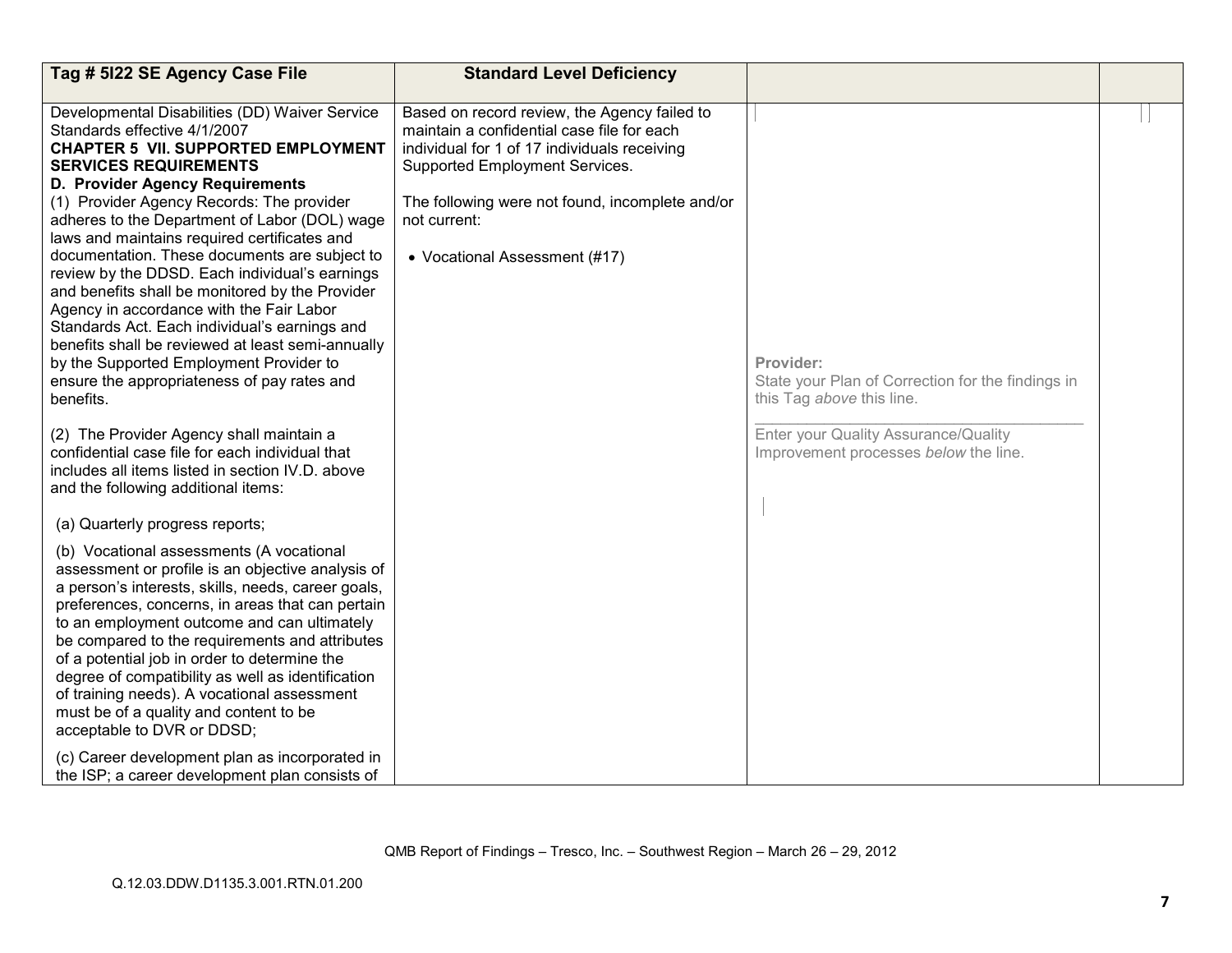| the vocational assessment and the ISP<br>Work/Learn Action Plan that specifies steps<br>necessary towards a successful employment<br>outcome and identifies the people who will<br>complete specific tasks including the individual,<br>as well and a review and reporting mechanism<br>for mutual accountability; and |
|------------------------------------------------------------------------------------------------------------------------------------------------------------------------------------------------------------------------------------------------------------------------------------------------------------------------|
|                                                                                                                                                                                                                                                                                                                        |
|                                                                                                                                                                                                                                                                                                                        |
|                                                                                                                                                                                                                                                                                                                        |
|                                                                                                                                                                                                                                                                                                                        |
|                                                                                                                                                                                                                                                                                                                        |
|                                                                                                                                                                                                                                                                                                                        |
|                                                                                                                                                                                                                                                                                                                        |
|                                                                                                                                                                                                                                                                                                                        |
|                                                                                                                                                                                                                                                                                                                        |
|                                                                                                                                                                                                                                                                                                                        |
| (d) Documentation of decisions concerning the                                                                                                                                                                                                                                                                          |
| Division of Vocational Rehabilitation that                                                                                                                                                                                                                                                                             |
| services provided under the Waiver are not                                                                                                                                                                                                                                                                             |
| otherwise available under the Rehabilitation Act                                                                                                                                                                                                                                                                       |
| of 1973.                                                                                                                                                                                                                                                                                                               |
|                                                                                                                                                                                                                                                                                                                        |
|                                                                                                                                                                                                                                                                                                                        |
| New Mexico Department of Health (DOH)                                                                                                                                                                                                                                                                                  |
| Developmental Disabilities Supports Division                                                                                                                                                                                                                                                                           |
| (DDSD) Policy                                                                                                                                                                                                                                                                                                          |
| <b>Policy Title: Vocational Assessment Profile</b>                                                                                                                                                                                                                                                                     |
| Policy Eff July 16, 2008                                                                                                                                                                                                                                                                                               |
| <b>I. PURPOSE</b>                                                                                                                                                                                                                                                                                                      |
|                                                                                                                                                                                                                                                                                                                        |
| The intent of the policy is to ensure that                                                                                                                                                                                                                                                                             |
| individuals are identified who could benefit from                                                                                                                                                                                                                                                                      |
| Vocational Assessment Profiles (VAPs) and are                                                                                                                                                                                                                                                                          |
| supported to access this support.                                                                                                                                                                                                                                                                                      |
|                                                                                                                                                                                                                                                                                                                        |
|                                                                                                                                                                                                                                                                                                                        |
| <b>II. POLICY STATEMENT</b>                                                                                                                                                                                                                                                                                            |
| Individuals served under the Developmental                                                                                                                                                                                                                                                                             |
| Disabilities Medicaid Waiver (DDW) who                                                                                                                                                                                                                                                                                 |
| express an interest in obtaining employment or                                                                                                                                                                                                                                                                         |
| exploring employment opportunities, or                                                                                                                                                                                                                                                                                 |
| individuals who desire a VAP and those whose                                                                                                                                                                                                                                                                           |
|                                                                                                                                                                                                                                                                                                                        |
| teams identify that they could benefit from a                                                                                                                                                                                                                                                                          |
| VAP, will have access to a VAP in accordance                                                                                                                                                                                                                                                                           |
| to the DDW Service Standards and related                                                                                                                                                                                                                                                                               |
| procedures.                                                                                                                                                                                                                                                                                                            |
|                                                                                                                                                                                                                                                                                                                        |
|                                                                                                                                                                                                                                                                                                                        |
|                                                                                                                                                                                                                                                                                                                        |
|                                                                                                                                                                                                                                                                                                                        |
|                                                                                                                                                                                                                                                                                                                        |
|                                                                                                                                                                                                                                                                                                                        |
|                                                                                                                                                                                                                                                                                                                        |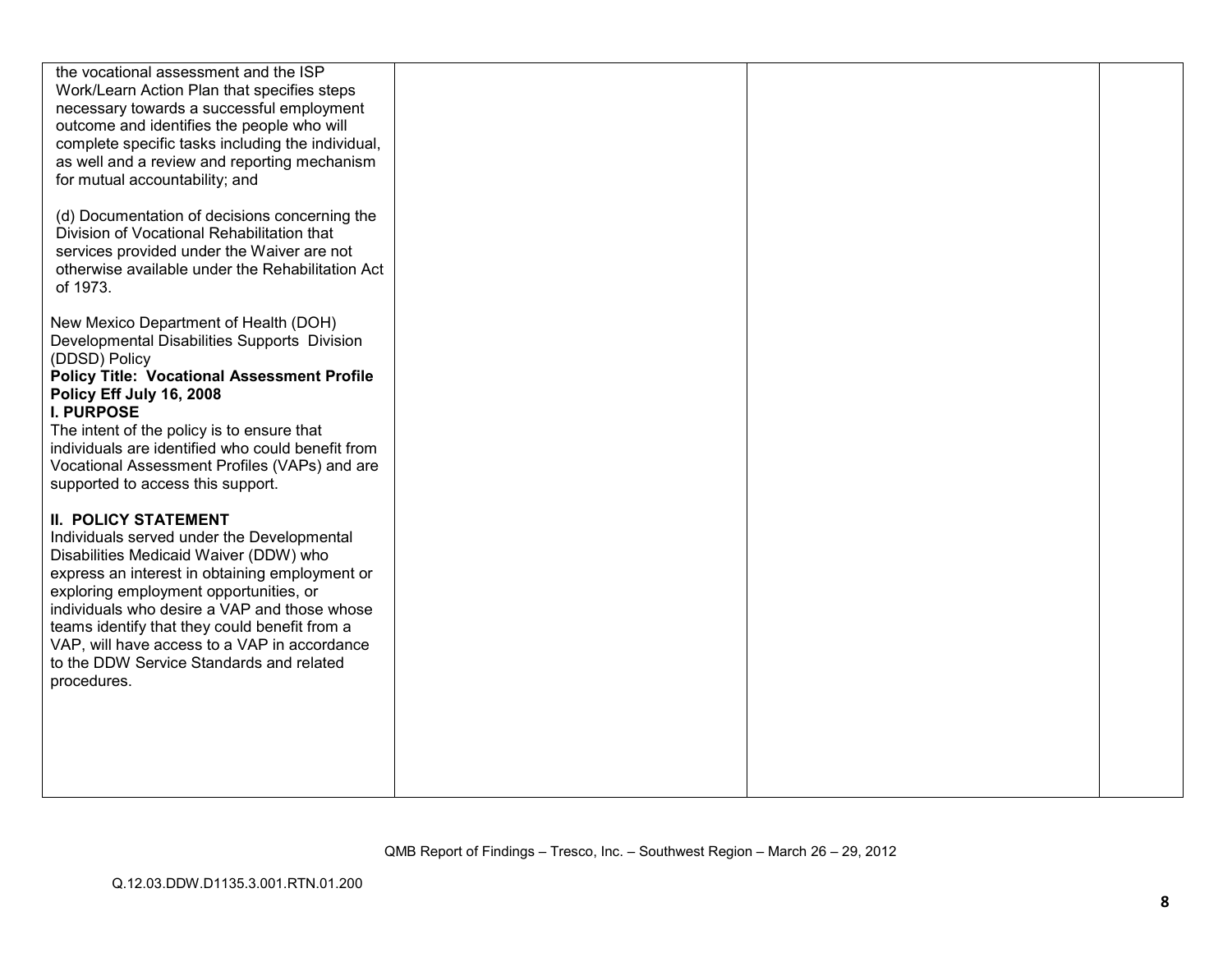| Tag # 6L14 Residential Case File                                                                                                                                                                                                                                                                         | <b>Standard Level Deficiency</b>                                                                                                                                                    |                                                                                |  |
|----------------------------------------------------------------------------------------------------------------------------------------------------------------------------------------------------------------------------------------------------------------------------------------------------------|-------------------------------------------------------------------------------------------------------------------------------------------------------------------------------------|--------------------------------------------------------------------------------|--|
|                                                                                                                                                                                                                                                                                                          |                                                                                                                                                                                     |                                                                                |  |
| Developmental Disabilities (DD) Waiver Service<br>Standards effective 4/1/2007<br><b>CHAPTER 6. VIII. COMMUNITY LIVING</b><br><b>SERVICE PROVIDER AGENCY</b><br><b>REQUIREMENTS</b>                                                                                                                      | Based on record review, the Agency failed to<br>maintain a complete and confidential case file in<br>the residence for 12 of 16 Individuals receiving<br>Supported Living Services. |                                                                                |  |
| A. Residence Case File: For individuals                                                                                                                                                                                                                                                                  | The following was not found, incomplete and/or<br>not current:                                                                                                                      |                                                                                |  |
| receiving Supported Living or Family Living, the<br>Agency shall maintain in the individual's home a<br>complete and current confidential case file for<br>each individual. For individuals receiving<br>Independent Living Services, rather than<br>maintaining this file at the individual's home, the | • Current Emergency & Personal<br><b>Identification Information</b><br>° Did not contain name and phone numbers<br>of relatives, or guardian or conservator<br>Information (#2)     |                                                                                |  |
| complete and current confidential case file for<br>each individual shall be maintained at the                                                                                                                                                                                                            | ° Did not contain Individual's Current Address                                                                                                                                      | Provider:                                                                      |  |
| agency's administrative site. Each file shall<br>include the following:<br>(1) Complete and current ISP and all                                                                                                                                                                                          | $(#3, 12 \& 23)$                                                                                                                                                                    | State your Plan of Correction for the findings in<br>this Tag above this line. |  |
| supplemental plans specific to the individual;<br>(2) Complete and current Health Assessment                                                                                                                                                                                                             | ° Did not contain Individual's Phone Number<br>Information (#3)                                                                                                                     | Enter your Quality Assurance/Quality<br>Improvement processes below the line.  |  |
| Tool;<br>(3) Current emergency contact information,<br>which includes the individual's address,                                                                                                                                                                                                          | ° Did not contain Individual's Health Plan<br>Information (#24)                                                                                                                     |                                                                                |  |
| telephone number, names and telephone<br>numbers of residential Community Living                                                                                                                                                                                                                         | • Positive Behavioral Plan (#17, 18 & 24)                                                                                                                                           |                                                                                |  |
| Support providers, relatives, or guardian or<br>conservator, primary care physician's name(s)<br>and telephone number(s), pharmacy name,                                                                                                                                                                 | • Positive Behavioral Crisis Plan (#3, 14, 17, 18,<br>23 & 24)                                                                                                                      |                                                                                |  |
| address and telephone number and dentist<br>name, address and telephone number, and<br>health plan;                                                                                                                                                                                                      | • Speech Therapy Plan (#1 & 24)                                                                                                                                                     |                                                                                |  |
|                                                                                                                                                                                                                                                                                                          | • Occupational Therapy Plan (#1, 17 & 24)                                                                                                                                           |                                                                                |  |
| (4) Up-to-date progress notes, signed and<br>dated by the person making the note for at least<br>the past month (older notes may be transferred<br>to the agency office);                                                                                                                                | • Special Health Care Needs<br>$\degree$ CARMP (#3)                                                                                                                                 |                                                                                |  |
| (5) Data collected to document ISP Action Plan                                                                                                                                                                                                                                                           | • Health Care Plans                                                                                                                                                                 |                                                                                |  |
| implementation                                                                                                                                                                                                                                                                                           | $\degree$ Aspiration (#3 & 14)<br><sup>o</sup> Weight/Body Mass Index (#3 &18)                                                                                                      |                                                                                |  |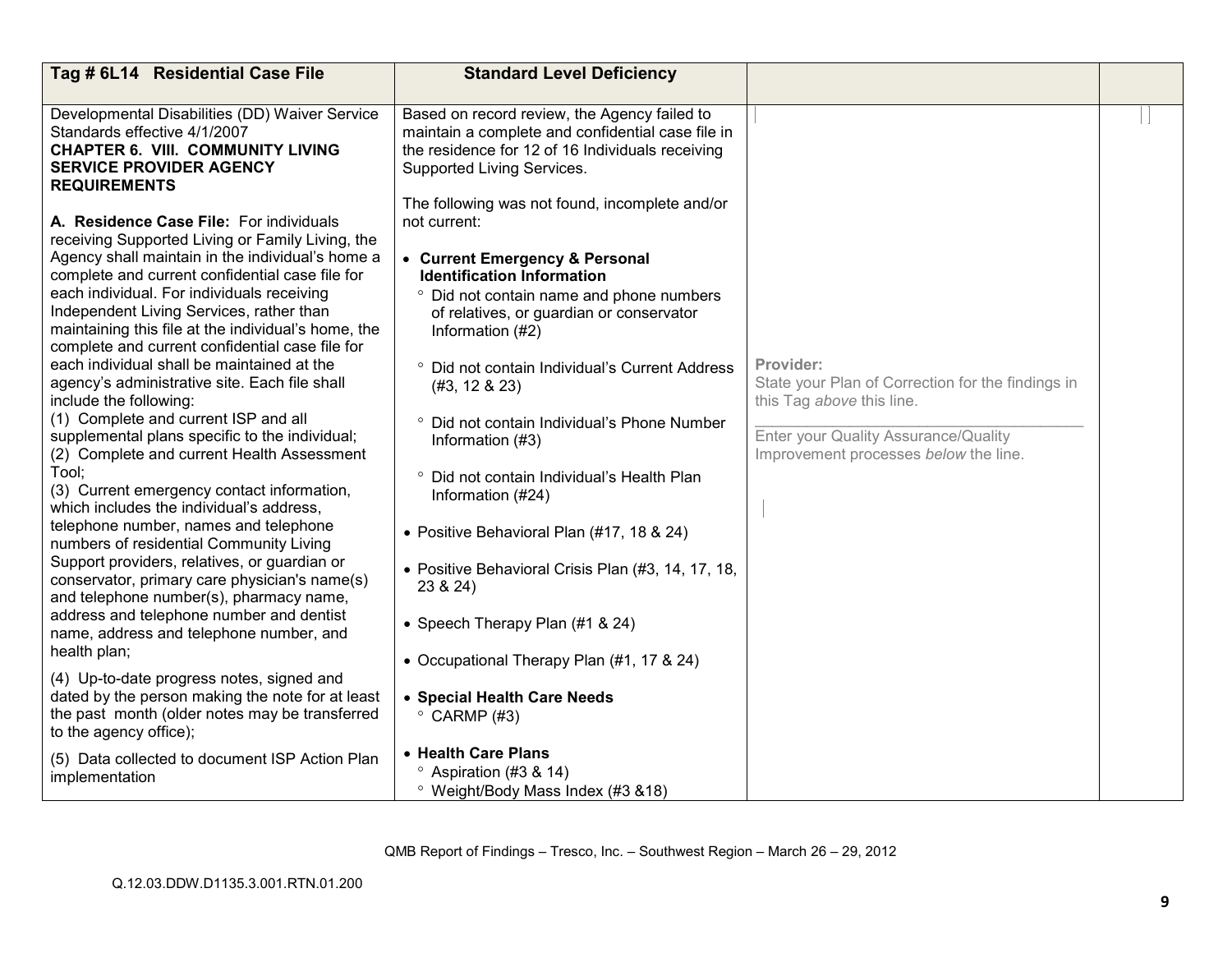| (6) Progress notes written by direct care staff             | Constipation (#3)                                               |  |
|-------------------------------------------------------------|-----------------------------------------------------------------|--|
| and by nurses regarding individual health status            | ° Oral Care (#3)                                                |  |
| and physical conditions including action taken in           | <sup>o</sup> Seizures (#1)                                      |  |
| response to identified changes in condition for at          | <sup>o</sup> Skin Integrity (#18)                               |  |
| least the past month;                                       |                                                                 |  |
| (7) Physician's or qualified health care providers          | • Crisis Plan/Medical Emergency Response                        |  |
| written orders;                                             | <b>Plans</b>                                                    |  |
| (8) Progress notes documenting implementation               | <sup>o</sup> Allergies (#5)                                     |  |
| of a physician's or qualified health care                   | <sup>o</sup> Weight/Body Mass Index (#2)                        |  |
| provider's order(s);                                        | $^{\circ}$ Falls (#16, 17 & 18)                                 |  |
| (9) Medication Administration Record (MAR) for              | <sup>o</sup> Gastrointestinal (#16)                             |  |
| the past three (3) months which includes:                   |                                                                 |  |
| (a) The name of the individual;                             | • Progress Notes/Daily Contacts Logs:                           |  |
| (b) A transcription of the healthcare                       | $\degree$ Individual #1 - None found for 3/1 - 24.              |  |
| practitioners prescription including the                    | 2012.                                                           |  |
| brand and generic name of the medication;                   |                                                                 |  |
| (c) Diagnosis for which the medication is                   | $\circ$                                                         |  |
| prescribed;                                                 | Individual #2 - None found for $3/1 - 24$ ,<br>2012.            |  |
| (d) Dosage, frequency and method/route of                   |                                                                 |  |
| delivery;                                                   |                                                                 |  |
| (e) Times and dates of delivery;                            | Individual #3 - None found for $3/1 - 24$ ,<br>$\circ$<br>2012. |  |
| Initials of person administering or assisting<br>(f)        |                                                                 |  |
| with medication; and                                        |                                                                 |  |
| (g) An explanation of any medication                        | $\degree$ Individual #5 - None found for 3/1 - 24,              |  |
| irregularity, allergic reaction or adverse                  | 2012.                                                           |  |
| effect.                                                     | $\degree$ Individual #12 - None found for 3/1 - 24,             |  |
| (h) For PRN medication an explanation for the               | 2012.                                                           |  |
| use of the PRN must include:                                |                                                                 |  |
| (i) Observable signs/symptoms or                            | $\degree$ Individual #13 - None found for 3/1 - 24,             |  |
| circumstances in which the medication<br>is to be used, and | 2012.                                                           |  |
| Documentation of the<br>(ii)                                |                                                                 |  |
| effectiveness/result of the PRN                             | $\degree$ Individual #14 - None found for 3/1 - 24,             |  |
| delivered.                                                  | 2012.                                                           |  |
| A MAR is not required for individuals<br>(i)                |                                                                 |  |
| participating in Independent Living Services                | $\degree$ Individual #15 - None found for 3/1 - 24,             |  |
| who self-administer their own medication.                   | 2012.                                                           |  |
| However, when medication administration                     |                                                                 |  |
| is provided as part of the Independent                      | $\degree$ Individual #16 - None found for 3/1 - 24,             |  |
| Living Service a MAR must be maintained                     | 2012.                                                           |  |
| at the individual's home and an updated                     |                                                                 |  |
|                                                             |                                                                 |  |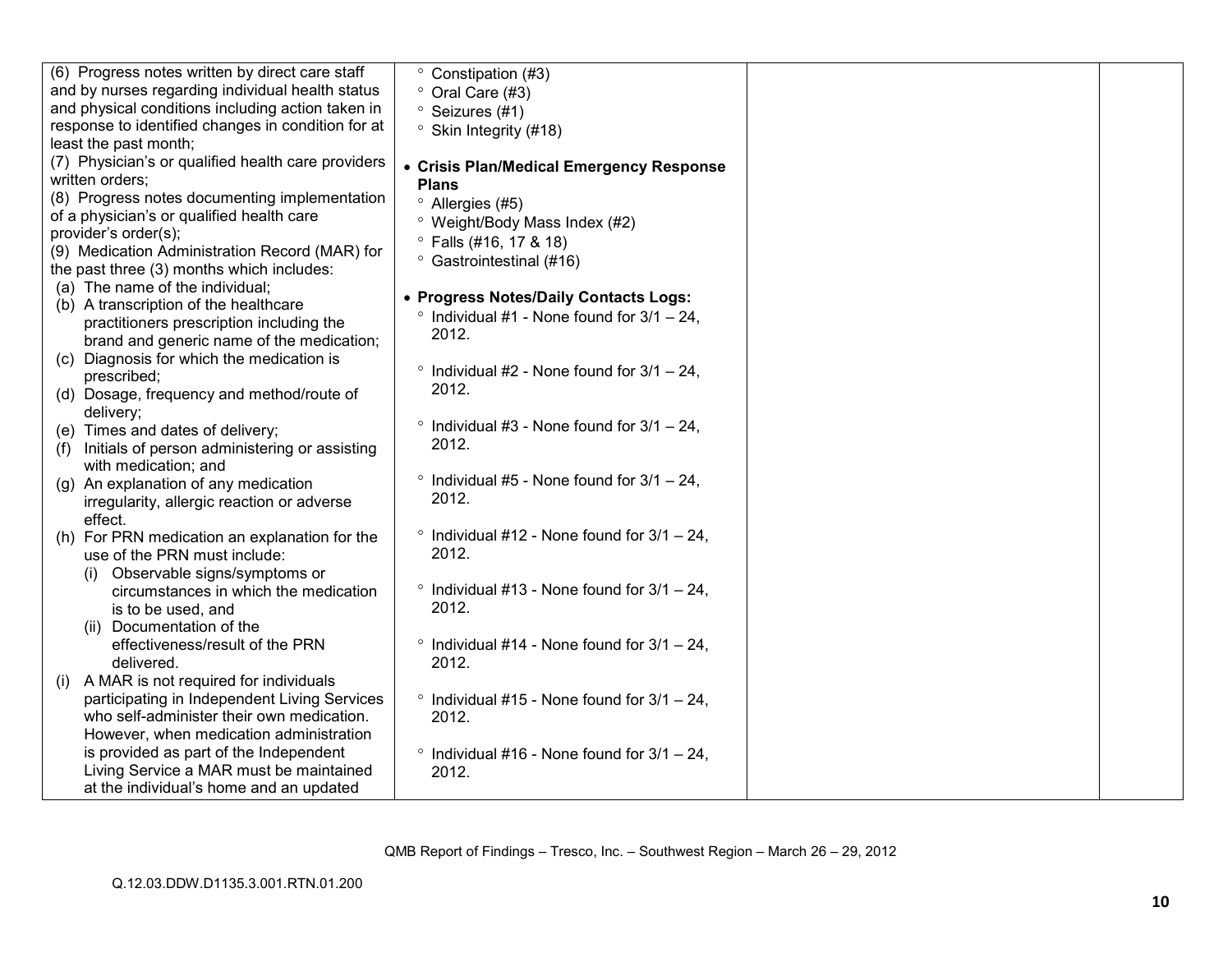| copy must be placed in the agency file on a<br>weekly basis.<br>(10) Record of visits to healthcare practitioners                                                                                                                                                                                                                                                                                                                                                                                                         | $\degree$ Individual #17 - None found for 3/1 - 24,<br>2012. |  |
|---------------------------------------------------------------------------------------------------------------------------------------------------------------------------------------------------------------------------------------------------------------------------------------------------------------------------------------------------------------------------------------------------------------------------------------------------------------------------------------------------------------------------|--------------------------------------------------------------|--|
| including any treatment provided at the visit and<br>a record of all diagnostic testing for the current                                                                                                                                                                                                                                                                                                                                                                                                                   | $\degree$ Individual #18 - None found for 3/1 - 24,<br>2012. |  |
| ISP year; and<br>(11) Medical History to include: demographic<br>data, current and past medical diagnoses<br>including the cause (if known) of the<br>developmental disability and any psychiatric<br>diagnosis, allergies (food, environmental,<br>medications), status of routine adult health care<br>screenings, immunizations, hospital discharge<br>summaries for past twelve (12) months, past<br>medical history including hospitalizations,<br>surgeries, injuries, family history and current<br>physical exam. | $\degree$ Individual #23 - None found for 3/1 - 24,<br>2012. |  |
|                                                                                                                                                                                                                                                                                                                                                                                                                                                                                                                           |                                                              |  |
|                                                                                                                                                                                                                                                                                                                                                                                                                                                                                                                           |                                                              |  |
|                                                                                                                                                                                                                                                                                                                                                                                                                                                                                                                           |                                                              |  |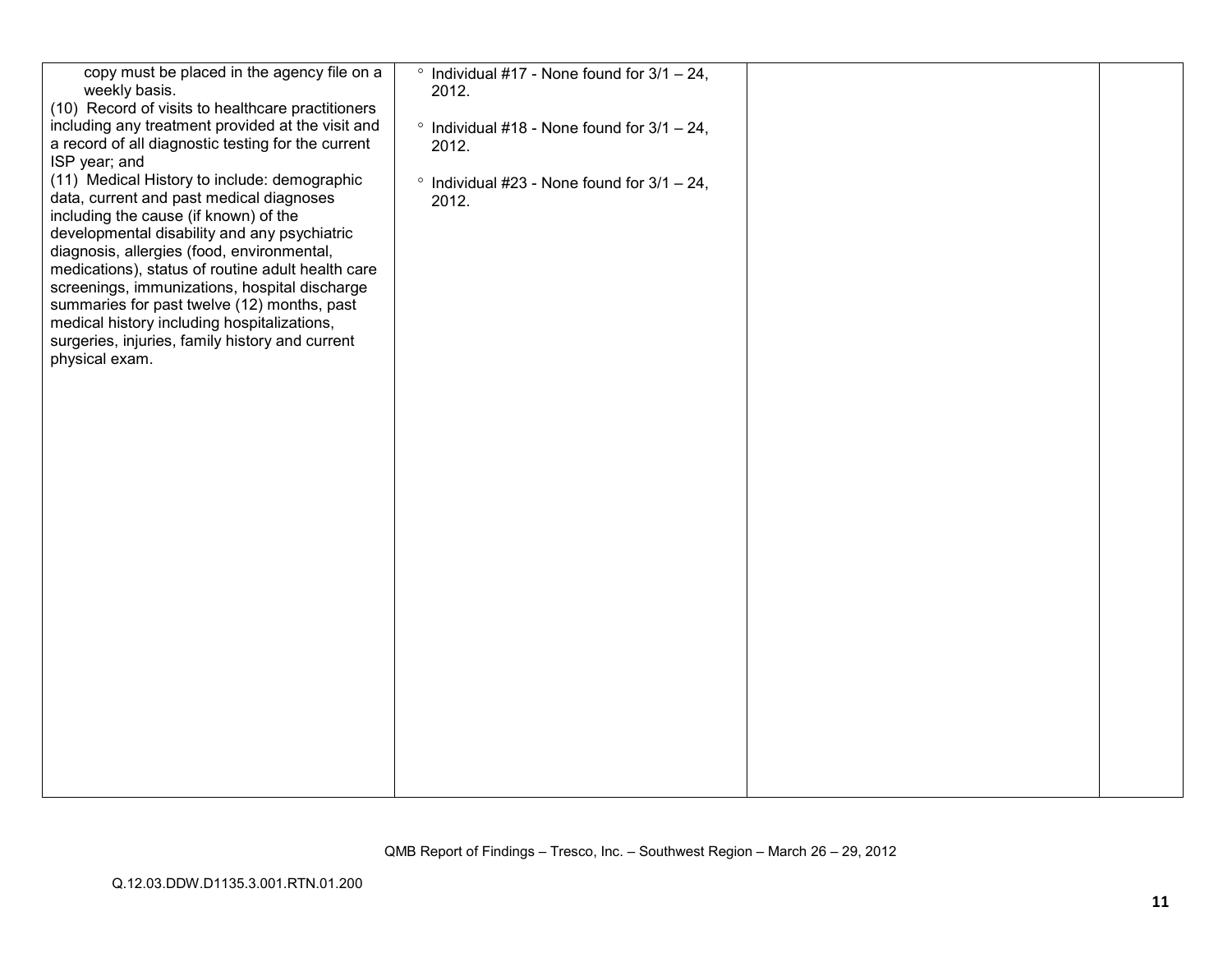| Tag # 6L17 Reporting Requirements<br>(Community Living Quarterly Reports)                                                                                                                                                                                                                                                                                                                                                                                                                                                                                                                                                                                                                                                                                                                                                                                                                                                                                                                                                                                              | <b>Standard Level Deficiency</b>                                                                                                                                                                                                                                                                                                                                                                                                                                                                    |                                                                                                                                                                              |  |
|------------------------------------------------------------------------------------------------------------------------------------------------------------------------------------------------------------------------------------------------------------------------------------------------------------------------------------------------------------------------------------------------------------------------------------------------------------------------------------------------------------------------------------------------------------------------------------------------------------------------------------------------------------------------------------------------------------------------------------------------------------------------------------------------------------------------------------------------------------------------------------------------------------------------------------------------------------------------------------------------------------------------------------------------------------------------|-----------------------------------------------------------------------------------------------------------------------------------------------------------------------------------------------------------------------------------------------------------------------------------------------------------------------------------------------------------------------------------------------------------------------------------------------------------------------------------------------------|------------------------------------------------------------------------------------------------------------------------------------------------------------------------------|--|
| Developmental Disabilities (DD) Waiver Service<br>Standards effective 4/1/2007<br><b>CHAPTER 6. VIII. COMMUNITY LIVING</b><br><b>SERVICE PROVIDER AGENCY</b><br><b>REQUIREMENTS</b><br>D. Community Living Service Provider<br><b>Agency Reporting Requirements: All</b><br>Community Living Support providers shall<br>submit written quarterly status reports to the<br>individual's Case Manager and other IDT<br>Members no later than fourteen (14) days<br>following the end of each ISP quarter. The<br>quarterly reports shall contain the following<br>written documentation:<br>Timely completion of relevant activities from<br>(1)<br><b>ISP Action Plans</b><br>Progress towards desired outcomes in the<br>(2)<br>ISP accomplished during the quarter;<br>Significant changes in routine or staffing;<br>(3)<br>Unusual or significant life events;<br>(4)<br>Updates on health status, including<br>(5)<br>medication and durable medical equipment<br>needs identified during the quarter; and<br>Data reports as determined by IDT<br>(6)<br>members. | Based on record review, the Agency failed to<br>complete written quarterly status reports for 2 of<br>22 individuals receiving Community Living<br>Services.<br><b>Supported Living Quarterly Reports:</b><br>• Individual $#17 - No$ progress noted for<br>3/2011 - 6/2011 on Live Outcome, "will<br>create note cards with his photo collections<br>to sell, donate, give as gifts."<br><b>Support Living Annual Assessment</b><br>$\bullet$ Individual #20 - None found for 11/2010 -<br>11/2011 | Provider:<br>State your Plan of Correction for the findings in<br>this Tag above this line.<br>Enter your Quality Assurance/Quality<br>Improvement processes below the line. |  |
|                                                                                                                                                                                                                                                                                                                                                                                                                                                                                                                                                                                                                                                                                                                                                                                                                                                                                                                                                                                                                                                                        |                                                                                                                                                                                                                                                                                                                                                                                                                                                                                                     |                                                                                                                                                                              |  |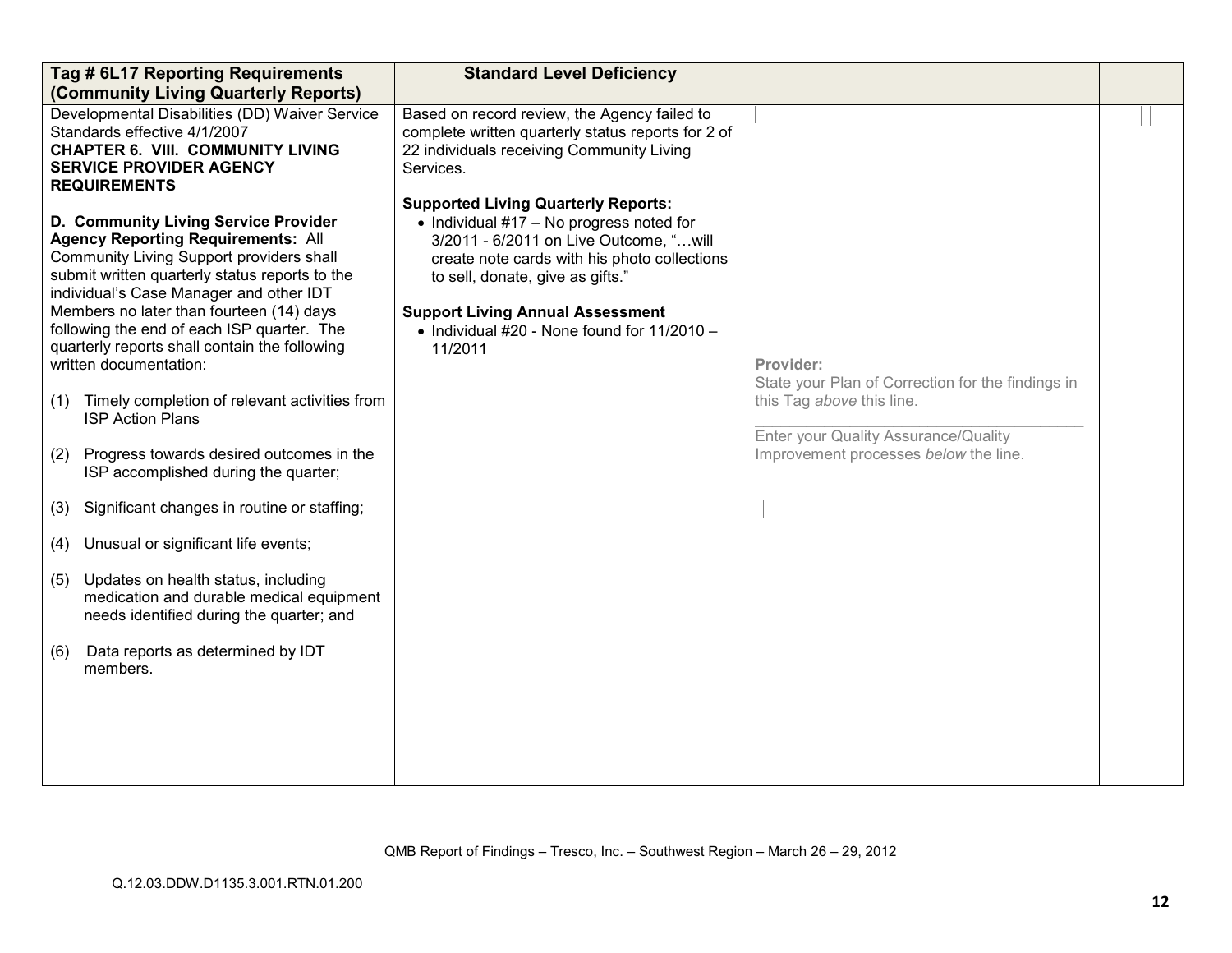| <b>Standard of Care</b>                                                                                                                                                                                                                                                                                                                                                                                                                                                                                                                                                                            | <b>Deficiencies</b>                                                                                                                                                                                                                                                                                                                          | <b>Agency Plan of Correction, On-going</b><br><b>QA/QI &amp; Responsible Party</b>                                                                                                                                                                                       | <b>Date</b><br><b>Due</b> |
|----------------------------------------------------------------------------------------------------------------------------------------------------------------------------------------------------------------------------------------------------------------------------------------------------------------------------------------------------------------------------------------------------------------------------------------------------------------------------------------------------------------------------------------------------------------------------------------------------|----------------------------------------------------------------------------------------------------------------------------------------------------------------------------------------------------------------------------------------------------------------------------------------------------------------------------------------------|--------------------------------------------------------------------------------------------------------------------------------------------------------------------------------------------------------------------------------------------------------------------------|---------------------------|
| requirements and the approved waiver.                                                                                                                                                                                                                                                                                                                                                                                                                                                                                                                                                              |                                                                                                                                                                                                                                                                                                                                              | CMS Assurance – Qualified Providers – The State monitors non-licensed/non-certified providers to assure adherence to waiver<br>requirements. The State implements its policies and procedures for verifying that provider training is conducted in accordance with State |                           |
| Tag #1A11.1 Transportation Training                                                                                                                                                                                                                                                                                                                                                                                                                                                                                                                                                                | <b>Standard Level Deficiency</b>                                                                                                                                                                                                                                                                                                             |                                                                                                                                                                                                                                                                          |                           |
| Developmental Disabilities (DD) Waiver Service<br>Standards effective 4/1/2007<br><b>CHAPTER 1 II. PROVIDER AGENCY</b><br><b>REQUIREMENTS:</b> The objective of these<br>standards is to establish Provider Agency policy,<br>procedure and reporting requirements for DD<br>Medicaid Waiver program. These requirements<br>apply to all such Provider Agency staff, whether<br>directly employed or subcontracting with the<br>Provider Agency. Additional Provider Agency<br>requirements and personnel qualifications may<br>be applicable for specific service standards                       | Based on record review and interview, the<br>Agency failed to provide staff training regarding<br>the safe operation of the vehicle, assisting<br>passengers and safe lifting procedures for 1 of<br>189 Direct Support Personnel.<br>No documented evidence was found of the<br>following required training:<br>• Transportation (DSP #234) |                                                                                                                                                                                                                                                                          |                           |
| Department of Health (DOH) Developmental<br><b>Disabilities Supports Division (DDSD) Policy</b><br><b>Training Requirements for Direct Service</b><br>Agency Staff Policy Eff Date: March 1, 2007                                                                                                                                                                                                                                                                                                                                                                                                  |                                                                                                                                                                                                                                                                                                                                              | Provider:<br>State your Plan of Correction for the findings in<br>this Tag above this line.                                                                                                                                                                              |                           |
| <b>II. POLICY STATEMENTS:</b><br>I. Staff providing direct services shall<br>complete safety training within the first thirty (30)<br>days of employment and before working alone<br>with an individual receiving services. The<br>training shall address at least the following:<br>1. Operating a fire extinguisher<br>2. Proper lifting procedures<br>3. General vehicle safety precautions (e.g.,<br>pre-trip inspection, removing keys from the<br>ignition when not in the driver's seat)<br>4. Assisting passengers with cognitive and/or<br>physical impairments (e.g., general guidelines |                                                                                                                                                                                                                                                                                                                                              | Enter your Quality Assurance/Quality<br>Improvement processes below the line.                                                                                                                                                                                            |                           |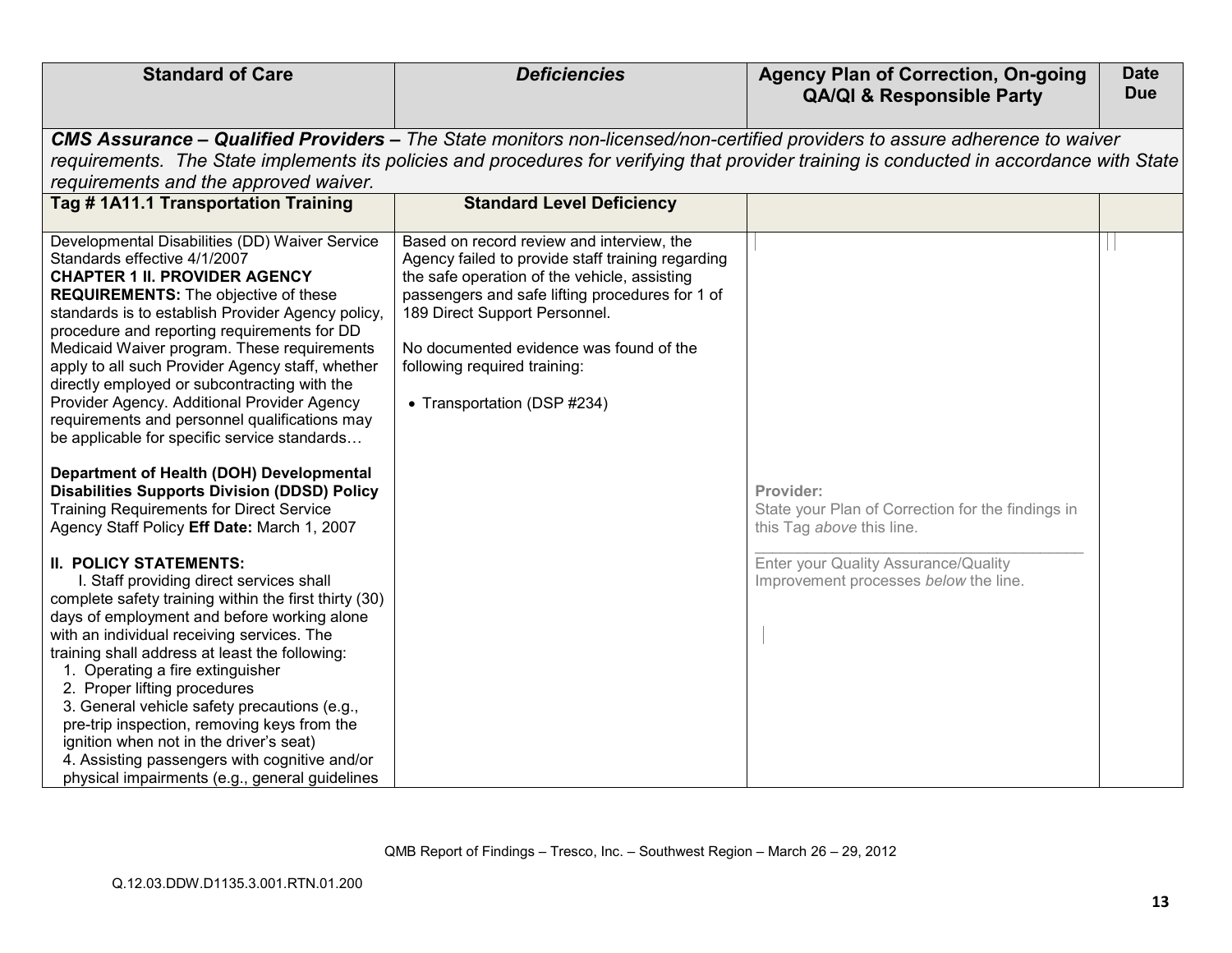| for supporting individuals who may be           |  |  |
|-------------------------------------------------|--|--|
| unaware of safety issues involving traffic or   |  |  |
| those who require physical assistance to        |  |  |
| enter/exit a vehicle)                           |  |  |
| 5. Operating wheelchair lifts (if applicable to |  |  |
| the staff's role)                               |  |  |
| 6. Wheelchair tie-down procedures (if           |  |  |
| applicable to the staff's role)                 |  |  |
| 7. Emergency and evacuation procedures          |  |  |
| (e.g., roadside emergency, fire emergency)      |  |  |
|                                                 |  |  |
|                                                 |  |  |
|                                                 |  |  |
|                                                 |  |  |
|                                                 |  |  |
|                                                 |  |  |
|                                                 |  |  |
|                                                 |  |  |
|                                                 |  |  |
|                                                 |  |  |
|                                                 |  |  |
|                                                 |  |  |
|                                                 |  |  |
|                                                 |  |  |
|                                                 |  |  |
|                                                 |  |  |
|                                                 |  |  |
|                                                 |  |  |
|                                                 |  |  |
|                                                 |  |  |
|                                                 |  |  |
|                                                 |  |  |
|                                                 |  |  |
|                                                 |  |  |
|                                                 |  |  |
|                                                 |  |  |
|                                                 |  |  |
|                                                 |  |  |
|                                                 |  |  |
|                                                 |  |  |
|                                                 |  |  |
|                                                 |  |  |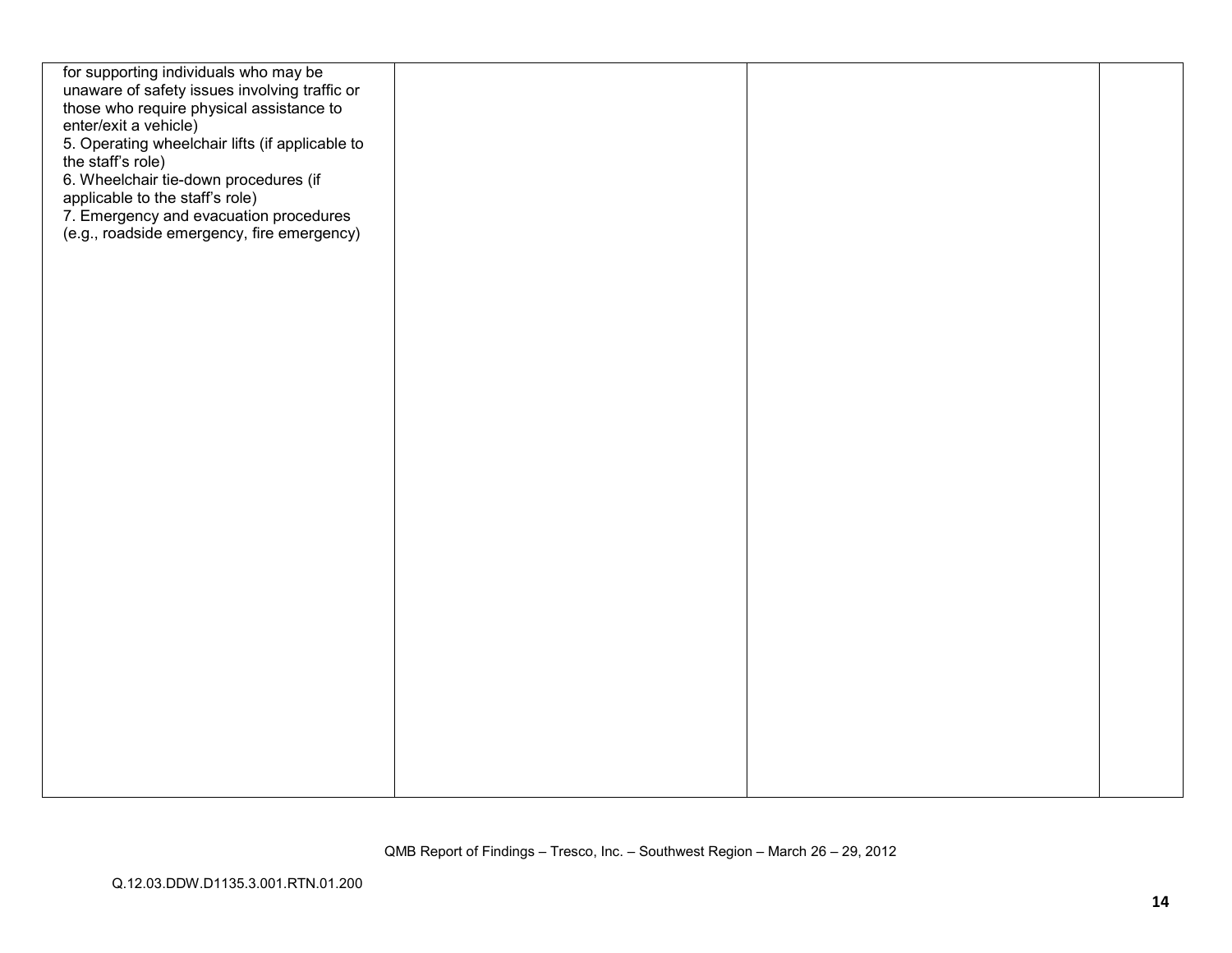| Tag #1A20 Direct Support Personnel                                                  | <b>Standard Level Deficiency</b>               |                                                   |  |
|-------------------------------------------------------------------------------------|------------------------------------------------|---------------------------------------------------|--|
| <b>Training</b>                                                                     |                                                |                                                   |  |
| Developmental Disabilities (DD) Waiver Service                                      | Based on record review, the Agency failed to   |                                                   |  |
| Standards effective 4/1/2007                                                        | ensure that Orientation and Training           |                                                   |  |
| <b>CHAPTER 1 IV. GENERAL REQUIREMENTS</b>                                           | requirements were met for 8 of 189 Direct      |                                                   |  |
| FOR PROVIDER AGENCY SERVICE                                                         | Support Personnel.                             |                                                   |  |
| <b>PERSONNEL:</b> The objective of this section is to                               |                                                |                                                   |  |
| establish personnel standards for DD Medicaid                                       | Review of Direct Support Personnel training    |                                                   |  |
| Waiver Provider Agencies for the following                                          | records found no evidence of the following     |                                                   |  |
| services: Community Living Supports,                                                | required DOH/DDSD trainings and certification  |                                                   |  |
| Community Inclusion Services, Respite,                                              | being completed:                               |                                                   |  |
| Substitute Care and Personal Support                                                |                                                |                                                   |  |
| Companion Services. These standards apply to                                        | • Person-Centered Planning (1-Day) (DSP        |                                                   |  |
| all personnel who provide services, whether                                         | #106)                                          |                                                   |  |
| directly employed or subcontracting with the                                        |                                                |                                                   |  |
| Provider Agency. Additional personnel                                               | $\bullet$ First Aid (DSP #234)                 |                                                   |  |
| requirements and qualifications may be                                              |                                                | Provider:                                         |  |
| applicable for specific service standards.                                          | • CPR (DSP #76, 201 & 234)                     | State your Plan of Correction for the findings in |  |
| C. Orientation and Training Requirements:                                           |                                                | this Tag above this line.                         |  |
| Orientation and training for direct support staff                                   | • Assisting With Medication Delivery (DSP #71, |                                                   |  |
| and his or her supervisors shall comply with the                                    | 123, 145 & 185)                                | Enter your Quality Assurance/Quality              |  |
| DDSD/DOH Policy Governing the Training<br>Requirements for Direct Support Staff and |                                                | Improvement processes below the line.             |  |
| <b>Internal Service Coordinators Serving</b>                                        |                                                |                                                   |  |
|                                                                                     |                                                |                                                   |  |
| Individuals with Developmental Disabilities to<br>include the following:            |                                                |                                                   |  |
| (1) Each new employee shall receive                                                 |                                                |                                                   |  |
| appropriate orientation, including but not                                          |                                                |                                                   |  |
| limited to, all policies relating to fire                                           |                                                |                                                   |  |
| prevention, accident prevention, incident                                           |                                                |                                                   |  |
| management and reporting, and                                                       |                                                |                                                   |  |
| emergency procedures; and                                                           |                                                |                                                   |  |
| Individual-specific training for each<br>(2)                                        |                                                |                                                   |  |
| individual under his or her direct care, as                                         |                                                |                                                   |  |
| described in the individual service plan,                                           |                                                |                                                   |  |
| prior to working alone with the individual.                                         |                                                |                                                   |  |
|                                                                                     |                                                |                                                   |  |
| Department of Health (DOH) Developmental                                            |                                                |                                                   |  |
| <b>Disabilities Supports Division (DDSD) Policy</b>                                 |                                                |                                                   |  |
| - Policy Title: Training Requirements for                                           |                                                |                                                   |  |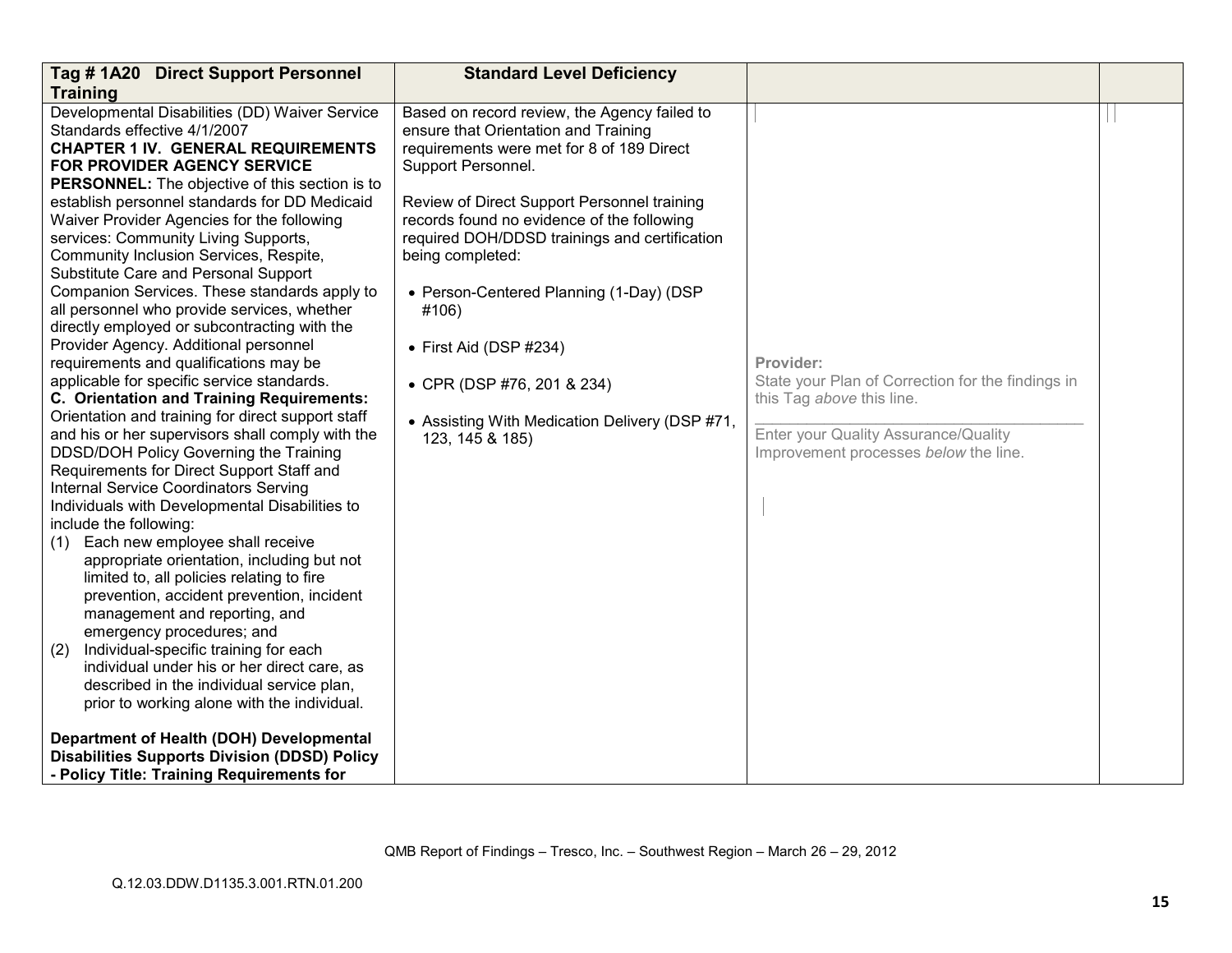| Direct Service Agency Staff Policy - Eff.            |  |  |
|------------------------------------------------------|--|--|
| March 1, 2007 - II. POLICY STATEMENTS:               |  |  |
| A. Individuals shall receive services from           |  |  |
| competent and qualified staff.                       |  |  |
| B. Staff shall complete individual-specific          |  |  |
| (formerly known as "Addendum B") training            |  |  |
| requirements in accordance with the                  |  |  |
| specifications described in the individual service   |  |  |
| plan (ISP) of each individual served.                |  |  |
| C. Staff shall complete training on DOH-             |  |  |
| approved incident reporting procedures in            |  |  |
| accordance with 7 NMAC 1.13.                         |  |  |
| D. Staff providing direct services shall complete    |  |  |
| training in universal precautions on an annual       |  |  |
| basis. The training materials shall meet             |  |  |
| Occupational Safety and Health Administration        |  |  |
| (OSHA) requirements.                                 |  |  |
| E. Staff providing direct services shall maintain    |  |  |
| certification in first aid and CPR. The training     |  |  |
| materials shall meet OSHA                            |  |  |
| requirements/guidelines.                             |  |  |
| F. Staff who may be exposed to hazardous             |  |  |
| chemicals shall complete relevant training in        |  |  |
| accordance with OSHA requirements.                   |  |  |
| G. Staff shall be certified in a DDSD-approved       |  |  |
| behavioral intervention system (e.g., Mandt,         |  |  |
| CPI) before using physical restraint techniques.     |  |  |
| Staff members providing direct services shall        |  |  |
| maintain certification in a DDSD-approved            |  |  |
| behavioral intervention system if an individual      |  |  |
| they support has a behavioral crisis plan that       |  |  |
| includes the use of physical restraint techniques.   |  |  |
| H. Staff shall complete and maintain certification   |  |  |
| in a DDSD-approved medication course in              |  |  |
| accordance with the DDSD Medication Delivery         |  |  |
| Policy M-001.                                        |  |  |
| I. Staff providing direct services shall complete    |  |  |
| safety training within the first thirty (30) days of |  |  |
| employment and before working alone with an          |  |  |
| individual receiving service.                        |  |  |
|                                                      |  |  |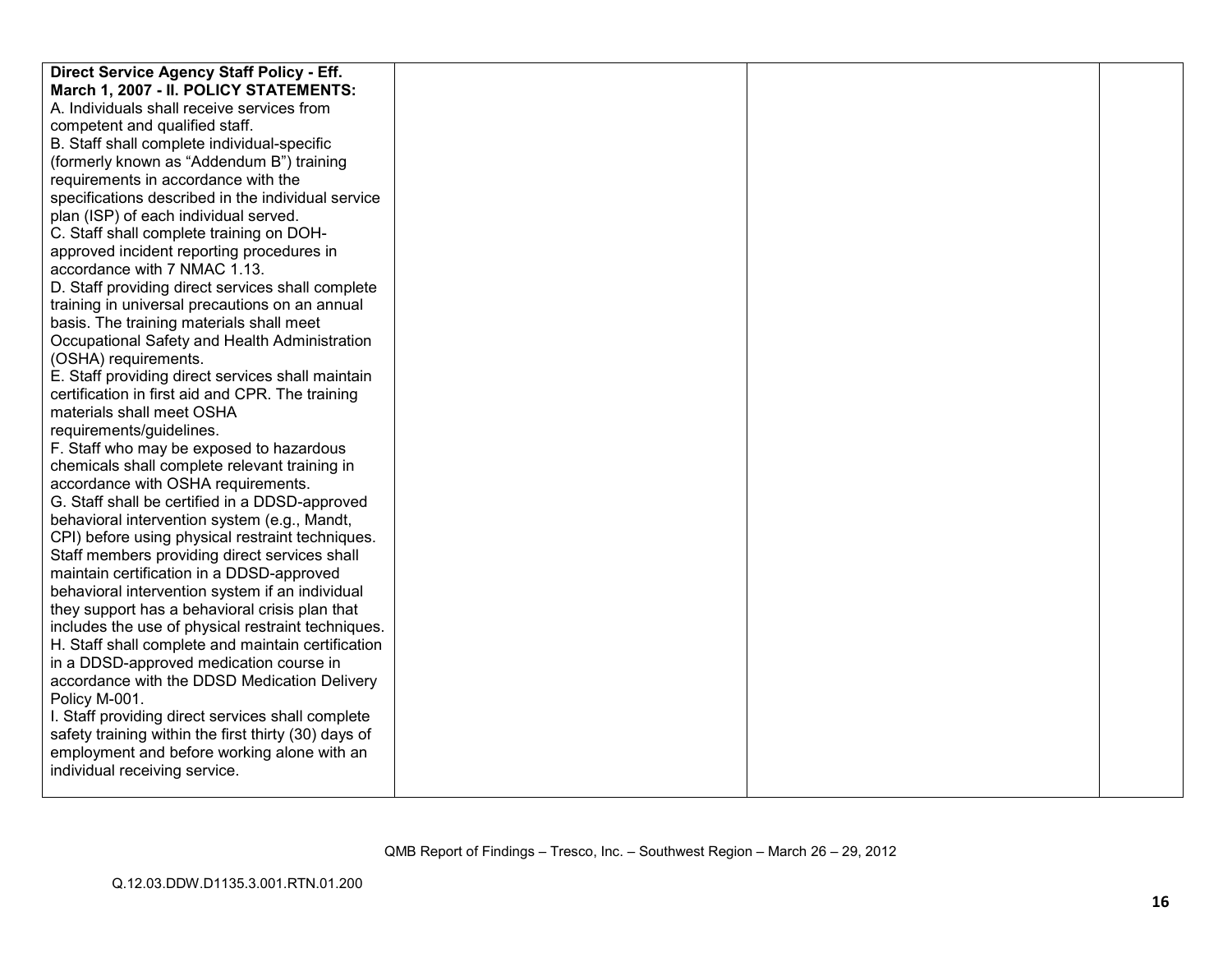| Tag #1A22 Agency Personnel                                                                          | <b>Condition of Participation Level</b>           |                                                   |  |
|-----------------------------------------------------------------------------------------------------|---------------------------------------------------|---------------------------------------------------|--|
| <b>Competency</b>                                                                                   | <b>Deficiency</b>                                 |                                                   |  |
| Developmental Disabilities (DD) Waiver Service                                                      | After an analysis of the evidence it has been     |                                                   |  |
| Standards effective 4/1/2007                                                                        | determined there is a significant potential for a |                                                   |  |
| <b>CHAPTER 1 IV. GENERAL REQUIREMENTS</b>                                                           | negative outcome to occur.                        |                                                   |  |
| <b>FOR PROVIDER AGENCY SERVICE</b>                                                                  |                                                   |                                                   |  |
| <b>PERSONNEL:</b> The objective of this section is to                                               | Based on interview, the Agency failed to ensure   |                                                   |  |
| establish personnel standards for DD Medicaid                                                       | that training competencies were met for 13 of 42  |                                                   |  |
| Waiver Provider Agencies for the following                                                          | Direct Support Personnel.                         |                                                   |  |
| services: Community Living Supports,                                                                |                                                   |                                                   |  |
| Community Inclusion Services, Respite,                                                              | When DSP were asked if the Individual had a       |                                                   |  |
| Substitute Care and Personal Support                                                                | Positive Behavioral Supports Plan and if so,      | Provider:                                         |  |
| Companion Services. These standards apply to                                                        | what the plan covered, the following was          | State your Plan of Correction for the findings in |  |
| all personnel who provide services, whether                                                         | reported:                                         | this Tag above this line.                         |  |
| directly employed or subcontracting with the                                                        | • DSP #97 stated, "Help her read and speak,       |                                                   |  |
| Provider Agency. Additional personnel                                                               | she's very timid. I really don't know why she     | Enter your Quality Assurance/Quality              |  |
| requirements and qualifications may be                                                              | needs a BT." According to the Individual          | Improvement processes below the line.             |  |
| applicable for specific service standards.                                                          | Specific Training Section of the ISP, the         |                                                   |  |
| <b>F. Qualifications for Direct Service</b>                                                         | Individual requires a Positive Behavioral         |                                                   |  |
| Personnel: The following employment                                                                 | Supports Plan. (Individual #19)                   |                                                   |  |
| qualifications and competency requirements are                                                      |                                                   |                                                   |  |
| applicable to all Direct Service Personnel                                                          | When DSP were asked if the individual had a       |                                                   |  |
| employed by a Provider Agency:                                                                      | Positive Behavioral Crisis Plan and if so,        |                                                   |  |
| (1) Direct service personnel shall be eighteen                                                      | what the plan covered, the following was          |                                                   |  |
| (18) years or older. Exception: Adult                                                               | reported:                                         |                                                   |  |
| Habilitation can employ direct care personnel                                                       | • DSP #66 stated, "Ya, I think she does. She      |                                                   |  |
| under the age of eighteen 18 years, but the                                                         | has just been placed at our agency." As           |                                                   |  |
| employee shall work directly under a                                                                | indicated by documentation review the             |                                                   |  |
| supervisor, who is physically present at all                                                        | individual does not require a Positive            |                                                   |  |
| times;                                                                                              | Behavioral Crisis Plan. (Individual #7)           |                                                   |  |
|                                                                                                     |                                                   |                                                   |  |
| (2) Direct service personnel shall have the ability<br>to read and carry out the requirements in an | • DSP #179 stated, "I don't think so."            |                                                   |  |
| ISP;                                                                                                | According to the Individual Specific Training     |                                                   |  |
|                                                                                                     | Section of the ISP, the individual requires       |                                                   |  |
| (3) Direct service personnel shall be available to                                                  | Positive Behavioral Crisis Plan. (Individual      |                                                   |  |
| communicate in the language that is                                                                 | #3)                                               |                                                   |  |
| functionally required by the individual or in the                                                   |                                                   |                                                   |  |
| use of any specific augmentative                                                                    | • DSP #186 stated, "No, not a crisis plan."       |                                                   |  |
| communication system utilized by the                                                                | According to the Individual Specific Training     |                                                   |  |
|                                                                                                     | Section of the ISP, the individual requires       |                                                   |  |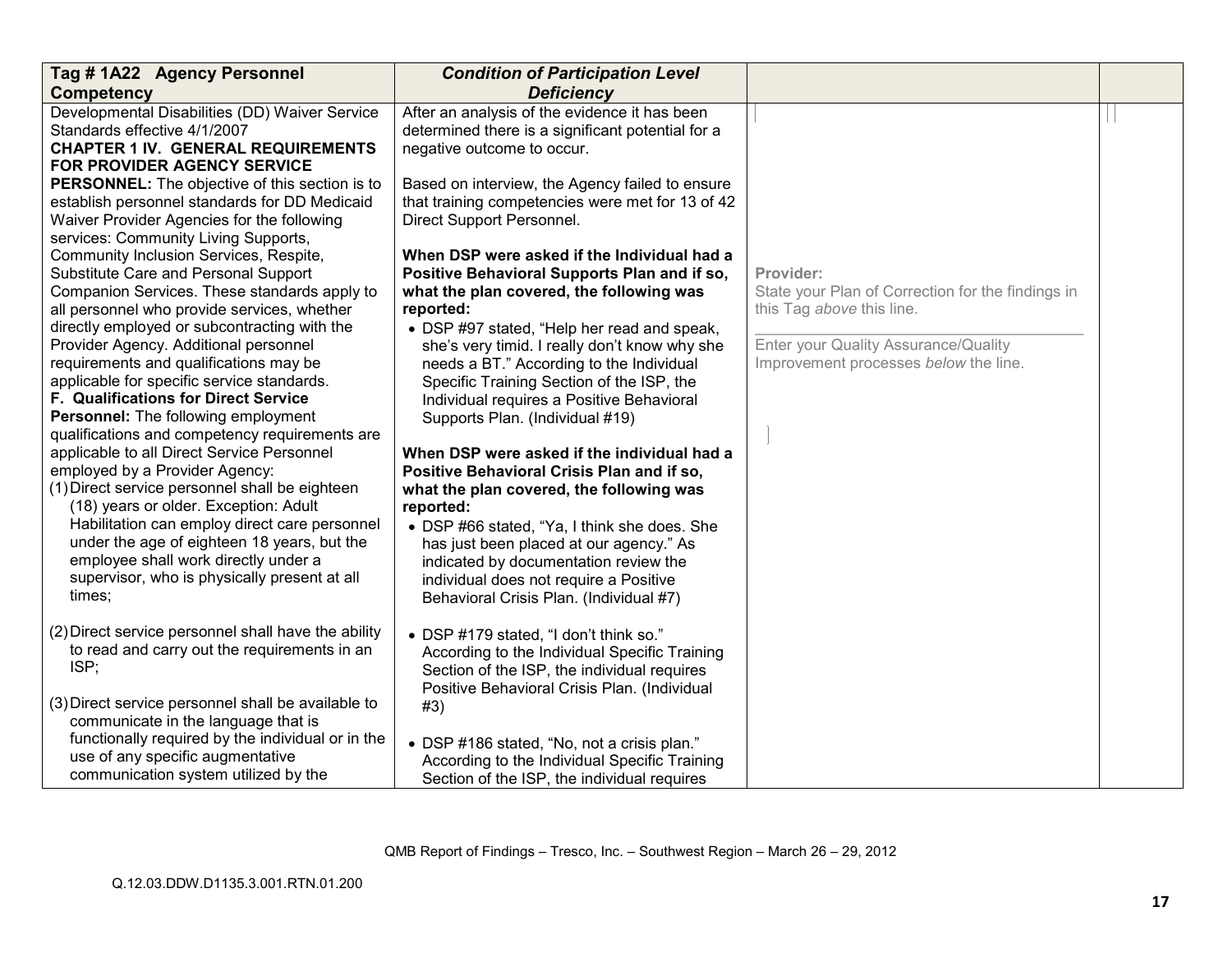| individual;                                                                                                                                                                                                                                                                                                                                                                                                                                          | Positive Behavioral Crisis Plan. (Individual<br>#14)                                                                                                                                                                                                                                                                                                                                    |  |
|------------------------------------------------------------------------------------------------------------------------------------------------------------------------------------------------------------------------------------------------------------------------------------------------------------------------------------------------------------------------------------------------------------------------------------------------------|-----------------------------------------------------------------------------------------------------------------------------------------------------------------------------------------------------------------------------------------------------------------------------------------------------------------------------------------------------------------------------------------|--|
| (4) Direct service personnel shall meet the<br>qualifications specified by DDSD in the Policy<br>Governing the Training Requirements for<br>Direct Support Staff and Internal Service<br>Coordinators, Serving Individuals with<br>Developmental Disabilities; and                                                                                                                                                                                   | • DSP #102 stated, "I don't believe so."<br>According to the Individual Specific Training<br>Section of the ISP, the individual requires<br>Positive Behavioral Crisis Plan. (Individual<br>#14)                                                                                                                                                                                        |  |
| (5) Direct service Provider Agencies of Respite<br>Services, Substitute Care, Personal Support<br>Services, Nutritional Counseling, Therapists<br>and Nursing shall demonstrate basic<br>knowledge of developmental disabilities and<br>have training or demonstrable qualifications<br>related to the role he or she is performing and<br>complete individual specific training as<br>required in the ISP for each individual he or<br>she support. | When DSP were asked if the Individual had<br>Health Care Plans and if so, what the plan(s)<br>covered, the following was reported:<br>• DSP #56 stated, "Yes, for aspiration, oral<br>hygiene and nutrition." As indicated by the<br>Electronic Comprehensive Health<br>Assessment Tool the Individual also requires<br>Health Care Plans for constipation & falls.<br>(Individual #16) |  |
| (6) Report required personnel training status to<br>the DDSD Statewide Training Database as<br>specified in DDSD policies as related to<br>training requirements as follows:<br>(a) Initial comprehensive personnel status<br>report (name, date of hire, Social Security                                                                                                                                                                            | • DSP #66 stated, "Not sure, she's on a 14 day<br>placement and mom took care of all that." As<br>indicated by the Electronic Comprehensive<br>Health Assessment Tool, the Individual<br>requires Health Care Plans for oral care and<br>falls. (Individual #7)                                                                                                                         |  |
| number category) on all required<br>personnel to be submitted to DDSD<br>Statewide Training Database within the<br>first ninety (90) calendar days of<br>providing services;                                                                                                                                                                                                                                                                         | • DSP #66 stated, "No." As indicated by the<br>Electronic Comprehensive Health<br>Assessment Tool, the Individual requires a<br>Health Care Plan for seizures. (Individual #8)                                                                                                                                                                                                          |  |
| (b) Staff who do not wish to use his or her<br>Social Security Number may request an<br>alternative tracking number; and<br>(c) Quarterly personnel update reports sent<br>to DDSD Statewide Training Database to<br>reflect new hires, terminations, inter-                                                                                                                                                                                         | • DSP #74 stated, "No." As indicated by the<br>Electronic Comprehensive Health<br>Assessment Tool, the Individual requires a<br>Health Care Plan for weight/BMI. (Individual<br>#10)                                                                                                                                                                                                    |  |
| provider Agency position changes, and<br>name changes.<br>Department of Health (DOH) Developmental                                                                                                                                                                                                                                                                                                                                                   | • DSP #90 stated, "Just for picking at her skin."<br>As indicated by the Agency file, the Individual<br>requires Health Care Plans for weight/BMI,                                                                                                                                                                                                                                      |  |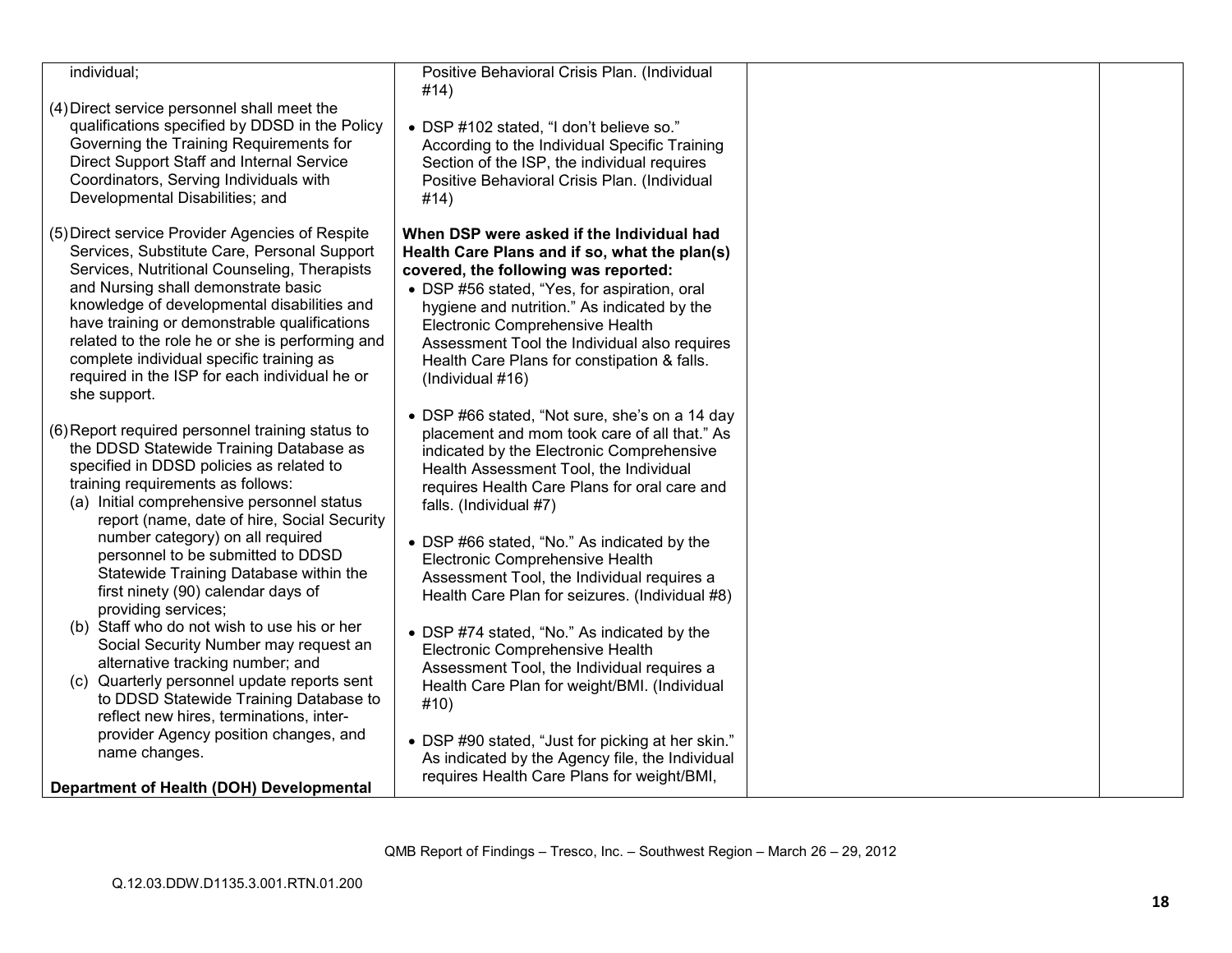| <b>Disabilities Supports Division (DDSD) Policy</b>                                 | oral care, aspiration & constipation.                                                     |  |
|-------------------------------------------------------------------------------------|-------------------------------------------------------------------------------------------|--|
| - Policy Title: Training Requirements for                                           | (Individual #3)                                                                           |  |
| Direct Service Agency Staff Policy - Eff.<br>March 1, 2007 - II. POLICY STATEMENTS: |                                                                                           |  |
| A. Individuals shall receive services from                                          | • DSP #95 stated, "Probably Autism and                                                    |  |
| competent and qualified staff.                                                      | Hypothyroidism." According to the Electronic<br>Comprehensive Health Assessment Tool, the |  |
|                                                                                     | Individual requires Health Care Plans for oral                                            |  |
|                                                                                     | care & constipation. (Individual #5)                                                      |  |
|                                                                                     |                                                                                           |  |
|                                                                                     | • DSP #97 stated, "Not that I know of." As                                                |  |
|                                                                                     | indicated by the Electronic Comprehensive                                                 |  |
|                                                                                     | Health Assessment Tool the Individual                                                     |  |
|                                                                                     | requires Health Care Plans for seizures,                                                  |  |
|                                                                                     | diabetes & constipation. (Individual #19)                                                 |  |
|                                                                                     |                                                                                           |  |
|                                                                                     | • DSP #126 stated, "Just diabetes." As<br>indicated by the Electronic Comprehensive       |  |
|                                                                                     | Health Assessment Tool, the Individual                                                    |  |
|                                                                                     | requires Health Care Plans for weight/BMI                                                 |  |
|                                                                                     | and constipation. (Individual #9)                                                         |  |
|                                                                                     |                                                                                           |  |
|                                                                                     | • DSP #144 stated, "He has low fat-BMI and                                                |  |
|                                                                                     | Seizure Health Care Plan." As indicated by                                                |  |
|                                                                                     | the Electronic Comprehensive Health                                                       |  |
|                                                                                     | Assessment Tool the Individual also requires                                              |  |
|                                                                                     | a Health Care Plan for falls. (Individual #17)                                            |  |
|                                                                                     | When DSP were asked if the Individual had a                                               |  |
|                                                                                     | <b>Medical Emergency Response Plans and if</b>                                            |  |
|                                                                                     | so, what the plan(s) covered, the following                                               |  |
|                                                                                     | was reported:                                                                             |  |
|                                                                                     |                                                                                           |  |
|                                                                                     | • DSP #56 stated, "Aspiration." As indicated                                              |  |
|                                                                                     | by the Electronic Comprehensive Health<br>Assessment Tool, the Individual also requires   |  |
|                                                                                     | a Medical Emergency Response Plan for                                                     |  |
|                                                                                     | falls. (Individual #16)                                                                   |  |
|                                                                                     |                                                                                           |  |
|                                                                                     | • DSP #66 stated, "No, her mom took care of                                               |  |
|                                                                                     | all that." As indicated by the Electronic                                                 |  |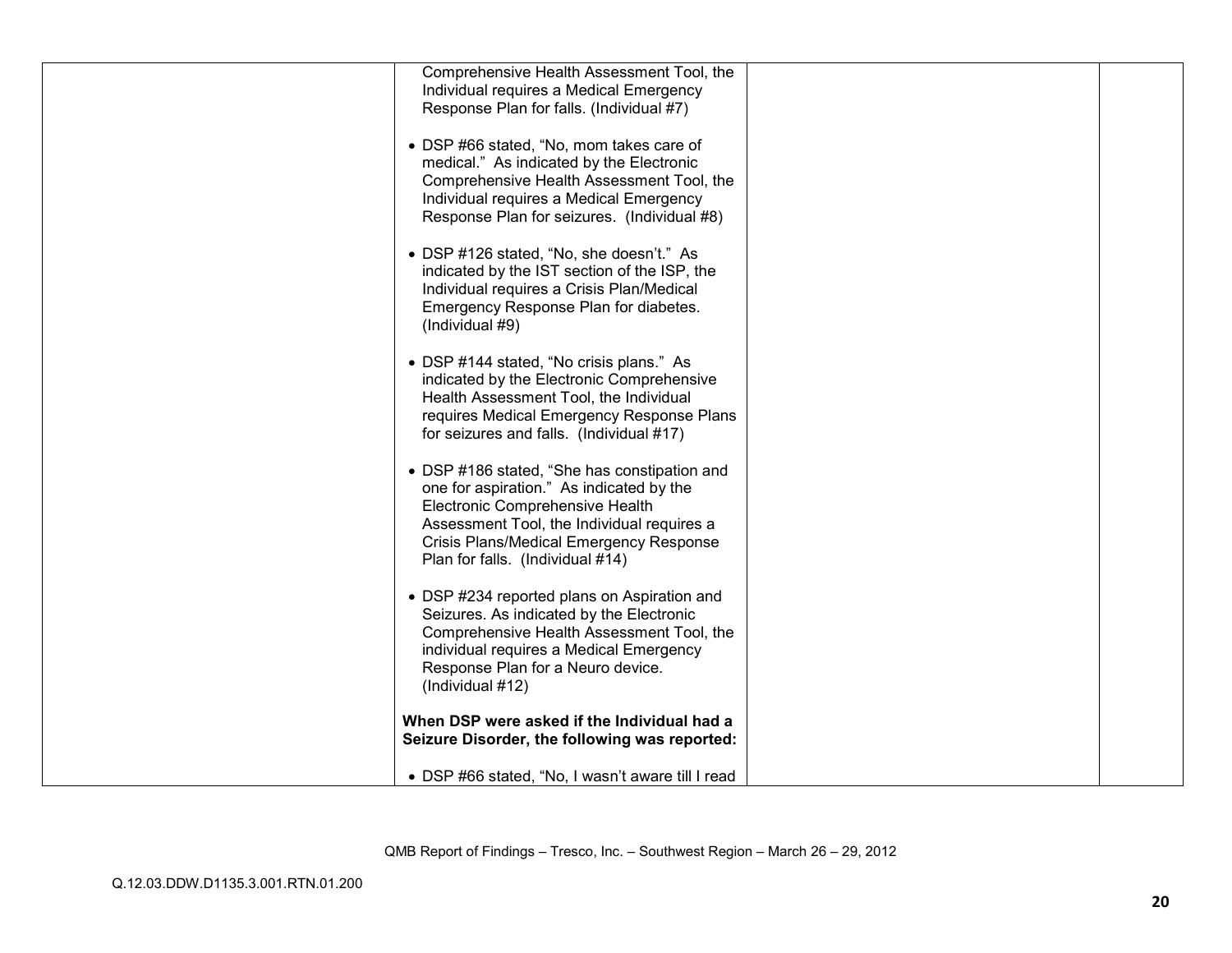| his book. He never has them. We just found    |  |
|-----------------------------------------------|--|
| out today he gets seizures." According to the |  |
| ISP, the individual has a diagnosis of        |  |
| seizures. (Individual #8)                     |  |
|                                               |  |
| When DSP were asked if the Individual had     |  |
| any food and/or medication allergies that     |  |
| could be potentially life threatening, the    |  |
| following was reported:                       |  |
|                                               |  |
| • DSP #132 stated, "No, he doesn't." Per      |  |
| Therap the individual has an allergy to       |  |
| Cefotan. (Individual #2)                      |  |
|                                               |  |
| • DSP #234 stated, "No." Per Therap the       |  |
| individual has an allergy to Lindane, Boniva  |  |
| and silk tape. (Individual #12)               |  |
|                                               |  |
| When DSP were asked to describe what          |  |
| medications are prescribed for the            |  |
| individual, the following was reported:       |  |
|                                               |  |
| • DSP #166 stated, "We don't assist her, we   |  |
| don't know." DSP was unable to reference      |  |
| medications nor the MARs as the medication    |  |
| and information are locked and DSP did not    |  |
| have access. (Individual #23)                 |  |
|                                               |  |
|                                               |  |
|                                               |  |
|                                               |  |
|                                               |  |
|                                               |  |
|                                               |  |
|                                               |  |
|                                               |  |
|                                               |  |
|                                               |  |
|                                               |  |
|                                               |  |
|                                               |  |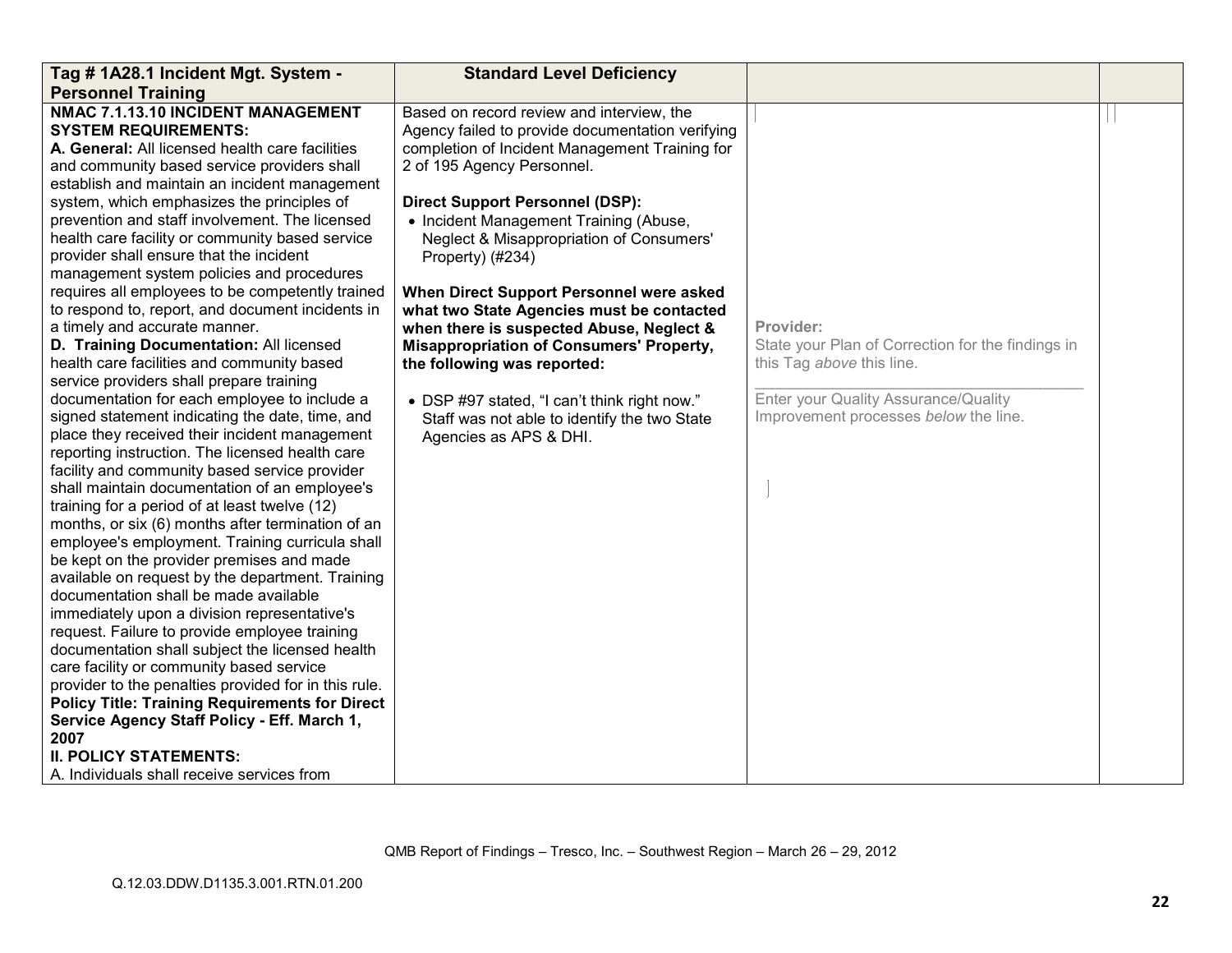| competent and qualified staff.<br>C. Staff shall complete training on DOH-<br>approved incident reporting procedures in<br>accordance with 7 NMAC 1.13. |  |  |
|---------------------------------------------------------------------------------------------------------------------------------------------------------|--|--|
|                                                                                                                                                         |  |  |
|                                                                                                                                                         |  |  |
|                                                                                                                                                         |  |  |
|                                                                                                                                                         |  |  |
|                                                                                                                                                         |  |  |
|                                                                                                                                                         |  |  |
|                                                                                                                                                         |  |  |
|                                                                                                                                                         |  |  |
|                                                                                                                                                         |  |  |
|                                                                                                                                                         |  |  |
|                                                                                                                                                         |  |  |
|                                                                                                                                                         |  |  |
|                                                                                                                                                         |  |  |
|                                                                                                                                                         |  |  |
|                                                                                                                                                         |  |  |
|                                                                                                                                                         |  |  |
|                                                                                                                                                         |  |  |
|                                                                                                                                                         |  |  |
|                                                                                                                                                         |  |  |
|                                                                                                                                                         |  |  |
|                                                                                                                                                         |  |  |
|                                                                                                                                                         |  |  |
|                                                                                                                                                         |  |  |
|                                                                                                                                                         |  |  |
|                                                                                                                                                         |  |  |
|                                                                                                                                                         |  |  |
|                                                                                                                                                         |  |  |
|                                                                                                                                                         |  |  |
|                                                                                                                                                         |  |  |
|                                                                                                                                                         |  |  |
|                                                                                                                                                         |  |  |
|                                                                                                                                                         |  |  |
|                                                                                                                                                         |  |  |
|                                                                                                                                                         |  |  |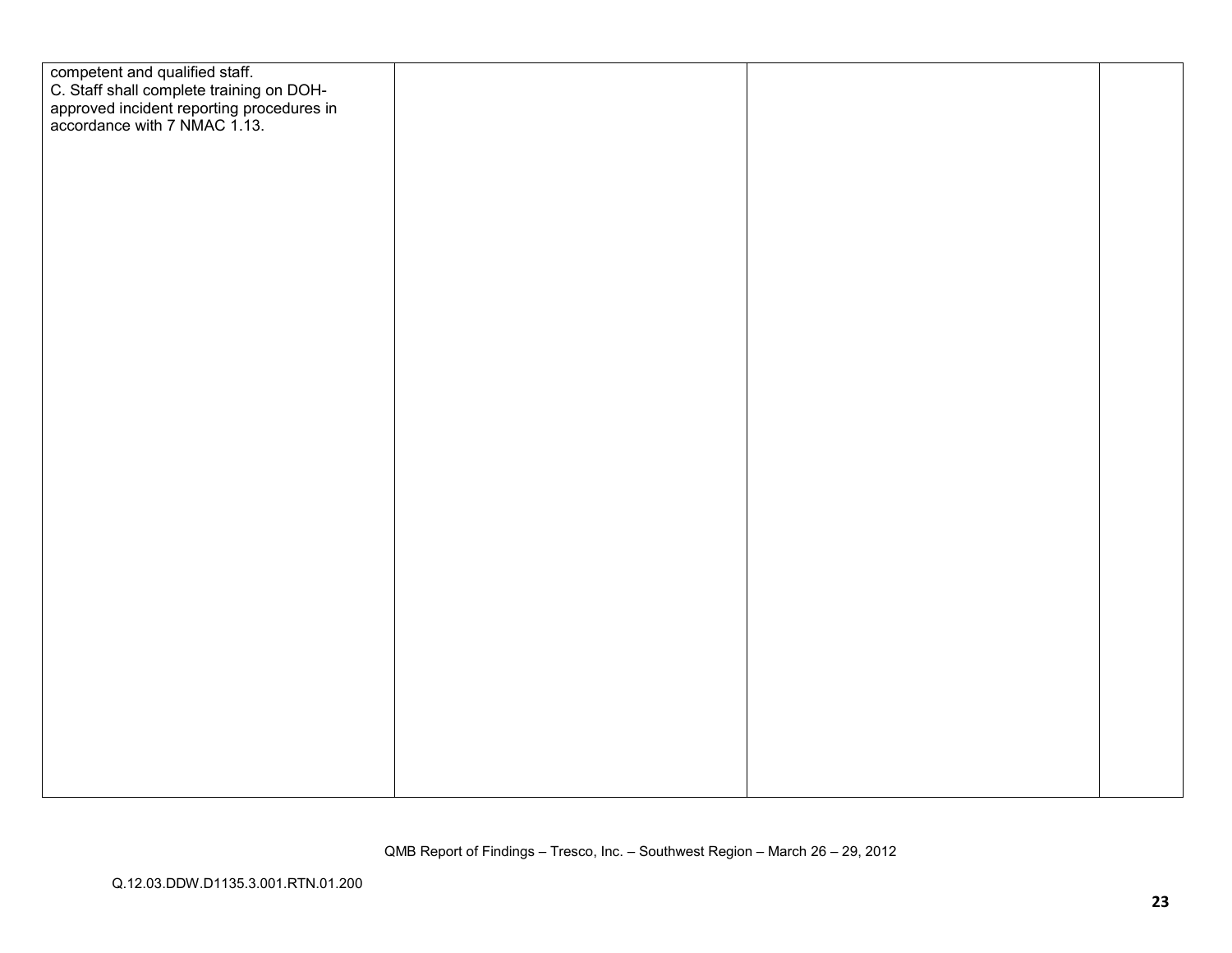| Tag # 1A28.2 Incident Mgt. System -                                                                                                                                                                                                                                                                                                                                                                                                                                                                                                                                                                                                                                                                                                                                                                                                                                                                                                                                                                                                                                                                                                                                                                                                                                                                                                                                                                                                                                                                                                                                            | <b>Standard Level Deficiency</b>                                                                                                                                                                                                                                                                                                                                                                                                                                                                      |                                                                                                                                                                              |  |
|--------------------------------------------------------------------------------------------------------------------------------------------------------------------------------------------------------------------------------------------------------------------------------------------------------------------------------------------------------------------------------------------------------------------------------------------------------------------------------------------------------------------------------------------------------------------------------------------------------------------------------------------------------------------------------------------------------------------------------------------------------------------------------------------------------------------------------------------------------------------------------------------------------------------------------------------------------------------------------------------------------------------------------------------------------------------------------------------------------------------------------------------------------------------------------------------------------------------------------------------------------------------------------------------------------------------------------------------------------------------------------------------------------------------------------------------------------------------------------------------------------------------------------------------------------------------------------|-------------------------------------------------------------------------------------------------------------------------------------------------------------------------------------------------------------------------------------------------------------------------------------------------------------------------------------------------------------------------------------------------------------------------------------------------------------------------------------------------------|------------------------------------------------------------------------------------------------------------------------------------------------------------------------------|--|
| <b>Parent/Guardian Training</b>                                                                                                                                                                                                                                                                                                                                                                                                                                                                                                                                                                                                                                                                                                                                                                                                                                                                                                                                                                                                                                                                                                                                                                                                                                                                                                                                                                                                                                                                                                                                                |                                                                                                                                                                                                                                                                                                                                                                                                                                                                                                       |                                                                                                                                                                              |  |
| NMAC 7.1.13.10 INCIDENT MANAGEMENT<br><b>SYSTEM REQUIREMENTS:</b><br>A. General: All licensed health care facilities<br>and community based service providers shall<br>establish and maintain an incident management<br>system, which emphasizes the principles of<br>prevention and staff involvement. The licensed<br>health care facility or community based service<br>provider shall ensure that the incident<br>management system policies and procedures<br>requires all employees to be competently trained<br>to respond to, report, and document incidents in<br>a timely and accurate manner.<br>E. Consumer and Guardian Orientation<br>Packet: Consumers, family members and legal<br>guardians shall be made aware of and have<br>available immediate accessibility to the licensed<br>health care facility and community based service<br>provider incident reporting processes. The<br>licensed health care facility and community<br>based service provider shall provide consumers,<br>family members or legal guardians an<br>orientation packet to include incident<br>management systems policies and procedural<br>information concerning the reporting of abuse,<br>neglect or misappropriation. The licensed health<br>care facility and community based service<br>provider shall include a signed statement<br>indicating the date, time, and place they<br>received their orientation packet to be contained<br>in the consumer's file. The appropriate<br>consumer, family member or legal guardian shall<br>sign this at the time of orientation. | Based on record review, the Agency failed to<br>provide documentation indicating consumer,<br>family members, or legal guardians had received<br>an orientation packet including incident<br>management system policies and procedural<br>information concerning the reporting of Abuse,<br>Neglect and Misappropriation of Consumers'<br>Property, for 1 of 24 individuals.<br>• Parent/Guardian Incident Management<br>Training (Abuse, Neglect & Misappropriation<br>of Consumers' Property) (#21) | Provider:<br>State your Plan of Correction for the findings in<br>this Tag above this line.<br>Enter your Quality Assurance/Quality<br>Improvement processes below the line. |  |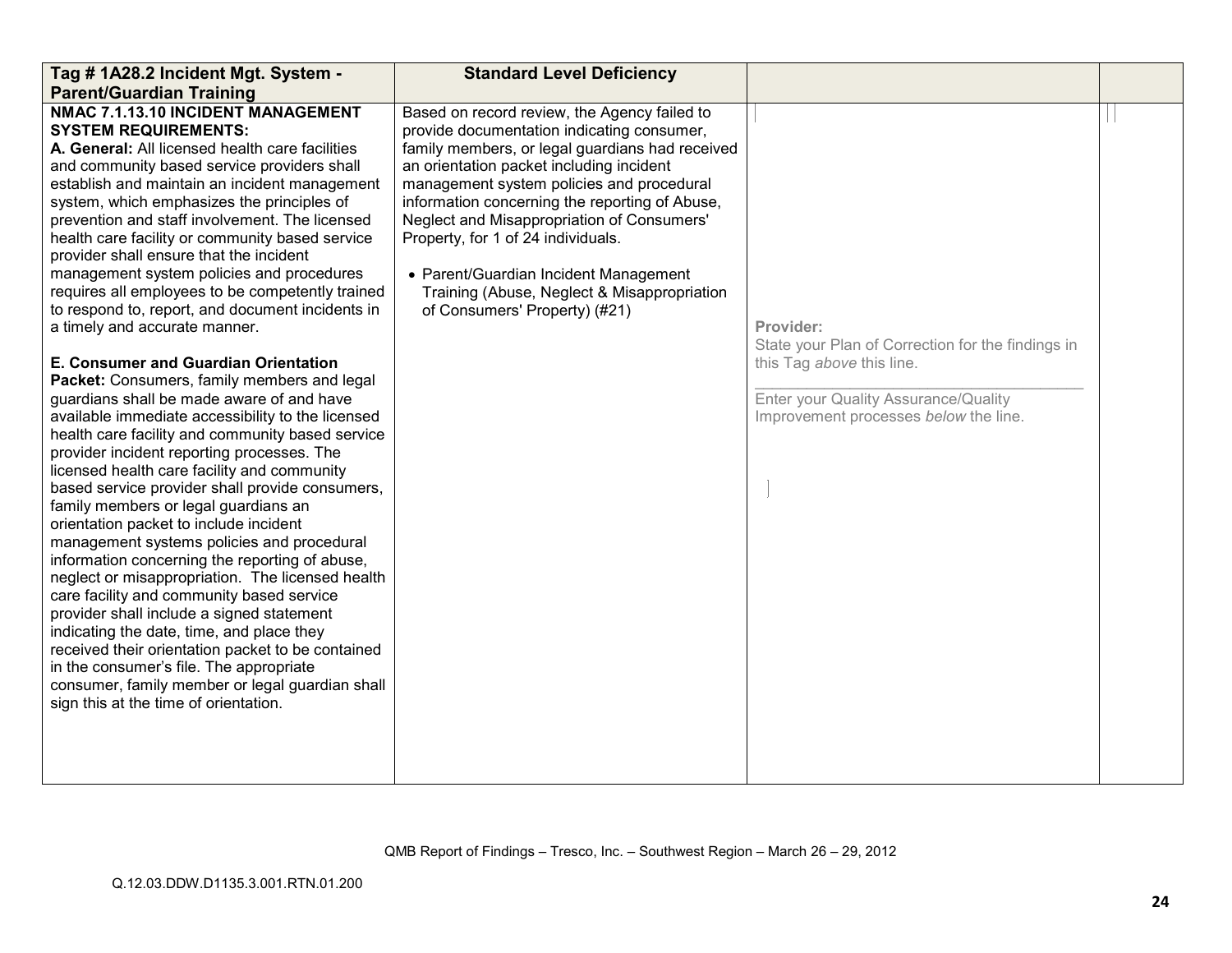| Tag # 1A36 Service Coordination                                                                                                                                                                                                                                                                                                                                                                                                                                                                                                                                                                                                                                                                                                                                                                                                                                                                                                                                                                                                                                                                                                                                                                                                         | <b>Standard Level Deficiency</b>                                                                                                                                                                                                                                                                                                                                                              |                                                                                                                                                                              |  |
|-----------------------------------------------------------------------------------------------------------------------------------------------------------------------------------------------------------------------------------------------------------------------------------------------------------------------------------------------------------------------------------------------------------------------------------------------------------------------------------------------------------------------------------------------------------------------------------------------------------------------------------------------------------------------------------------------------------------------------------------------------------------------------------------------------------------------------------------------------------------------------------------------------------------------------------------------------------------------------------------------------------------------------------------------------------------------------------------------------------------------------------------------------------------------------------------------------------------------------------------|-----------------------------------------------------------------------------------------------------------------------------------------------------------------------------------------------------------------------------------------------------------------------------------------------------------------------------------------------------------------------------------------------|------------------------------------------------------------------------------------------------------------------------------------------------------------------------------|--|
| <b>Requirements</b>                                                                                                                                                                                                                                                                                                                                                                                                                                                                                                                                                                                                                                                                                                                                                                                                                                                                                                                                                                                                                                                                                                                                                                                                                     |                                                                                                                                                                                                                                                                                                                                                                                               |                                                                                                                                                                              |  |
| Developmental Disabilities (DD) Waiver Service<br>Standards effective 4/1/2007<br><b>CHAPTER 1 IV. GENERAL REQUIREMENTS</b><br>FOR PROVIDER AGENCY SERVICE<br><b>PERSONNEL:</b> The objective of this section is to<br>establish personnel standards for DD Medicaid<br>Waiver Provider Agencies for the following<br>services: Community Living Supports,<br>Community Inclusion Services, Respite,<br>Substitute Care and Personal Support<br>Companion Services. These standards apply to<br>all personnel who provide services, whether<br>directly employed or subcontracting with the<br>Provider Agency. Additional personnel<br>requirements and qualifications may be<br>applicable for specific service standards.<br>C. Orientation and Training Requirements:<br>Orientation and training for direct support staff<br>and his or her supervisors shall comply with the<br>DDSD/DOH Policy Governing the Training<br>Requirements for Direct Support Staff and<br><b>Internal Service Coordinators Serving</b><br>Individuals with Developmental Disabilities to<br>include the following:<br>(1) Each new employee shall receive<br>appropriate orientation, including but not<br>limited to, all policies relating to fire | Based on record review, the Agency failed to<br>ensure that Orientation and Training<br>requirements were met for 1 of 6 Service<br>Coordinators.<br>Review of Service Coordinators training records<br>found no evidence of the following required<br>DOH/DDSD trainings being completed:<br>• ISP Critique (SC #233)<br>• Sexuality for People with Developmental<br>Disabilities (SC #233) | Provider:<br>State your Plan of Correction for the findings in<br>this Tag above this line.<br>Enter your Quality Assurance/Quality<br>Improvement processes below the line. |  |
| prevention, accident prevention, incident<br>management and reporting, and emergency<br>procedures; and<br>NMAC 7.26.5.7 "service coordinator": the                                                                                                                                                                                                                                                                                                                                                                                                                                                                                                                                                                                                                                                                                                                                                                                                                                                                                                                                                                                                                                                                                     |                                                                                                                                                                                                                                                                                                                                                                                               |                                                                                                                                                                              |  |
| community provider staff member, sometimes<br>called the program manager or the internal<br>case manager, who supervises, implements<br>and monitors the service plan within the                                                                                                                                                                                                                                                                                                                                                                                                                                                                                                                                                                                                                                                                                                                                                                                                                                                                                                                                                                                                                                                        |                                                                                                                                                                                                                                                                                                                                                                                               |                                                                                                                                                                              |  |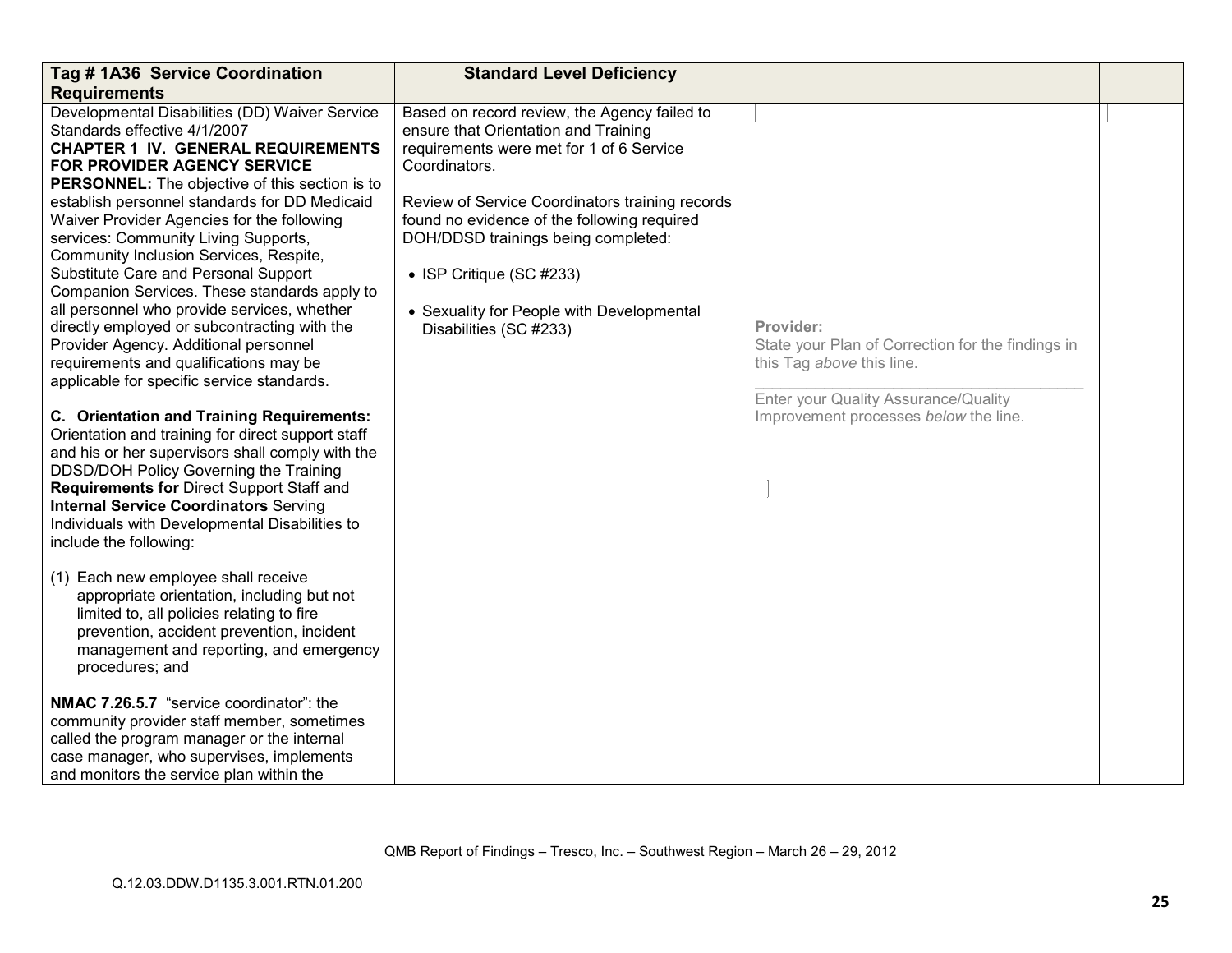| community service provider agency                  |  |  |
|----------------------------------------------------|--|--|
|                                                    |  |  |
| NMAC 7.26.5.11 (b) service coordinator: the        |  |  |
| service coordinators of the community provider     |  |  |
| agencies shall assure that appropriate staff       |  |  |
| develop strategies specific to their               |  |  |
| responsibilities in the ISP; the service           |  |  |
| coordinators shall assure the action plans and     |  |  |
| strategies are implemented consistent with the     |  |  |
|                                                    |  |  |
| provisions of the ISP, and shall report to the     |  |  |
| case manager on ISP implementation and the         |  |  |
| individual's progress on action plans within their |  |  |
| agencies; for persons funded solely by state       |  |  |
| general funds, the service coordinator shall       |  |  |
| assume all the duties of the independent case      |  |  |
| manager described within these regulations; if     |  |  |
| there are two or more "key" community service      |  |  |
| provider agencies with two or more service         |  |  |
| coordinator staff, the IDT shall designate which   |  |  |
| service coordinator shall assume the duties of     |  |  |
| the case manager; the criteria to guide the IDTs   |  |  |
| selection are set forth as follows:                |  |  |
|                                                    |  |  |
| (i) the designated service coordinator shall       |  |  |
| have the skills necessary to carry out the         |  |  |
|                                                    |  |  |
| duties and responsibilities of the case            |  |  |
| manager as defined in these regulations;           |  |  |
| (ii) the designated service coordinator shall      |  |  |
| have the time and interest to fulfill the          |  |  |
| functions of the case manager as defined in        |  |  |
| these regulations;                                 |  |  |
| (iii) the designated service coordinator shall be  |  |  |
| familiar with and understand community             |  |  |
| service delivery and supports;                     |  |  |
| (iv) the designated service coordinator shall      |  |  |
| know the individual or be willing to become        |  |  |
| familiar and develop a relationship with the       |  |  |
| individual being served;                           |  |  |
|                                                    |  |  |
|                                                    |  |  |
|                                                    |  |  |
|                                                    |  |  |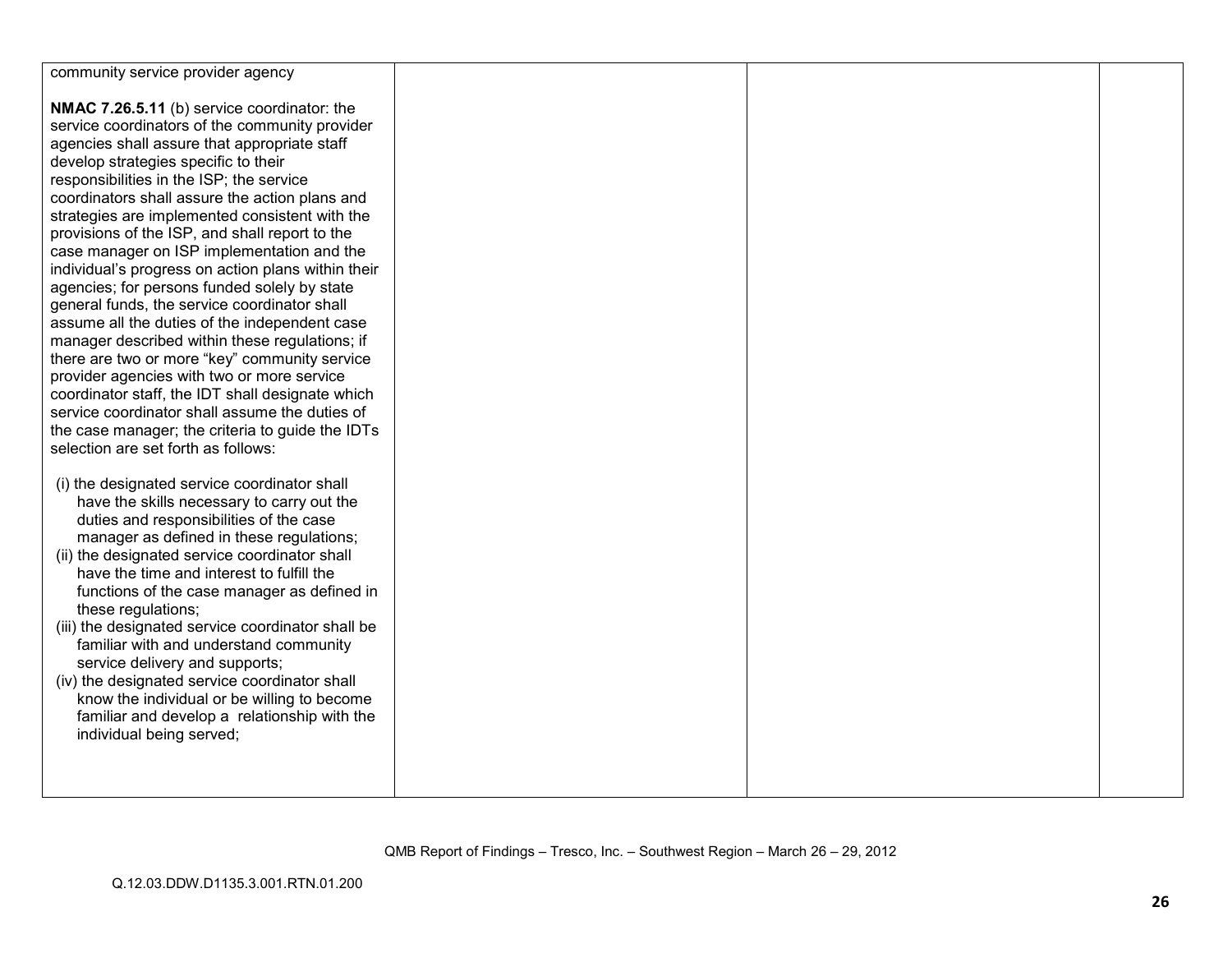| Tag # 1A37 Individual Specific Training                                                                                                                                                                                                                                                                                                                                                                                                                                                                                                                                                                                                                                                                                                                                                                                                                                     | <b>Standard Level Deficiency</b>                                                                                                                                                                                                                                                                             |                                                                                                                                                                              |  |
|-----------------------------------------------------------------------------------------------------------------------------------------------------------------------------------------------------------------------------------------------------------------------------------------------------------------------------------------------------------------------------------------------------------------------------------------------------------------------------------------------------------------------------------------------------------------------------------------------------------------------------------------------------------------------------------------------------------------------------------------------------------------------------------------------------------------------------------------------------------------------------|--------------------------------------------------------------------------------------------------------------------------------------------------------------------------------------------------------------------------------------------------------------------------------------------------------------|------------------------------------------------------------------------------------------------------------------------------------------------------------------------------|--|
| Developmental Disabilities (DD) Waiver Service<br>Standards effective 4/1/2007<br><b>CHAPTER 1 IV. GENERAL REQUIREMENTS</b><br>FOR PROVIDER AGENCY SERVICE<br>PERSONNEL: The objective of this section is to<br>establish personnel standards for DD Medicaid<br>Waiver Provider Agencies for the following<br>services: Community Living Supports,<br>Community Inclusion Services, Respite,<br>Substitute Care and Personal Support<br>Companion Services. These standards apply to<br>all personnel who provide services, whether<br>directly employed or subcontracting with the<br>Provider Agency. Additional personnel<br>requirements and qualifications may be<br>applicable for specific service standards.<br>C. Orientation and Training Requirements:<br>Orientation and training for direct support staff<br>and his or her supervisors shall comply with the | Based on record review, the Agency failed to<br>ensure that Individual Specific Training<br>requirements were met for 1 of 195 Agency<br>Personnel.<br>Review of personnel records found no evidence<br>of the following:<br><b>Direct Support Personnel (DSP):</b><br>• Individual Specific Training (#234) | Provider:<br>State your Plan of Correction for the findings in<br>this Tag above this line.<br>Enter your Quality Assurance/Quality<br>Improvement processes below the line. |  |
| DDSD/DOH Policy Governing the Training<br>Requirements for Direct Support Staff and<br><b>Internal Service Coordinators Serving</b><br>Individuals with Developmental Disabilities to<br>include the following:<br>Individual-specific training for each<br>(2)<br>individual under his or her direct care, as<br>described in the individual service plan,<br>prior to working alone with the individual.                                                                                                                                                                                                                                                                                                                                                                                                                                                                  |                                                                                                                                                                                                                                                                                                              |                                                                                                                                                                              |  |
| Department of Health (DOH) Developmental<br><b>Disabilities Supports Division (DDSD) Policy</b><br>- Policy Title: Training Requirements for<br>Direct Service Agency Staff Policy - Eff.<br>March 1, 2007 - II. POLICY STATEMENTS:<br>A. Individuals shall receive services from<br>competent and qualified staff.<br><b>B.</b> Staff shall complete individual-specific<br>(formerly known as "Addendum B") training                                                                                                                                                                                                                                                                                                                                                                                                                                                      |                                                                                                                                                                                                                                                                                                              |                                                                                                                                                                              |  |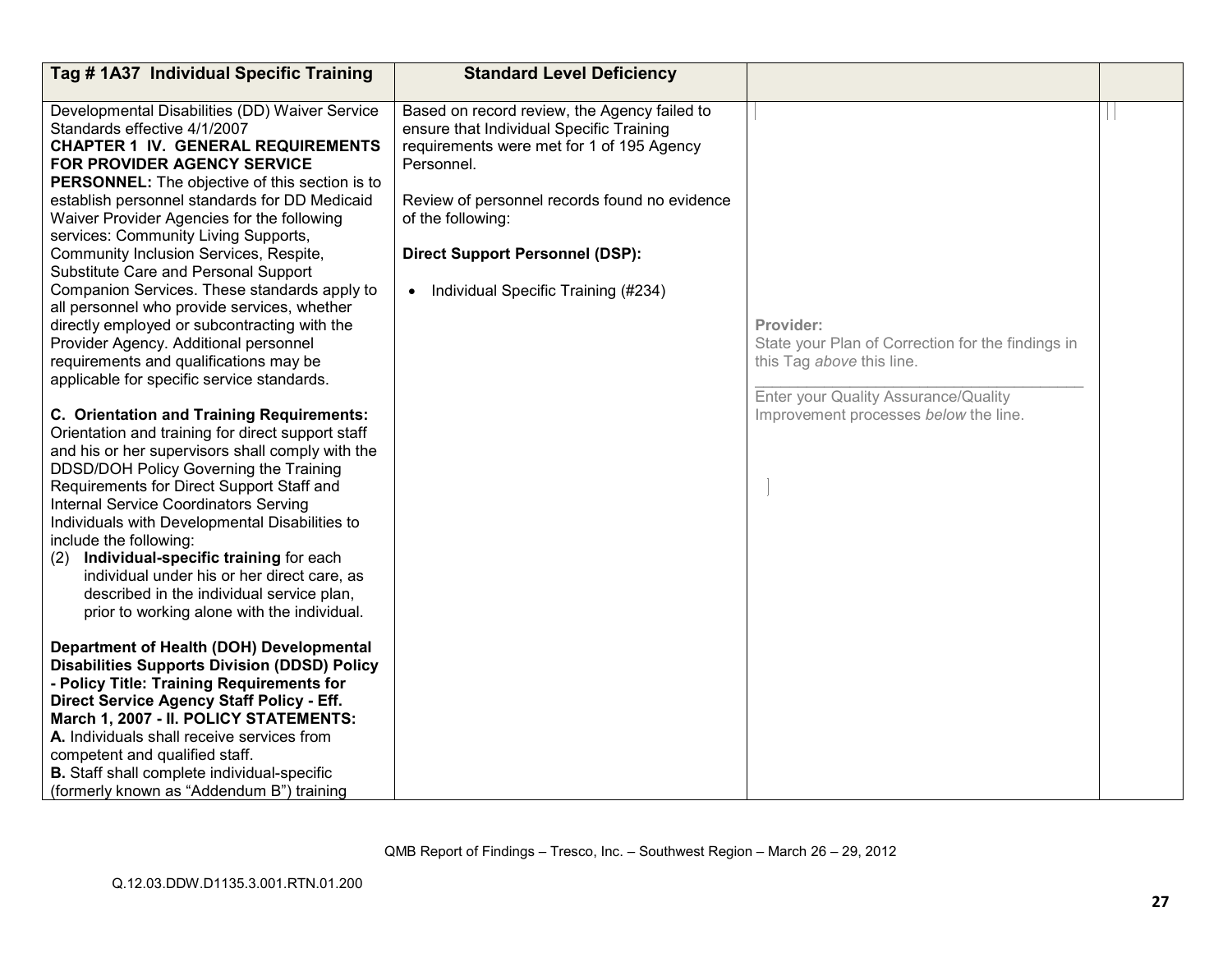| requirements in accordance with the                                                         |  |  |
|---------------------------------------------------------------------------------------------|--|--|
| specifications described in the individual service<br>plan (ISP) of each individual served. |  |  |
|                                                                                             |  |  |
|                                                                                             |  |  |
|                                                                                             |  |  |
|                                                                                             |  |  |
|                                                                                             |  |  |
|                                                                                             |  |  |
|                                                                                             |  |  |
|                                                                                             |  |  |
|                                                                                             |  |  |
|                                                                                             |  |  |
|                                                                                             |  |  |
|                                                                                             |  |  |
|                                                                                             |  |  |
|                                                                                             |  |  |
|                                                                                             |  |  |
|                                                                                             |  |  |
|                                                                                             |  |  |
|                                                                                             |  |  |
|                                                                                             |  |  |
|                                                                                             |  |  |
|                                                                                             |  |  |
|                                                                                             |  |  |
|                                                                                             |  |  |
|                                                                                             |  |  |
|                                                                                             |  |  |
|                                                                                             |  |  |
|                                                                                             |  |  |
|                                                                                             |  |  |
|                                                                                             |  |  |
|                                                                                             |  |  |
|                                                                                             |  |  |
|                                                                                             |  |  |
|                                                                                             |  |  |
|                                                                                             |  |  |
|                                                                                             |  |  |
|                                                                                             |  |  |
|                                                                                             |  |  |
|                                                                                             |  |  |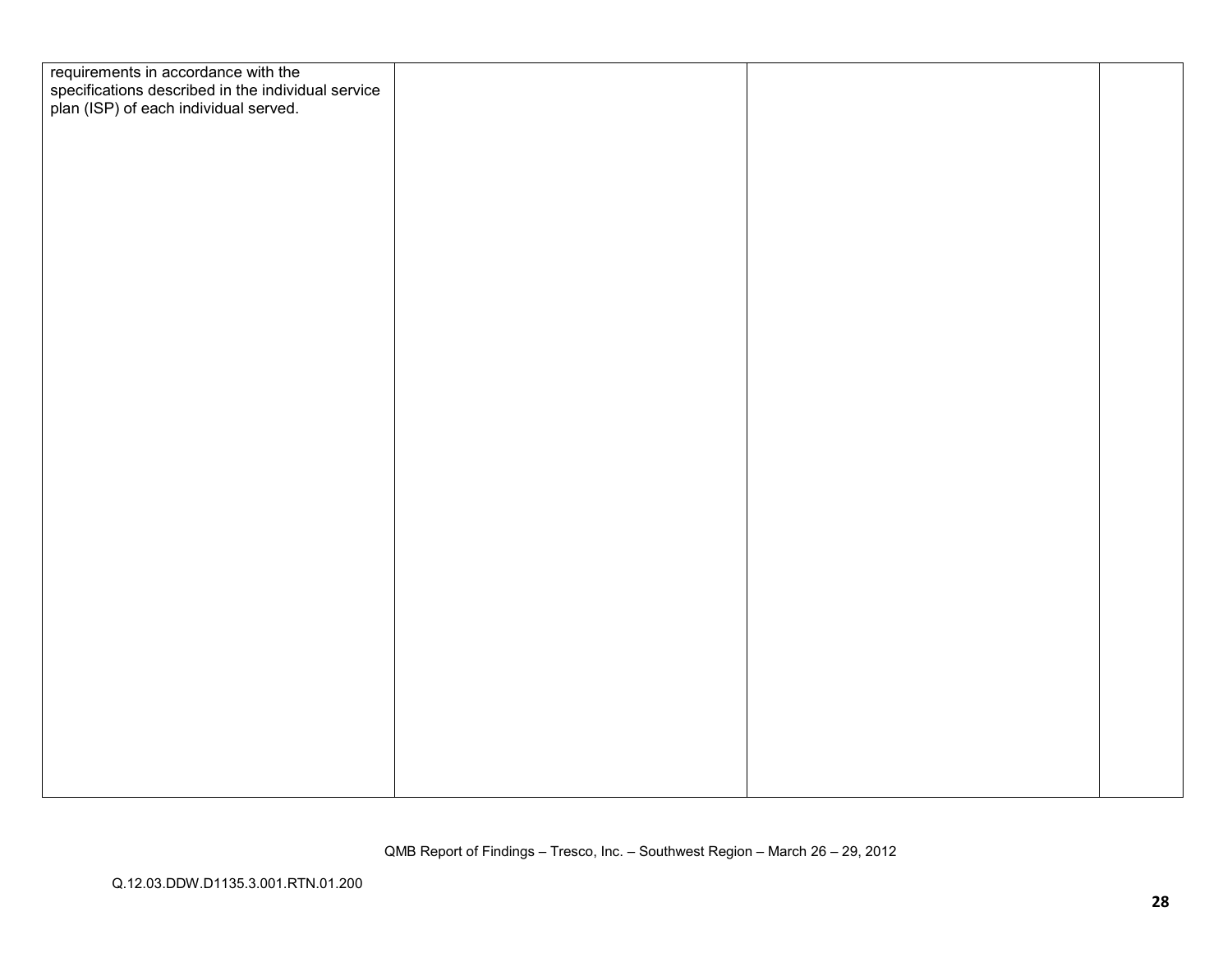| CMS Assurance - Health and Welfare - The state, on an ongoing basis, identifies, addresses and seeks to prevent occurrences of<br>abuse, neglect and exploitation. Individuals shall be afforded their basic human rights. The provider supports individuals to access<br>needed healthcare services in a timely manner.<br>Tag # 1A03 CQI System<br><b>Standard Level Deficiency</b><br>Developmental Disabilities (DD) Waiver<br>Based on record review, the Agency failed to<br>implement their Continuous Quality<br>Service Standards effective 4/1/2007<br><b>CHAPTER 1 I. PROVIDER AGENCY</b><br>Management System as required.<br><b>ENROLLMENT PROCESS</b><br>I. Continuous Quality Management System:<br>Review of the Agency's Quality<br>Prior to approval or renewal of a DD Waiver<br>Assurance/Improvement Plan found it to be well<br>Provider Agreement, the Provider Agency is<br>written and well intended, nevertheless, the                                                                                                                                                                                                                                                                                                                                                                                                                                                                                                                                                                                                                                                                                                                                                                                                                                                                                                                                                                                                                                                                                                                                |                                                                                                                                                                              |  |
|---------------------------------------------------------------------------------------------------------------------------------------------------------------------------------------------------------------------------------------------------------------------------------------------------------------------------------------------------------------------------------------------------------------------------------------------------------------------------------------------------------------------------------------------------------------------------------------------------------------------------------------------------------------------------------------------------------------------------------------------------------------------------------------------------------------------------------------------------------------------------------------------------------------------------------------------------------------------------------------------------------------------------------------------------------------------------------------------------------------------------------------------------------------------------------------------------------------------------------------------------------------------------------------------------------------------------------------------------------------------------------------------------------------------------------------------------------------------------------------------------------------------------------------------------------------------------------------------------------------------------------------------------------------------------------------------------------------------------------------------------------------------------------------------------------------------------------------------------------------------------------------------------------------------------------------------------------------------------------------------------------------------------------------------------------------------------------|------------------------------------------------------------------------------------------------------------------------------------------------------------------------------|--|
|                                                                                                                                                                                                                                                                                                                                                                                                                                                                                                                                                                                                                                                                                                                                                                                                                                                                                                                                                                                                                                                                                                                                                                                                                                                                                                                                                                                                                                                                                                                                                                                                                                                                                                                                                                                                                                                                                                                                                                                                                                                                                 |                                                                                                                                                                              |  |
|                                                                                                                                                                                                                                                                                                                                                                                                                                                                                                                                                                                                                                                                                                                                                                                                                                                                                                                                                                                                                                                                                                                                                                                                                                                                                                                                                                                                                                                                                                                                                                                                                                                                                                                                                                                                                                                                                                                                                                                                                                                                                 |                                                                                                                                                                              |  |
|                                                                                                                                                                                                                                                                                                                                                                                                                                                                                                                                                                                                                                                                                                                                                                                                                                                                                                                                                                                                                                                                                                                                                                                                                                                                                                                                                                                                                                                                                                                                                                                                                                                                                                                                                                                                                                                                                                                                                                                                                                                                                 |                                                                                                                                                                              |  |
|                                                                                                                                                                                                                                                                                                                                                                                                                                                                                                                                                                                                                                                                                                                                                                                                                                                                                                                                                                                                                                                                                                                                                                                                                                                                                                                                                                                                                                                                                                                                                                                                                                                                                                                                                                                                                                                                                                                                                                                                                                                                                 |                                                                                                                                                                              |  |
| required to submit in writing the current<br>evidence found during the routine survey on<br>Continuous Quality Improvement Plan to the<br>March 26 - 29, 2012 indicate the Agency had<br>DOH for approval. In addition, on an annual<br>substantial deficiencies in each area of the CMS<br>basis DD Waiver Provider Agencies shall<br>Assurances. The Agency was cited with a total<br>develop or update and implement the<br>of 26 tags, therefore indicating the agency has<br>Continuous Quality Improvement Plan. The<br>failed to implement their own plan.<br>CQI Plan shall be used to 1) discover<br>strengths and challenges of the provider<br>In addition, review of collateral documentation<br>agency, as well as strengths, and barriers<br>indicated the agency has failed to address<br>individuals experience in receiving the quality,<br>and/or implement improvement actions as they<br>quantity, and meaningfulness of services that<br>relate to:<br>he or she desires; 2) build on strengths and<br>remediate individual and provider level issues<br>• Trends in medication and medical incidents<br>to improve the provider's service provision<br>leading to adverse health events;<br>over time. At a minimum the CQI Plan shall<br>address how the agency will collect, analyze,<br>• Trends in the adequacy of planning and<br>act on data and evaluate results related to:<br>coordination of healthcare supports at both<br>Individual access to needed services and<br>(1)<br>supervisory and direct support levels;<br>supports;<br>Effectiveness and timeliness of<br>(2)<br>• Internal and external incident reports for the<br>implementation of Individualized Service<br>purpose of looking at internal root causes and<br>Plans;<br>to take action on identified trends or issues,<br>Trends in achievement of individual<br>(3)<br>specifically in the area of late reporting and<br>outcomes in the Individual Service Plans;<br>failure to report.<br>Trends in medication and medical<br>(4)<br>incidents leading to adverse health | Provider:<br>State your Plan of Correction for the findings in<br>this Tag above this line.<br>Enter your Quality Assurance/Quality<br>Improvement processes below the line. |  |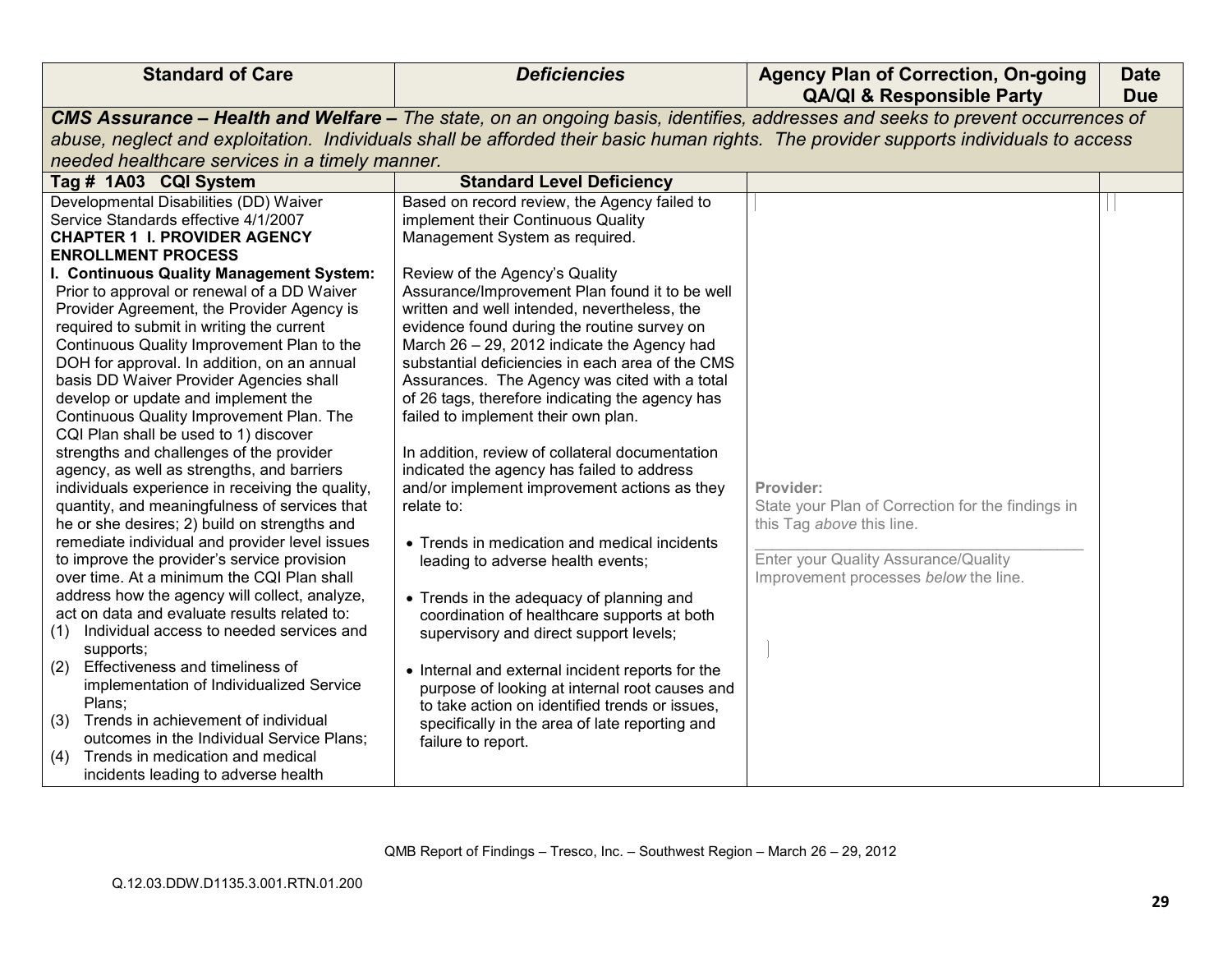| events;                                        |  |  |
|------------------------------------------------|--|--|
| (5)<br>Trends in the adequacy of planning and  |  |  |
| coordination of healthcare supports at         |  |  |
| both supervisory and direct support levels;    |  |  |
| Quality and completeness documentation;<br>(6) |  |  |
| and                                            |  |  |
| Trends in individual and guardian<br>(7)       |  |  |
| satisfaction.                                  |  |  |
|                                                |  |  |
| 7.1.13.9 INCIDENT MANAGEMENT SYSTEM            |  |  |
| <b>REPORTING REQUIREMENTS FOR</b>              |  |  |
| <b>COMMUNITY BASED SERVICE</b>                 |  |  |
| <b>PROVIDERS:</b>                              |  |  |
| E. Quality Improvement System for              |  |  |
| <b>Community Based Service Providers: The</b>  |  |  |
| community based service provider shall         |  |  |
| establish and implement a quality improvement  |  |  |
| system for reviewing alleged complaints and    |  |  |
| incidents. The incident management system      |  |  |
| shall include written documentation of         |  |  |
| corrective actions taken. The community based  |  |  |
| service provider shall maintain documented     |  |  |
| evidence that all alleged violations are       |  |  |
| thoroughly investigated, and shall take all    |  |  |
| reasonable steps to prevent further incidents. |  |  |
| The community based service provider shall     |  |  |
|                                                |  |  |
| provide the following internal monitoring and  |  |  |
| facilitating quality improvement system:       |  |  |
|                                                |  |  |
| community based service providers<br>(1)       |  |  |
| funded through the long-term services          |  |  |
| division to provide waiver services shall      |  |  |
| have current incident management policy        |  |  |
| and procedures in place, which comply          |  |  |
| with the department's current                  |  |  |
| requirements;                                  |  |  |
| community based service providers<br>(2)       |  |  |
| providing developmental disabilities           |  |  |
| services must have a designated incident       |  |  |
| management coordinator in place;               |  |  |
| community based service providers<br>(4)       |  |  |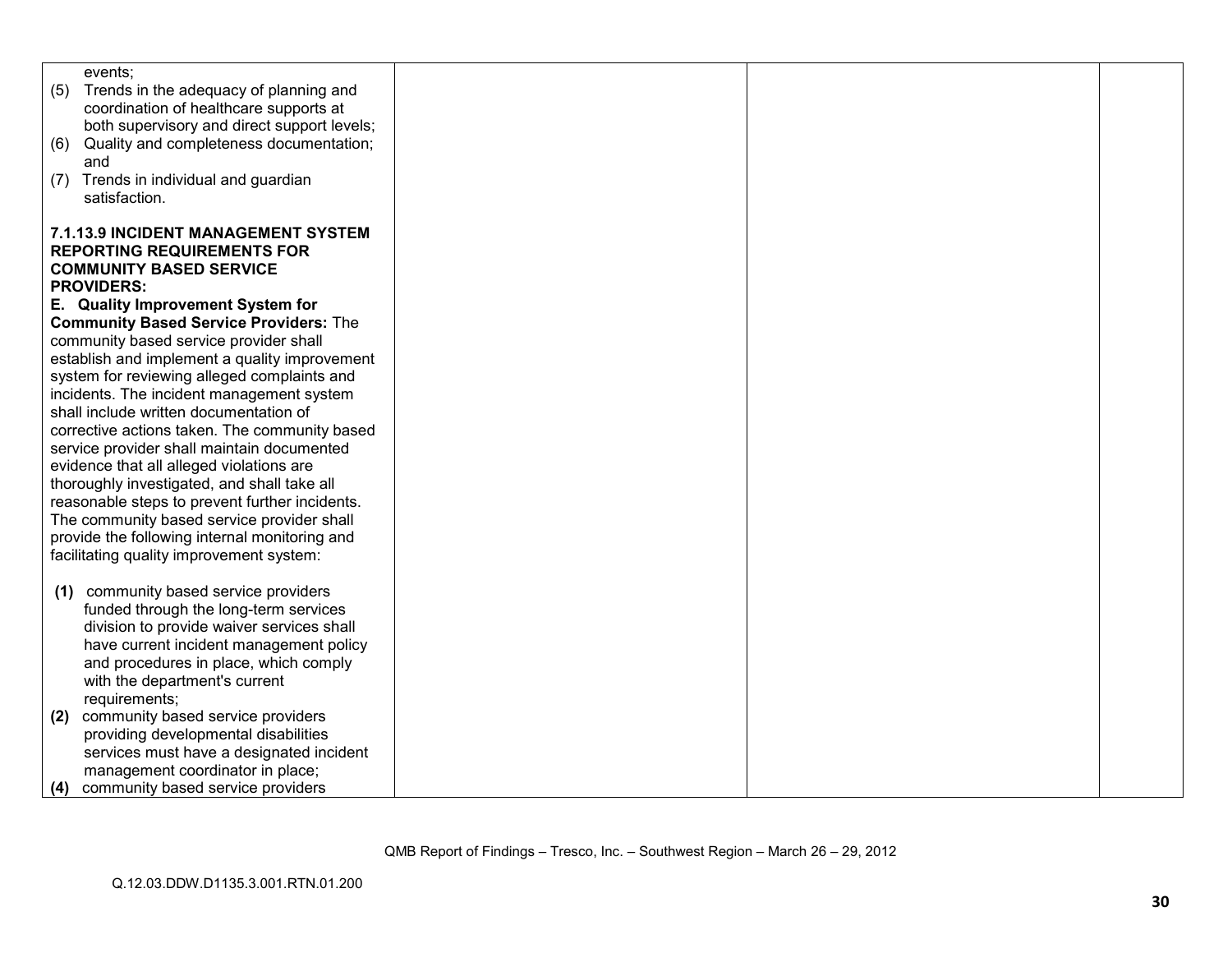| providing developmental disabilities<br>services must have an incident<br>management committee to address<br>internal and external incident reports for<br>the purpose of looking at internal root<br>causes and to take action on identified<br>trends or issues. |  |  |
|--------------------------------------------------------------------------------------------------------------------------------------------------------------------------------------------------------------------------------------------------------------------|--|--|
|                                                                                                                                                                                                                                                                    |  |  |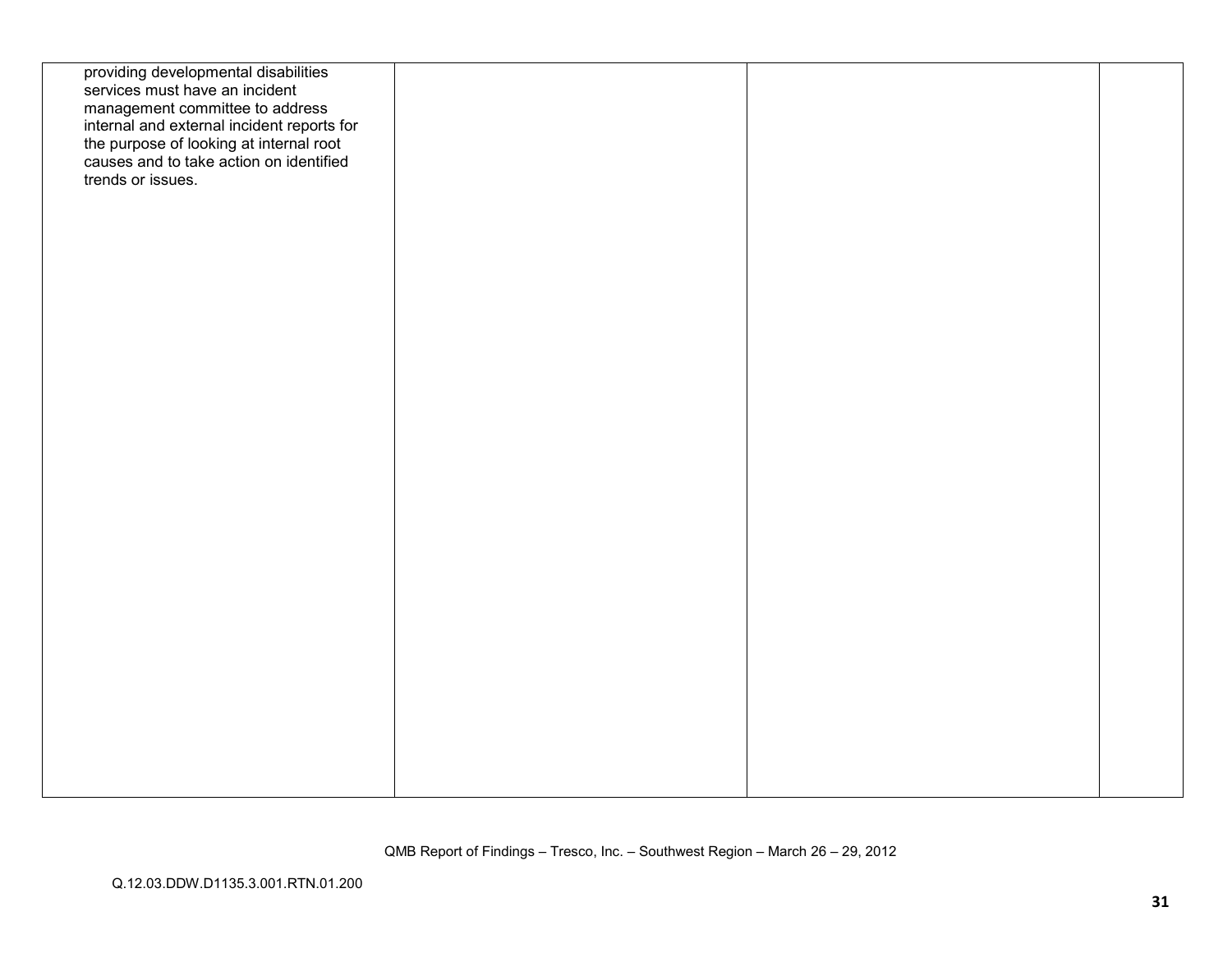| Tag # 1A09 Medication Delivery (MAR)            | <b>Standard Level Deficiency</b>                |                                                   |  |
|-------------------------------------------------|-------------------------------------------------|---------------------------------------------------|--|
| - Routine Medication                            |                                                 |                                                   |  |
| Developmental Disabilities (DD) Waiver          | Medication Administration Records (MAR) were    |                                                   |  |
| Service Standards effective 4/1/2007            | reviewed for the months of January, February &  |                                                   |  |
| <b>CHAPTER 1 II. PROVIDER AGENCY</b>            | March of 2012.                                  |                                                   |  |
| <b>REQUIREMENTS:</b> The objective of these     |                                                 |                                                   |  |
| standards is to establish Provider Agency       | Based on record review, 6 of 24 individuals had |                                                   |  |
| policy, procedure and reporting requirements    | Medication Administration Records, which        |                                                   |  |
| for DD Medicaid Waiver program. These           | contained missing medications entries and/or    |                                                   |  |
| requirements apply to all such Provider Agency  | other errors:                                   |                                                   |  |
| staff, whether directly employed or             |                                                 |                                                   |  |
| subcontracting with the Provider Agency.        | Individual #1                                   |                                                   |  |
| Additional Provider Agency requirements and     | January 2012                                    |                                                   |  |
| personnel qualifications may be applicable for  | Medication Administration Records did not       | Provider:                                         |  |
| specific service standards.                     | contain the route of administration for the     | State your Plan of Correction for the findings in |  |
| Е.<br><b>Medication Delivery: Provider</b>      | following medications:                          | this Tag above this line.                         |  |
| Agencies that provide Community Living,         | • Citrucel (1 time daily)                       |                                                   |  |
| Community Inclusion or Private Duty Nursing     |                                                 | Enter your Quality Assurance/Quality              |  |
| services shall have written policies and        | February 2012                                   | Improvement processes below the line.             |  |
| procedures regarding medication(s) delivery     | Medication Administration Records did not       |                                                   |  |
| and tracking and reporting of medication errors | contain the route of administration for the     |                                                   |  |
| in accordance with DDSD Medication              | following medications:                          |                                                   |  |
| Assessment and Delivery Policy and              | • Citrucel (1 time daily)                       |                                                   |  |
| Procedures, the Board of Nursing Rules and      |                                                 |                                                   |  |
| Board of Pharmacy standards and regulations.    | Individual #3                                   |                                                   |  |
|                                                 | January 2012                                    |                                                   |  |
| (2) When required by the DDSD Medication        | • As indicated by the Medication Administration |                                                   |  |
| Assessment and Delivery Policy, Medication      | Records the individual is to take Fluvoxamine   |                                                   |  |
| Administration Records (MAR) shall be           | Maleate 150 mg (1 time daily). According to     |                                                   |  |
| maintained and include:                         | the Physician's orders, Fluvoxamine Maleate     |                                                   |  |
| (a) The name of the individual, a               | 100 mg is to be taken 1 time daily, Medication  |                                                   |  |
| transcription of the physician's written or     | Administration Record & Physician's order do    |                                                   |  |
| licensed health care provider's                 | not match.                                      |                                                   |  |
| prescription including the brand and            |                                                 |                                                   |  |
| generic name of the medication,                 | February 2012                                   |                                                   |  |
| diagnosis for which the medication is           | Physician's orders indicated the following      |                                                   |  |
| prescribed;                                     | medication were to be given. The following      |                                                   |  |
| (b) Prescribed dosage, frequency and            | Medications were not documented on the          |                                                   |  |
| method/route of administration, times           | <b>Medication Administration Records:</b>       |                                                   |  |
| and dates of administration;                    | • Fluvoxamine Maleate 100 mg (1 time daily)     |                                                   |  |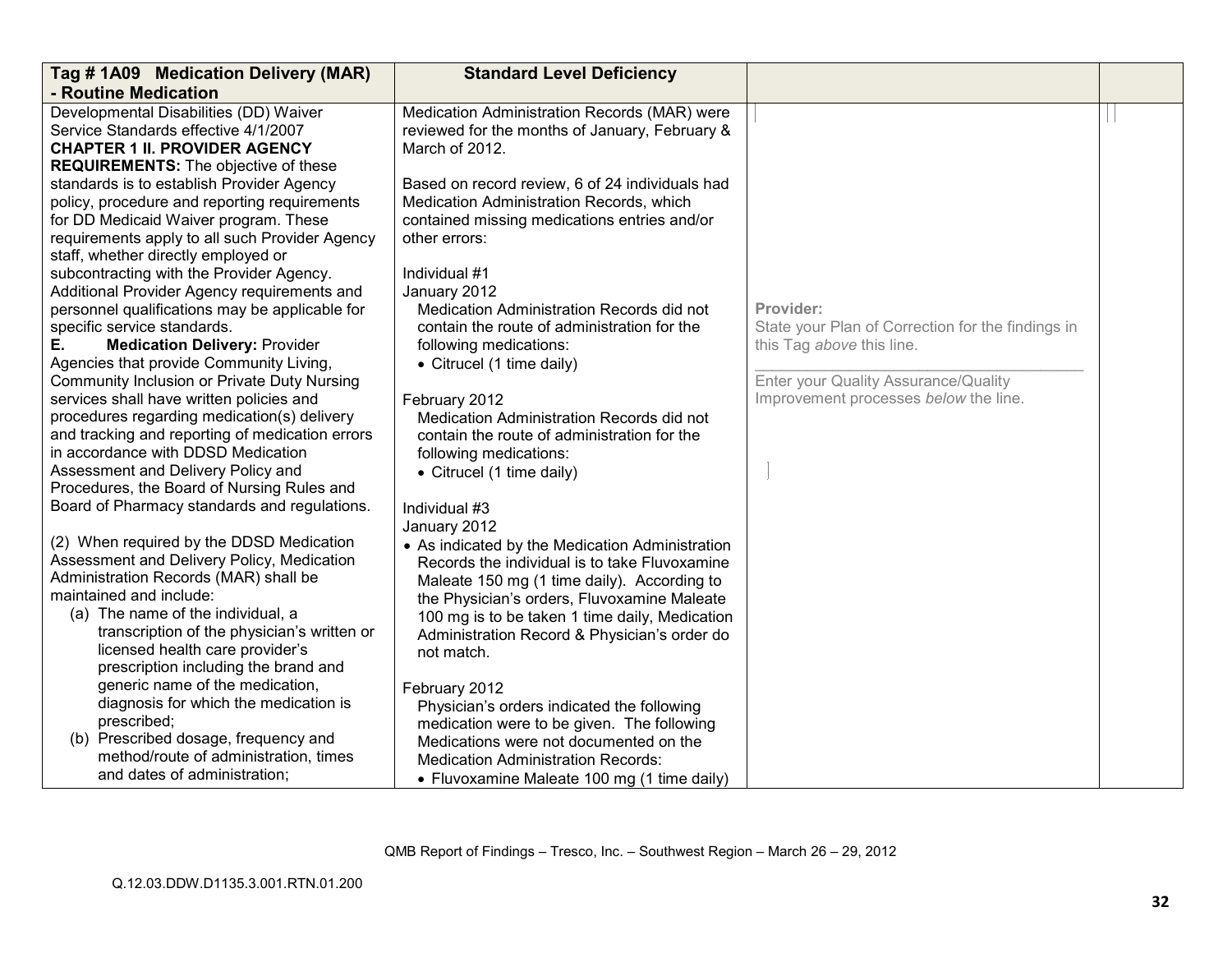| (c) Initials of the individual administering or |                                                  |  |
|-------------------------------------------------|--------------------------------------------------|--|
| assisting with the medication;                  | March 2012                                       |  |
| (d) Explanation of any medication               | • As indicated by the Medication Administration  |  |
| irregularity;                                   | Records the individual is to take Fluvoxamine    |  |
| (e) Documentation of any allergic reaction      | Maleate 150 mg (1 time daily). According to      |  |
| or adverse medication effect; and               | the Physician's order, Fluvoxamine Maleate       |  |
| For PRN medication, an explanation for<br>(1)   | 100 mg is to be taken 1 time daily, Medication   |  |
| the use of the PRN medication shall             | Administration Record & Physician's Order do     |  |
| include observable signs/symptoms or            | not match.                                       |  |
| circumstances in which the medication           |                                                  |  |
| is to be used, and documentation of             | Individual #12                                   |  |
| effectiveness of PRN medication                 | March 2012                                       |  |
| administered.                                   | Medication Administration Records contained      |  |
| (3) The Provider Agency shall also maintain a   | missing entries. No documentation found          |  |
| signature page that designates the full name    | indicating reason for missing entries:           |  |
| that corresponds to each initial used to        | • Peridex Oral Rinse (2 times daily) - Blank     |  |
| document administered or assisted delivery of   | 3/1, 2, 3, 4, 5, 6, 7, 8, 9, 10, 11, 12, 13, 14, |  |
| each dose;                                      | 15, 16, 17, 18, 19, 20, 21, 22, 23, 24, 25 &     |  |
| (4) MARs are not required for individuals       | 26 (8 AM)                                        |  |
| participating in Independent Living who self-   |                                                  |  |
| administer their own medications;               | • Peridex Oral Rinse (2 times daily) - Blank     |  |
| (5) Information from the prescribing pharmacy   | 3/1, 2, 3, 4, 5, 6, 7, 8, 9, 10, 11, 12, 13, 14, |  |
| regarding medications shall be kept in the      | 15, 16, 17, 18, 19, 20, 21, 22, 23, 24 & 25 (8)  |  |
| home and community inclusion service            | PM)                                              |  |
| locations and shall include the expected        |                                                  |  |
| desired outcomes of administrating the          | Individual #20                                   |  |
| medication, signs and symptoms of adverse       | February 2012                                    |  |
| events and interactions with other medications; | Medication Administration Records did not        |  |
|                                                 | contain the route of administration for the      |  |
| NMAC 16.19.11.8 MINIMUM STANDARDS:              | following medications:                           |  |
| A. MINIMUM STANDARDS FOR THE                    |                                                  |  |
| DISTRIBUTION, STORAGE, HANDLING AND             | • Apri Birth Control (1 time daily)              |  |
| <b>RECORD KEEPING OF DRUGS:</b>                 |                                                  |  |
|                                                 | • Ciclopirox Cream 6.6 ml (1 time daily)         |  |
| (d) The facility shall have a Medication        |                                                  |  |
| Administration Record (MAR) documenting         | • Desitin Cream (apply after bath)               |  |
| medication administered to residents,           |                                                  |  |
| including over-the-counter medications.         | • Hydrocortisone 28.4 gm (1 time daily)          |  |
| This documentation shall include:               |                                                  |  |
| Name of resident;<br>(i)                        | • Hydroxyzine 100 mg (1 time daily)              |  |
| (ii)<br>Date given;                             |                                                  |  |
|                                                 |                                                  |  |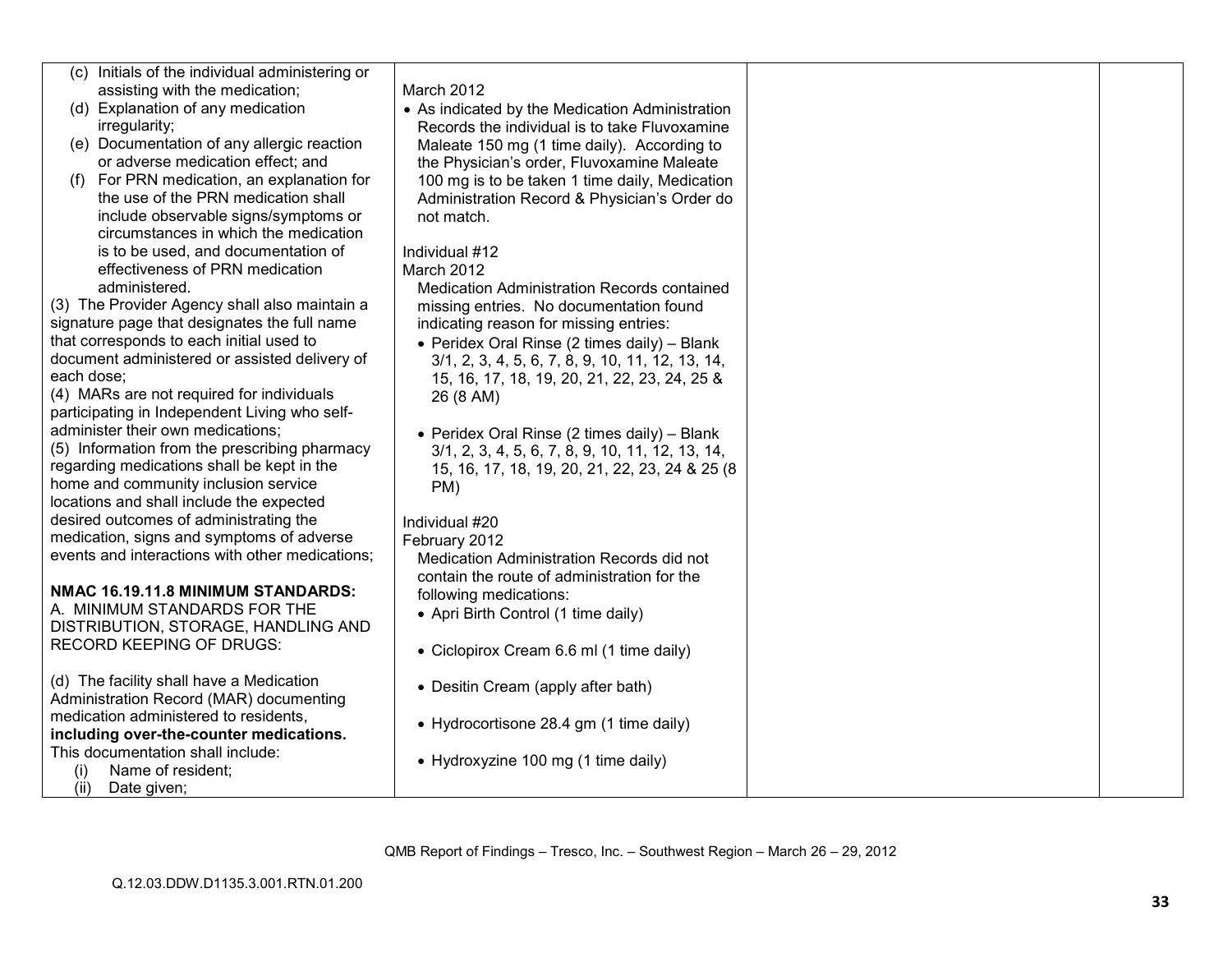| Drug product name;<br>(iii)                                                               | • Levothyroxine 50mcg (1 time daily)                      |  |
|-------------------------------------------------------------------------------------------|-----------------------------------------------------------|--|
| Dosage and form;<br>(iv)<br>Strength of drug;                                             |                                                           |  |
| (V)<br>Route of administration;<br>(vi)                                                   | • Loratadine 10mg (1 time daily)                          |  |
| (vii) How often medication is to be taken;                                                | • Magnesium Oxide (2 times daily)                         |  |
| (viii) Time taken and staff initials;                                                     |                                                           |  |
| (ix) Dates when the medication is                                                         | • Multivitamin 1000mg (1 time daily)                      |  |
| discontinued or changed;                                                                  |                                                           |  |
| The name and initials of all staff<br>(x)<br>administering medications.                   | • Nystantin (apply after bath)                            |  |
|                                                                                           |                                                           |  |
| <b>Model Custodial Procedure Manual</b>                                                   | • Celexa 40mg (1 time daily)                              |  |
| <b>D. Administration of Drugs</b>                                                         | • Clomipramine 75mg (1 time daily)                        |  |
| Unless otherwise stated by practitioner,                                                  |                                                           |  |
| patients will not be allowed to administer their<br>own medications.                      | • Cogentin 1mg (time daily)                               |  |
| Document the practitioner's order authorizing                                             |                                                           |  |
| the self-administration of medications.                                                   | • Haloperidol .5mg (2 times daily)                        |  |
|                                                                                           | • Pilosec 20mg (1 time daily)                             |  |
| All PRN (As needed) medications shall have                                                |                                                           |  |
| complete detail instructions regarding the<br>administering of the medication. This shall | • Probiotic Lactobacillus (2 times daily)                 |  |
| include:                                                                                  |                                                           |  |
| symptoms that indicate the use of the<br>➤                                                | Individual #22                                            |  |
| medication,                                                                               | January 2012<br>Medication Administration Records did not |  |
| exact dosage to be used, and                                                              | contain the route of administration for the               |  |
| the exact amount to be used in a 24<br>⋗<br>hour period.                                  | following medications:                                    |  |
|                                                                                           | • Allegra 60mg (2 times daily)                            |  |
|                                                                                           |                                                           |  |
|                                                                                           | • Fosamax 70mg (1 time daily)                             |  |
|                                                                                           | • Gemfibrozil 600mg (2 times daily)                       |  |
|                                                                                           |                                                           |  |
|                                                                                           | • Hydroxyzine 25mg (3 times daily)                        |  |
|                                                                                           |                                                           |  |
|                                                                                           | • Levothyroxine 100mcg (1 time daily)                     |  |
|                                                                                           | • Lotrisone Cream 1%/.05% (2 times daily)                 |  |
|                                                                                           | • Metformin 500mg (2 times daily)                         |  |
|                                                                                           |                                                           |  |

QMB Report of Findings – Tresco, Inc. – Southwest Region – March 26 – 29, 2012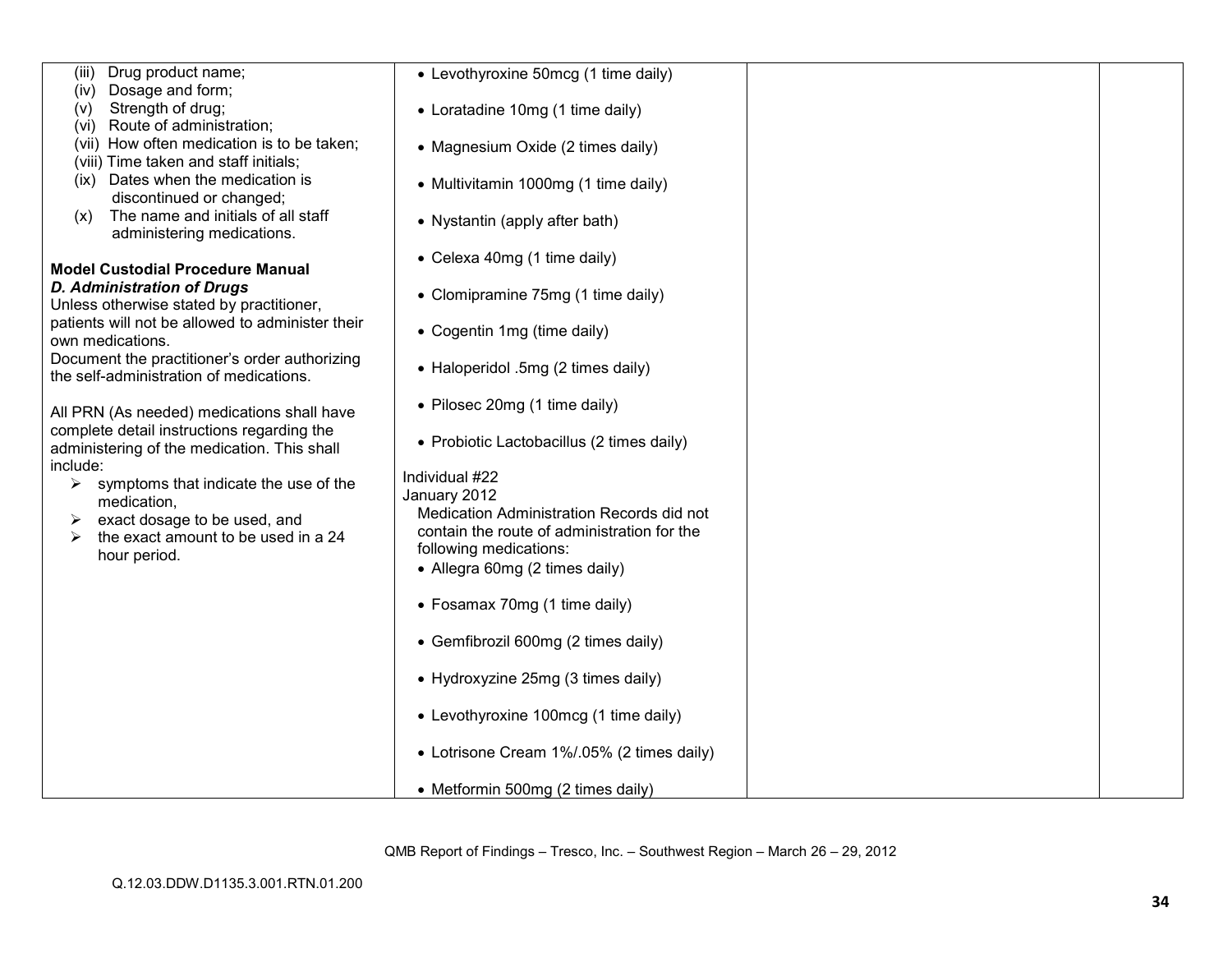| • Ultram 50mg (3 times daily)                                                                                                       |  |
|-------------------------------------------------------------------------------------------------------------------------------------|--|
| • Vitamin D 400 unit (1 time daily)                                                                                                 |  |
| • Vitamin B12 1000mcg (1 time daily)                                                                                                |  |
| • Trazadone 200mg (1 time daily)                                                                                                    |  |
| • Zoloft 200mg (1 time daily)                                                                                                       |  |
| February 2012<br>Medication Administration Records did not<br>contain the route of administration for the<br>following medications: |  |
| • Allegra 60mg (2 times daily)                                                                                                      |  |
| • Fosamax 70mg (1 time daily)                                                                                                       |  |
| • Gemfibrozil 600 mg (2 times daily)                                                                                                |  |
| • Hydroxyzine 25mg (3 times daily)                                                                                                  |  |
| • Levothyroxine 100mcg (1 time daily)                                                                                               |  |
| • Metformin 500mg (2 times daily)                                                                                                   |  |
| • Ultram 50mg (3 times daily)                                                                                                       |  |
| • Vitamin D 400 unit (1 time daily)                                                                                                 |  |
| • Vitamin B12 1000mcg (1 time daily)                                                                                                |  |
| • Trazadone 200mg (1 time daily)                                                                                                    |  |
| • Zoloft 200mg (1 time daily)                                                                                                       |  |
| Individual #23<br>January 2012                                                                                                      |  |

QMB Report of Findings – Tresco, Inc. – Southwest Region – March 26 – 29, 2012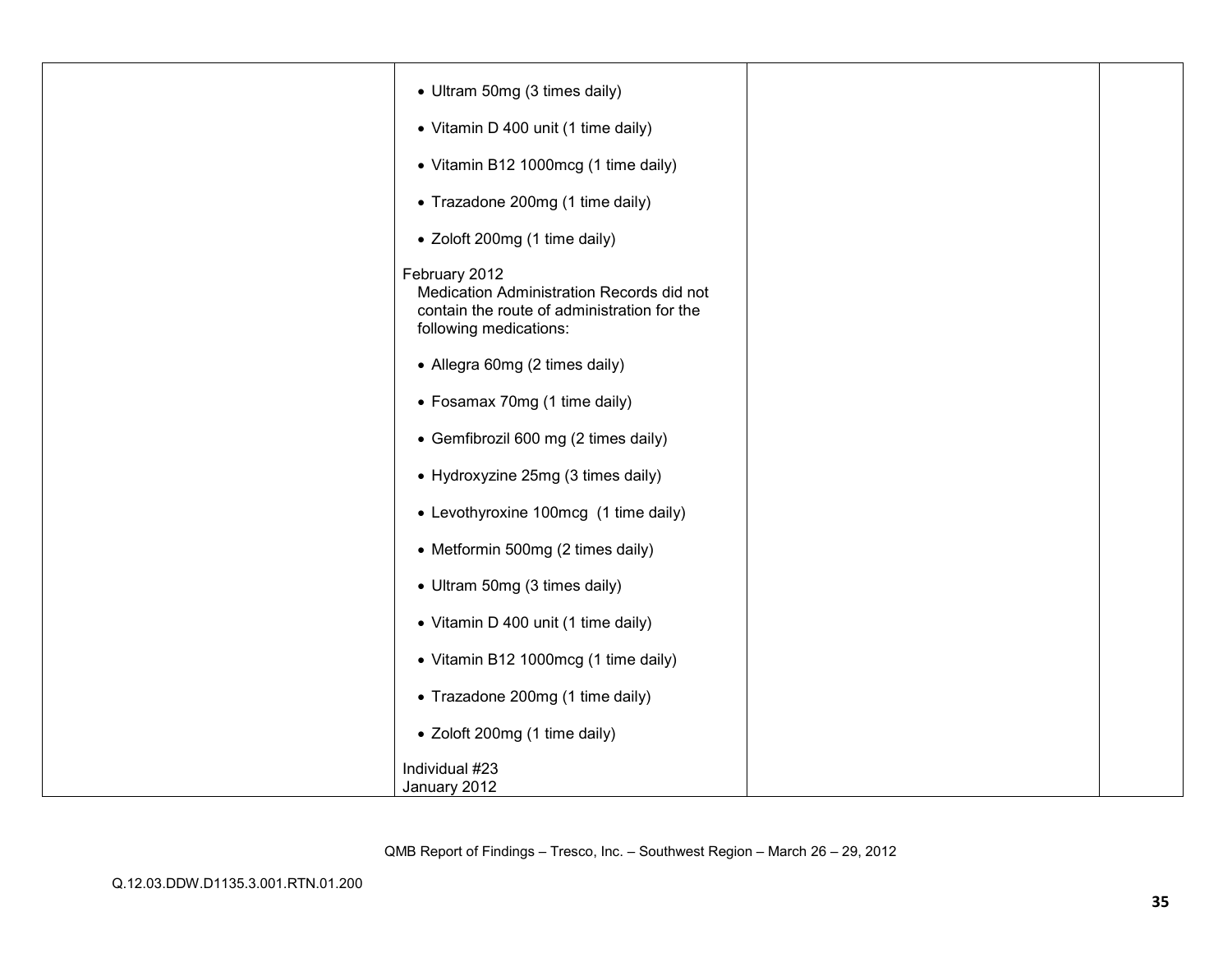| Medication Administration Records did not<br>contain the strength of the medication which is                                                                                                                                                                                                                          |  |
|-----------------------------------------------------------------------------------------------------------------------------------------------------------------------------------------------------------------------------------------------------------------------------------------------------------------------|--|
| to be given:<br>• Dilantin (2 times daily)                                                                                                                                                                                                                                                                            |  |
| • Metoclopramide (3 times daily)                                                                                                                                                                                                                                                                                      |  |
| Medication Administration Records did not<br>contain the correct route of administration for<br>the following medications. MAR states the<br>following medication is to be given orally.<br>According to Therap and ISP the individual<br>receives all food and medications via G-tube:<br>• Dilantin (2 times daily) |  |
|                                                                                                                                                                                                                                                                                                                       |  |
|                                                                                                                                                                                                                                                                                                                       |  |
|                                                                                                                                                                                                                                                                                                                       |  |
|                                                                                                                                                                                                                                                                                                                       |  |
|                                                                                                                                                                                                                                                                                                                       |  |
|                                                                                                                                                                                                                                                                                                                       |  |
|                                                                                                                                                                                                                                                                                                                       |  |
|                                                                                                                                                                                                                                                                                                                       |  |
|                                                                                                                                                                                                                                                                                                                       |  |
|                                                                                                                                                                                                                                                                                                                       |  |
|                                                                                                                                                                                                                                                                                                                       |  |
|                                                                                                                                                                                                                                                                                                                       |  |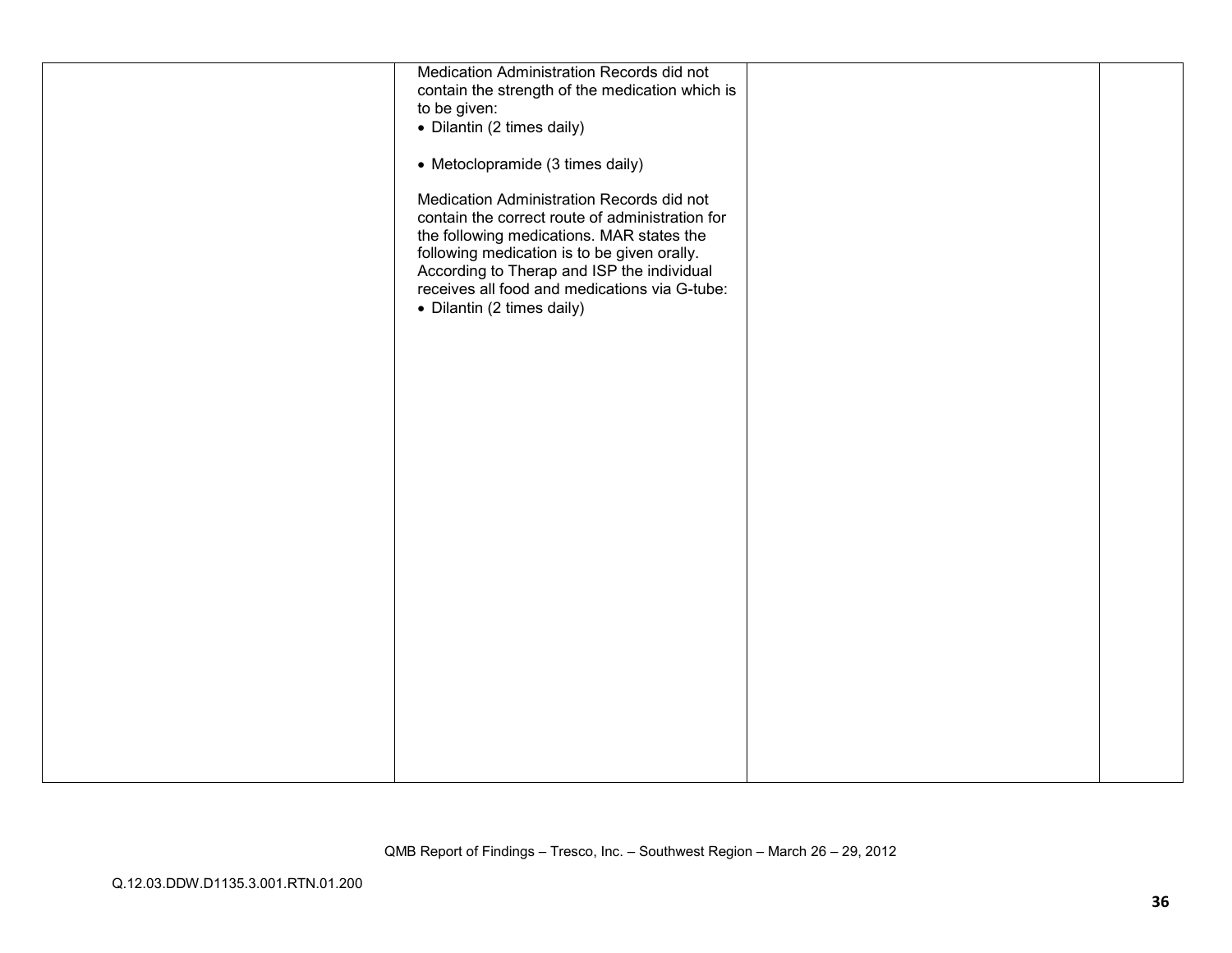| Tag # 1A09.1 Medication Delivery -               | <b>Standard Level Deficiency</b>              |                                                   |  |
|--------------------------------------------------|-----------------------------------------------|---------------------------------------------------|--|
| <b>PRN Medication</b>                            |                                               |                                                   |  |
| Developmental Disabilities (DD) Waiver           | Based on record review, the Agency failed to  |                                                   |  |
| Service Standards effective 4/1/2007             | maintain PRN Medication Administration        |                                                   |  |
| <b>CHAPTER 1 II. PROVIDER AGENCY</b>             | Records which contained all elements required |                                                   |  |
| <b>REQUIREMENTS:</b> The objective of these      | by standard for 4 of 24 Individuals.          |                                                   |  |
| standards is to establish Provider Agency        |                                               |                                                   |  |
| policy, procedure and reporting requirements     | Individual #1                                 |                                                   |  |
| for DD Medicaid Waiver program. These            | February 2012                                 |                                                   |  |
| requirements apply to all such Provider Agency   | Medication Administration Records did not     |                                                   |  |
| staff, whether directly employed or              | contain the exact amount to be used in a 24   |                                                   |  |
| subcontracting with the Provider Agency.         | hour period:                                  |                                                   |  |
| Additional Provider Agency requirements and      | • Triazolam .25 mg (PRN)                      |                                                   |  |
| personnel qualifications may be applicable for   |                                               |                                                   |  |
| specific service standards.                      | No Effectiveness was noted on the             | Provider:                                         |  |
| E. Medication Delivery: Provider Agencies        | Medication Administration Record for the      | State your Plan of Correction for the findings in |  |
| that provide Community Living, Community         | following PRN medication:                     | this Tag above this line.                         |  |
| Inclusion or Private Duty Nursing services shall | · Triazolam .25 mg (PRN) 2/3, 6, 10, & 24     |                                                   |  |
| have written policies and procedures regarding   | (given 1 time daily)                          | Enter your Quality Assurance/Quality              |  |
| medication(s) delivery and tracking and          |                                               | Improvement processes below the line.             |  |
| reporting of medication errors in accordance     | • Triple Antibiotic Ointment (PRN) 2/3, 10 &  |                                                   |  |
| with DDSD Medication Assessment and              | 24 (given 1 time daily)                       |                                                   |  |
| Delivery Policy and Procedures, the Board of     |                                               |                                                   |  |
| Nursing Rules and Board of Pharmacy              | Individual #6                                 |                                                   |  |
| standards and regulations.                       | January 2012                                  |                                                   |  |
|                                                  | Medication Administration Records did not     |                                                   |  |
| (2) When required by the DDSD Medication         | contain the route of administration for the   |                                                   |  |
| Assessment and Delivery Policy, Medication       | following medications:                        |                                                   |  |
| Administration Records (MAR) shall be            | • Metamucil (PRN)                             |                                                   |  |
| maintained and include:                          |                                               |                                                   |  |
| (a) The name of the individual, a                | February 2012                                 |                                                   |  |
| transcription of the physician's written or      | Medication Administration Records did not     |                                                   |  |
| licensed health care provider's                  | contain the route of administration for the   |                                                   |  |
| prescription including the brand and             | following medications:                        |                                                   |  |
| generic name of the medication,                  |                                               |                                                   |  |
| diagnosis for which the medication is            | • Metamucil (PRN)                             |                                                   |  |
| prescribed;                                      |                                               |                                                   |  |
| (b) Prescribed dosage, frequency and             | Individual #12                                |                                                   |  |
| method/route of administration, times            | March 2012                                    |                                                   |  |
| and dates of administration;                     | No effectiveness was noted on the             |                                                   |  |
|                                                  | Medication Administration Record for the      |                                                   |  |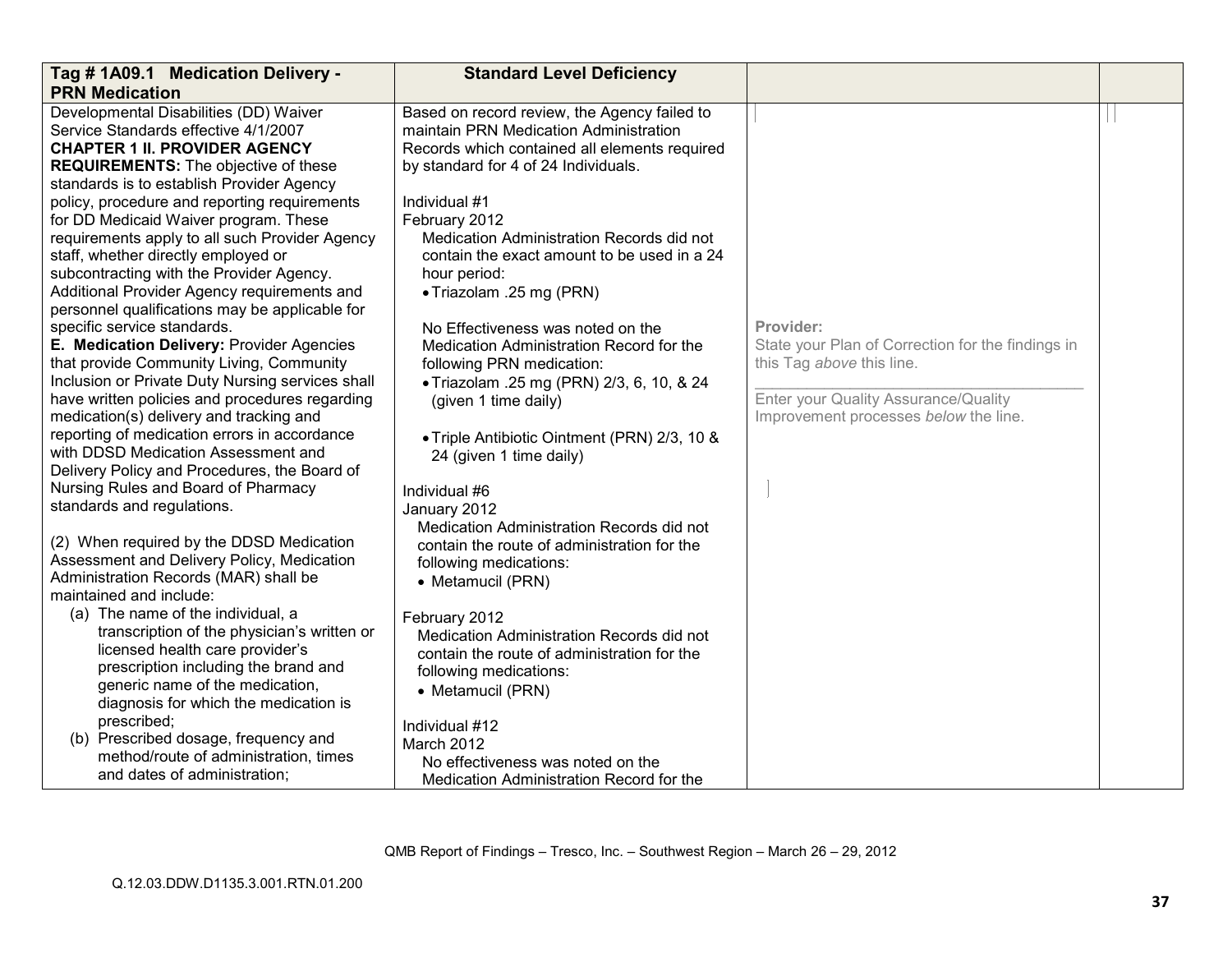|            | (c) Initials of the individual administering or | following PRN medication:                         |  |
|------------|-------------------------------------------------|---------------------------------------------------|--|
|            | assisting with the medication;                  | • Ativan 2 mg - PRN - 3/14 & 16 (given 1          |  |
|            | (d) Explanation of any medication               | time) $& 3/15$ (given 2 times)                    |  |
|            | irregularity;                                   |                                                   |  |
|            | (e) Documentation of any allergic reaction      | Medication Administration Record document         |  |
|            | or adverse medication effect; and               | did not contain staff's initial, used to document |  |
| (f)        | For PRN medication, an explanation for          | administered or assisted delivery of each dose    |  |
|            | the use of the PRN medication shall             | for the following medications:                    |  |
|            | include observable signs/symptoms or            | • Ativan 2 mg - PRN - 3/15/2012 (10AM)            |  |
|            | circumstances in which the medication           |                                                   |  |
|            | is to be used, and documentation of             | Individual #23                                    |  |
|            | effectiveness of PRN medication                 | January 2012                                      |  |
|            | administered.                                   | Medication Administration Records did not         |  |
|            |                                                 | contain the route of administration for the       |  |
|            | (3) The Provider Agency shall also maintain a   | following medications:                            |  |
|            | signature page that designates the full name    | • Acetometephin 500mg (PRN)                       |  |
|            | that corresponds to each initial used to        |                                                   |  |
|            | document administered or assisted delivery of   | February 2012                                     |  |
| each dose; |                                                 | Medication Administration Records did not         |  |
|            |                                                 | contain the route of administration for the       |  |
|            | (4) MARs are not required for individuals       | following medications:                            |  |
|            | participating in Independent Living who self-   | • Acetometephin 500mg (PRN)                       |  |
|            | administer their own medications;               |                                                   |  |
|            |                                                 |                                                   |  |
|            | (5) Information from the prescribing pharmacy   |                                                   |  |
|            | regarding medications shall be kept in the      |                                                   |  |
|            | home and community inclusion service            |                                                   |  |
|            | locations and shall include the expected        |                                                   |  |
|            | desired outcomes of administrating the          |                                                   |  |
|            | medication, signs and symptoms of adverse       |                                                   |  |
|            | events and interactions with other medications; |                                                   |  |
|            |                                                 |                                                   |  |
|            | NMAC 16.19.11.8 MINIMUM STANDARDS:              |                                                   |  |
|            | A. MINIMUM STANDARDS FOR THE                    |                                                   |  |
|            | DISTRIBUTION, STORAGE, HANDLING AND             |                                                   |  |
|            | <b>RECORD KEEPING OF DRUGS:</b>                 |                                                   |  |
|            | (d) The facility shall have a Medication        |                                                   |  |
|            | Administration Record (MAR) documenting         |                                                   |  |
|            | medication administered to residents.           |                                                   |  |
|            | including over-the-counter medications.         |                                                   |  |
|            | This documentation shall include:               |                                                   |  |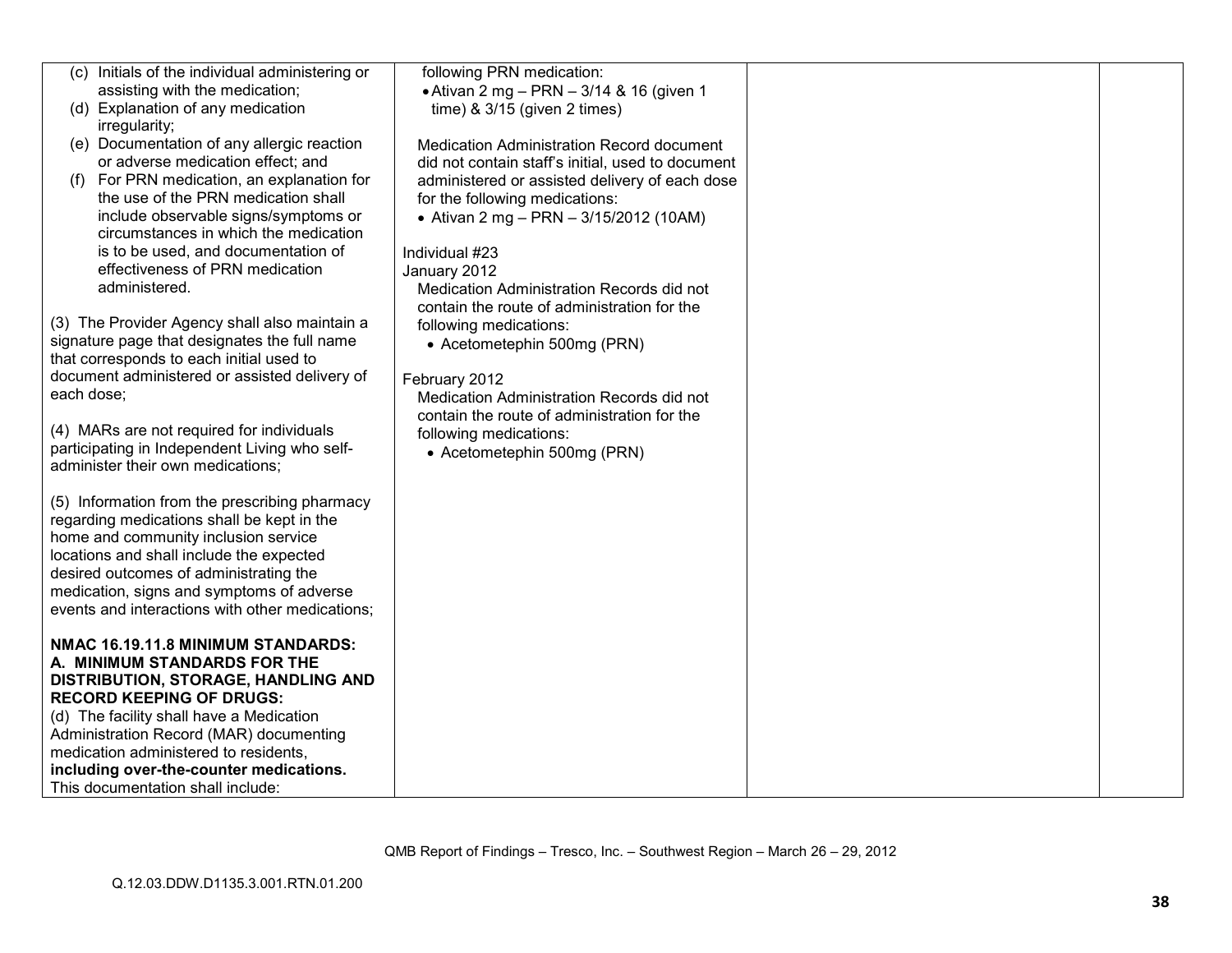| Name of resident;                                            |  |  |
|--------------------------------------------------------------|--|--|
| (i)                                                          |  |  |
| Date given;<br>(ii)                                          |  |  |
| Drug product name;<br>(iii)                                  |  |  |
| (iv) Dosage and form;                                        |  |  |
| Strength of drug;<br>(v)                                     |  |  |
| (vi) Route of administration;                                |  |  |
| (vii) How often medication is to be taken;                   |  |  |
| (viii) Time taken and staff initials;                        |  |  |
| (ix) Dates when the medication is                            |  |  |
| discontinued or changed;                                     |  |  |
|                                                              |  |  |
| The name and initials of all staff<br>(x)                    |  |  |
| administering medications.                                   |  |  |
|                                                              |  |  |
| <b>Model Custodial Procedure Manual</b>                      |  |  |
| <b>D. Administration of Drugs</b>                            |  |  |
| Unless otherwise stated by practitioner,                     |  |  |
| patients will not be allowed to administer their             |  |  |
| own medications.                                             |  |  |
| Document the practitioner's order authorizing                |  |  |
| the self-administration of medications.                      |  |  |
|                                                              |  |  |
| All PRN (As needed) medications shall have                   |  |  |
| complete detail instructions regarding the                   |  |  |
|                                                              |  |  |
| administering of the medication. This shall                  |  |  |
| include:                                                     |  |  |
| symptoms that indicate the use of the<br>➤                   |  |  |
| medication,                                                  |  |  |
| exact dosage to be used, and<br>➤                            |  |  |
| the exact amount to be used in a 24<br>$\blacktriangleright$ |  |  |
| hour period.                                                 |  |  |
|                                                              |  |  |
| <b>Department of Health</b>                                  |  |  |
| <b>Developmental Disabilities Supports</b>                   |  |  |
| <b>Division (DDSD) Medication Assessment</b>                 |  |  |
| and Delivery Policy - Eff. November 1, 2006                  |  |  |
| <b>F. PRN Medication</b>                                     |  |  |
| 3. Prior to self-administration, self-                       |  |  |
| administration with physical assist or assisting             |  |  |
| with delivery of PRN medications, the direct                 |  |  |
| support staff must contact the agency nurse to               |  |  |
|                                                              |  |  |
| describe observed symptoms and thus assure                   |  |  |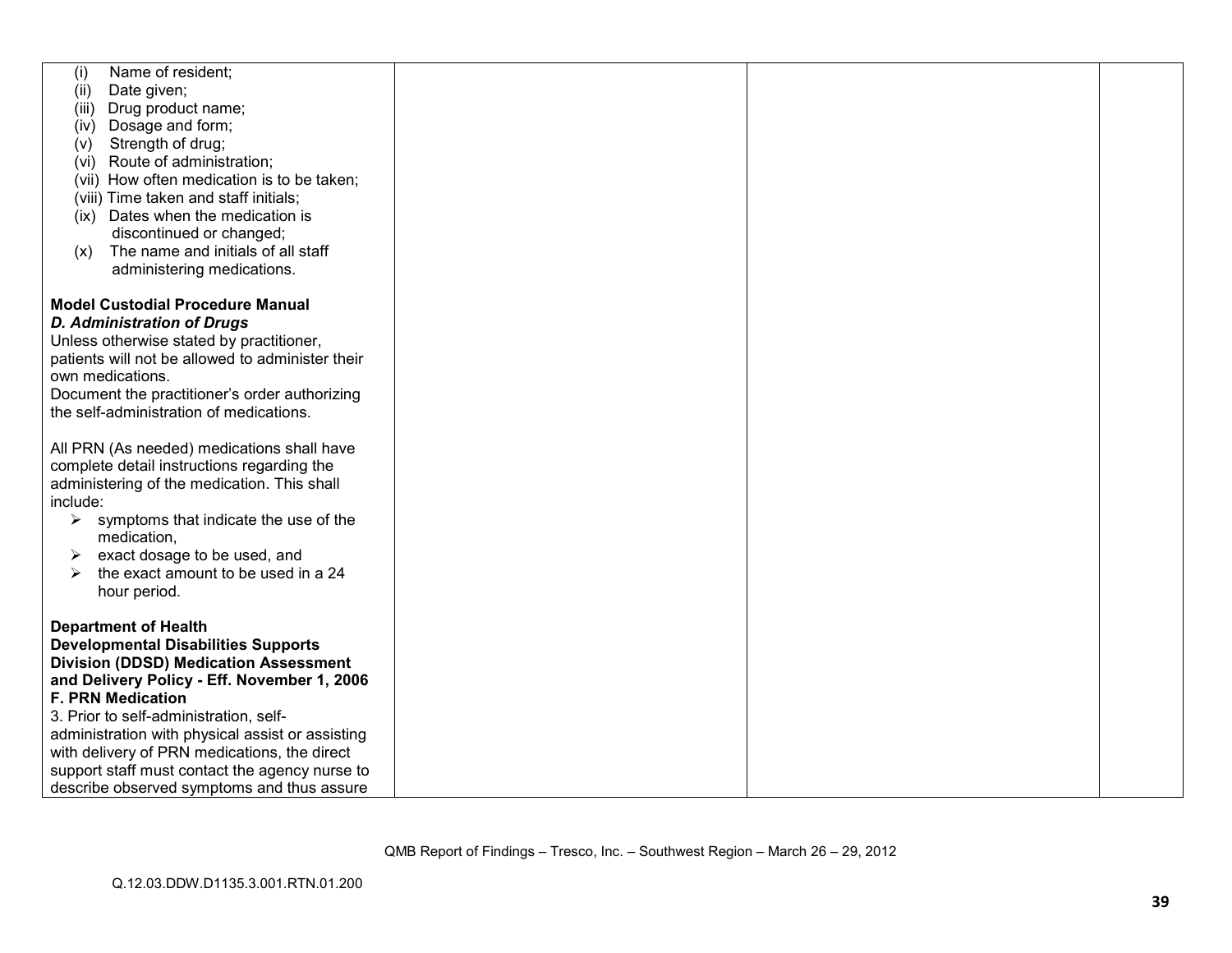| that the PRN medication is being used               |  |  |
|-----------------------------------------------------|--|--|
| according to instructions given by the ordering     |  |  |
| PCP. In cases of fever, respiratory distress        |  |  |
| (including coughing), severe pain, vomiting,        |  |  |
|                                                     |  |  |
| diarrhea, change in responsiveness/level of         |  |  |
| consciousness, the nurse must strongly              |  |  |
| consider the need to conduct a face-to-face         |  |  |
| assessment to assure that the PRN does not          |  |  |
| mask a condition better treated by seeking          |  |  |
| medical attention. This does not apply to home      |  |  |
| based/family living settings where the provider     |  |  |
| is related by affinity or by consanguinity to the   |  |  |
| individual.                                         |  |  |
|                                                     |  |  |
| 4. The agency nurse shall review the utilization    |  |  |
| of PRN medications routinely. Frequent or           |  |  |
| escalating use of PRN medications must be           |  |  |
| reported to the PCP and discussed by the            |  |  |
| Interdisciplinary for changes to the overall        |  |  |
| support plan (see Section H of this policy).        |  |  |
|                                                     |  |  |
| H. Agency Nurse Monitoring                          |  |  |
| 1. Regardless of the level of assistance with       |  |  |
| medication delivery that is required by the         |  |  |
| individual or the route through which the           |  |  |
| medication is delivered, the agency nurses          |  |  |
| must monitor the individual's response to the       |  |  |
| effects of their routine and PRN medications.       |  |  |
| The frequency and type of monitoring must be        |  |  |
| based on the nurse's assessment of the              |  |  |
| individual and consideration of the individual's    |  |  |
| diagnoses, health status, stability, utilization of |  |  |
| PRN medications and level of support required       |  |  |
| by the individual's condition and the skill level   |  |  |
| and needs of the direct care staff. Nursing         |  |  |
| monitoring should be based on prudent nursing       |  |  |
| practice and should support the safety and          |  |  |
| independence of the individual in the               |  |  |
| community setting. The health care plan shall       |  |  |
| reflect the planned monitoring of the               |  |  |
| individual's response to medication.                |  |  |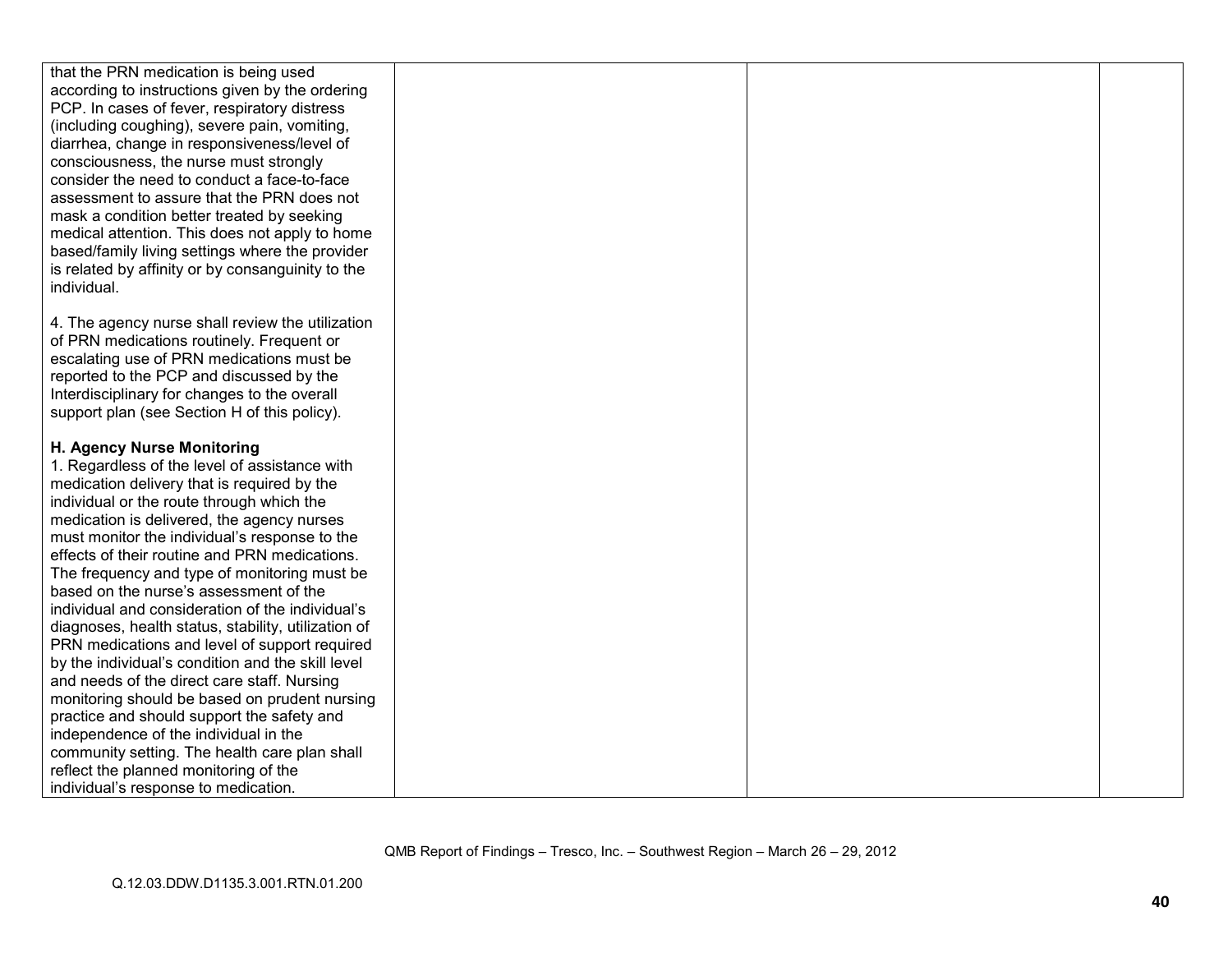| <b>Department of Health Developmental</b><br>Disabilities Supports Division (DDSD) -<br><b>Procedure Title:</b><br><b>Medication Assessment and Delivery</b><br>Procedure Eff Date: November 1, 2006<br>C. 3. Prior to delivery of the PRN, direct<br>support staff must contact the agency nurse to<br>describe observed symptoms and thus assure<br>that the PRN is being used according to<br>instructions given by the ordering PCP. In<br>cases of fever, respiratory distress (including<br>coughing), severe pain, vomiting, diarrhea,<br>change in responsiveness/level of<br>consciousness, the nurse must strongly<br>consider the need to conduct a face-to-face<br>assessment to assure that the PRN does not<br>mask a condition better treated by seeking<br>medical attention. (References: Psychotropic<br>Medication Use Policy, Section D, page 5 Use<br>of PRN Psychotropic Medications; and, Human<br>Rights Committee Requirements Policy,<br>Section B, page 4 Interventions Requiring<br>Review and Approval - Use of PRN<br>Medications).<br>a. Document conversation with nurse including<br>all reported signs and symptoms, advice given<br>and action taken by staff.<br>4. Document on the MAR each time a PRN |  |  |
|---------------------------------------------------------------------------------------------------------------------------------------------------------------------------------------------------------------------------------------------------------------------------------------------------------------------------------------------------------------------------------------------------------------------------------------------------------------------------------------------------------------------------------------------------------------------------------------------------------------------------------------------------------------------------------------------------------------------------------------------------------------------------------------------------------------------------------------------------------------------------------------------------------------------------------------------------------------------------------------------------------------------------------------------------------------------------------------------------------------------------------------------------------------------------------------------------------------------------------------------|--|--|
| medication is used and describe its effect on<br>the individual (e.g., temperature down, vomiting<br>lessened, anxiety increased, the condition is<br>the same, improved, or worsened, etc.).                                                                                                                                                                                                                                                                                                                                                                                                                                                                                                                                                                                                                                                                                                                                                                                                                                                                                                                                                                                                                                               |  |  |
|                                                                                                                                                                                                                                                                                                                                                                                                                                                                                                                                                                                                                                                                                                                                                                                                                                                                                                                                                                                                                                                                                                                                                                                                                                             |  |  |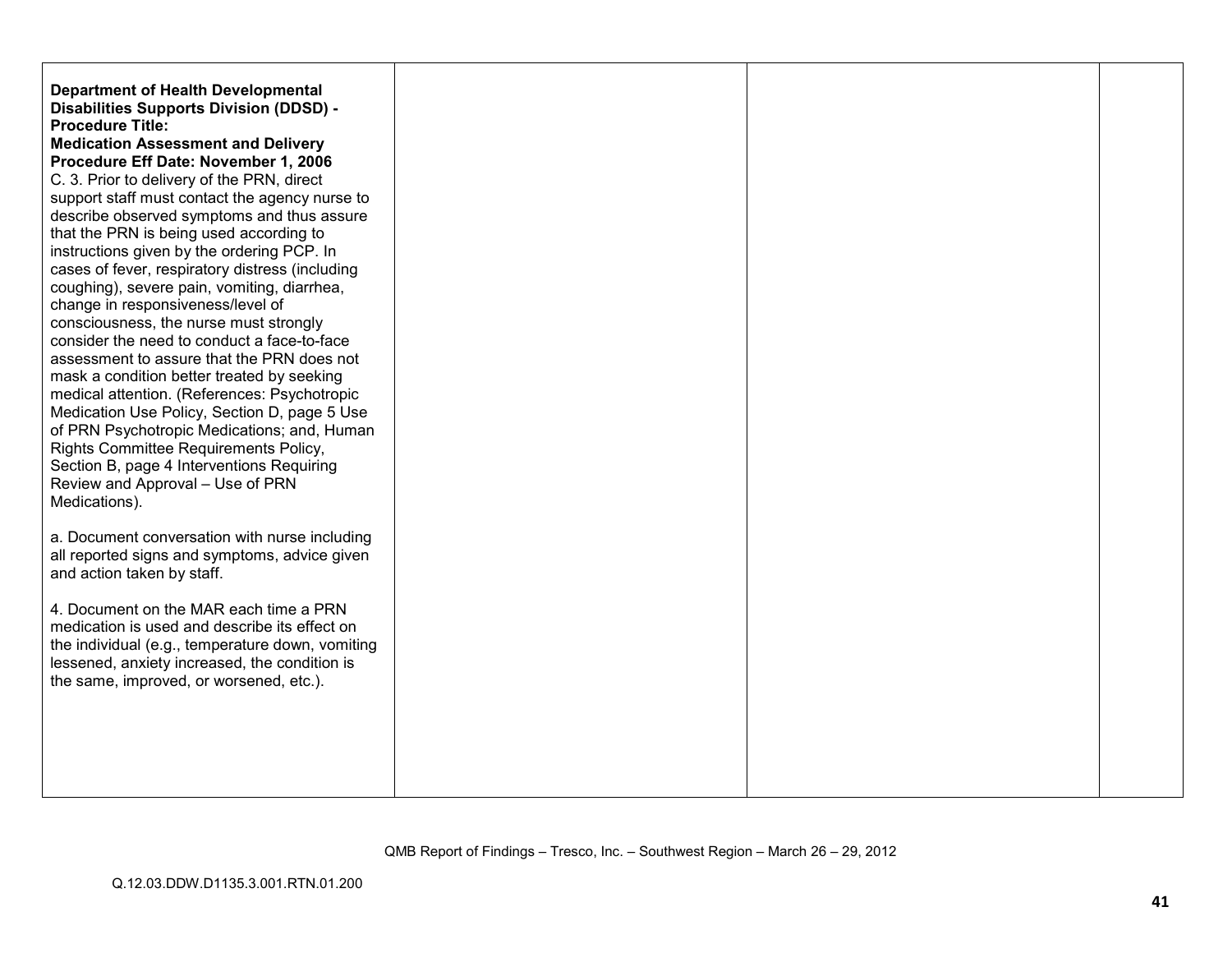| Tag # 1A15.2 & 5109 - Healthcare                                                                                                                                                                                                                                                                                                                                                                                                                                                                                                                                                                                                                                                                                                                                                                                                                                                                                                                                                                                                                                                                                                                                                                                                                                                                                                                                                                                                                                                                                                                                                                                                                            | <b>Standard Level Deficiency</b>                                                                                                                                                                                                                                                                                                                                                                                                                                                                                                                                                                                                                                                                                                                                                                                                                                                                                                                                                                                                                                                                                                                                         |                                                                                                                                                                              |  |
|-------------------------------------------------------------------------------------------------------------------------------------------------------------------------------------------------------------------------------------------------------------------------------------------------------------------------------------------------------------------------------------------------------------------------------------------------------------------------------------------------------------------------------------------------------------------------------------------------------------------------------------------------------------------------------------------------------------------------------------------------------------------------------------------------------------------------------------------------------------------------------------------------------------------------------------------------------------------------------------------------------------------------------------------------------------------------------------------------------------------------------------------------------------------------------------------------------------------------------------------------------------------------------------------------------------------------------------------------------------------------------------------------------------------------------------------------------------------------------------------------------------------------------------------------------------------------------------------------------------------------------------------------------------|--------------------------------------------------------------------------------------------------------------------------------------------------------------------------------------------------------------------------------------------------------------------------------------------------------------------------------------------------------------------------------------------------------------------------------------------------------------------------------------------------------------------------------------------------------------------------------------------------------------------------------------------------------------------------------------------------------------------------------------------------------------------------------------------------------------------------------------------------------------------------------------------------------------------------------------------------------------------------------------------------------------------------------------------------------------------------------------------------------------------------------------------------------------------------|------------------------------------------------------------------------------------------------------------------------------------------------------------------------------|--|
| <b>Documentation</b><br>Developmental Disabilities (DD) Waiver<br>Service Standards effective 4/1/2007<br><b>CHAPTER 1. III. PROVIDER AGENCY</b><br><b>DOCUMENTATION OF SERVICE DELIVERY</b><br><b>AND LOCATION - Healthcare</b><br><b>Documentation by Nurses For Community</b><br><b>Living Services, Community Inclusion</b><br><b>Services and Private Duty Nursing</b><br>Services: Nursing services must be available<br>as needed and documented for Provider<br>Agencies delivering Community Living<br>Services, Community Inclusion Services and<br>Private Duty Nursing Services.<br>Chapter 1. III. E. (1 - 4) (1) Documentation of<br>nursing assessment activities<br>(a) The following hierarchy shall be used to<br>determine which provider agency is<br>responsible for completion of the HAT and<br>MAAT and related subsequent planning and<br>training:<br>(i) Community living services provider<br>agency;<br>(ii) Private duty nursing provider agency;<br>(iii) Adult habilitation provider agency;<br>(iv) Community access provider agency; and<br>(v) Supported employment provider agency.<br>(b) The provider agency must arrange for their<br>nurse to complete the Health Assessment Tool<br>(HAT) and the Medication Administration<br>Assessment Tool (MAAT) on at least an annual<br>basis for each individual receiving community<br>living, community inclusion or private duty<br>nursing services, unless the provider agency<br>arranges for the individual's Primary Care<br>Practitioner (PCP) to voluntarily complete these<br>assessments in lieu of the agency nurse.<br>Agency nurses may also complete these | Based on record review, the Agency failed to<br>maintain the required documentation in the<br>Individuals Agency Record as required per<br>standard for 5 of 24 individuals.<br>The following were not found, incomplete and/or<br>not current:<br>• Comprehensive Aspiration Risk Management<br>Plan (#14)<br>• Special Healthcare Needs:<br>• Nutritional Plan<br>° Individual #20 - As indicated by the IST<br>section of ISP the individual is required to<br>have a plan. No evidence of a plan found.<br>• Health Care Plans<br>• Weight/Body Mass Index<br>Individual #20 - According to Electronic<br><b>Comprehensive Heath Assessment Tool</b><br>the individual is required to have a plan. No<br>evidence of a plan found.<br>• Constipation<br>Individual #9 - According to Electronic<br><b>Comprehensive Heath Assessment Tool</b><br>the individual is required to have a plan. No<br>evidence of a plan found.<br>• Crisis Plans/Medical Emergency<br><b>Response Plans</b><br>• Allergies<br>° Individual #6 - As indicated by the IST<br>section of ISP the individual is required to<br>have a plan. No evidence of a plan found.<br>$\bullet$ Falls | Provider:<br>State your Plan of Correction for the findings in<br>this Tag above this line.<br>Enter your Quality Assurance/Quality<br>Improvement processes below the line. |  |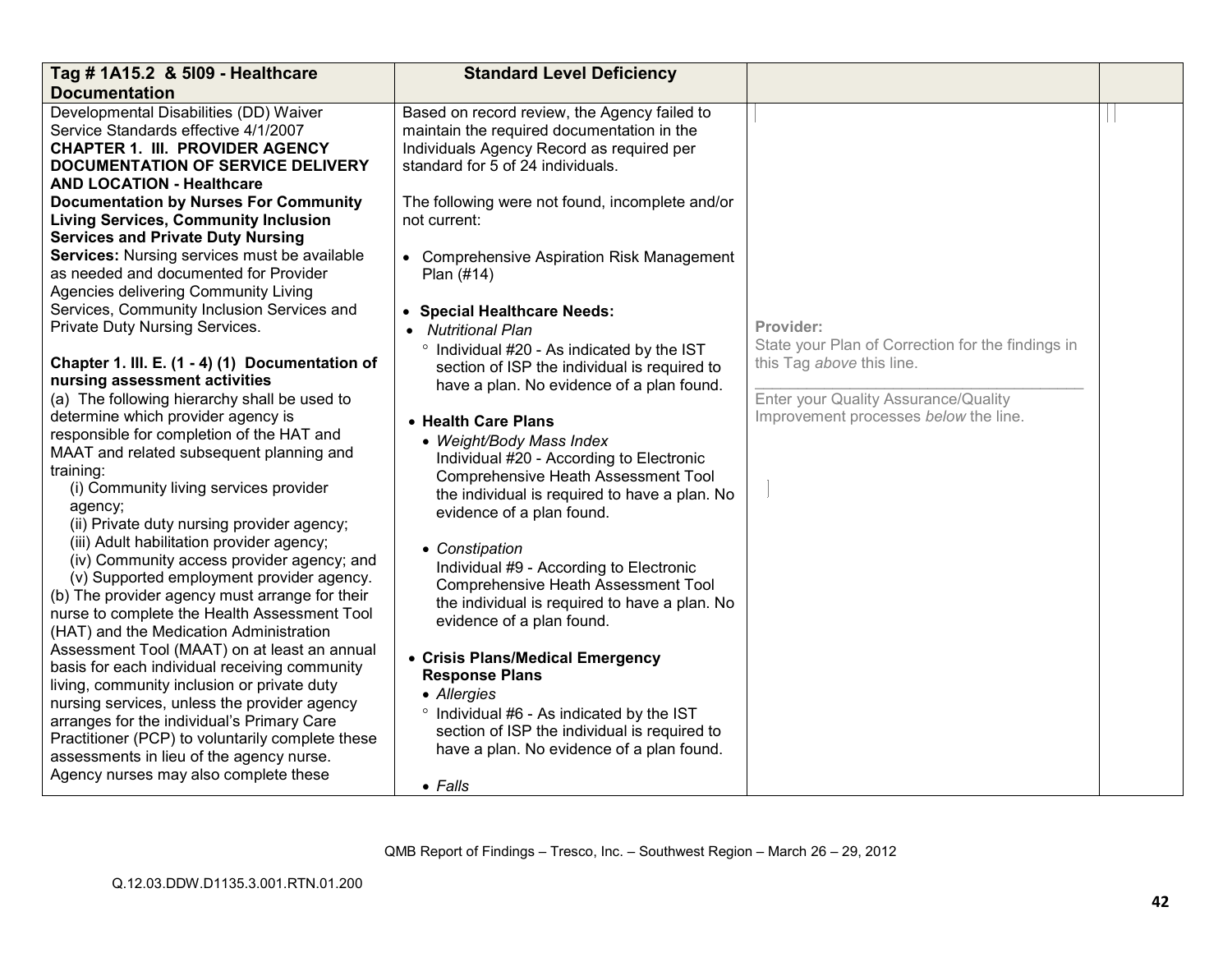| assessments in collaboration with the Primary     | Individual #7 - According to Electronic<br>$\circ$ |  |
|---------------------------------------------------|----------------------------------------------------|--|
| Care Practitioner if they believe such            | <b>Comprehensive Heath Assessment Tool</b>         |  |
| consultation is necessary for an accurate         | the individual is required to have a plan. No      |  |
| assessment. Family Living Provider Agencies       | evidence of a plan found.                          |  |
| have the option of having the subcontracted       |                                                    |  |
| caregiver complete the HAT instead of the         |                                                    |  |
| nurse or PCP, if the caregiver is comfortable     |                                                    |  |
| doing so. However, the agency nurse must be       |                                                    |  |
| available to assist the caregiver upon request.   |                                                    |  |
| (c) For newly allocated individuals, the HAT      |                                                    |  |
| and the MAAT must be completed within             |                                                    |  |
| seventy-two (72) hours of admission into direct   |                                                    |  |
| services or two weeks following the initial ISP,  |                                                    |  |
| whichever comes first.                            |                                                    |  |
| (d) For individuals already in services, the HAT  |                                                    |  |
| and the MAAT must be completed at least           |                                                    |  |
| fourteen (14) days prior to the annual ISP        |                                                    |  |
| meeting and submitted to all members of the       |                                                    |  |
| interdisciplinary team. The HAT must also be      |                                                    |  |
| completed at the time of any significant change   |                                                    |  |
| in clinical condition and upon return from any    |                                                    |  |
| hospitalizations. In addition to annually, the    |                                                    |  |
| MAAT must be completed at the time of any         |                                                    |  |
| significant change in clinical condition, when a  |                                                    |  |
| medication regime or route change requires        |                                                    |  |
| delivery by licensed or certified staff, or when  |                                                    |  |
| an individual has completed additional training   |                                                    |  |
| designed to improve their skills to support self- |                                                    |  |
| administration (see DDSD Medication               |                                                    |  |
| Assessment and Delivery Policy).                  |                                                    |  |
| (e) Nursing assessments conducted to              |                                                    |  |
| determine current health status or to evaluate a  |                                                    |  |
| change in clinical condition must be              |                                                    |  |
| documented in a signed progress note that         |                                                    |  |
| includes time and date as well as subjective      |                                                    |  |
| information including the individual complaints,  |                                                    |  |
| signs and symptoms noted by staff, family         |                                                    |  |
| members or other team members; objective          |                                                    |  |
| information including vital signs, physical       |                                                    |  |
| examination, weight, and other pertinent data     |                                                    |  |
| for the given situation (e.g., seizure frequency, |                                                    |  |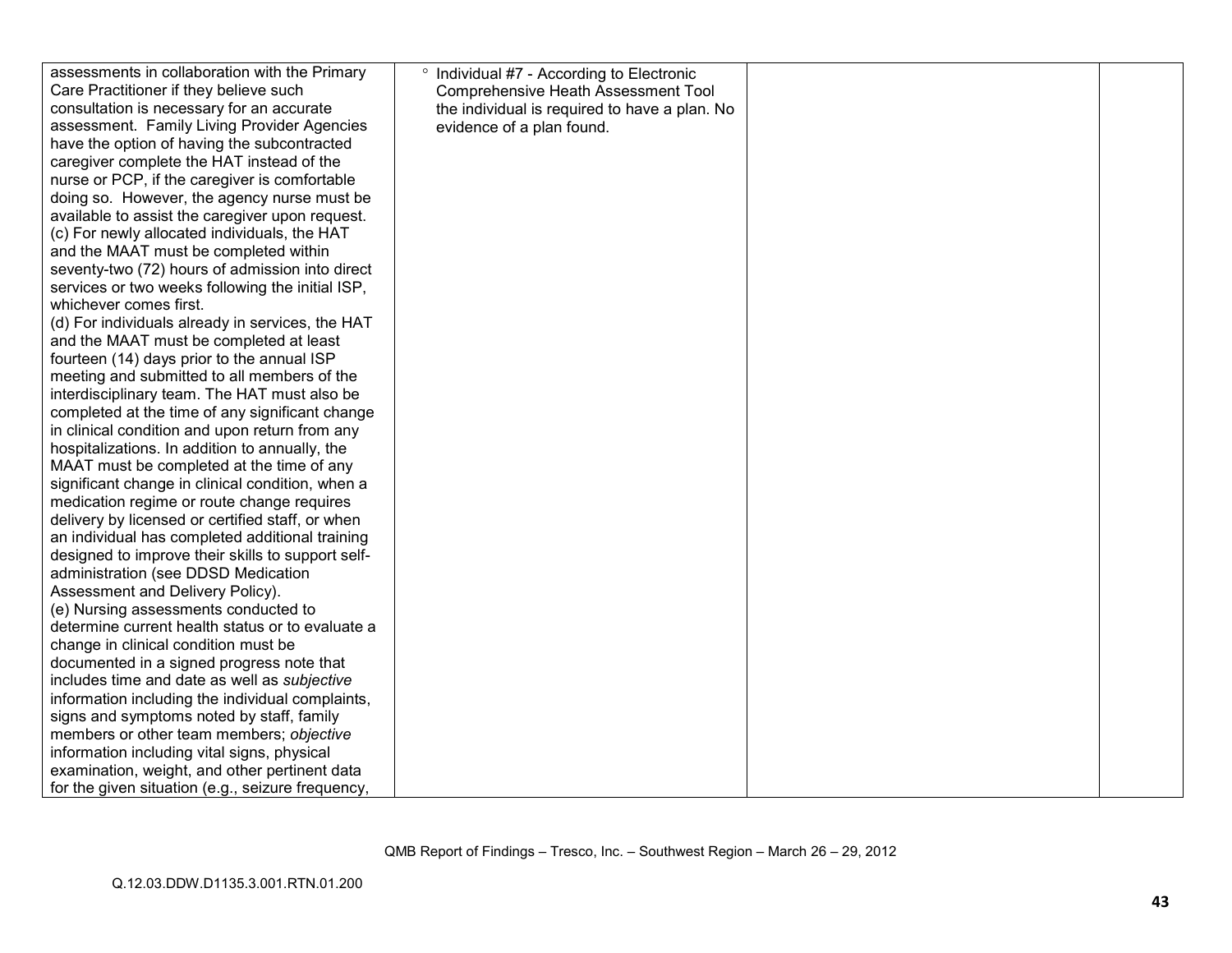| method in which temperature taken);              |  |  |
|--------------------------------------------------|--|--|
| assessment of the clinical status, and plan of   |  |  |
| action addressing relevant aspects of all active |  |  |
| health problems and follow up on any             |  |  |
| recommendations of medical consultants.          |  |  |
| (2) Health related plans                         |  |  |
| (a) For individuals with chronic conditions that |  |  |
| have the potential to exacerbate into a life-    |  |  |
| threatening situation, a medical crisis          |  |  |
| prevention and intervention plan must be         |  |  |
| written by the nurse or other appropriately      |  |  |
| designated healthcare professional.              |  |  |
| (b) Crisis prevention and intervention plans     |  |  |
| must be written in user-friendly language that   |  |  |
| is easily understood by those implementing       |  |  |
| the plan.                                        |  |  |
| (c) The nurse shall also document training       |  |  |
| regarding the crisis prevention and              |  |  |
| intervention plan delivered to agency staff and  |  |  |
| other team members, clearly indicating           |  |  |
| competency determination for each trainee.       |  |  |
| (d) If the individual receives services from     |  |  |
| separate agencies for community living and       |  |  |
| community inclusion services, nurses from        |  |  |
| each agency shall collaborate in the             |  |  |
| development of and training delivery for crisis  |  |  |
| prevention and intervention plans to assure      |  |  |
| maximum consistency across settings.             |  |  |
| (3) For all individuals with a HAT score of 4, 5 |  |  |
| or 6, the nurse shall develop a comprehensive    |  |  |
| healthcare plan that includes health related     |  |  |
| supports identified in the ISP (The healthcare   |  |  |
| plan is the equivalent of a nursing care plan;   |  |  |
| two separate documents are not required nor      |  |  |
| recommended):                                    |  |  |
| (a) Each healthcare plan must include a          |  |  |
| statement of the person's healthcare needs       |  |  |
| and list measurable goals to be achieved         |  |  |
| through implementation of the healthcare plan.   |  |  |
| Needs statements may be based upon               |  |  |
| supports needed for the individual to maintain   |  |  |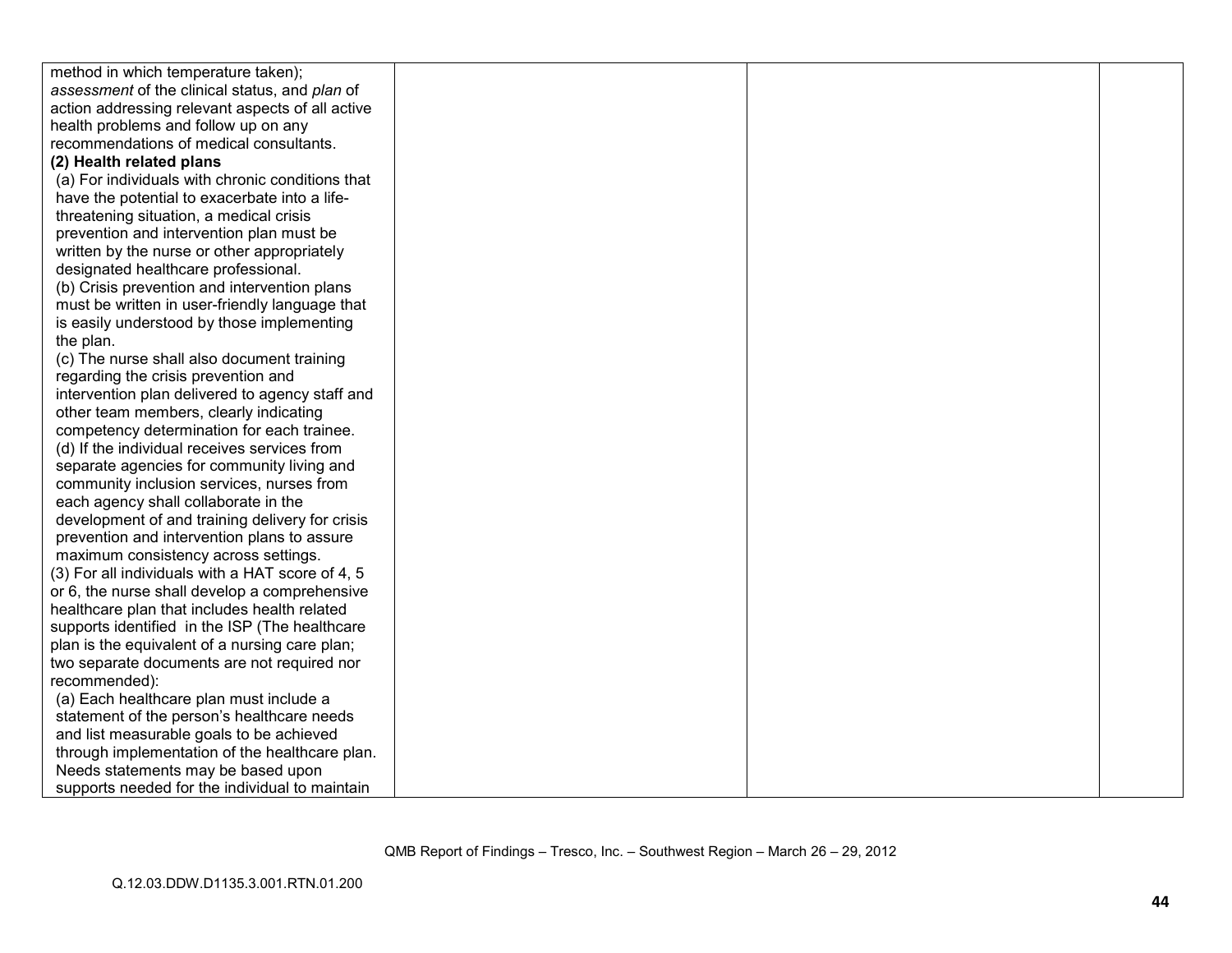| a current strength, ability or skill related to   |  |  |
|---------------------------------------------------|--|--|
| their health, prevention measures, and/or         |  |  |
| supports needed to remediate, minimize or         |  |  |
| manage an existing health condition.              |  |  |
| (b) Goals must be measurable and shall be         |  |  |
| revised when an individual has met the goal       |  |  |
| and has the potential to attain additional goals  |  |  |
| or no longer requires supports in order to        |  |  |
| maintain the goal.                                |  |  |
| (c) Approaches described in the plan shall be     |  |  |
| individualized to reflect the individual's unique |  |  |
| needs, provide guidance to the caregiver(s)       |  |  |
| and designed to support successful                |  |  |
| interactions. Some interventions may be           |  |  |
| carried out by staff, family members or other     |  |  |
| team members, and other interventions may         |  |  |
| be carried out directly by the nurse – persons    |  |  |
| responsible for each intervention shall be        |  |  |
| specified in the plan.                            |  |  |
| (d) Healthcare plans shall be written in          |  |  |
| language that will be easily understood by the    |  |  |
| person(s) identified as implementing the          |  |  |
| interventions.                                    |  |  |
| (e) The nurse shall also document training on     |  |  |
| the healthcare plan delivered to agency staff     |  |  |
| and other team members, clearly indicating        |  |  |
| competency determination for each trainee. If     |  |  |
| the individual receives services from separate    |  |  |
| agencies for community living and community       |  |  |
| inclusion services, nurses from each agency       |  |  |
| shall collaborate in the development of and       |  |  |
| training delivery for healthcare plans to assure  |  |  |
| maximum consistency across settings.              |  |  |
| (f) Healthcare plans must be updated to reflect   |  |  |
| relevant discharge orders whenever an             |  |  |
| individual returns to services following a        |  |  |
| hospitalization.                                  |  |  |
| (g) All crisis prevention and intervention plans  |  |  |
| and healthcare plans shall include the            |  |  |
| individual's name and date on each page and       |  |  |
| shall be signed by the author.                    |  |  |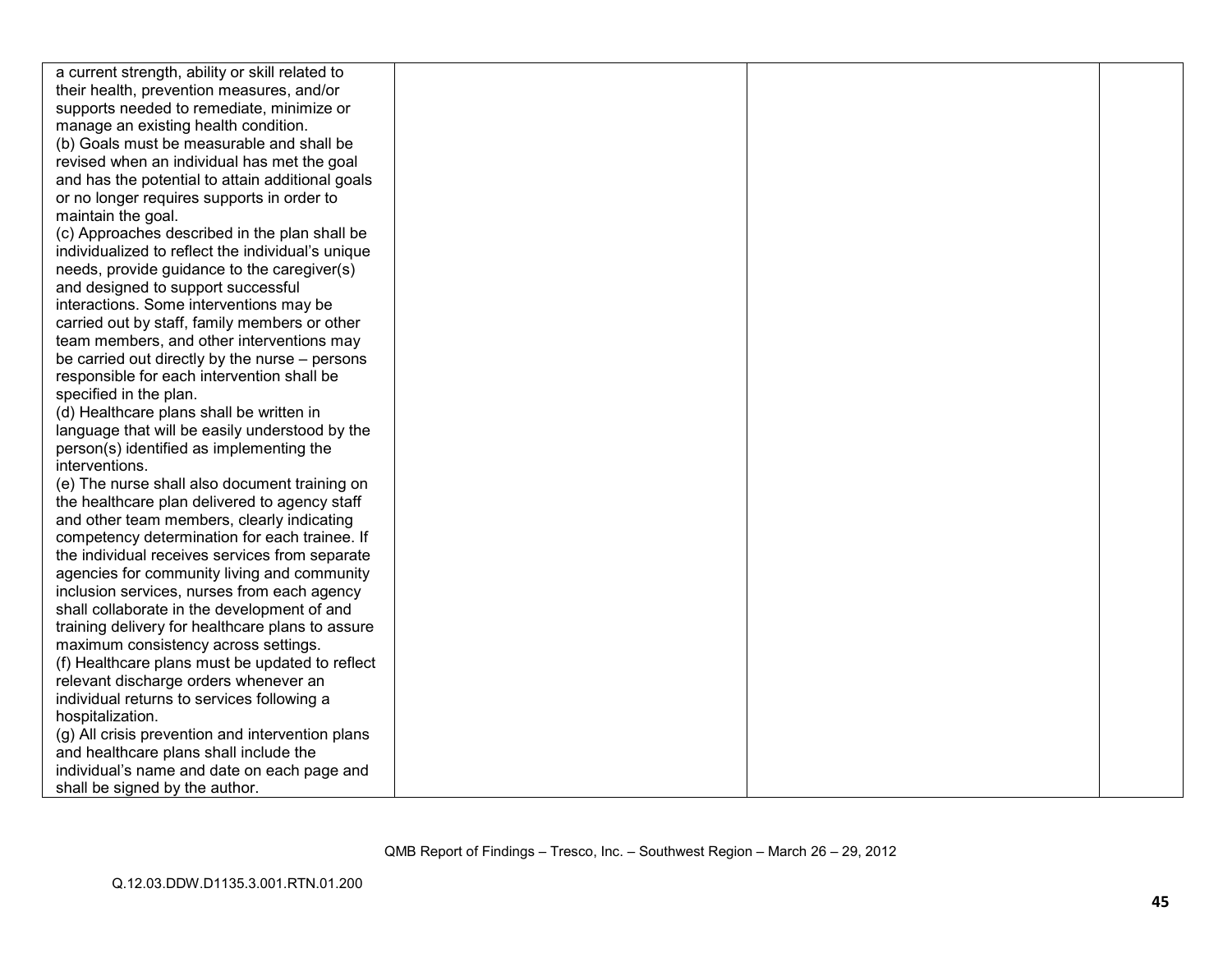| (h) Crisis prevention and intervention plans as   |  |  |
|---------------------------------------------------|--|--|
| well as healthcare plans shall be reviewed by     |  |  |
| the nurse at least quarterly, and updated as      |  |  |
| needed.                                           |  |  |
| (4) General Nursing Documentation                 |  |  |
| (a) The nurse shall complete legible and          |  |  |
| signed progress notes with date and time          |  |  |
| indicated that describe all interventions or      |  |  |
| interactions conducted with individuals served    |  |  |
| as well as all interactions with other healthcare |  |  |
| providers serving the individual. All             |  |  |
| interactions shall be documented whether they     |  |  |
| occur by phone or in person.                      |  |  |
| (b) For individuals with a HAT score of 4, 5 or   |  |  |
| 6, or who have identified health concerns in      |  |  |
| their ISP, the nurse shall provide the            |  |  |
| interdisciplinary team with a quarterly report    |  |  |
| that indicates current health status and          |  |  |
| progress to date on health related ISP desired    |  |  |
| outcomes and action plans as well as              |  |  |
| progress toward goals in the healthcare plan.     |  |  |
|                                                   |  |  |
| Developmental Disabilities (DD) Waiver            |  |  |
| Service Standards effective 4/1/2007              |  |  |
| <b>CHAPTER 5 IV. COMMUNITY INCLUSION</b>          |  |  |
| <b>SERVICES PROVIDER AGENCY</b>                   |  |  |
| <b>REQUIREMENTS</b>                               |  |  |
| <b>B. IDT Coordination</b>                        |  |  |
| (1) Community Inclusion Services Provider         |  |  |
| Agencies shall participate on the IDT as          |  |  |
| specified in the ISP Regulations (7.26.5)         |  |  |
| NMAC), and shall ensure direct support staff      |  |  |
| participation as needed to plan effectively for   |  |  |
| the individual; and                               |  |  |
|                                                   |  |  |
| (2) Coordinate with the IDT to ensure that        |  |  |
| each individual participating in Community        |  |  |
| Inclusion Services who has a score of 4, 5, or 6  |  |  |
| on the HAT has a Health Care Plan developed       |  |  |
| by a licensed nurse, and if applicable, a Crisis  |  |  |
| Prevention/Intervention Plan.                     |  |  |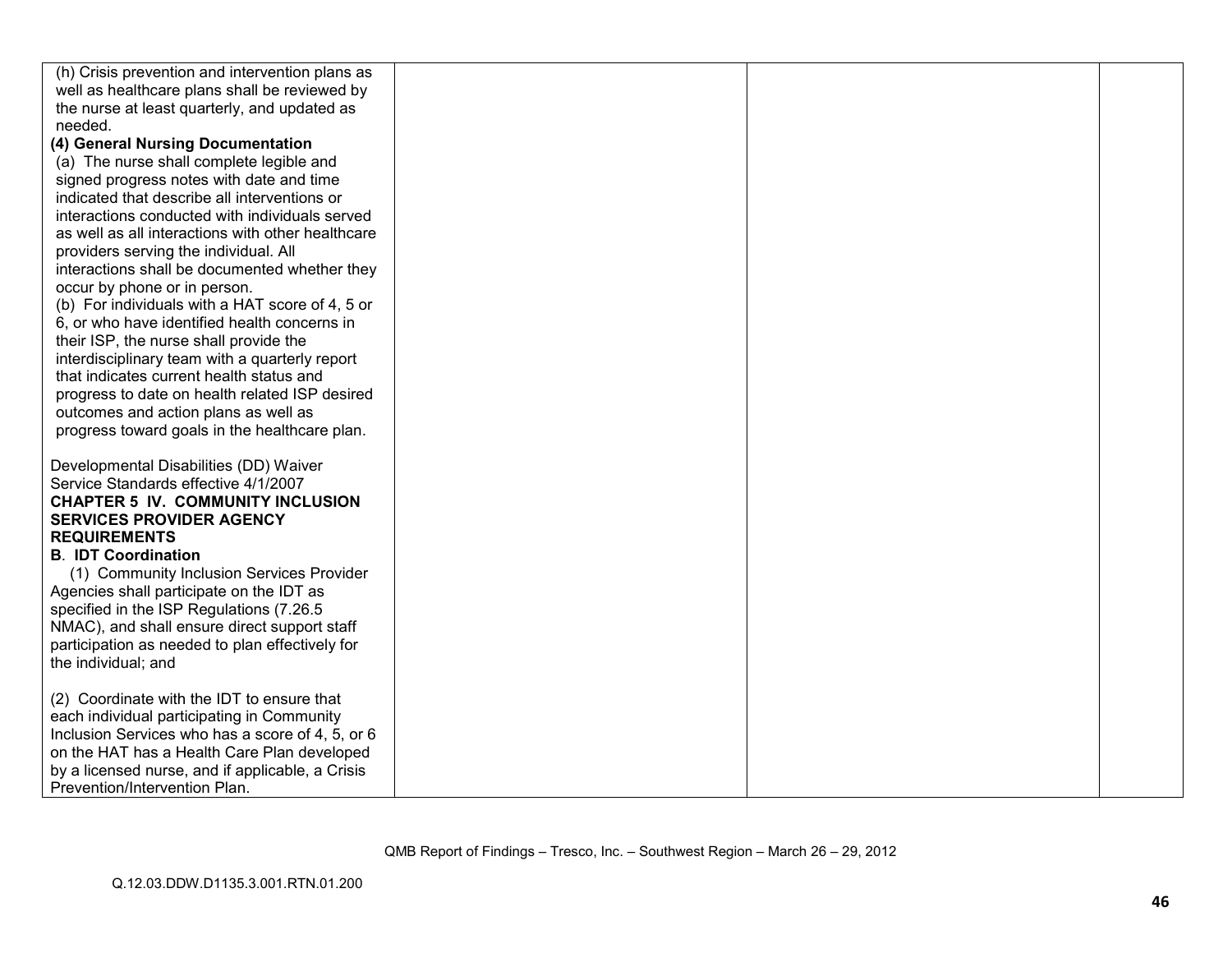| <b>Department of Health Developmental</b><br><b>Disabilities Supports Division Policy.</b><br><b>Medical Emergency Response Plan Policy</b><br>MERP-001 eff.8/1/2010                                                                                                                                                                                                                                                                                                                                                                                                                                                                                                                                                                                                                                                                                                                                                                                                                                                      |
|---------------------------------------------------------------------------------------------------------------------------------------------------------------------------------------------------------------------------------------------------------------------------------------------------------------------------------------------------------------------------------------------------------------------------------------------------------------------------------------------------------------------------------------------------------------------------------------------------------------------------------------------------------------------------------------------------------------------------------------------------------------------------------------------------------------------------------------------------------------------------------------------------------------------------------------------------------------------------------------------------------------------------|
| F. The MERP shall be written in clear, jargon<br>free language and include at a minimum the<br>following information:<br>1. A brief, simple description of the condition<br>2. A brief description of the most likely life<br>threatening complications that might occur and<br>what those complications may look like to an<br>3. A concise list of the most important<br>measures that may prevent the life threatening<br>complication from occurring (e.g., avoiding<br>allergens that trigger an asthma attack or<br>making sure the person with diabetes has<br>snacks with them to avoid hypoglycemia).<br>4. Clear, jargon free, step-by-step instructions<br>regarding the actions to be taken by direct<br>support personnel (DSP) and/or others to<br>intervene in the emergency, including criteria<br>for when to call 911.<br>5. Emergency contacts with phone numbers.<br>6. Reference to whether the individual has<br>advance directives or not, and if so, where the<br>advance directives are located. |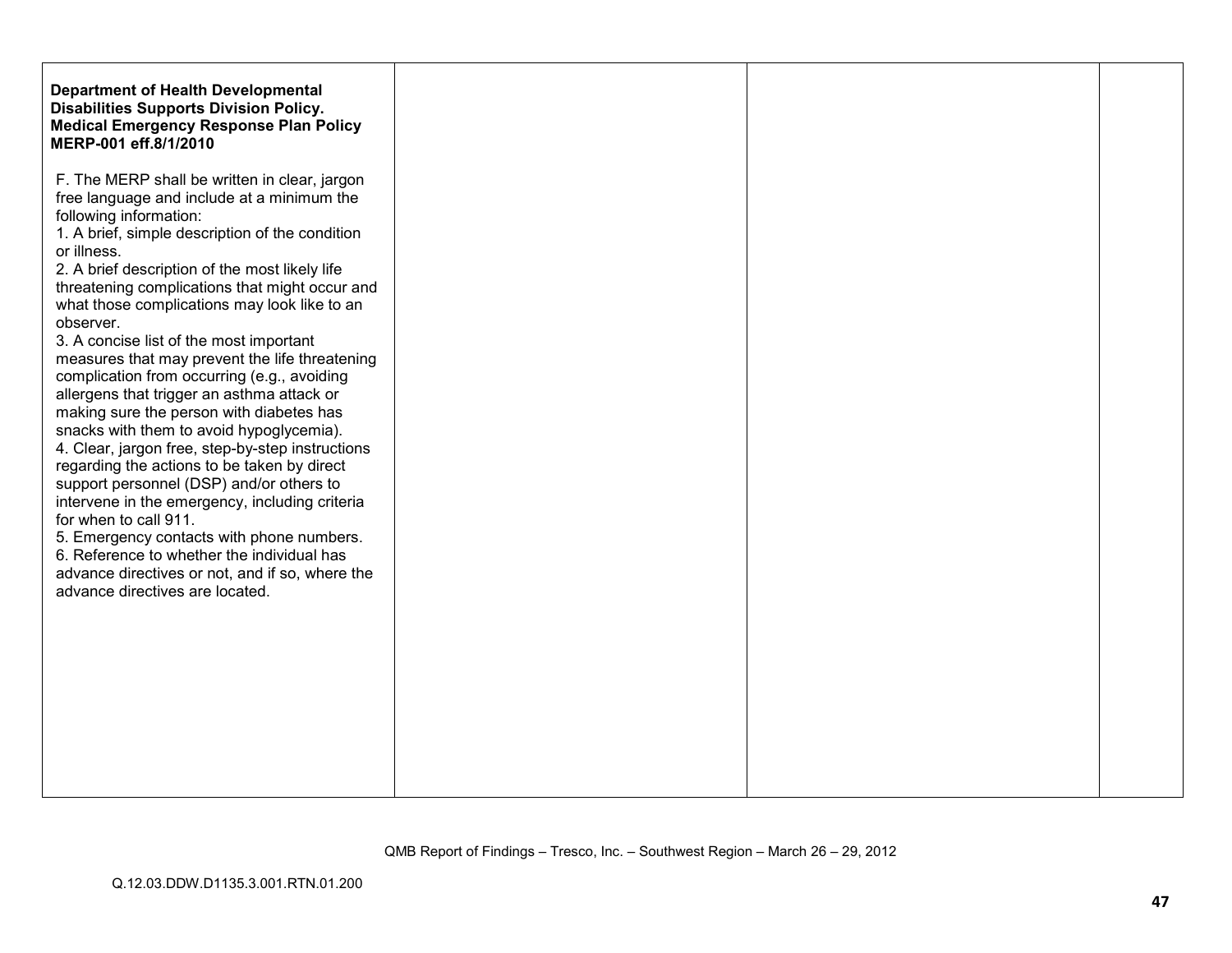| Tag # 1A27 Incident Mgt Late & Failure                                                                                                                                                                                                                                                                                                                                                                                                                                                                                                                                                                                                                                                                                                                                                                                                                                                                                                                                                                                                                                                                                                                                                                                                                                                                                                                                                                                                                                                                                                                                                                                                                                     | <b>Standard Level Deficiency</b>                                                                                                                                                                                                                                                                                                                                                                                                                                                                                                                                                                                                                                                                                                                                                                                                                                                                                                                                                                                                                                                                                                                                                                                                                                                           |                                                                                                                                                                              |  |
|----------------------------------------------------------------------------------------------------------------------------------------------------------------------------------------------------------------------------------------------------------------------------------------------------------------------------------------------------------------------------------------------------------------------------------------------------------------------------------------------------------------------------------------------------------------------------------------------------------------------------------------------------------------------------------------------------------------------------------------------------------------------------------------------------------------------------------------------------------------------------------------------------------------------------------------------------------------------------------------------------------------------------------------------------------------------------------------------------------------------------------------------------------------------------------------------------------------------------------------------------------------------------------------------------------------------------------------------------------------------------------------------------------------------------------------------------------------------------------------------------------------------------------------------------------------------------------------------------------------------------------------------------------------------------|--------------------------------------------------------------------------------------------------------------------------------------------------------------------------------------------------------------------------------------------------------------------------------------------------------------------------------------------------------------------------------------------------------------------------------------------------------------------------------------------------------------------------------------------------------------------------------------------------------------------------------------------------------------------------------------------------------------------------------------------------------------------------------------------------------------------------------------------------------------------------------------------------------------------------------------------------------------------------------------------------------------------------------------------------------------------------------------------------------------------------------------------------------------------------------------------------------------------------------------------------------------------------------------------|------------------------------------------------------------------------------------------------------------------------------------------------------------------------------|--|
| to Report                                                                                                                                                                                                                                                                                                                                                                                                                                                                                                                                                                                                                                                                                                                                                                                                                                                                                                                                                                                                                                                                                                                                                                                                                                                                                                                                                                                                                                                                                                                                                                                                                                                                  |                                                                                                                                                                                                                                                                                                                                                                                                                                                                                                                                                                                                                                                                                                                                                                                                                                                                                                                                                                                                                                                                                                                                                                                                                                                                                            |                                                                                                                                                                              |  |
| 7.1.13.9 INCIDENT MANAGEMENT SYSTEM<br><b>REPORTING REQUIREMENTS FOR</b><br><b>COMMUNITY BASED SERVICE</b><br><b>PROVIDERS:</b><br>A. Duty To Report:<br>(1) All community based service providers shall<br>immediately report abuse, neglect or<br>misappropriation of property to the adult<br>protective services division.<br>(2) All community based service providers shall<br>report to the division within twenty four (24)<br>hours: abuse, neglect, or misappropriation of<br>property, unexpected and natural/expected<br>deaths; and other reportable incidents<br>to include:<br>(a) an environmental hazardous condition,<br>which creates an immediate threat to life or<br>health; or<br>(b) admission to a hospital or psychiatric facility<br>or the provision of emergency services that<br>results in medical care which is unanticipated<br>or unscheduled for the consumer and which<br>would not routinely be provided by a<br>community based service provider.<br>(3) All community based service providers shall<br>ensure that the reporter with direct knowledge<br>of an incident has immediate access to the<br>division incident report form to allow the<br>reporter to respond to, report, and document<br>incidents in a timely and accurate manner.<br>B. Notification: (1) Incident Reporting: Any<br>consumer, employee, family member or legal<br>guardian may report an incident independently<br>or through the community based service<br>provider to the division by telephone call,<br>written correspondence or other forms of<br>communication utilizing the division's incident<br>report form. The incident report form and | Based on the Incident Management Bureau's<br>Late and Failure Reports, the Agency failed to<br>report suspected abuse, neglect, or<br>misappropriation of property, unexpected and<br>natural/expected deaths; or other reportable<br>incidents to the Division of Health Improvement<br>for 12 of 32 individuals.<br>Individual #15<br>• Incident date 2/21/11. Allegation was Neglect.<br>Incident report was received 4/20/2011. Late<br>Reporting. IMB Late & Failure Report<br>indicated incident of Neglect was<br>"Confirmed."<br>Individual #16<br>• Incident date 1/8/2011. Allegation was Abuse.<br>Incident report was received 1/18/2011. Late<br>Reporting. IMB Late & Failure Report<br>indicated incident of Neglect was<br>"Confirmed."<br>Individual #17<br>• Incident date 2/21/2011. Allegation was<br>Neglect. Incident report was received<br>4/20/2011. Late Reporting. IMB Late &<br>Failure Report indicated incident of Neglect<br>was "Confirmed."<br>Individual #24<br>• Incident date 3/9/2011. Allegation was<br>Neglect. Incident report was received<br>3/10/2011. Failure to Report. IMB Late &<br>Failure Report indicated incident of Neglect<br>was "Confirmed."<br>• Incident date 10/10/2011. Allegation was<br>Neglect. Incident report was received | Provider:<br>State your Plan of Correction for the findings in<br>this Tag above this line.<br>Enter your Quality Assurance/Quality<br>Improvement processes below the line. |  |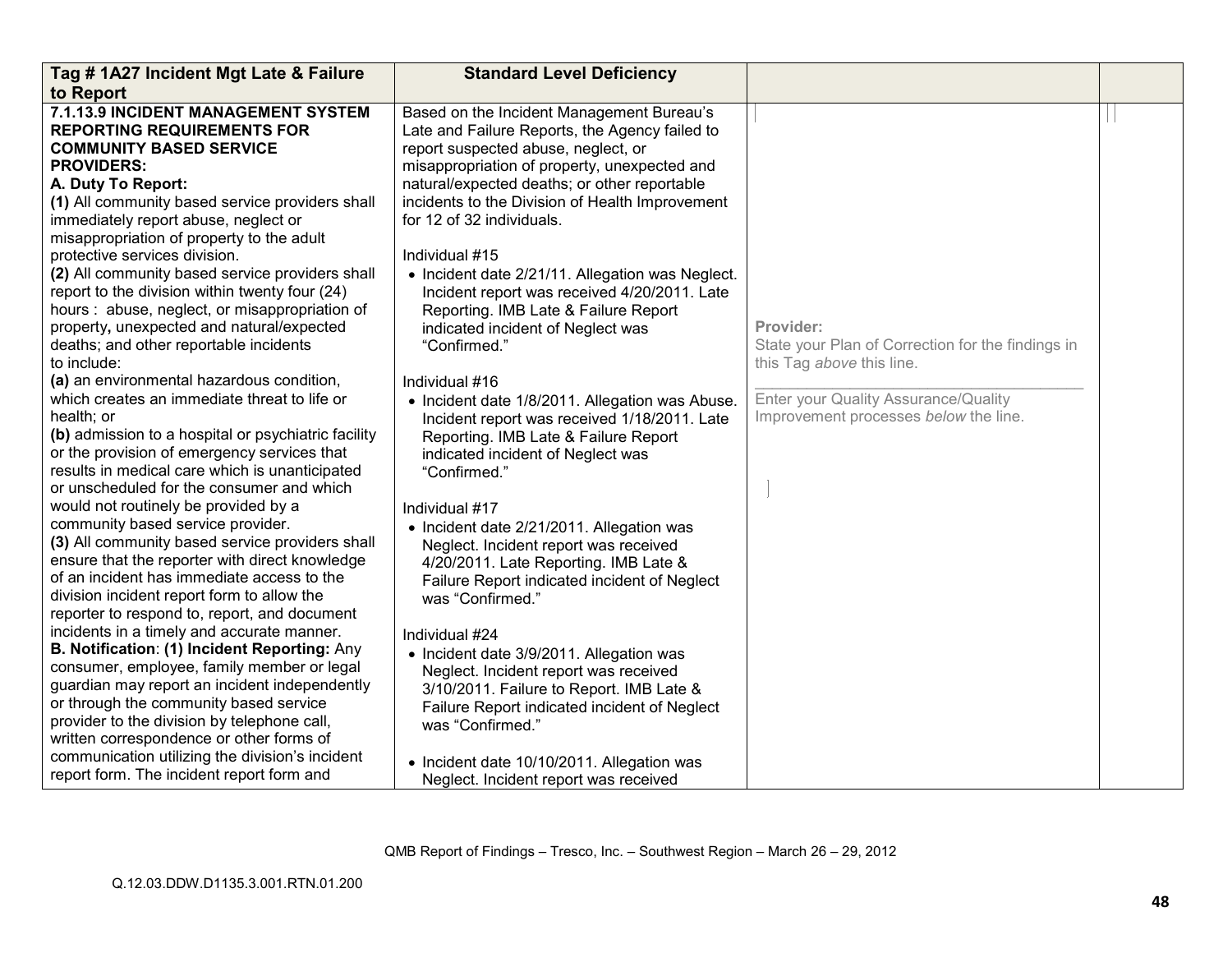| instructions for the completion and filing are       | 10/12/2011. Late Reporting. IMB Late &         |  |
|------------------------------------------------------|------------------------------------------------|--|
| available at the division's website,                 | Failure Report indicated incident of Neglect   |  |
| http://dhi.health.state.nm.us/elibrary/ironline/ir.p | was "Confirmed."                               |  |
| hp or may be obtained from the department by         |                                                |  |
| calling the toll free number.                        | Individual #25                                 |  |
|                                                      | • Incident date 3/23/2011. Allegation was      |  |
|                                                      | Emergency Services. Incident report was        |  |
|                                                      | received 3/25/2011. Late Reporting. IMB Late   |  |
|                                                      | & Failure Report indicated incident of Neglect |  |
|                                                      | was "Confirmed."                               |  |
|                                                      |                                                |  |
|                                                      | Individual #26                                 |  |
|                                                      | • Incident date 2/21/2011. Allegation was      |  |
|                                                      | Neglect. Incident report was received          |  |
|                                                      | 4/20/2011. Late Reporting. IMB Late &          |  |
|                                                      | Failure Report indicated incident of Neglect   |  |
|                                                      | was "Confirmed."                               |  |
|                                                      |                                                |  |
|                                                      | Individual #27                                 |  |
|                                                      | • Incident date 2/21/2011. Allegation was      |  |
|                                                      | Neglect. Incident report was received          |  |
|                                                      | 4/20/2011. Late Reporting. IMB Late &          |  |
|                                                      | Failure Report indicated incident of Neglect   |  |
|                                                      | was "Confirmed."                               |  |
|                                                      | Individual #28                                 |  |
|                                                      | • Incident date 2/21/2011. Allegation was      |  |
|                                                      | Neglect. Incident report was received          |  |
|                                                      | 4/20/2011. Late Reporting. IMB Late &          |  |
|                                                      | Failure Report indicated incident of Neglect   |  |
|                                                      | was "Confirmed."                               |  |
|                                                      |                                                |  |
|                                                      | Individual #29                                 |  |
|                                                      | • Incident date 2/21/2011. Allegation was      |  |
|                                                      | Neglect. Incident report was received          |  |
|                                                      | 4/20/2011. Late Reporting. IMB Late &          |  |
|                                                      | Failure Report indicated incident of Neglect   |  |
|                                                      | was "Confirmed."                               |  |
|                                                      |                                                |  |
|                                                      | Individual #30                                 |  |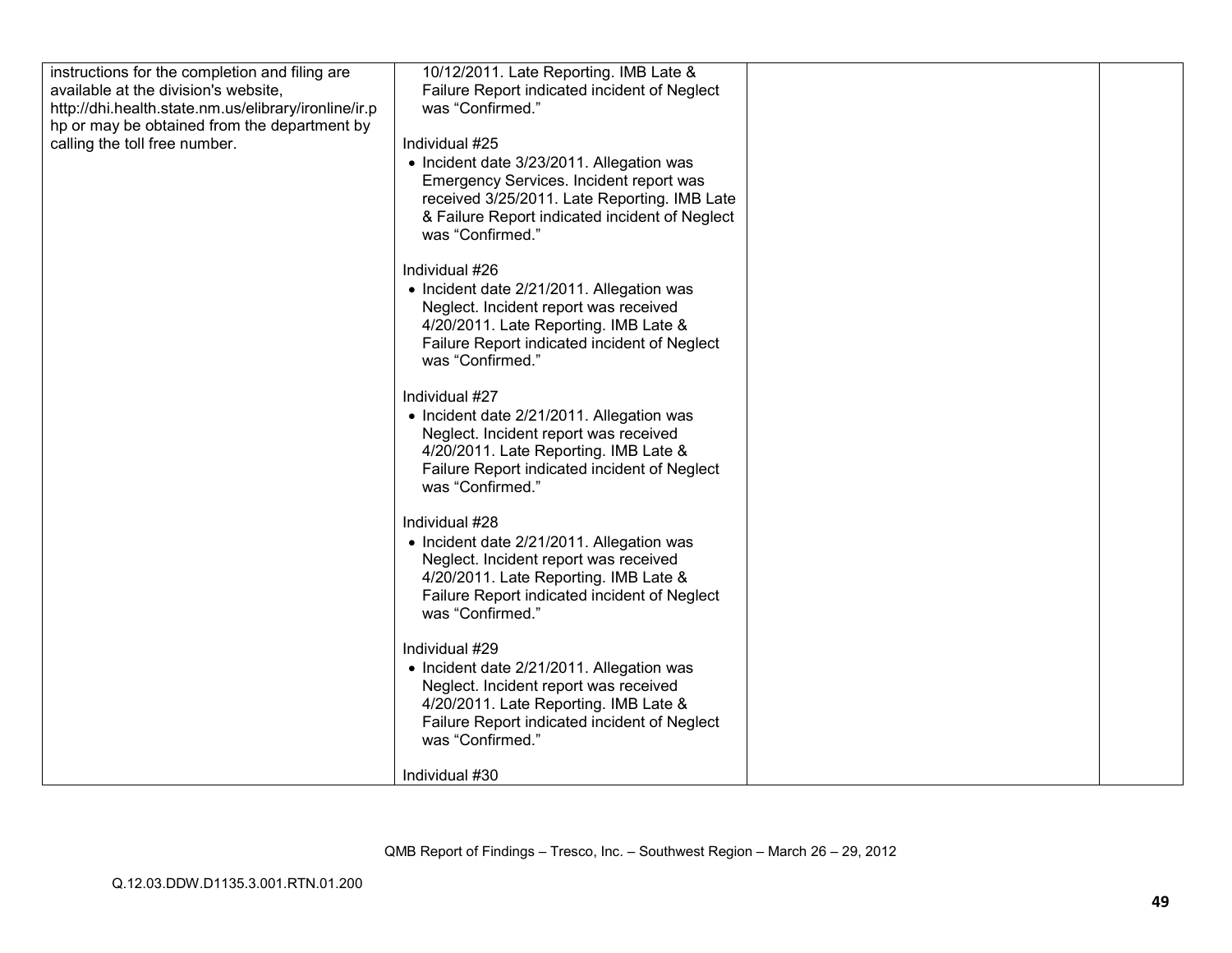| • Incident date 2/21/2011. Allegation was<br>Neglect. Incident report was received<br>4/20/2011. Late Reporting. IMB Late &<br>Failure Report indicated incident of Neglect<br>was "Confirmed."                     |  |
|---------------------------------------------------------------------------------------------------------------------------------------------------------------------------------------------------------------------|--|
| Individual #31<br>• Incident date 10/10/2011. Allegation was<br>Neglect. Incident report was received<br>10/13/2011. Late Reporting. IMB Late &<br>Failure Report indicated incident of Neglect<br>was "Confirmed." |  |
| Individual #32<br>• Incident date 10/10/2011. Allegation was<br>Neglect. Incident report was received<br>10/13/2011. Late Reporting. IMB Late &<br>Failure Report indicated incident of Neglect<br>was "Confirmed." |  |
|                                                                                                                                                                                                                     |  |
|                                                                                                                                                                                                                     |  |
|                                                                                                                                                                                                                     |  |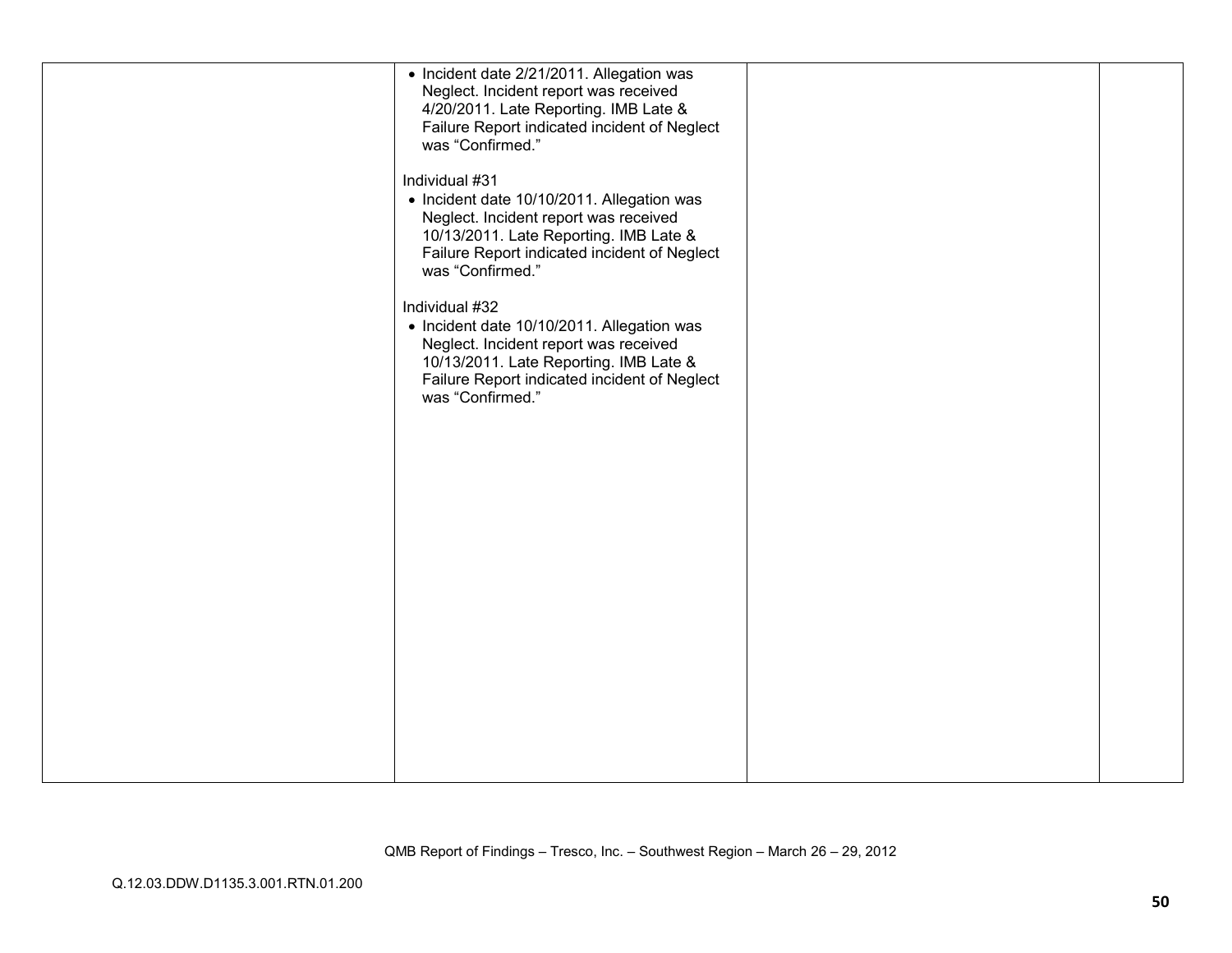| Tag # 1A31 Client Rights/Human Rights                                                                                                                                                                                                                                                                                                                                                                                                                                                                                                                                                                                                                                                                                                                                                                                                                                                                                                                                                                                                                                                                                                                                                                                                                                                                                                                                                                                                                                                                                                                                                                    | <b>Standard Level Deficiency</b>                                                                                                                                                                                                                                                                                                                                                                                                                                                                                                                                                                                                                                                   |                                                                                                                                                                              |  |
|----------------------------------------------------------------------------------------------------------------------------------------------------------------------------------------------------------------------------------------------------------------------------------------------------------------------------------------------------------------------------------------------------------------------------------------------------------------------------------------------------------------------------------------------------------------------------------------------------------------------------------------------------------------------------------------------------------------------------------------------------------------------------------------------------------------------------------------------------------------------------------------------------------------------------------------------------------------------------------------------------------------------------------------------------------------------------------------------------------------------------------------------------------------------------------------------------------------------------------------------------------------------------------------------------------------------------------------------------------------------------------------------------------------------------------------------------------------------------------------------------------------------------------------------------------------------------------------------------------|------------------------------------------------------------------------------------------------------------------------------------------------------------------------------------------------------------------------------------------------------------------------------------------------------------------------------------------------------------------------------------------------------------------------------------------------------------------------------------------------------------------------------------------------------------------------------------------------------------------------------------------------------------------------------------|------------------------------------------------------------------------------------------------------------------------------------------------------------------------------|--|
| 7.26.3.11 RESTRICTIONS OR LIMITATION<br>OF CLIENT'S RIGHTS:<br>A. A service provider shall not restrict or limit a<br>client's rights except:<br>(1) where the restriction or limitation is allowed<br>in an emergency and is necessary to prevent<br>imminent risk of physical harm to the client or<br>another person; or<br>(2) where the interdisciplinary team has<br>determined that the client's limited capacity to<br>exercise the right threatens his or her physical<br>safety; or<br>(3) as provided for in Section 10.1.14 [now<br>Subsection N of 7.26.3.10 NMAC].<br>B. Any emergency intervention to prevent<br>physical harm shall be reasonable to prevent<br>harm, shall be the least restrictive intervention<br>necessary to meet the emergency, shall be<br>allowed no longer than necessary and shall be<br>subject to interdisciplinary team (IDT) review.<br>The IDT upon completion of its review may<br>refer its findings to the office of quality<br>assurance. The emergency intervention may<br>be subject to review by the service provider's<br>behavioral support committee or human rights<br>committee in accordance with the behavioral<br>support policies or other department regulation<br>or policy.<br>C. The service provider may adopt reasonable<br>program policies of general applicability to<br>clients served by that service provider that do<br>not violate client rights. [09/12/94; 01/15/97;<br>Recompiled 10/31/01]<br><b>Long Term Services Division</b><br><b>Policy Title: Human Rights Committee</b><br>Requirements Eff Date: March 1, 2003 | Based on record review, the Agency failed to<br>ensure the rights of Individuals was not<br>restricted or limited for 3 of 24 Individuals.<br>A review of Agency Individual files found no<br>documentation of Positive Behavior Plans and/or<br>Positive Behavior Crisis Plans, which contain<br>restrictions being reviewed at least quarterly by<br>the Human Rights Committee. (Individual #15,<br>16 & 20)<br>No quarterly Human Rights Approval found<br>regarding following:<br>• Physical Restraint (MANDT) - (Individual #15,<br>16 & 20<br>• Psychotropic Medications to control<br>behaviors. No evidence found of Human<br>Rights Committee approval. (Individual #16) | Provider:<br>State your Plan of Correction for the findings in<br>this Tag above this line.<br>Enter your Quality Assurance/Quality<br>Improvement processes below the line. |  |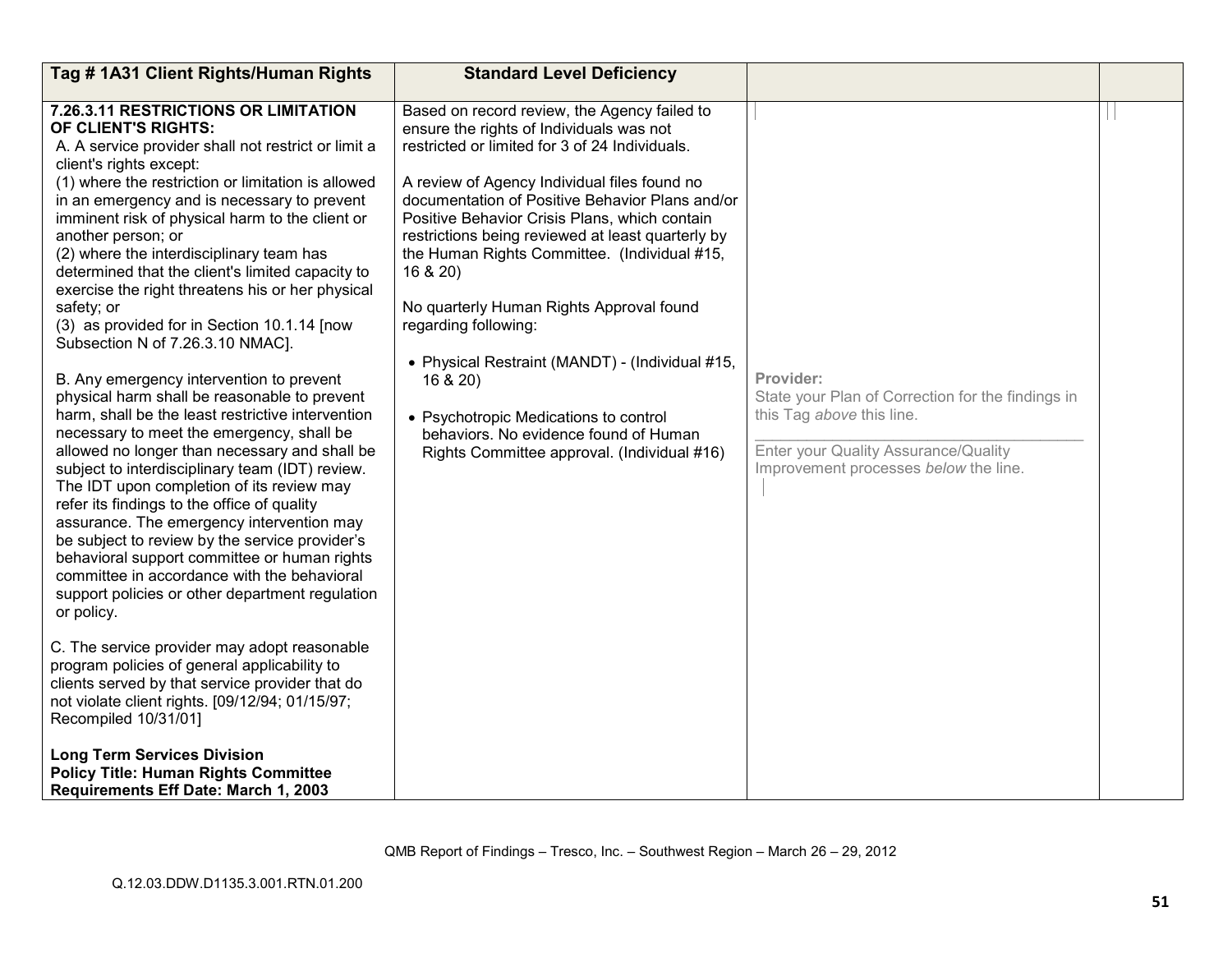| <b>IV. POLICY STATEMENT - Human Rights</b>       |  |  |
|--------------------------------------------------|--|--|
|                                                  |  |  |
| Committees are required for residential service  |  |  |
| provider agencies. The purpose of these          |  |  |
| committees with respect to the provision of      |  |  |
| Behavior Supports is to review and monitor the   |  |  |
| implementation of certain Behavior Support       |  |  |
| Plans.                                           |  |  |
|                                                  |  |  |
|                                                  |  |  |
| Human Rights Committees may not approve          |  |  |
| any of the interventions specifically prohibited |  |  |
| in the following policies:                       |  |  |
| • Aversive Intervention Prohibitions             |  |  |
| • Psychotropic Medications Use                   |  |  |
| • Behavioral Support Service Provision.          |  |  |
|                                                  |  |  |
| A Human Rights Committee may also serve          |  |  |
|                                                  |  |  |
| other agency functions as appropriate, such as   |  |  |
| the review of internal policies on sexuality and |  |  |
| incident management follow-up.                   |  |  |
|                                                  |  |  |
| A. HUMAN RIGHTS COMMITTEE ROLE IN                |  |  |
| <b>BEHAVIOR SUPPORTS</b>                         |  |  |
| Only those Behavior Support Plans with an        |  |  |
| aversive intervention included as part of the    |  |  |
| plan or associated Crisis Intervention Plan      |  |  |
|                                                  |  |  |
| need to be reviewed prior to implementation.     |  |  |
| Plans not containing aversive interventions do   |  |  |
| not require Human Rights Committee review or     |  |  |
| approval.                                        |  |  |
|                                                  |  |  |
| 2. The Human Rights Committee will determine     |  |  |
| and adopt a written policy stating the frequency |  |  |
| and purpose of meetings. Behavior Support        |  |  |
| Plans approved by the Human Rights               |  |  |
| Committee will be reviewed at least quarterly.   |  |  |
|                                                  |  |  |
| 3. Records, including minutes of all meetings    |  |  |
|                                                  |  |  |
| will be retained at the agency with primary      |  |  |
| responsibility for implementation for at least   |  |  |
| five years from the completion of each           |  |  |
| individual's Individual Service Plan.            |  |  |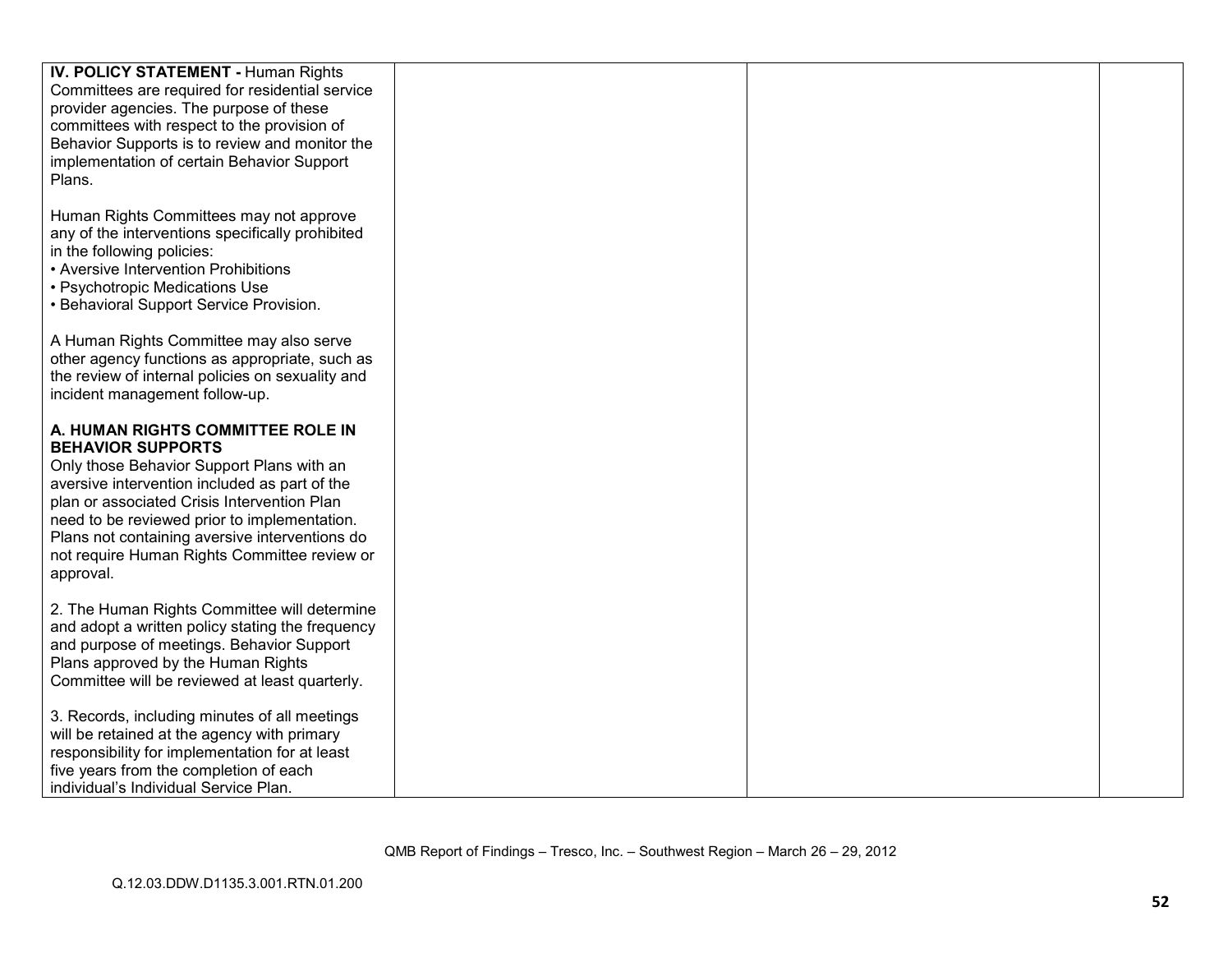| <b>Department of Health Developmental</b><br>Disabilities Supports Division (DDSD) -<br><b>Procedure Title:</b><br><b>Medication Assessment and Delivery</b><br>Procedure Eff Date: November 1, 2006<br>B. 1. e. If the PRN medication is to be used in<br>response to psychiatric and/or behavioral<br>symptoms in addition to the above<br>requirements, obtain current written consent<br>from the individual, guardian or surrogate<br>health decision maker and submit for review by<br>the agency's Human Rights Committee<br>(References: Psychotropic Medication Use<br>Policy, Section D, page 5 Use of PRN<br>Psychotropic Medications; and, Human Rights<br>Committee Requirements Policy, Section B,<br>page 4 Interventions Requiring Review and<br>Approval - Use of PRN Medications). |  |  |
|------------------------------------------------------------------------------------------------------------------------------------------------------------------------------------------------------------------------------------------------------------------------------------------------------------------------------------------------------------------------------------------------------------------------------------------------------------------------------------------------------------------------------------------------------------------------------------------------------------------------------------------------------------------------------------------------------------------------------------------------------------------------------------------------------|--|--|
|                                                                                                                                                                                                                                                                                                                                                                                                                                                                                                                                                                                                                                                                                                                                                                                                      |  |  |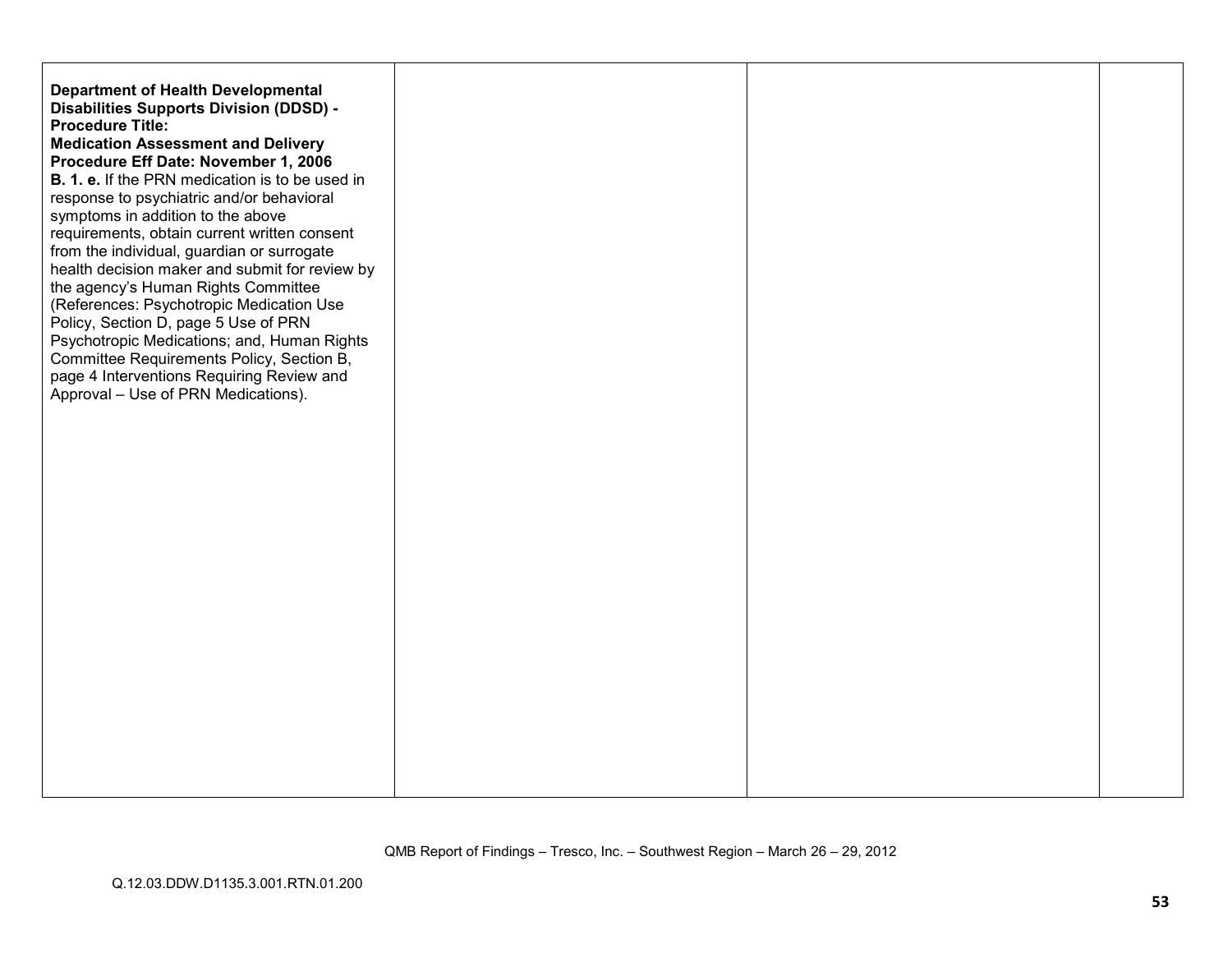|    | Tag #1A33 Board of Pharmacy - Med                                | <b>Standard Level Deficiency</b>            |                                                   |  |
|----|------------------------------------------------------------------|---------------------------------------------|---------------------------------------------------|--|
|    | <b>Storage</b>                                                   |                                             |                                                   |  |
|    | <b>New Mexico Board of Pharmacy Model</b>                        | Based on record review and observation, the |                                                   |  |
|    | <b>Custodial Drug Procedures Manual</b>                          | Agency failed to ensure proper storage of   |                                                   |  |
|    | E. Medication Storage:                                           | medication for 1 of 24 individuals.         |                                                   |  |
|    | 1. Prescription drugs will be stored in a                        |                                             |                                                   |  |
|    | locked cabinet and the key will be in the                        | Observation included:                       |                                                   |  |
|    | care of the administrator or designee.                           | Individual #12                              |                                                   |  |
|    | 2. Drugs to be taken by mouth will be                            | • Betadin 7.5% lotion was not kept separate |                                                   |  |
|    | separate from all other dosage forms.                            | from medications to be administered orally. |                                                   |  |
|    | 3. A locked compartment will be available in                     |                                             |                                                   |  |
|    | the refrigerator for those items labeled                         |                                             |                                                   |  |
|    | "Keep in Refrigerator." The temperature                          |                                             |                                                   |  |
|    | will be kept in the 36°F - 46°F range. An                        |                                             |                                                   |  |
|    | accurate thermometer will be kept in the                         |                                             | Provider:                                         |  |
|    | refrigerator to verify temperature.                              |                                             | State your Plan of Correction for the findings in |  |
| 4. | Separate compartments are required for                           |                                             | this Tag above this line.                         |  |
|    | each resident's medication.                                      |                                             |                                                   |  |
|    | 5. All medication will be stored according to                    |                                             | Enter your Quality Assurance/Quality              |  |
|    | their individual requirement or in the                           |                                             | Improvement processes below the line.             |  |
|    | absence of temperature and humidity                              |                                             |                                                   |  |
|    | requirements, controlled room temperature                        |                                             |                                                   |  |
|    | (68-77°F) and protected from light.                              |                                             |                                                   |  |
|    | Storage requirements are in effect 24                            |                                             |                                                   |  |
|    | hours a day.                                                     |                                             |                                                   |  |
| 6. | Medication no longer in use, unwanted,                           |                                             |                                                   |  |
|    | outdated, or adulterated will be placed in a                     |                                             |                                                   |  |
|    | quarantine area in the locked medication                         |                                             |                                                   |  |
|    | cabinet and held for destruction by the                          |                                             |                                                   |  |
|    | consultant pharmacist.                                           |                                             |                                                   |  |
|    |                                                                  |                                             |                                                   |  |
|    | 8. References                                                    |                                             |                                                   |  |
|    | A. Adequate drug references shall be available                   |                                             |                                                   |  |
|    | for facility staff                                               |                                             |                                                   |  |
|    |                                                                  |                                             |                                                   |  |
|    | H. Controlled Substances (Perpetual Count<br><b>Requirement)</b> |                                             |                                                   |  |
|    | 1. Separate accountability or proof-of-use                       |                                             |                                                   |  |
|    | sheets shall be maintained, for each controlled                  |                                             |                                                   |  |
|    |                                                                  |                                             |                                                   |  |
|    | substance,                                                       |                                             |                                                   |  |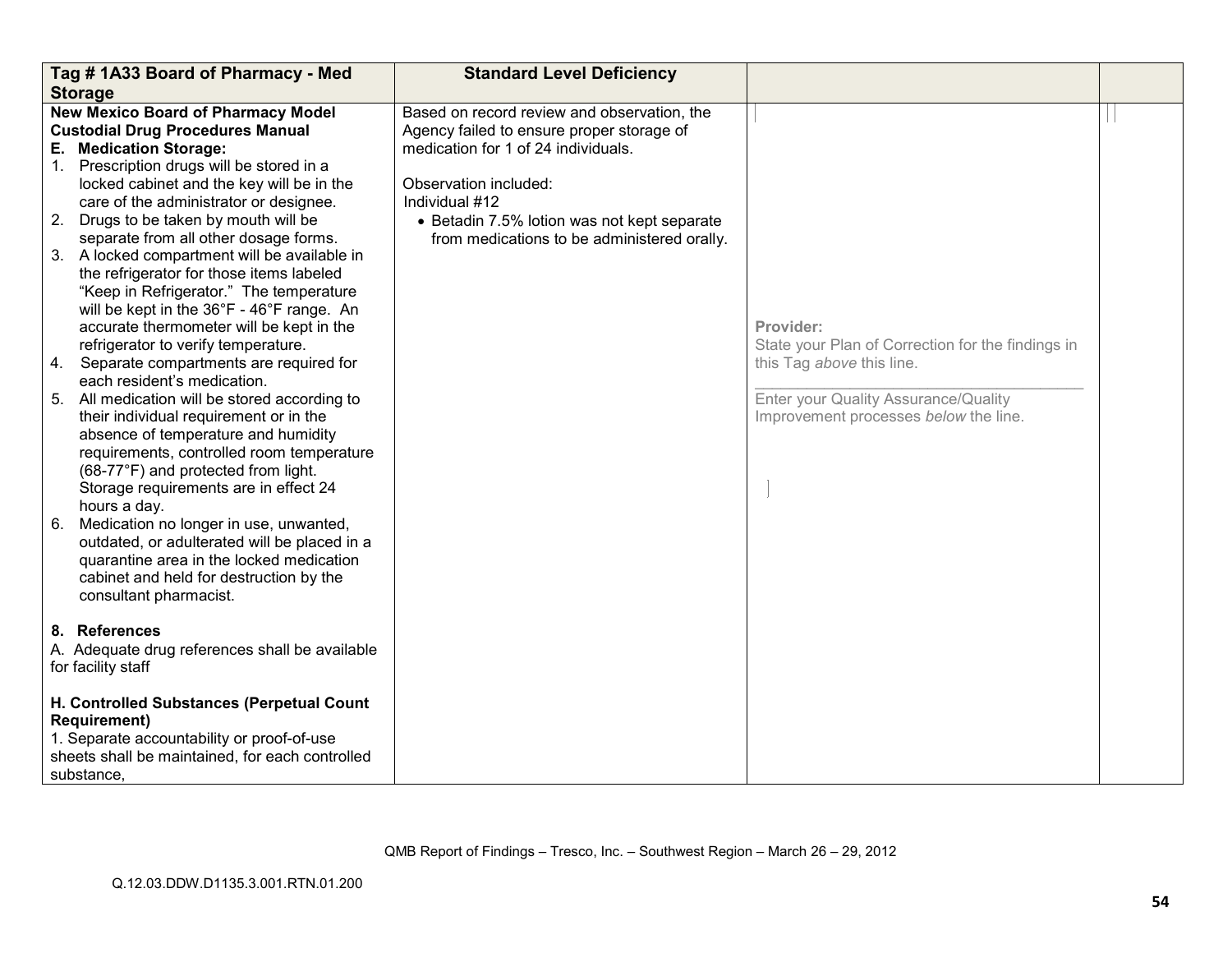| indicating the following information:<br>a. date<br>b. time administered<br>c. name of patient<br>d. dose<br>e. practitioner's name<br>f. signature of person administering or assisting<br>with the administration the dose<br>g. balance of controlled substance remaining. |
|-------------------------------------------------------------------------------------------------------------------------------------------------------------------------------------------------------------------------------------------------------------------------------|
|                                                                                                                                                                                                                                                                               |
|                                                                                                                                                                                                                                                                               |
|                                                                                                                                                                                                                                                                               |
|                                                                                                                                                                                                                                                                               |
|                                                                                                                                                                                                                                                                               |
|                                                                                                                                                                                                                                                                               |
|                                                                                                                                                                                                                                                                               |
|                                                                                                                                                                                                                                                                               |
|                                                                                                                                                                                                                                                                               |
|                                                                                                                                                                                                                                                                               |
|                                                                                                                                                                                                                                                                               |
|                                                                                                                                                                                                                                                                               |
|                                                                                                                                                                                                                                                                               |
|                                                                                                                                                                                                                                                                               |
|                                                                                                                                                                                                                                                                               |
|                                                                                                                                                                                                                                                                               |
|                                                                                                                                                                                                                                                                               |
|                                                                                                                                                                                                                                                                               |
|                                                                                                                                                                                                                                                                               |
|                                                                                                                                                                                                                                                                               |
|                                                                                                                                                                                                                                                                               |
|                                                                                                                                                                                                                                                                               |
|                                                                                                                                                                                                                                                                               |
|                                                                                                                                                                                                                                                                               |
|                                                                                                                                                                                                                                                                               |
|                                                                                                                                                                                                                                                                               |
|                                                                                                                                                                                                                                                                               |
|                                                                                                                                                                                                                                                                               |
|                                                                                                                                                                                                                                                                               |
|                                                                                                                                                                                                                                                                               |
|                                                                                                                                                                                                                                                                               |
|                                                                                                                                                                                                                                                                               |
|                                                                                                                                                                                                                                                                               |
|                                                                                                                                                                                                                                                                               |
|                                                                                                                                                                                                                                                                               |
|                                                                                                                                                                                                                                                                               |
|                                                                                                                                                                                                                                                                               |
|                                                                                                                                                                                                                                                                               |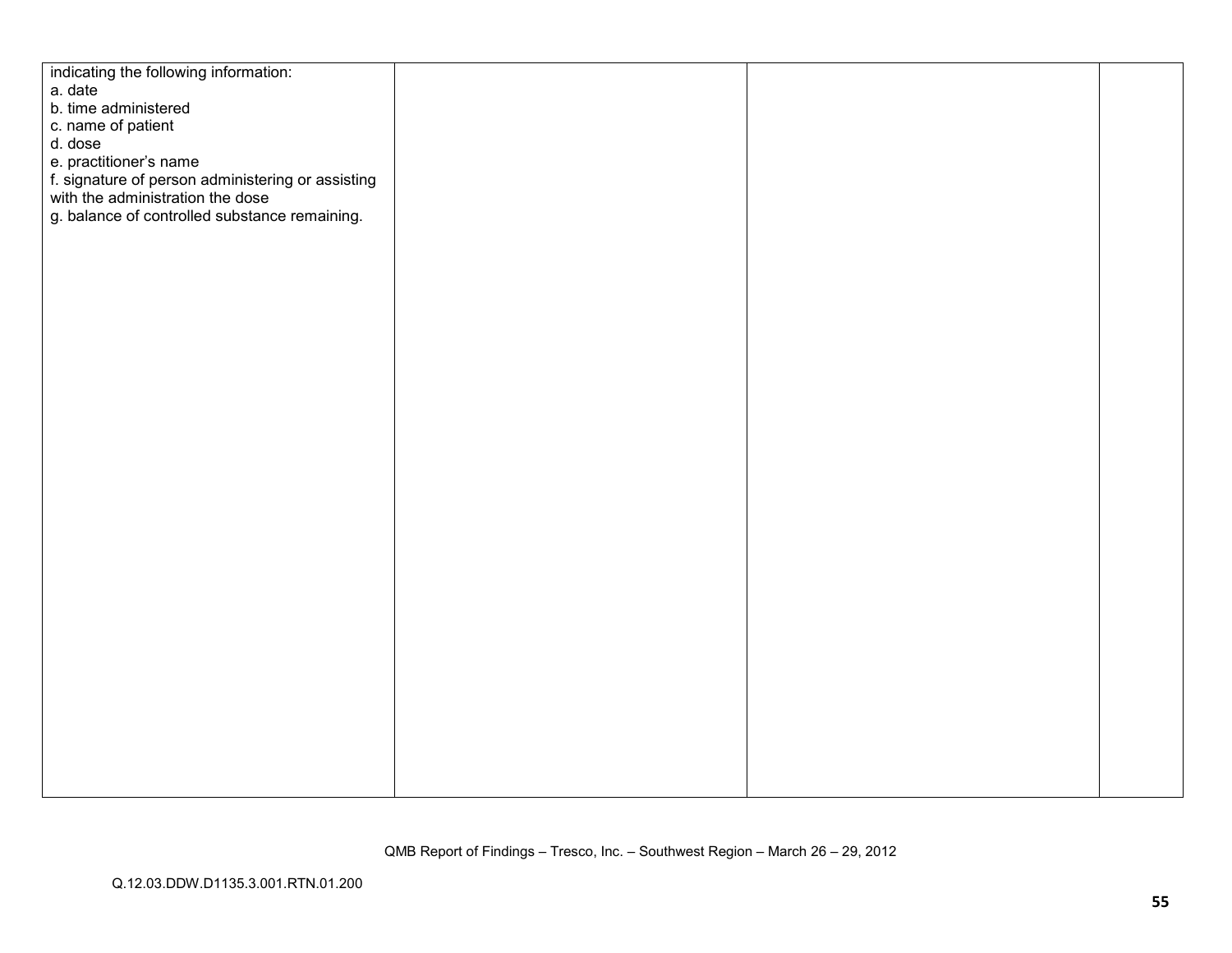| Tag # 6L13 Community Living                       | <b>Standard Level Deficiency</b>                 |                                                   |  |
|---------------------------------------------------|--------------------------------------------------|---------------------------------------------------|--|
| <b>Healthcare Regts.</b>                          |                                                  |                                                   |  |
| Developmental Disabilities (DD) Waiver            | Based on record review, the Agency failed to     |                                                   |  |
| Service Standards effective 4/1/2007              | provide documentation of annual physical         |                                                   |  |
| <b>CHAPTER 6. VI. GENERAL</b>                     | examinations and/or other examinations as        |                                                   |  |
| <b>REQUIREMENTS FOR COMMUNITY LIVING</b>          | specified by a licensed physician for 7 of 22    |                                                   |  |
| G. Health Care Requirements for                   | individuals receiving Community Living Services. |                                                   |  |
| <b>Community Living Services.</b>                 |                                                  |                                                   |  |
| (1) The Community Living Service providers        | The following was not found, incomplete and/or   |                                                   |  |
| shall ensure completion of a HAT for each         | not current:                                     |                                                   |  |
| individual receiving this service. The HAT shall  | <sup>o</sup> Dental Exam                         |                                                   |  |
| be completed 2 weeks prior to the annual ISP      | ° Individual #24 - As indicated by collateral    |                                                   |  |
| meeting and submitted to the Case Manager         | documentation reviewed, the exam was             |                                                   |  |
| and all other IDT Members. A revised HAT is       | completed on 8/24/2010. As indicated by          |                                                   |  |
| required to also be submitted whenever the        | the DDSD file matrix, Dental Exams are to        | Provider:                                         |  |
| individual's health status changes significantly. | be conducted annually. No evidence of            | State your Plan of Correction for the findings in |  |
| For individuals who are newly allocated to the    | current exam was found.                          | this Tag above this line.                         |  |
| DD Waiver program, the HAT may be                 |                                                  |                                                   |  |
| completed within 2 weeks following the initial    | • Vision Exam                                    | Enter your Quality Assurance/Quality              |  |
| ISP meeting and submitted with any strategies     | • Individual #8 - As indicated by the DDSD file  | Improvement processes below the line.             |  |
| and support plans indicated in the ISP, or        | matrix Vision Exams are to be conducted          |                                                   |  |
| within 72 hours following admission into direct   | annually. No evidence of exam was found.         |                                                   |  |
| services, whichever comes first.                  |                                                  |                                                   |  |
| (2) Each individual will have a Health Care       | • Individual #16 - As indicated by the DDSD      |                                                   |  |
| Coordinator, designated by the IDT. When the      | file matrix Vision Exams are to be               |                                                   |  |
| individual's HAT score is 4, 5 or 6 the Health    | conducted every other year. No evidence of       |                                                   |  |
| Care Coordinator shall be an IDT member,          | exam was found.                                  |                                                   |  |
| other than the individual. The Health Care        |                                                  |                                                   |  |
| Coordinator shall oversee and monitor health      | • Individual #20 - As indicated by the DDSD      |                                                   |  |
| care services for the individual in accordance    | file matrix Vision Exams are to be               |                                                   |  |
| with these standards. In circumstances where      | conducted every other year. No evidence of       |                                                   |  |
| no IDT member voluntarily accepts designation     | exam was found.                                  |                                                   |  |
| as the health care coordinator, the community     |                                                  |                                                   |  |
| living provider shall assign a staff member to    | • Auditory Exam                                  |                                                   |  |
| this role.                                        | • Individual #6 - As indicated by collateral     |                                                   |  |
| (3) For each individual receiving Community       | documentation reviewed, exam was                 |                                                   |  |
| Living Services, the provider agency shall        | completed on 9/1/2009. Follow-up was to be       |                                                   |  |
| ensure and document the following:                | completed in 12 months. No evidence of           |                                                   |  |
| (a) Provision of health care oversight            | follow-up found.                                 |                                                   |  |
| consistent with these Standards as                |                                                  |                                                   |  |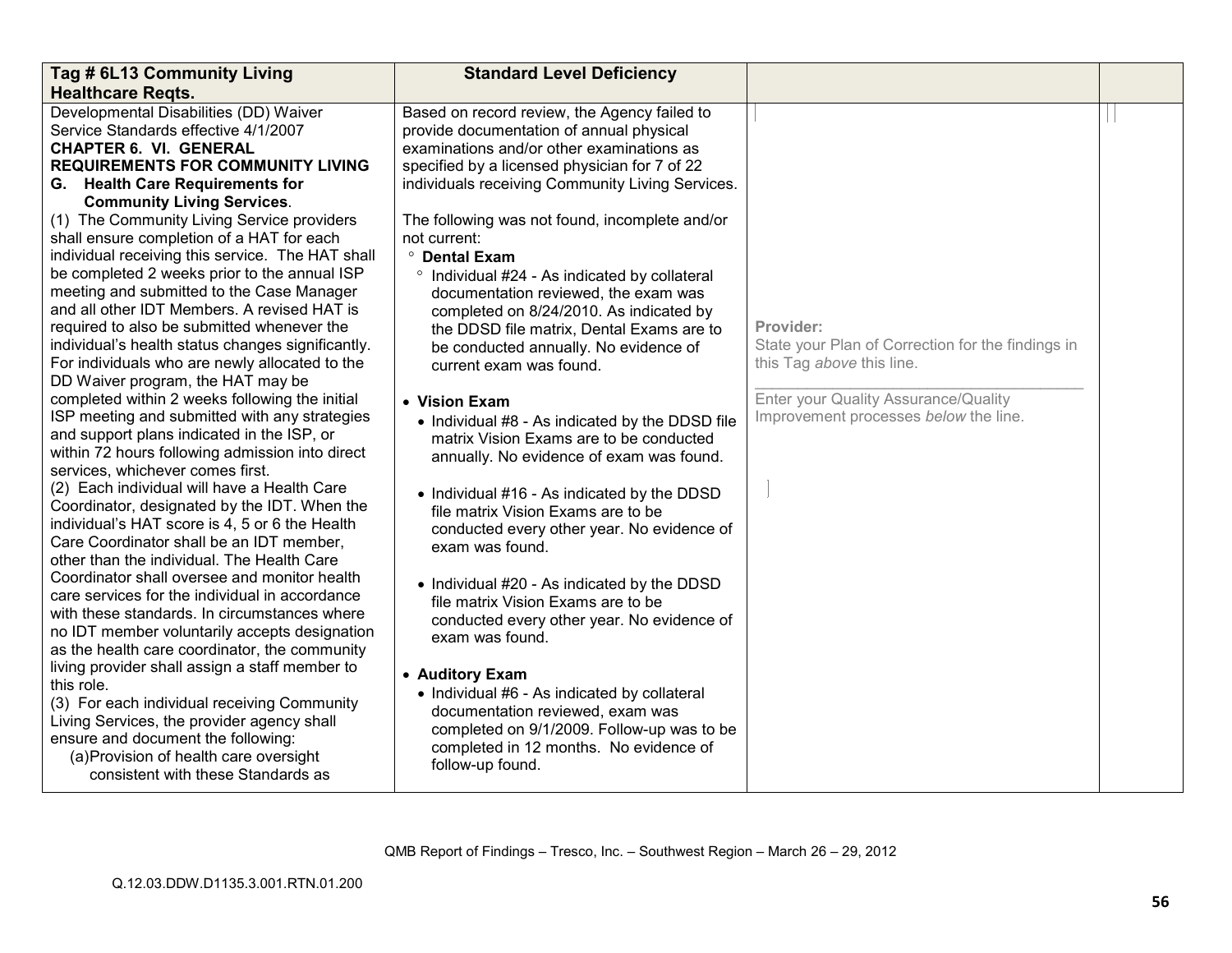| detailed in Chapter One section III E:                                    | • Psychological Assessment                    |  |
|---------------------------------------------------------------------------|-----------------------------------------------|--|
| Healthcare Documentation by Nurses For                                    | • Individual #20 - As indicated by collateral |  |
| <b>Community Living Services, Community</b>                               | documentation reviewed, exam was ordered      |  |
| Inclusion Services and Private Duty                                       | at annual physical on 9/13/2011. No           |  |
| Nursing Services.                                                         | evidence of follow-up found.                  |  |
| b) That each individual with a score of 4, 5,                             |                                               |  |
| or 6 on the HAT, has a Health Care Plan                                   | • Pap Smear Exam                              |  |
| developed by a licensed nurse.                                            | • Individual #9 - As indicated by collateral  |  |
| (c) That an individual with chronic                                       | documentation reviewed, a Pap smear was       |  |
| condition(s) with the potential to                                        | ordered during the annual exam on             |  |
| exacerbate into a life threatening                                        | 9/6/2011. No evidence of exam found.          |  |
| condition, has Crisis Prevention/                                         |                                               |  |
| Intervention Plan(s) developed by a                                       | • Mammogram Exam                              |  |
| licensed nurse or other appropriate                                       | • Individual #9 - As indicated by collateral  |  |
| professional for each such condition.                                     | documentation reviewed, a Mammogram           |  |
| (4) That an average of 3 hours of documented                              | was ordered during the annual exam on         |  |
| nutritional counseling is available annually, if                          | 9/6/2011. No evidence of exam found.          |  |
| recommended by the IDT.<br>(5) That the physical property and grounds are |                                               |  |
| free of hazards to the individual's health and                            | • Bone Density Exam                           |  |
| safety.                                                                   | • Individual #9 - As indicated by collateral  |  |
| (6) In addition, for each individual receiving                            | documentation reviewed, a Bone Density        |  |
| Supported Living or Family Living Services, the                           | Scan was ordered during the annual exam       |  |
| provider shall verify and document the                                    | on 9/6/2011. No evidence of exam found.       |  |
| following:                                                                |                                               |  |
| (a) The individual has a primary licensed                                 | • Blood Levels                                |  |
| physician;                                                                | • Individual #21 - As indicated by collateral |  |
| (b) The individual receives an annual                                     | documentation reviewed, lab work was          |  |
| physical examination and other                                            | ordered on 11/10/2011. No evidence of lab     |  |
| examinations as specified by a licensed                                   | work found.                                   |  |
| physician;                                                                |                                               |  |
| (c) The individual receives annual dental                                 |                                               |  |
| check-ups and other check-ups as                                          |                                               |  |
| specified by a licensed dentist;                                          |                                               |  |
| (d) The individual receives eye examinations                              |                                               |  |
| as specified by a licensed optometrist or                                 |                                               |  |
| ophthalmologist; and                                                      |                                               |  |
| (e)Agency activities that occur as follow-up                              |                                               |  |
| to medical appointments (e.g. treatment,                                  |                                               |  |
| visits to specialists, changes in                                         |                                               |  |
| medication or daily routine).                                             |                                               |  |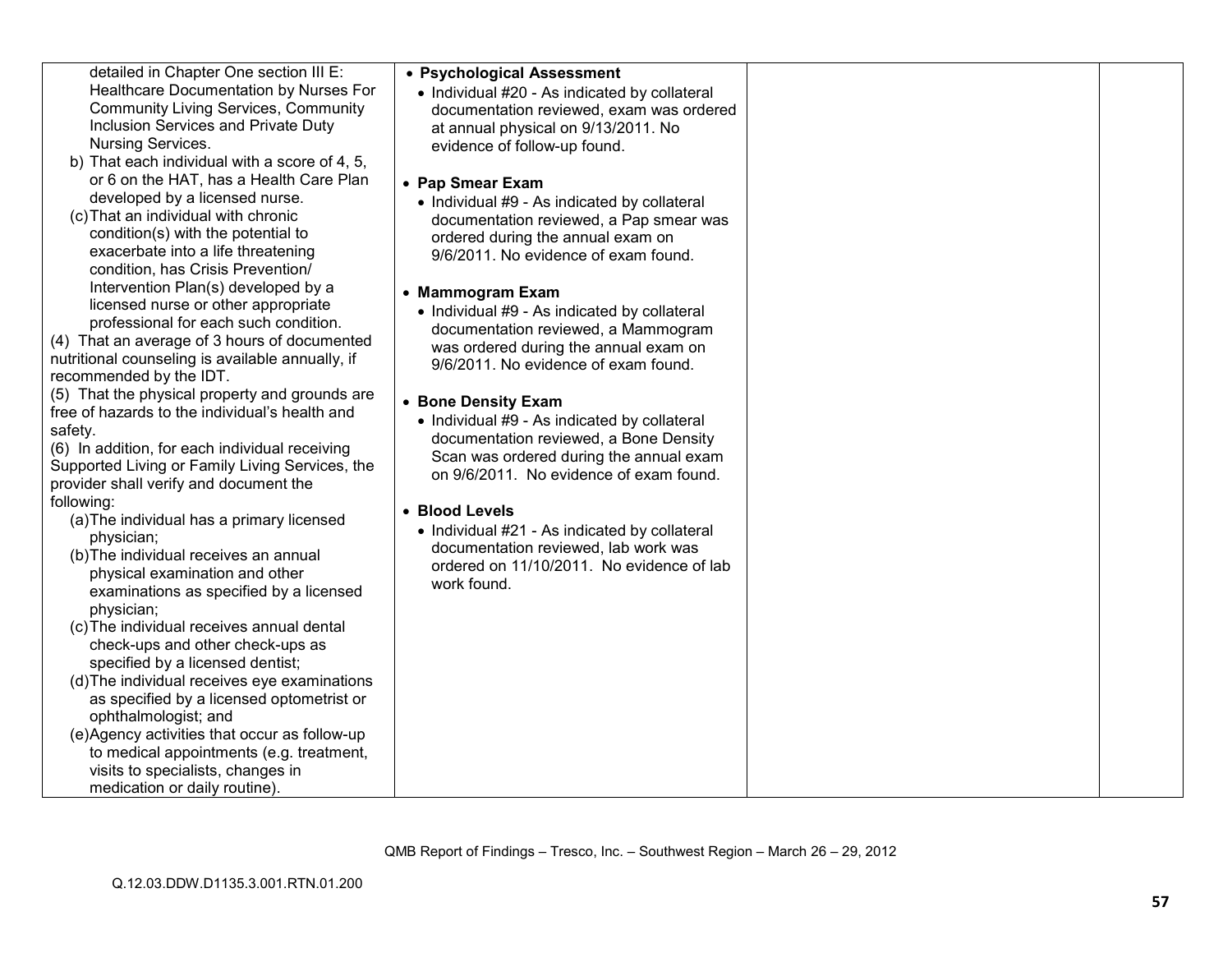| NMAC 8.302.1.17 RECORD KEEPING AND<br><b>DOCUMENTATION REQUIREMENTS: A</b><br>provider must maintain all the records<br>necessary to fully disclose the nature, quality,<br>amount and medical necessity of services<br>furnished to an eligible recipient who is<br>currently receiving or who has received<br>services in the past. |  |  |
|---------------------------------------------------------------------------------------------------------------------------------------------------------------------------------------------------------------------------------------------------------------------------------------------------------------------------------------|--|--|
| B. Documentation of test results: Results of<br>tests and services must be documented, which<br>includes results of laboratory and radiology<br>procedures or progress following therapy or<br>treatment.                                                                                                                             |  |  |
|                                                                                                                                                                                                                                                                                                                                       |  |  |
|                                                                                                                                                                                                                                                                                                                                       |  |  |
|                                                                                                                                                                                                                                                                                                                                       |  |  |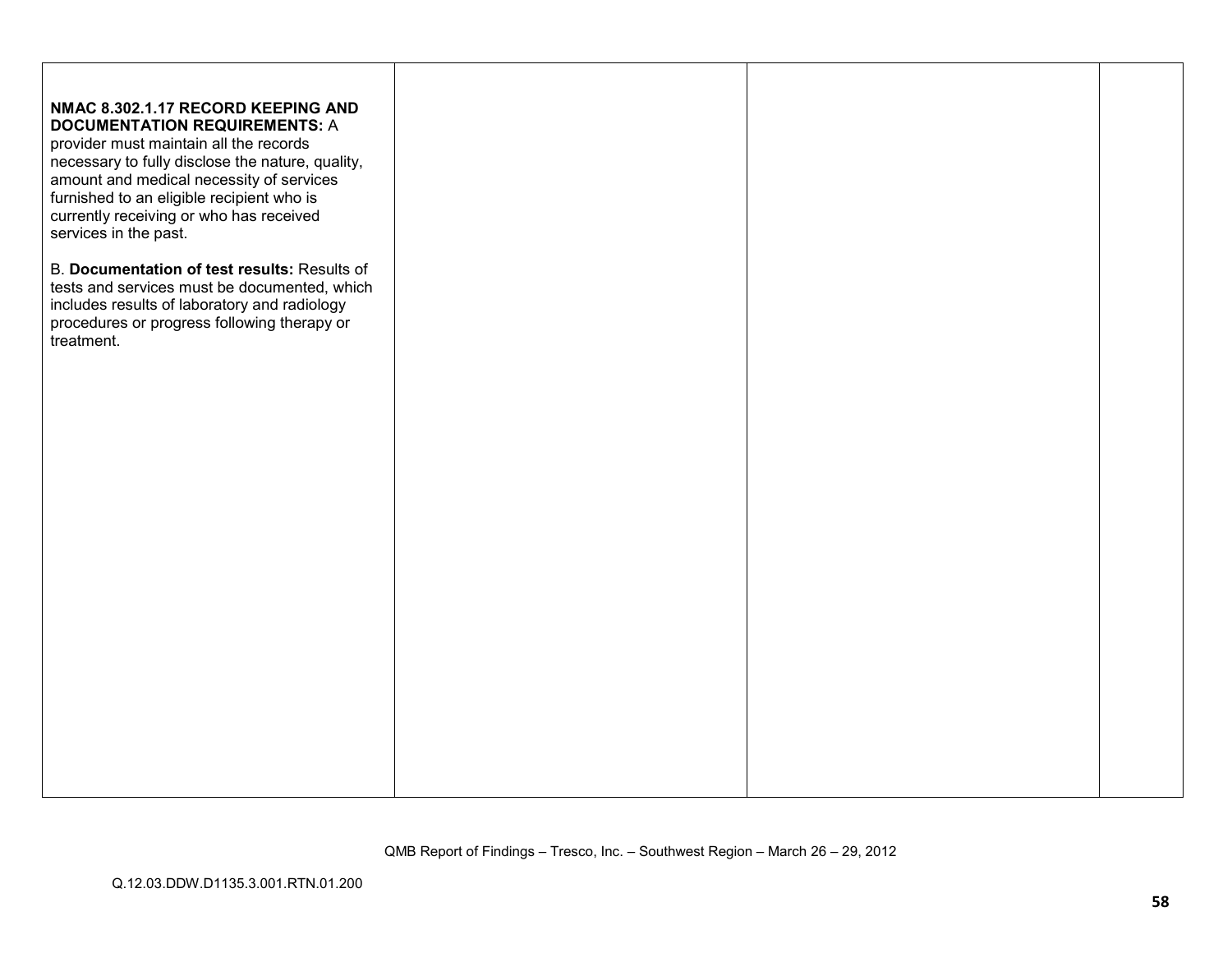|     | Tag # 6L25 Residential Health & Safety                                                       | <b>Standard Level Deficiency</b>                                                           |                                                   |  |
|-----|----------------------------------------------------------------------------------------------|--------------------------------------------------------------------------------------------|---------------------------------------------------|--|
|     | (Supported Living & Family Living)                                                           |                                                                                            |                                                   |  |
|     | Developmental Disabilities (DD) Waiver                                                       | Based on observation, the Agency failed to                                                 |                                                   |  |
|     | Service Standards effective 4/1/2007                                                         | ensure that each individual's residence met all                                            |                                                   |  |
|     | <b>CHAPTER 6. VIII. COMMUNITY LIVING</b>                                                     | requirements within the standard for 6 of 12                                               |                                                   |  |
|     | <b>SERVICE PROVIDER AGENCY</b>                                                               | Supported Living residences.                                                               |                                                   |  |
|     | <b>REQUIREMENTS</b>                                                                          |                                                                                            |                                                   |  |
|     | L. Residence Requirements for Family                                                         | The following items were not found, not                                                    |                                                   |  |
|     | <b>Living Services and Supported Living</b>                                                  | functioning or incomplete:                                                                 |                                                   |  |
|     | <b>Services</b>                                                                              |                                                                                            |                                                   |  |
|     | (1) Supported Living Services and Family                                                     | <b>Supported Living Requirements:</b>                                                      |                                                   |  |
|     | Living Services providers shall assure that<br>each individual's residence has:              |                                                                                            |                                                   |  |
|     |                                                                                              | • General-purpose first aid kit (#12)                                                      |                                                   |  |
|     | (a) Battery operated or electric smoke<br>detectors, heat sensors, or a sprinkler            |                                                                                            | Provider:                                         |  |
|     | system installed in the residence;                                                           | • Accessible written procedures for the safe<br>storage of all medications with dispensing | State your Plan of Correction for the findings in |  |
|     | (b) General-purpose first aid kit;                                                           | instructions for each individual that are                                                  | this Tag above this line.                         |  |
|     | (c) When applicable due to an individual's                                                   | consistent with the Assisting with Medication                                              |                                                   |  |
|     | health status, a blood borne pathogens kit;                                                  | Administration training or each individual's ISP                                           | Enter your Quality Assurance/Quality              |  |
|     | (d) Accessible written procedures for                                                        | (#12, 16, 20, 21 & 23)                                                                     | Improvement processes below the line.             |  |
|     | emergency evacuation e.g. fire and                                                           |                                                                                            |                                                   |  |
|     | weather-related threats;                                                                     | • Accessible written procedures for emergency                                              |                                                   |  |
|     | (e) Accessible telephone numbers of poison                                                   | placement and relocation of individuals in the                                             |                                                   |  |
|     | control centers located within the line of                                                   | event of an emergency evacuation that makes                                                |                                                   |  |
|     | sight of the telephone;                                                                      | the residence unsuitable for occupancy. The                                                |                                                   |  |
| (f) | Accessible written documentation of actual                                                   | emergency evacuation procedures shall                                                      |                                                   |  |
|     | evacuation drills occurring at least three                                                   | address, but are not limited to, fire, chemical                                            |                                                   |  |
|     | (3) times a year. For Supported Living                                                       | and/or hazardous waste spills, and flooding                                                |                                                   |  |
|     | evacuation drills shall occur at least once                                                  | (#12, 16, 18 & 23)                                                                         |                                                   |  |
|     | a year during each shift;                                                                    |                                                                                            |                                                   |  |
|     | (g) Accessible written procedures for the safe<br>storage of all medications with dispensing | Note: Individuals #1 & 14 share a residence:                                               |                                                   |  |
|     | instructions for each individual that are                                                    | Individuals 5 & 13 share a residence; Individuals                                          |                                                   |  |
|     | consistent with the Assisting with                                                           | #13 & 23; Individuals #20 & 21 share a<br>residence.                                       |                                                   |  |
|     | Medication Administration training or each                                                   |                                                                                            |                                                   |  |
|     | individual's ISP; and                                                                        |                                                                                            |                                                   |  |
|     | (h) Accessible written procedures for                                                        |                                                                                            |                                                   |  |
|     | emergency placement and relocation of                                                        |                                                                                            |                                                   |  |
|     | individuals in the event of an emergency                                                     |                                                                                            |                                                   |  |
|     | evacuation that makes the residence                                                          |                                                                                            |                                                   |  |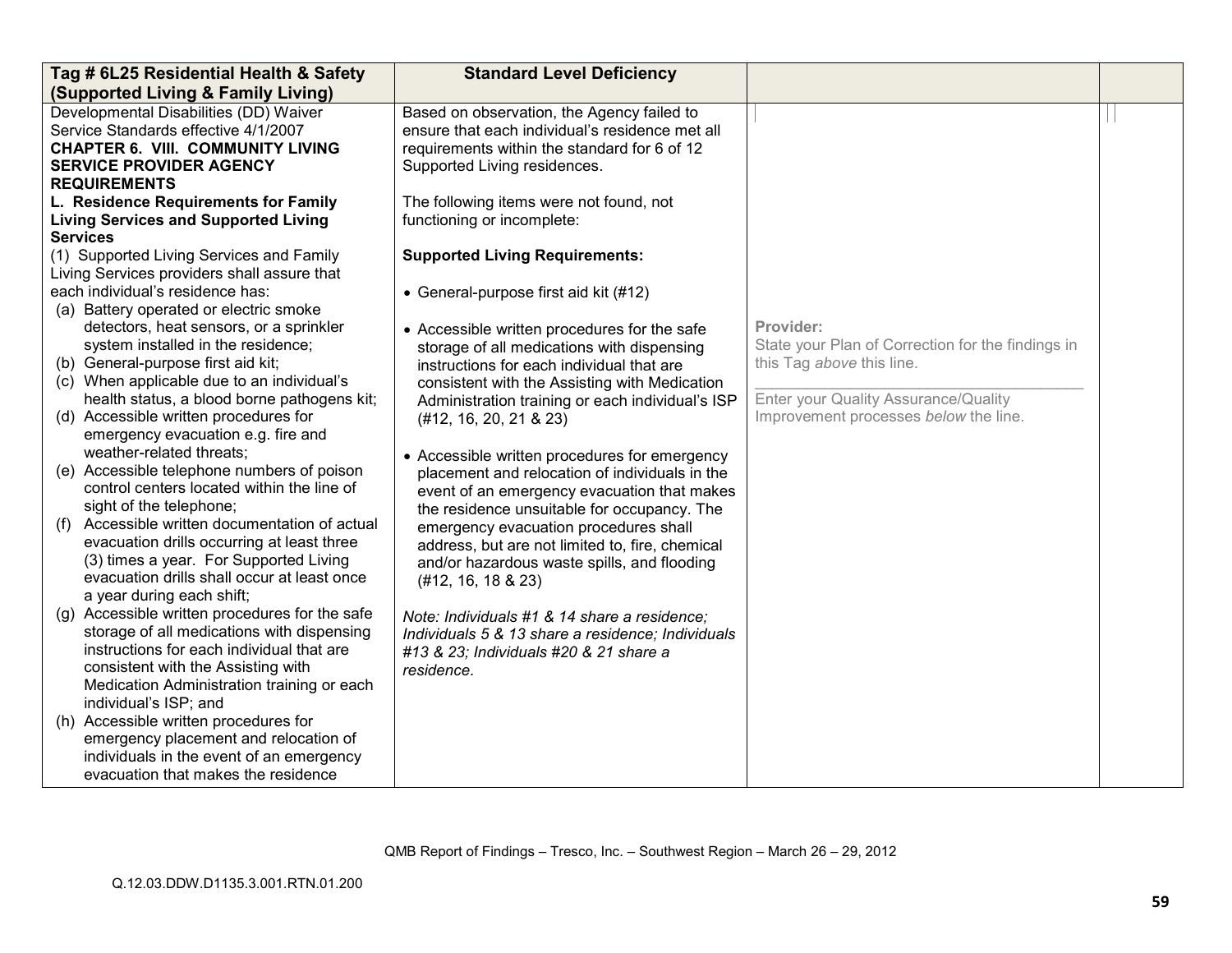| unsuitable for occupancy. The emergency<br>evacuation procedures shall address, but<br>are not limited to, fire, chemical and/or<br>hazardous waste spills, and flooding. |  |  |
|---------------------------------------------------------------------------------------------------------------------------------------------------------------------------|--|--|
|                                                                                                                                                                           |  |  |
|                                                                                                                                                                           |  |  |
|                                                                                                                                                                           |  |  |
|                                                                                                                                                                           |  |  |

QMB Report of Findings – Tresco, Inc. – Southwest Region – March 26 – 29, 2012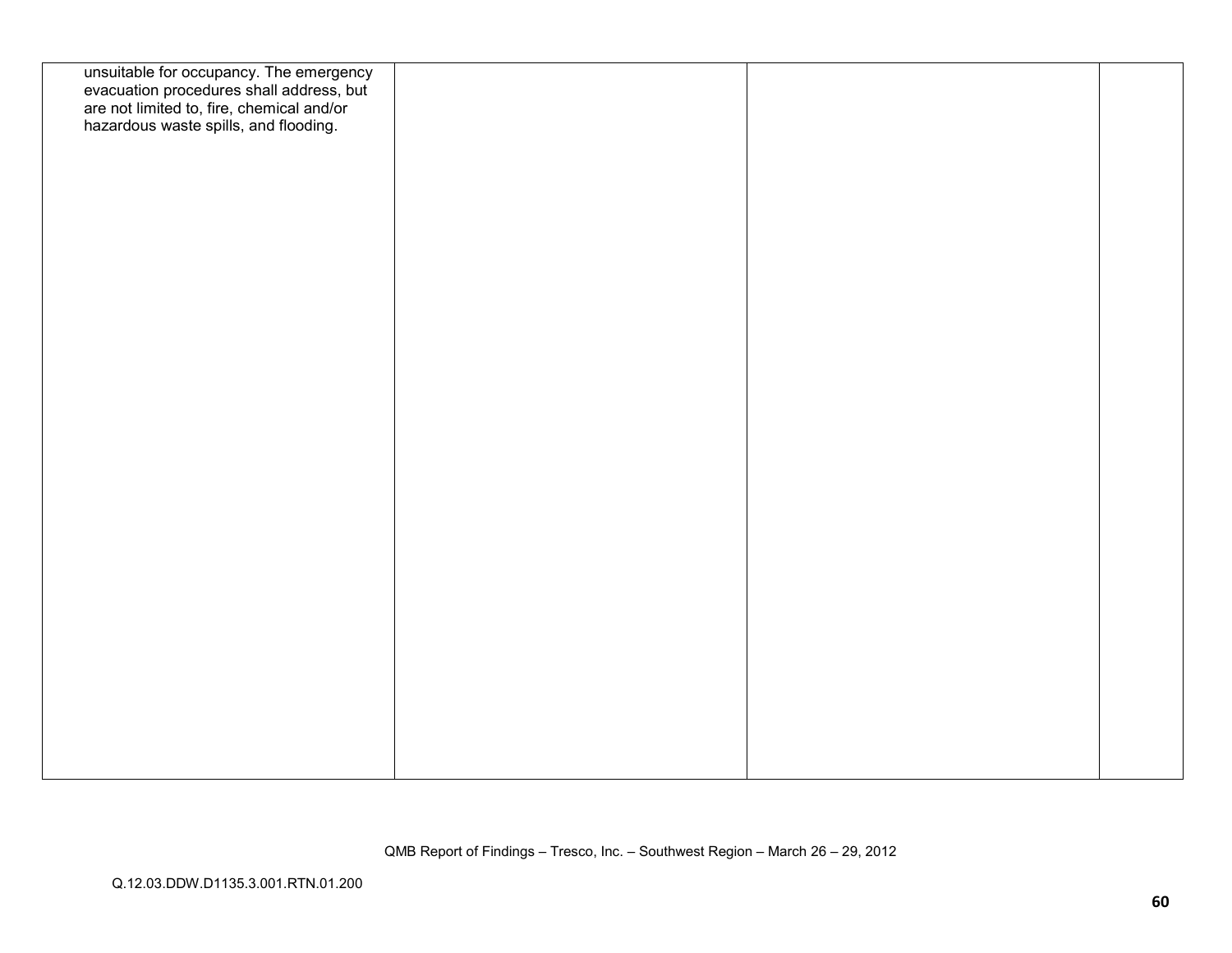| <b>Standard of Care</b>                                                                                                                                                                                                                                                                                                                                                                                       | <b>Deficiencies</b>                                                                                                                                                                                                                                 | <b>Agency Plan of Correction, On-going</b><br><b>QA/QI &amp; Responsible Party</b>                         | <b>Date</b><br><b>Due</b> |
|---------------------------------------------------------------------------------------------------------------------------------------------------------------------------------------------------------------------------------------------------------------------------------------------------------------------------------------------------------------------------------------------------------------|-----------------------------------------------------------------------------------------------------------------------------------------------------------------------------------------------------------------------------------------------------|------------------------------------------------------------------------------------------------------------|---------------------------|
|                                                                                                                                                                                                                                                                                                                                                                                                               | CMS Assurance - Financial Accountability - State financial oversight exists to assure that claims are coded and paid for in                                                                                                                         |                                                                                                            |                           |
|                                                                                                                                                                                                                                                                                                                                                                                                               | accordance with the reimbursement methodology specified in the approved waiver.                                                                                                                                                                     |                                                                                                            |                           |
| Tag # 5125 Supported Employment<br><b>Reimbursement</b>                                                                                                                                                                                                                                                                                                                                                       | <b>Standard Level Deficiency</b>                                                                                                                                                                                                                    |                                                                                                            |                           |
| Developmental Disabilities (DD) Waiver<br>Service Standards effective 4/1/2007<br><b>CHAPTER 1 III. PROVIDER AGENCY</b><br>DOCUMENTATION OF SERVICE DELIVERY<br><b>AND LOCATION</b>                                                                                                                                                                                                                           | Based on record review, the Agency failed to<br>provide written or electronic documentation as<br>evidence for each unit billed for Supported<br>Employment Services for 2 of 17 individuals                                                        |                                                                                                            |                           |
| <b>General: All Provider Agencies shall</b><br>А.<br>maintain all records necessary to fully<br>disclose the service, quality, quantity and<br>clinical necessity furnished to individuals<br>who are currently receiving services. The<br>Provider Agency records shall be<br>sufficiently detailed to substantiate the<br>date, time, individual name, servicing<br>Provider Agency, level of services, and | Individual #4<br>December 2011<br>• The Agency billed 4 units of Supported<br>Employment (T2019) on 12/7/2011.<br>Documentation received accounted for 2<br>units.<br>• The Agency billed 4 units of Supported<br>Employment (T2019) on 12/14/2011. | Provider:<br>State your Plan of Correction for the findings in                                             |                           |
| length of a session of service billed.<br><b>B.</b><br><b>Billable Units: The documentation of the</b><br>billable time spent with an individual shall<br>be kept on the written or electronic record<br>that is prepared prior to a request for<br>reimbursement from the HSD. For each<br>unit billed, the record shall contain the<br>following:                                                           | Documentation received accounted for 2<br>units.<br>• The Agency billed 4 units of Supported<br>Employment (T2019) on 12/21/2011.<br>Documentation received accounted for 2<br>units.                                                               | this Tag above this line.<br>Enter your Quality Assurance/Quality<br>Improvement processes below the line. |                           |
| Date, start and end time of each service<br>(1)<br>encounter or other billable service interval;<br>A description of what occurred during the<br>(2)<br>encounter or service interval; and<br>The signature or authenticated name of<br>(3)                                                                                                                                                                   | • The Agency billed 4 units of Supported<br>Employment (T2019) on 12/28/2011.<br>Documentation received accounted for 2<br>units.                                                                                                                   |                                                                                                            |                           |
| staff providing the service.<br>MAD-MR: 03-59 Eff 1/1/2004<br>8.314.1 BI RECORD KEEPING AND<br><b>DOCUMENTATION REQUIREMENTS:</b>                                                                                                                                                                                                                                                                             | Individual #13<br>December 2011<br>• The Agency billed 1.25 units of Supported<br>Employment (T2013) on 12/1/2011.<br>Documentation received accounted for 1                                                                                        |                                                                                                            |                           |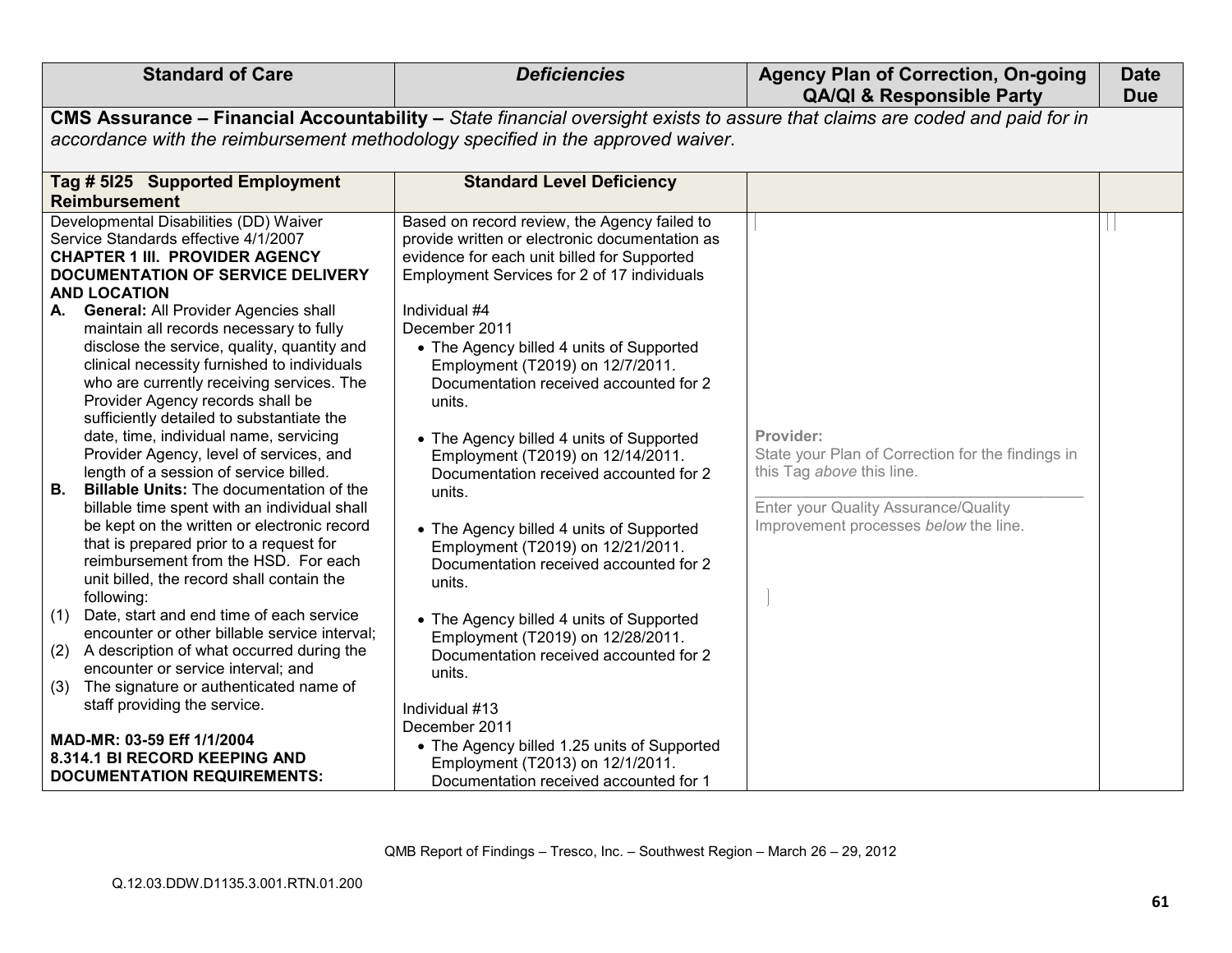| Developmental Disabilities (DD) Waiver<br>Service Standards effective 4/1/2007<br><b>CHAPTER 5 VII. SUPPORTED</b><br><b>EMPLOYMENT SERVICES REQUIREMENTS</b><br>E. Reimbursement<br>(1) Billable Unit:<br>(a) Job Development is a single flat fee unit<br>per ISP year payable once an individual is<br>placed in a job.<br>(b) The billable unit for Individual<br>Supported Employment is one hour with a<br>maximum of four hours a month. The Individual<br>Supported Employment hourly rate is for face-<br>to-face time which is supported by non face-to-<br>face activities as specified in the ISP and the<br>performance based contract as negotiated<br>annually with the provider agency. Individual<br>Supported Employment is a minimum of one<br>unit per month. If an individual needs less then<br>one hour of face-to-face service per month the<br><b>IDT Members shall consider whether</b><br>Supported Employment Services need to be<br>continued. Examples of non face-to-face<br>services include:<br>(i) Researching potential employers via<br>telephone, Internet, or visits;<br>(ii) Writing, printing, mailing, copying,<br>emailing applications, resume,<br>references and corresponding<br>documents; | Providers must maintain all records necessary<br>to fully disclose the extent of the services<br>provided to the Medicaid recipient. Services<br>that have been billed to Medicaid, but are not<br>substantiated in a treatment plan and/or patient<br>records for the recipient are subject to<br>recoupment. | unit. |  |
|-----------------------------------------------------------------------------------------------------------------------------------------------------------------------------------------------------------------------------------------------------------------------------------------------------------------------------------------------------------------------------------------------------------------------------------------------------------------------------------------------------------------------------------------------------------------------------------------------------------------------------------------------------------------------------------------------------------------------------------------------------------------------------------------------------------------------------------------------------------------------------------------------------------------------------------------------------------------------------------------------------------------------------------------------------------------------------------------------------------------------------------------------------------------------------------------------------------------------------------------|----------------------------------------------------------------------------------------------------------------------------------------------------------------------------------------------------------------------------------------------------------------------------------------------------------------|-------|--|
|                                                                                                                                                                                                                                                                                                                                                                                                                                                                                                                                                                                                                                                                                                                                                                                                                                                                                                                                                                                                                                                                                                                                                                                                                                         |                                                                                                                                                                                                                                                                                                                |       |  |
|                                                                                                                                                                                                                                                                                                                                                                                                                                                                                                                                                                                                                                                                                                                                                                                                                                                                                                                                                                                                                                                                                                                                                                                                                                         |                                                                                                                                                                                                                                                                                                                |       |  |
| (iii) Arranging appointments for job tours,                                                                                                                                                                                                                                                                                                                                                                                                                                                                                                                                                                                                                                                                                                                                                                                                                                                                                                                                                                                                                                                                                                                                                                                             |                                                                                                                                                                                                                                                                                                                |       |  |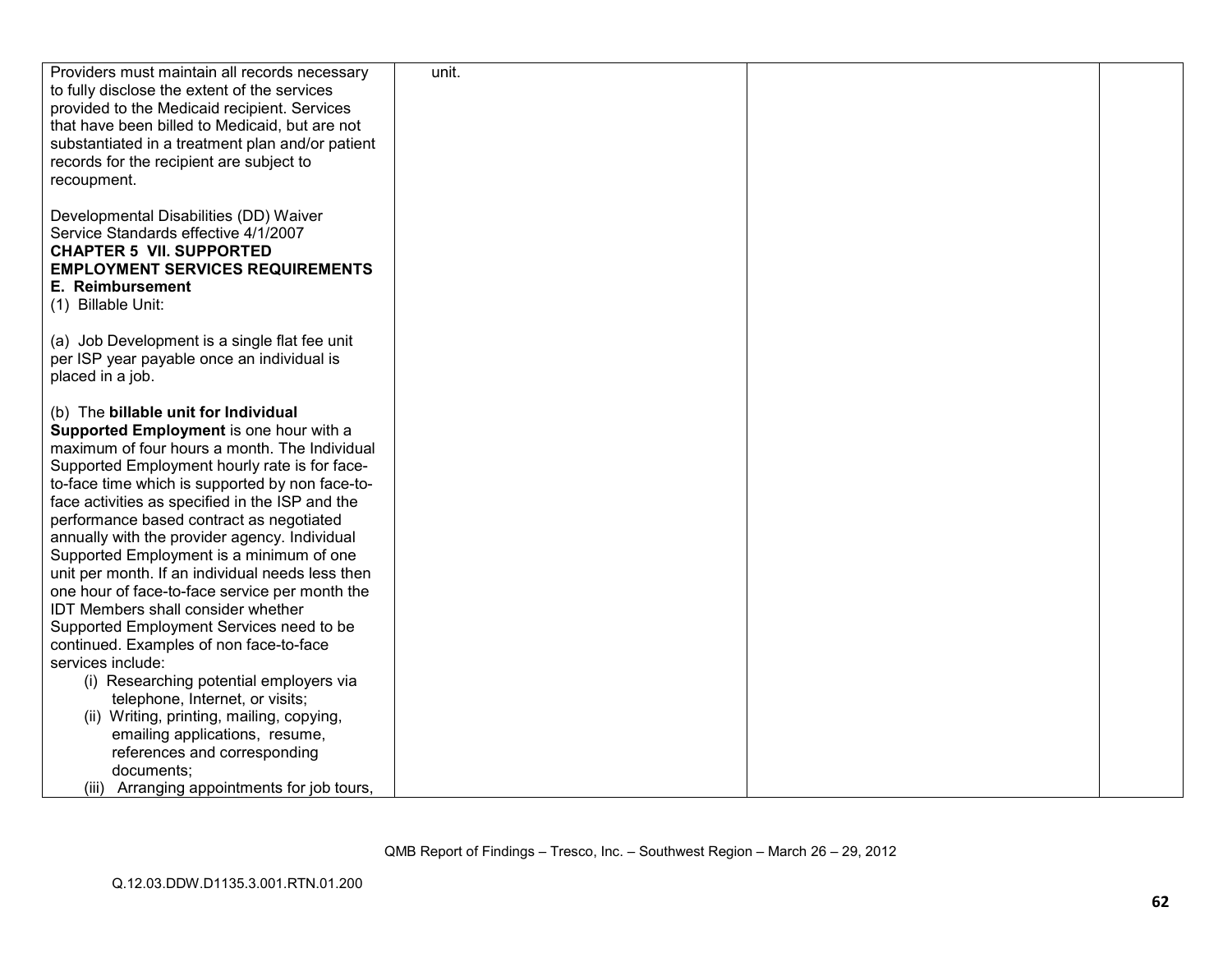| interviews, and job trials;                                                                 |  |  |
|---------------------------------------------------------------------------------------------|--|--|
| (iv) Documenting job search and                                                             |  |  |
| acquisition progress;                                                                       |  |  |
| (v) Contacting employer, supervisor, co-                                                    |  |  |
| workers and other IDT team members                                                          |  |  |
| to assess individual's progress, needs                                                      |  |  |
| and satisfaction; and                                                                       |  |  |
| (vi) Meetings with individual surrounding                                                   |  |  |
| job development or retention not at                                                         |  |  |
| the employer's site.                                                                        |  |  |
| Intensive Supported Employment services<br>(C)                                              |  |  |
| are intended for individuals who need one-to-                                               |  |  |
| one, face-to-face support for 32 or more hours<br>per month. The billable unit is one hour. |  |  |
|                                                                                             |  |  |
| (d) Group Supported Employment is a fifteen-                                                |  |  |
| minute unit.                                                                                |  |  |
|                                                                                             |  |  |
| (e) Self-employment is a fifteen minute unit.                                               |  |  |
|                                                                                             |  |  |
| (4) Billable Activities include:                                                            |  |  |
|                                                                                             |  |  |
| (a) Activities conducted within the scope of                                                |  |  |
| services;                                                                                   |  |  |
|                                                                                             |  |  |
| (b) Job development and related activities for                                              |  |  |
| up to ninety (90) calendar days) that result in                                             |  |  |
| employment of the individual for at least thirty                                            |  |  |
| (30) calendar days; and                                                                     |  |  |
| (c) Job development services shall not exceed                                               |  |  |
| ninety (90) calendar days, without written                                                  |  |  |
| approval from the DDSD Regional Office.                                                     |  |  |
|                                                                                             |  |  |
|                                                                                             |  |  |
|                                                                                             |  |  |
|                                                                                             |  |  |
|                                                                                             |  |  |
|                                                                                             |  |  |
|                                                                                             |  |  |
|                                                                                             |  |  |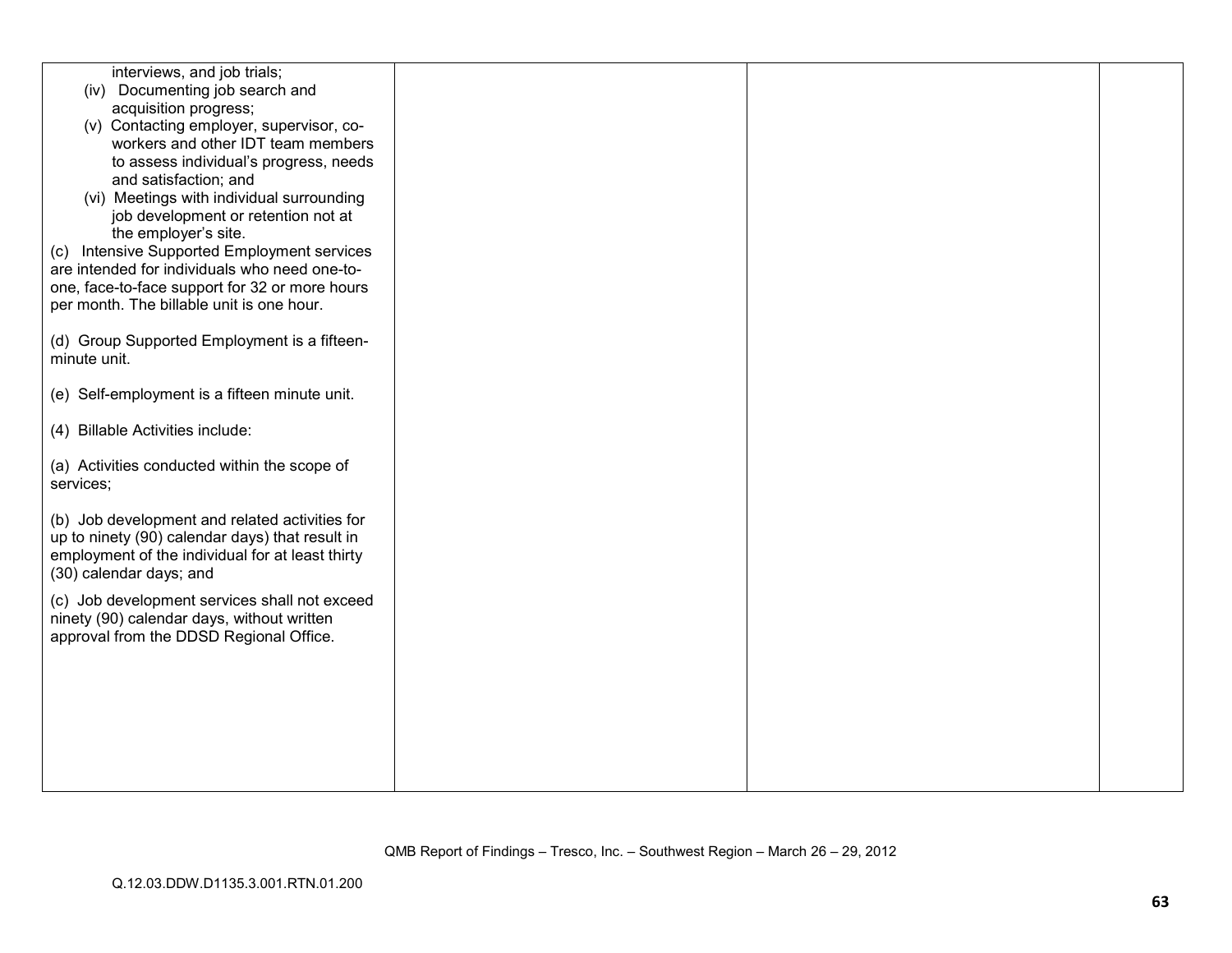| Tag # 5136 Community Access                                                                                                                                                                                                                                                                                                                                                                                                                                                                                                                                                                                                                                                                                                                                                                                                                                                                                                                                                                                                                                                                                                                                                                                                     | <b>Standard Level Deficiency</b>                                                                                                                                                                                                                                                                                                                                                                                                                                                                                                                                                                                                                                                                                                                                                    |                                                                                                                                                                              |  |
|---------------------------------------------------------------------------------------------------------------------------------------------------------------------------------------------------------------------------------------------------------------------------------------------------------------------------------------------------------------------------------------------------------------------------------------------------------------------------------------------------------------------------------------------------------------------------------------------------------------------------------------------------------------------------------------------------------------------------------------------------------------------------------------------------------------------------------------------------------------------------------------------------------------------------------------------------------------------------------------------------------------------------------------------------------------------------------------------------------------------------------------------------------------------------------------------------------------------------------|-------------------------------------------------------------------------------------------------------------------------------------------------------------------------------------------------------------------------------------------------------------------------------------------------------------------------------------------------------------------------------------------------------------------------------------------------------------------------------------------------------------------------------------------------------------------------------------------------------------------------------------------------------------------------------------------------------------------------------------------------------------------------------------|------------------------------------------------------------------------------------------------------------------------------------------------------------------------------|--|
| <b>Reimbursement</b><br>Developmental Disabilities (DD) Waiver<br>Service Standards effective 4/1/2007<br><b>CHAPTER 1 III. PROVIDER AGENCY</b><br><b>DOCUMENTATION OF SERVICE DELIVERY</b><br><b>AND LOCATION</b><br><b>General: All Provider Agencies shall</b><br>А.<br>maintain all records necessary to fully<br>disclose the service, quality, quantity and<br>clinical necessity furnished to individuals<br>who are currently receiving services. The<br>Provider Agency records shall be<br>sufficiently detailed to substantiate the<br>date, time, individual name, servicing<br>Provider Agency, level of services, and<br>length of a session of service billed.<br><b>Billable Units: The documentation of the</b><br>В.<br>billable time spent with an individual shall<br>be kept on the written or electronic record<br>that is prepared prior to a request for<br>reimbursement from the HSD. For each<br>unit billed, the record shall contain the<br>following:<br>Date, start and end time of each service<br>(1)<br>encounter or other billable service interval;<br>(2) A description of what occurred during the<br>encounter or service interval; and<br>The signature or authenticated name of<br>(3) | Based on record review, the Agency failed to<br>provide written or electronic documentation as<br>evidence for each unit billed for Community<br>Access Services for 1 of 2 individuals.<br>Individual #24<br>December 2011<br>• The Agency billed 23 units of Community<br>Access (H2021) from on 12/22/2011.<br>Documentation received accounted for 22<br>units.<br>January 2012<br>• The Agency billed 27 units of Community<br>Access (H2021) on 1/3/2012.<br>Documentation received accounted for 23<br>units<br>• The Agency billed 27 units of Community<br>Access (H2021) on 1/4/2012.<br>Documentation received accounted for 23<br>units<br>• The Agency billed 27 units of Community<br>Access (H2021) on 1/5/2012.<br>Documentation received accounted for 23<br>units | Provider:<br>State your Plan of Correction for the findings in<br>this Tag above this line.<br>Enter your Quality Assurance/Quality<br>Improvement processes below the line. |  |
| staff providing the service.<br>MAD-MR: 03-59 Eff 1/1/2004<br>8.314.1 BI RECORD KEEPING AND<br><b>DOCUMENTATION REQUIREMENTS:</b><br>Providers must maintain all records necessary<br>to fully disclose the extent of the services<br>provided to the Medicaid recipient. Services<br>that have been billed to Medicaid, but are not<br>substantiated in a treatment plan and/or patient<br>records for the recipient are subject to                                                                                                                                                                                                                                                                                                                                                                                                                                                                                                                                                                                                                                                                                                                                                                                            | • The Agency billed 27 units of Community<br>Access (H2021) on 1/10/2012.<br>Documentation received accounted for 23<br>units<br>• The Agency billed 27 units of Community<br>Access (H2021) on 1/19/2012.<br>Documentation received accounted for 3<br>units                                                                                                                                                                                                                                                                                                                                                                                                                                                                                                                       |                                                                                                                                                                              |  |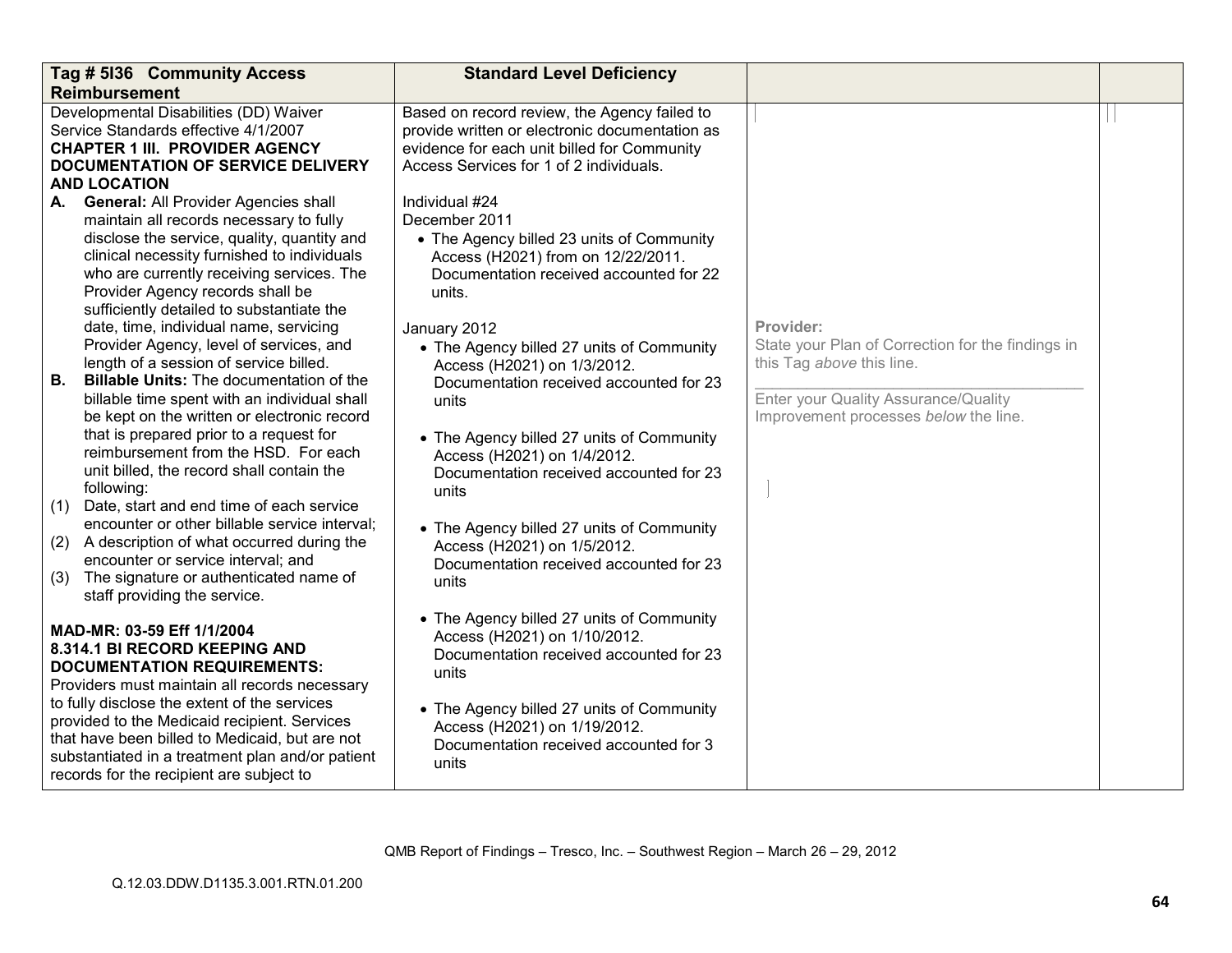| recoupment.                                                                                                                                                                                                                                                                                                                                                                                                                     |  |  |
|---------------------------------------------------------------------------------------------------------------------------------------------------------------------------------------------------------------------------------------------------------------------------------------------------------------------------------------------------------------------------------------------------------------------------------|--|--|
| Developmental Disabilities (DD) Waiver<br>Service Standards effective 4/1/2007<br><b>CHAPTER 5 XI. COMMUNITY ACCESS</b><br><b>SERVICES REQUIREMENTS</b><br><b>G. Reimbursement</b><br>(1) Billable Unit: A billable unit is defined as<br>one-quarter hour of service.                                                                                                                                                          |  |  |
| (2) Billable Activities: The Community Access<br>Provider Agency can bill for those activities<br>listed in the Community Access Scope of<br>Service. Billable units are typically provided<br>face-to-face but time spent in non face-to-face<br>activity may be claimed under the following<br>conditions:                                                                                                                    |  |  |
| (a) Time that is non face-to-face is<br>documented separately and clearly<br>identified as to the nature of the activity,<br>and is tied directly to the individual's<br>ISP, Action Plan;<br>(b) Time that is non face-to-face involves<br>outreach and identification and training<br>of community connections and natural<br>supports; and<br>(c) Non face-to-face hours do not exceed<br>10% of the monthly billable hours. |  |  |
| (3) Non-Billable Activities: Activities that the<br>service Provider Agency may need to conduct,<br>but which are not separately billable activities,<br>may include:<br>(a) Time and expense for training service<br>personnel;<br>(b) Supervision of agency staff;<br>(c) Service documentation and billing<br>activities; or<br>(d) Time the individual spends in segregated<br>facility-based settings activities.          |  |  |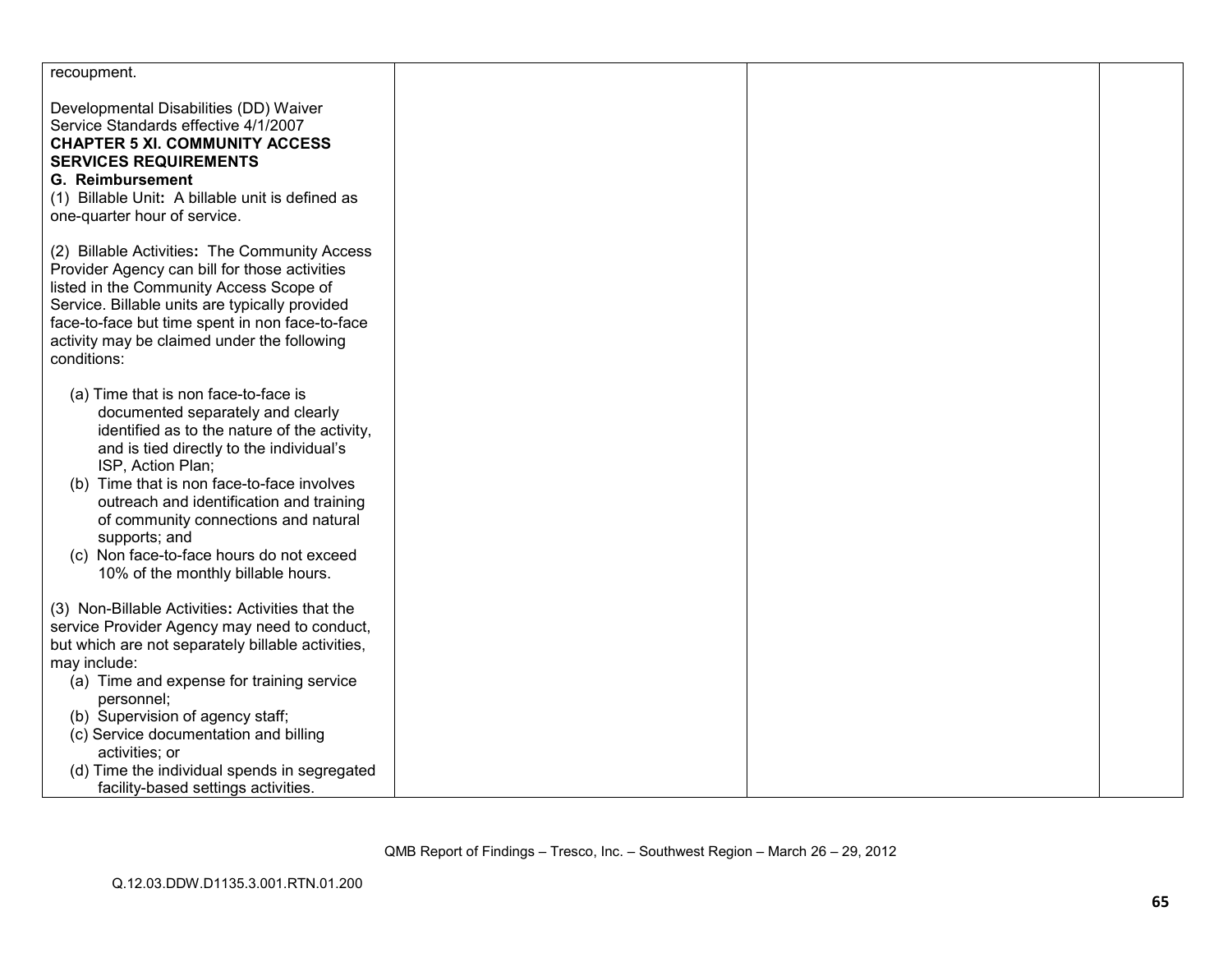|     | Tag # 5144 Adult Habilitation                                                                                                                                                                                                                                                  | <b>Standard Level Deficiency</b>                                                                                                                                                                               |                                                                               |  |
|-----|--------------------------------------------------------------------------------------------------------------------------------------------------------------------------------------------------------------------------------------------------------------------------------|----------------------------------------------------------------------------------------------------------------------------------------------------------------------------------------------------------------|-------------------------------------------------------------------------------|--|
|     | <b>Reimbursement</b>                                                                                                                                                                                                                                                           |                                                                                                                                                                                                                |                                                                               |  |
|     | Developmental Disabilities (DD) Waiver<br>Service Standards effective 4/1/2007<br><b>CHAPTER 1 III. PROVIDER AGENCY</b><br><b>DOCUMENTATION OF SERVICE DELIVERY</b><br><b>AND LOCATION</b>                                                                                     | Based on record review, the Agency failed to<br>provide written or electronic documentation as<br>evidence for each unit billed for Adult<br>Habilitation Services for 5 of 17 individuals.                    |                                                                               |  |
| А.  | <b>General: All Provider Agencies shall</b>                                                                                                                                                                                                                                    | Individual #2                                                                                                                                                                                                  |                                                                               |  |
|     | maintain all records necessary to fully                                                                                                                                                                                                                                        | January 2012                                                                                                                                                                                                   |                                                                               |  |
|     | disclose the service, quality, quantity and<br>clinical necessity furnished to individuals<br>who are currently receiving services. The<br>Provider Agency records shall be<br>sufficiently detailed to substantiate the<br>date, time, individual name, servicing             | • The Agency billed 19 units of Adult<br>Habilitation (T2021, U2) from on 1/12/2012.<br>Documentation did not contain the required<br>elements on 1/12/2012. Documentation<br>received accounted for 17 units. | Provider:                                                                     |  |
|     | Provider Agency, level of services, and                                                                                                                                                                                                                                        | Individual #13                                                                                                                                                                                                 | State your Plan of Correction for the findings in                             |  |
|     | length of a session of service billed.                                                                                                                                                                                                                                         | February 2012                                                                                                                                                                                                  | this Tag above this line.                                                     |  |
| В.  | <b>Billable Units:</b> The documentation of the<br>billable time spent with an individual shall<br>be kept on the written or electronic record<br>that is prepared prior to a request for<br>reimbursement from the HSD. For each<br>unit billed, the record shall contain the | • The Agency billed 23 units of Adult<br>Habilitation (T2021, U2) on 2/15/2012.<br>Documentation received accounted for 21<br>units.<br>Individual #15                                                         | Enter your Quality Assurance/Quality<br>Improvement processes below the line. |  |
|     | following:                                                                                                                                                                                                                                                                     | February 2012                                                                                                                                                                                                  |                                                                               |  |
| (1) | Date, start and end time of each service<br>encounter or other billable service interval;                                                                                                                                                                                      | • The Agency billed 24 units of Adult<br>Habilitation (T2021, U4) on 2/8/2012.                                                                                                                                 |                                                                               |  |
| (2) | A description of what occurred during the                                                                                                                                                                                                                                      | Documentation received accounted for 18                                                                                                                                                                        |                                                                               |  |
|     | encounter or service interval; and                                                                                                                                                                                                                                             | units.                                                                                                                                                                                                         |                                                                               |  |
| (3) | The signature or authenticated name of<br>staff providing the service.                                                                                                                                                                                                         |                                                                                                                                                                                                                |                                                                               |  |
|     | MAD-MR: 03-59 Eff 1/1/2004<br>8.314.1 BI RECORD KEEPING AND<br><b>DOCUMENTATION REQUIREMENTS:</b><br>Providers must maintain all records necessary                                                                                                                             | • The Agency billed 24 units of Adult<br>Habilitation (T2021, U1 & U4) on 2/28/2012.<br>Documentation received accounted for 18<br>units.<br>Individual #17                                                    |                                                                               |  |
|     | to fully disclose the extent of the services                                                                                                                                                                                                                                   | December 2011                                                                                                                                                                                                  |                                                                               |  |
|     | provided to the Medicaid recipient. Services<br>that have been billed to Medicaid, but are not<br>substantiated in a treatment plan and/or patient<br>records for the recipient are subject to                                                                                 | • The Agency billed 24 units of Adult<br>Habilitation (T2021, U3) on 12/28/2011.<br>Documentation received accounted for 16<br>units.                                                                          |                                                                               |  |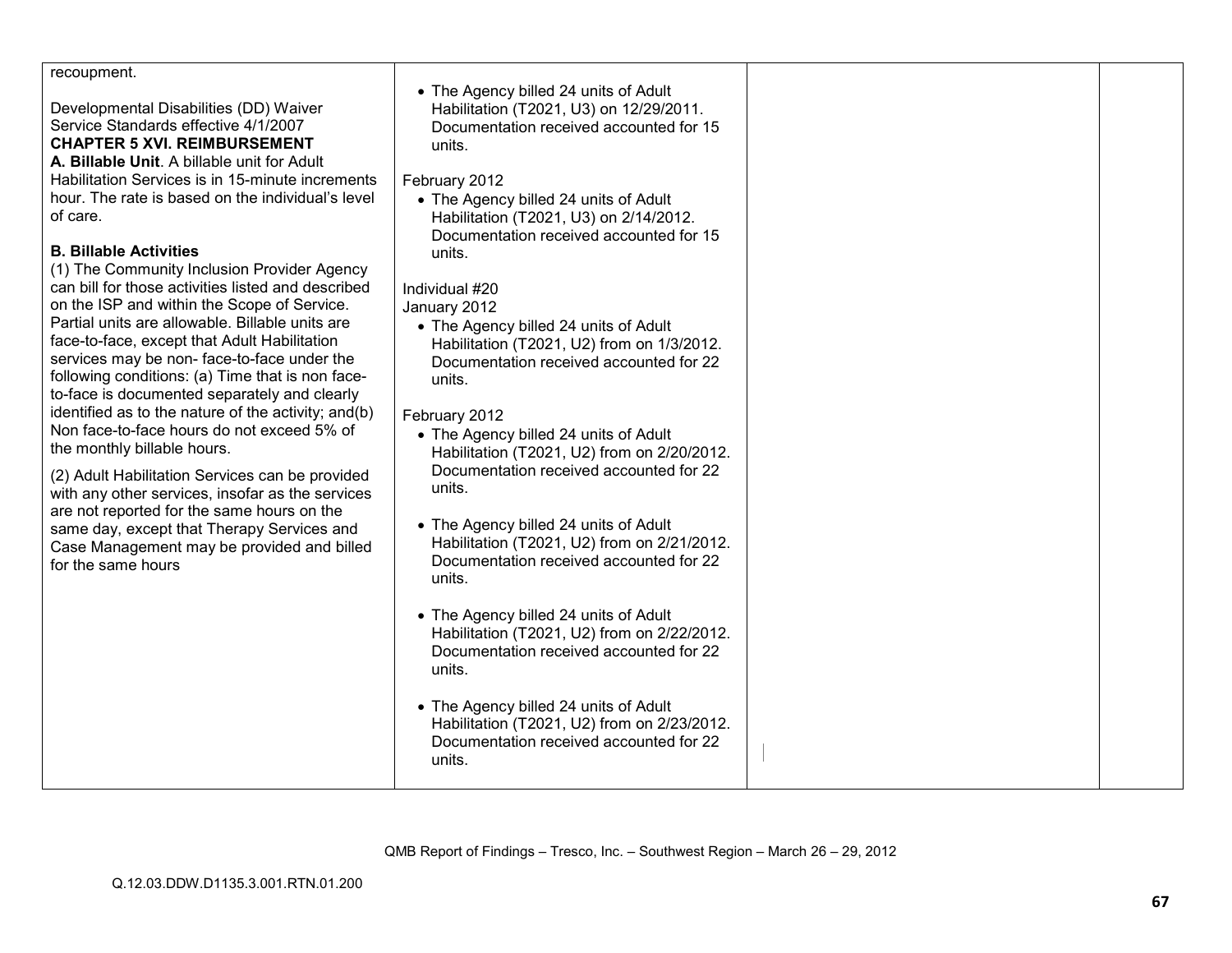| • The Agency billed 24 units of Adult<br>Habilitation (T2021, U2) from on 2/24/2012.<br>Documentation received accounted for 22 |  |
|---------------------------------------------------------------------------------------------------------------------------------|--|
| units.                                                                                                                          |  |
|                                                                                                                                 |  |
|                                                                                                                                 |  |
|                                                                                                                                 |  |
|                                                                                                                                 |  |
|                                                                                                                                 |  |
|                                                                                                                                 |  |
|                                                                                                                                 |  |
|                                                                                                                                 |  |
|                                                                                                                                 |  |
|                                                                                                                                 |  |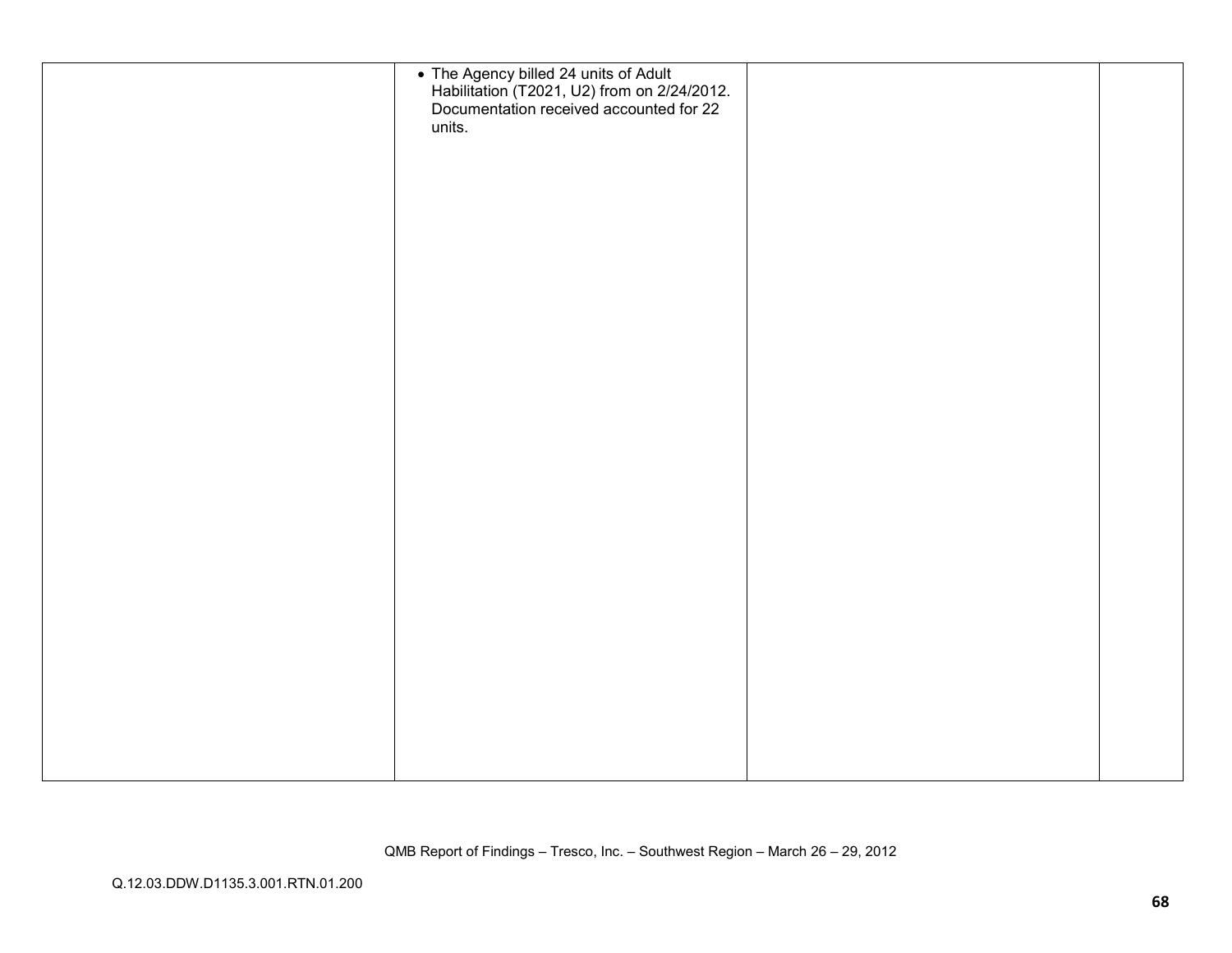|                         | Tag # 6L26 Supported Living                                                                                                                                                                                                                                                                                                                                                                                                                                                                                                                            | <b>Standard Level Deficiency</b>                                                                                                                                                                                                                                                                                                                                                                                                                                                                               |                                                                                                                                                                              |  |
|-------------------------|--------------------------------------------------------------------------------------------------------------------------------------------------------------------------------------------------------------------------------------------------------------------------------------------------------------------------------------------------------------------------------------------------------------------------------------------------------------------------------------------------------------------------------------------------------|----------------------------------------------------------------------------------------------------------------------------------------------------------------------------------------------------------------------------------------------------------------------------------------------------------------------------------------------------------------------------------------------------------------------------------------------------------------------------------------------------------------|------------------------------------------------------------------------------------------------------------------------------------------------------------------------------|--|
|                         | <b>Reimbursement</b>                                                                                                                                                                                                                                                                                                                                                                                                                                                                                                                                   |                                                                                                                                                                                                                                                                                                                                                                                                                                                                                                                |                                                                                                                                                                              |  |
|                         | Developmental Disabilities (DD) Waiver<br>Service Standards effective 4/1/2007<br><b>CHAPTER 1 III. PROVIDER AGENCY</b><br>DOCUMENTATION OF SERVICE DELIVERY                                                                                                                                                                                                                                                                                                                                                                                           | Based on record review, the Agency failed to<br>provide written or electronic documentation as<br>evidence for each unit billed for Supported<br>Living Services for 2 of 16 individuals.                                                                                                                                                                                                                                                                                                                      |                                                                                                                                                                              |  |
|                         | <b>AND LOCATION</b>                                                                                                                                                                                                                                                                                                                                                                                                                                                                                                                                    |                                                                                                                                                                                                                                                                                                                                                                                                                                                                                                                |                                                                                                                                                                              |  |
| А.                      | <b>General: All Provider Agencies shall</b><br>maintain all records necessary to fully<br>disclose the service, quality, quantity and<br>clinical necessity furnished to individuals<br>who are currently receiving services. The<br>Provider Agency records shall be<br>sufficiently detailed to substantiate the<br>date, time, individual name, servicing<br>Provider Agency, level of services, and                                                                                                                                                | Individual #1<br>February 2012<br>• The Agency billed 1 units of Supported<br>Living (T2033) on 2/26/2012.<br>Documentation did not contain the required<br>elements on 2/26/2012. Documentation<br>received accounted for 0 units. One or more<br>of the following elements was not met:<br>$\triangleright$ No documentation found.                                                                                                                                                                          |                                                                                                                                                                              |  |
|                         | length of a session of service billed.                                                                                                                                                                                                                                                                                                                                                                                                                                                                                                                 |                                                                                                                                                                                                                                                                                                                                                                                                                                                                                                                |                                                                                                                                                                              |  |
| В.<br>(1)<br>(2)<br>(3) | <b>Billable Units:</b> The documentation of the<br>billable time spent with an individual shall<br>be kept on the written or electronic record<br>that is prepared prior to a request for<br>reimbursement from the HSD. For each<br>unit billed, the record shall contain the<br>following:<br>Date, start and end time of each service<br>encounter or other billable service interval;<br>A description of what occurred during the<br>encounter or service interval; and<br>The signature or authenticated name of<br>staff providing the service. | Individual #4<br>February 2012<br>• The Agency billed 1 unit of Supported Living<br>(T2033) on 2/1/2012. Documentation did not<br>contain the required elements on 2/1/2012.<br>One of the following elements was not met:<br>$\triangleright$ No documentation found.<br>• The Agency billed 1 unit of Supported Living<br>(T2033) on 2/2/2012. Documentation did not<br>contain the required elements on 2/2/2012.<br>One of the following elements was not met:<br>$\triangleright$ No documentation found. | Provider:<br>State your Plan of Correction for the findings in<br>this Tag above this line.<br>Enter your Quality Assurance/Quality<br>Improvement processes below the line. |  |
|                         | MAD-MR: 03-59 Eff 1/1/2004<br>8.314.1 BI RECORD KEEPING AND<br><b>DOCUMENTATION REQUIREMENTS:</b><br>Providers must maintain all records necessary<br>to fully disclose the extent of the services<br>provided to the Medicaid recipient. Services<br>that have been billed to Medicaid, but are not<br>substantiated in a treatment plan and/or patient<br>records for the recipient are subject to                                                                                                                                                   | • The Agency billed 1 unit of Supported Living<br>(T2033) on 2/3/2012. Documentation did not<br>contain the required elements on 2/3/2012.<br>One of the following elements was not met:<br>$\triangleright$ No documentation found.<br>• The Agency billed 1 unit of Supported Living<br>(T2033) on 2/4/2012. Documentation did not<br>contain the required elements on 2/4/2012.                                                                                                                             |                                                                                                                                                                              |  |

QMB Report of Findings – Tresco, Inc. – Southwest Region – March 26 – 29, 2012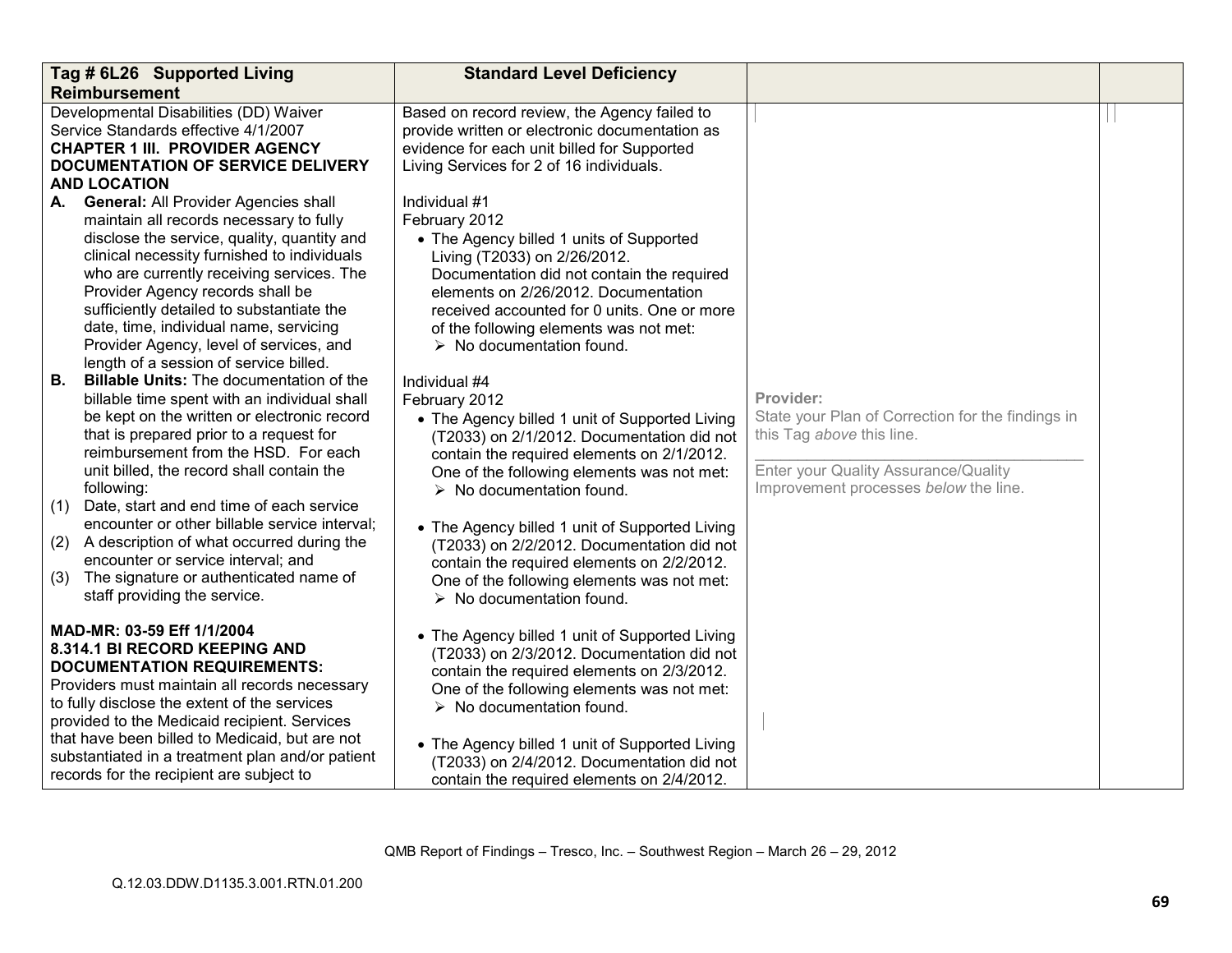| recoupment.                                                                              | One of the following elements was not met:                                                   |  |
|------------------------------------------------------------------------------------------|----------------------------------------------------------------------------------------------|--|
|                                                                                          | $\triangleright$ No documentation found.                                                     |  |
| Developmental Disabilities (DD) Waiver<br>Service Standards effective 4/1/2007           |                                                                                              |  |
| <b>CHAPTER 6. IX. REIMBURSEMENT FOR</b>                                                  | • The Agency billed 1 unit of Supported Living<br>(T2033) on 2/5/2012. Documentation did not |  |
| <b>COMMUNITY LIVING SERVICES</b>                                                         | contain the required elements on 2/5/2012.                                                   |  |
| A. Reimbursement for Supported Living                                                    | One of the following elements was not met:                                                   |  |
| <b>Services</b>                                                                          | $\triangleright$ No documentation found.                                                     |  |
| Billable Unit. The billable Unit for<br>(1)                                              |                                                                                              |  |
| Supported Living Services is based on a                                                  | • The Agency billed 1 unit of Supported Living                                               |  |
| daily rate. The daily rate cannot exceed                                                 | (T2033) on 2/6/2012. Documentation did not                                                   |  |
| 340 billable days a year.                                                                | contain the required elements on 2/6/2012.                                                   |  |
| (2) Billable Activities                                                                  | One of the following elements was not met:                                                   |  |
| (a) Direct care provided to an individual in                                             | $\triangleright$ No documentation found.                                                     |  |
| the residence any portion of the day.                                                    |                                                                                              |  |
| (b) Direct support provided to an individual<br>by community living direct service staff | • The Agency billed 1 unit of Supported Living                                               |  |
| away from the residence, e.g., in the                                                    | (T2033) on 2/7/2012. Documentation did not                                                   |  |
| community.                                                                               | contain the required elements on 2/7/2012.<br>One of the following elements was not met:     |  |
| (c) Any activities in which direct support                                               | $\triangleright$ No documentation found.                                                     |  |
| staff provides in accordance with the                                                    |                                                                                              |  |
| Scope of Services.                                                                       | • The Agency billed 1 unit of Supported Living                                               |  |
| (3) Non-Billable Activities                                                              | (T2033) on 2/8/2012. Documentation did not                                                   |  |
| (a) The Supported Living Services provider                                               | contain the required elements on 2/8/2012.                                                   |  |
| shall not bill DD Waiver for Room and                                                    | One of the following elements was not met:                                                   |  |
| Board.                                                                                   | $\triangleright$ No documentation found.                                                     |  |
| (b) Personal care, respite, nutritional<br>counseling and nursing supports shall         |                                                                                              |  |
| not be billed as separate services for an                                                | • The Agency billed 1 unit of Supported Living                                               |  |
| individual receiving Supported Living                                                    | (T2033) on 2/9/2012. Documentation did not                                                   |  |
| Services.                                                                                | contain the required elements on 2/9/2012.<br>One of the following elements was not met:     |  |
| (c) The provider shall not bill when an                                                  | $\triangleright$ No documentation found.                                                     |  |
| individual is hospitalized or in an                                                      |                                                                                              |  |
| institutional care setting.                                                              | • The Agency billed 1 unit of Supported Living                                               |  |
|                                                                                          | (T2033) on 2/10/2012. Documentation did                                                      |  |
|                                                                                          | not contain the required elements on                                                         |  |
|                                                                                          | 2/10/2012. One of the following elements                                                     |  |
|                                                                                          | was not met:                                                                                 |  |
|                                                                                          | $\triangleright$ No documentation found.                                                     |  |
|                                                                                          |                                                                                              |  |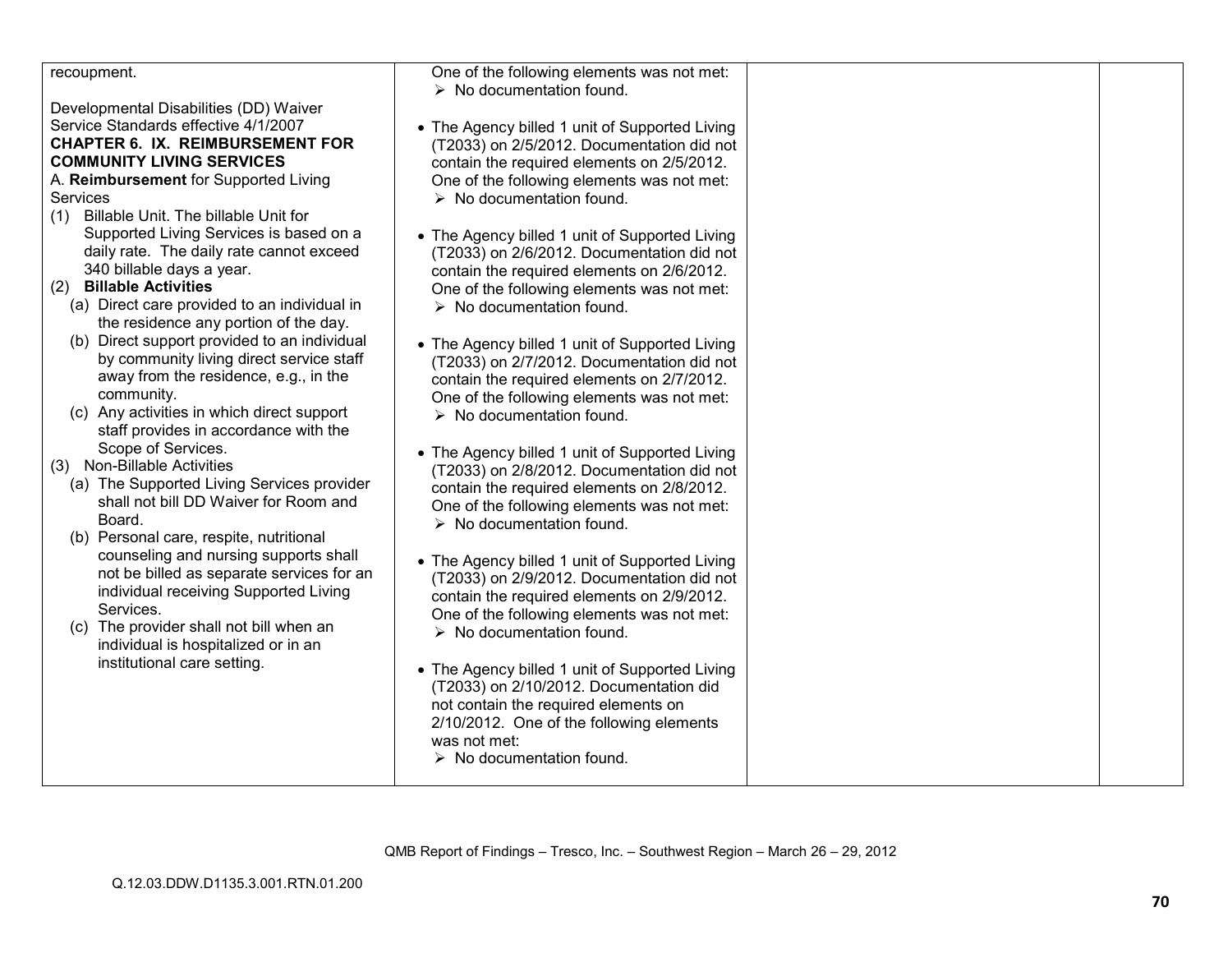| • The Agency billed 1 unit of Supported Living<br>(T2033) on 2/11/2012. Documentation did<br>not contain the required elements on<br>2/11/2012. One of the following elements<br>was not met:<br>$\triangleright$ No documentation found. |  |
|-------------------------------------------------------------------------------------------------------------------------------------------------------------------------------------------------------------------------------------------|--|
| • The Agency billed 1 unit of Supported Living<br>(T2033) on 2/12/2012. Documentation did<br>not contain the required elements on<br>2/12/2012. One of the following elements<br>was not met:<br>$\triangleright$ No documentation found. |  |
| • The Agency billed 1 unit of Supported Living<br>(T2033) on 2/13/2012. Documentation did<br>not contain the required elements on<br>2/13/2012. One of the following elements<br>was not met:<br>$\triangleright$ No documentation found. |  |
| • The Agency billed 1 unit of Supported Living<br>(T2033) on 2/14/2012. Documentation did<br>not contain the required elements on<br>2/14/2012. One of the following elements<br>was not met:<br>$\triangleright$ No documentation found. |  |
| • The Agency billed 1 unit of Supported Living<br>(T2033) on 2/15/2012. Documentation did<br>not contain the required elements on<br>2/15/2012. One of the following elements<br>was not met:<br>$\triangleright$ No documentation found. |  |
| • The Agency billed 1 unit of Supported Living<br>(T2033) on 2/16/2012. Documentation did<br>not contain the required elements on<br>2/16/2012. One of the following elements<br>was not met:                                             |  |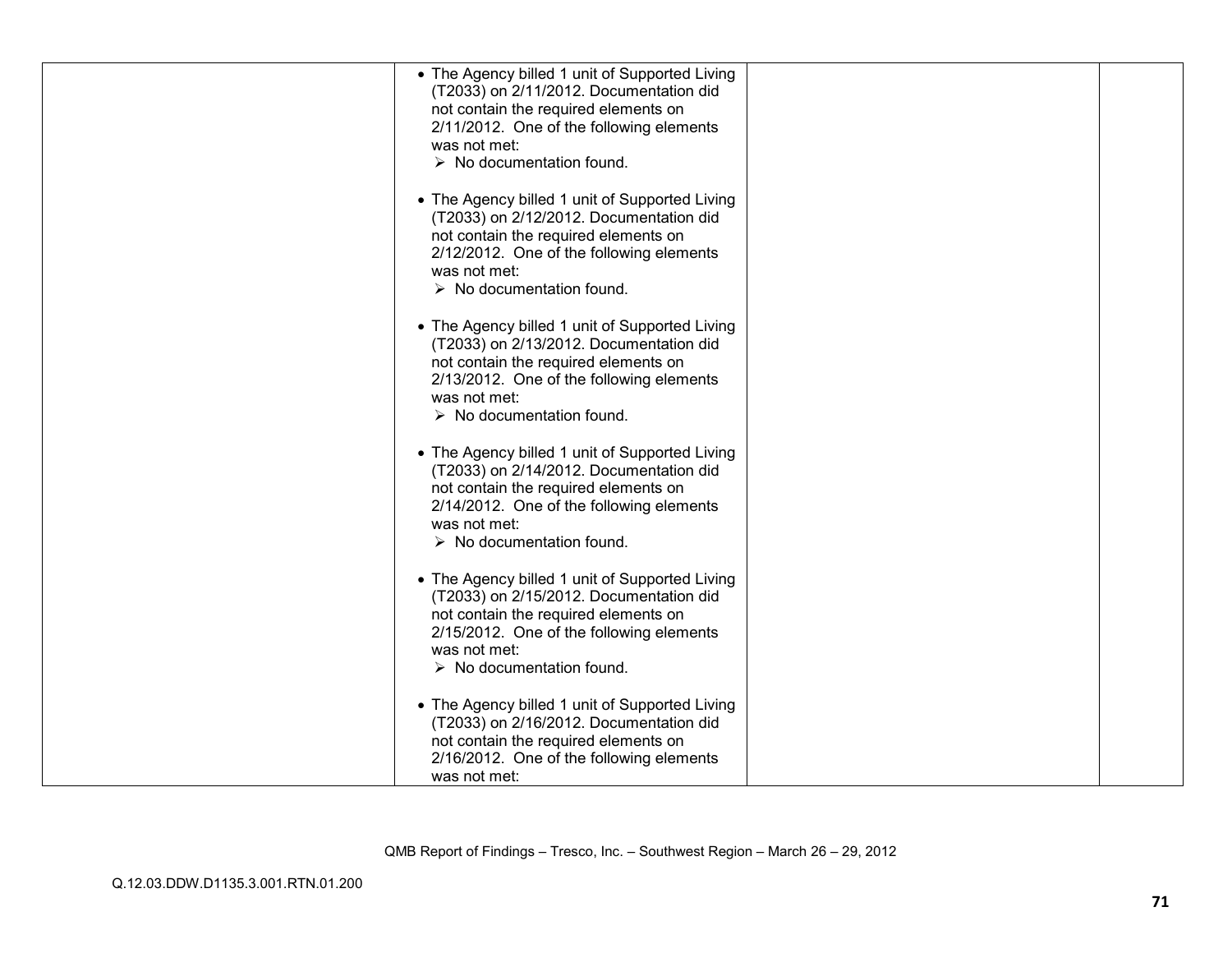| $\triangleright$ No documentation found. |                                                                                           |
|------------------------------------------|-------------------------------------------------------------------------------------------|
| not contain the required elements on     | • The Agency billed 1 unit of Supported Living                                            |
| was not met:                             | (T2033) on 2/17/2012. Documentation did                                                   |
| $\triangleright$ No documentation found. | 2/17/2012. One of the following elements                                                  |
| not contain the required elements on     | • The Agency billed 1 unit of Supported Living                                            |
| was not met:                             | (T2033) on 2/18/2012. Documentation did                                                   |
| $\triangleright$ No documentation found. | 2/18/2012. One of the following elements                                                  |
| not contain the required elements on     | • The Agency billed 1 unit of Supported Living                                            |
| was not met:                             | (T2033) on 2/19/2012. Documentation did                                                   |
| $\triangleright$ No documentation found. | 2/19/2012. One of the following elements                                                  |
| not contain the required elements on     | • The Agency billed 1 unit of Supported Living                                            |
| was not met:                             | (T2033) on 2/20/2012. Documentation did                                                   |
| $\triangleright$ No documentation found. | 2/20/2012. One of the following elements                                                  |
| not contain the required elements on     | • The Agency billed 1 unit of Supported Living                                            |
| was not met:                             | (T2033) on 2/21/2012. Documentation did                                                   |
| $\triangleright$ No documentation found. | 2/21/2012. One of the following elements                                                  |
| not contain the required elements on     | • The Agency billed 1 unit of Supported Living<br>(T2033) on 2/22/2012. Documentation did |

QMB Report of Findings – Tresco, Inc. – Southwest Region – March 26 – 29, 2012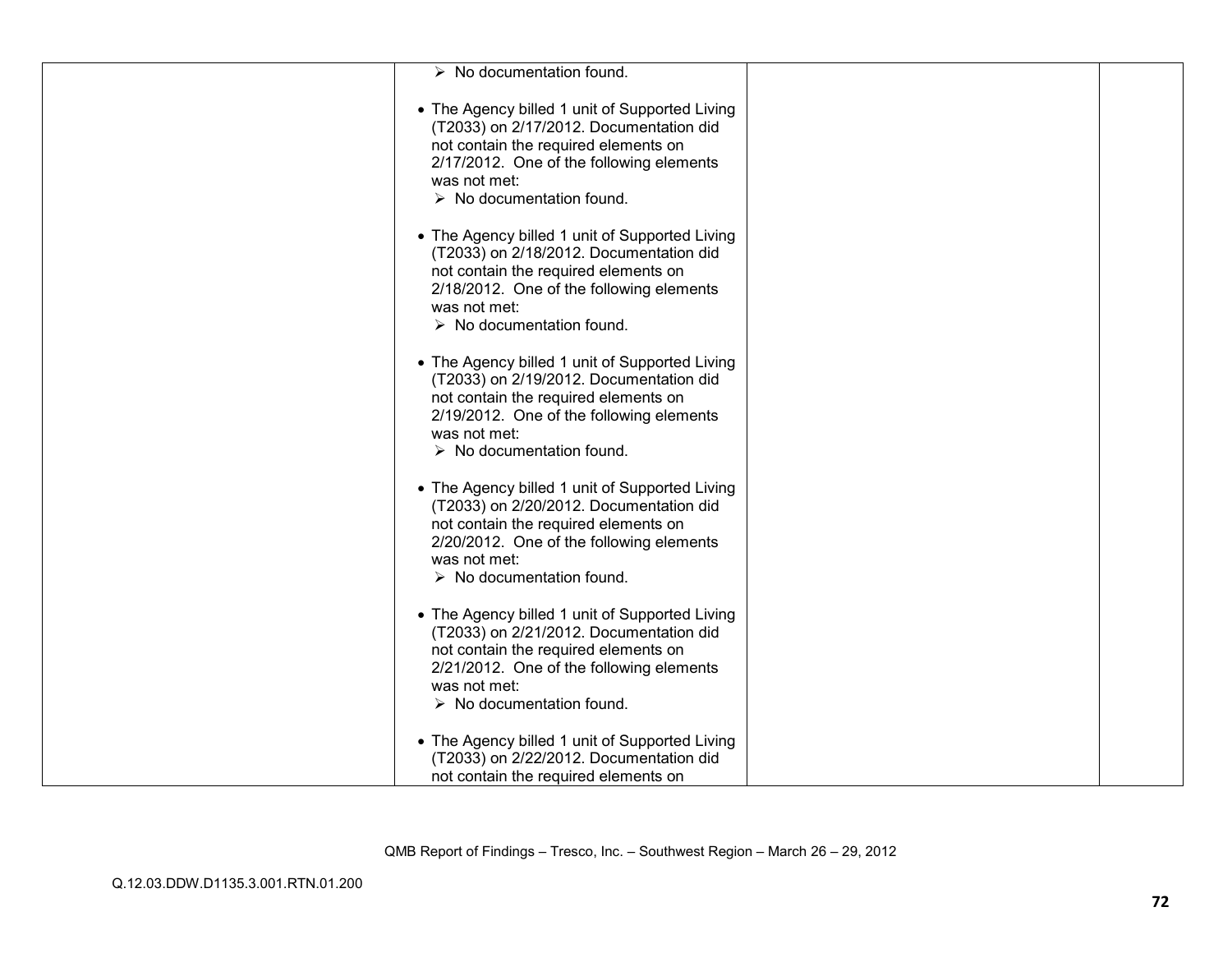| 2/22/2012. One of the following elements<br>was not met:                                                                                                                                                                                  |  |
|-------------------------------------------------------------------------------------------------------------------------------------------------------------------------------------------------------------------------------------------|--|
| $\triangleright$ No documentation found.                                                                                                                                                                                                  |  |
| • The Agency billed 1 unit of Supported Living<br>(T2033) on 2/23/2012. Documentation did<br>not contain the required elements on<br>2/23/2012. One of the following elements                                                             |  |
| was not met:<br>$\triangleright$ No documentation found.                                                                                                                                                                                  |  |
| • The Agency billed 1 unit of Supported Living<br>(T2033) on 2/24/2012. Documentation did<br>not contain the required elements on<br>2/24/2012. One of the following elements<br>was not met:<br>$\triangleright$ No documentation found. |  |
| • The Agency billed 1 unit of Supported Living<br>(T2033) on 2/25/2012. Documentation did<br>not contain the required elements on<br>2/25/2012. One of the following elements<br>was not met:<br>$\triangleright$ No documentation found. |  |
| • The Agency billed 1 unit of Supported Living<br>(T2033) on 2/26/2012. Documentation did<br>not contain the required elements on<br>2/26/2012. One of the following elements<br>was not met:<br>$\triangleright$ No documentation found. |  |
| • The Agency billed 1 unit of Supported Living<br>(T2033) on 2/27/2012. Documentation did<br>not contain the required elements on<br>2/27/2012. One of the following elements<br>was not met:<br>$\triangleright$ No documentation found. |  |
| • The Agency billed 1 unit of Supported Living                                                                                                                                                                                            |  |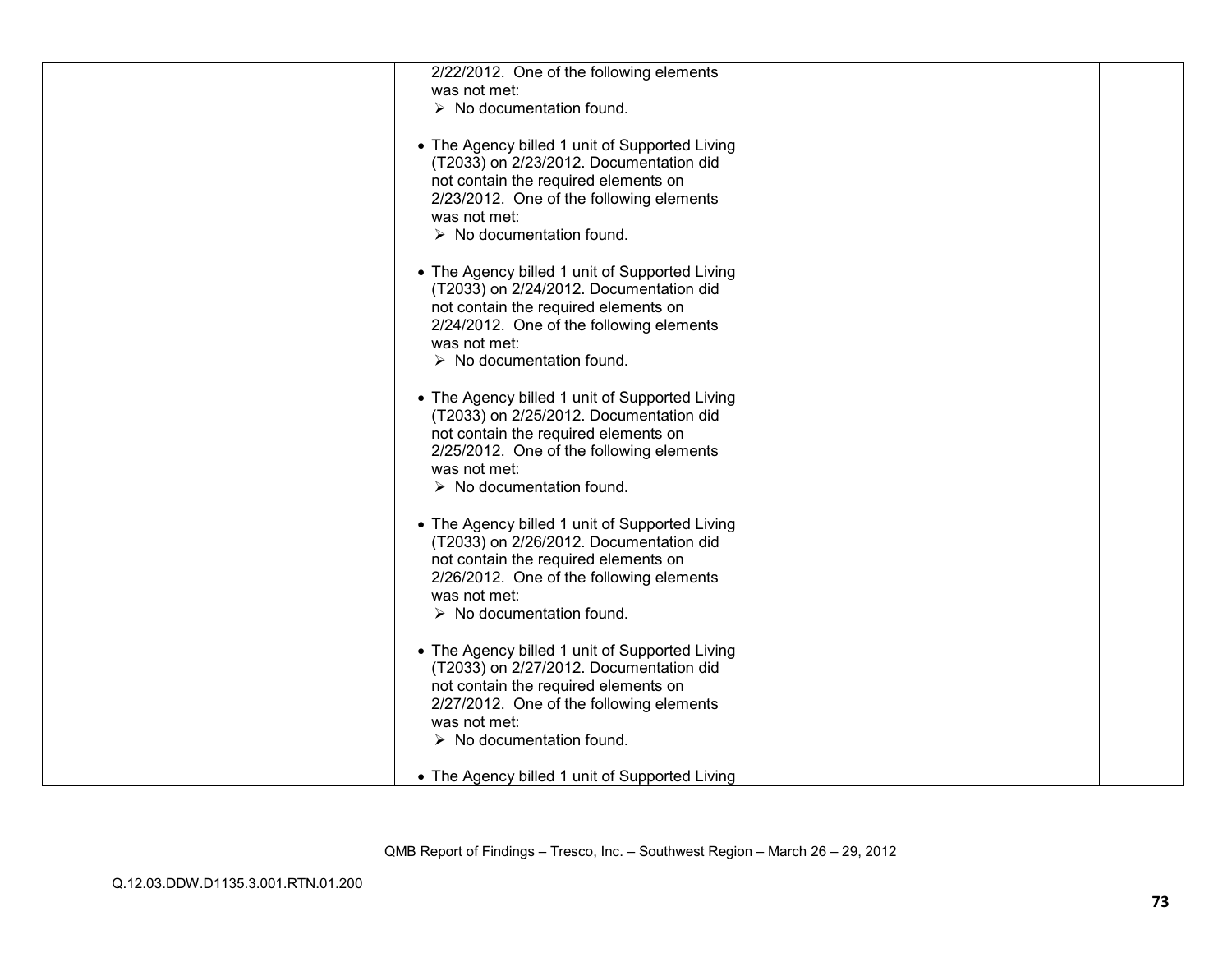| (T2033) on 2/28/2012. Documentation did<br>not contain the required elements on<br>2/28/2012. One of the following elements<br>was not met:<br>$\triangleright$ No documentation found.                                                   |  |
|-------------------------------------------------------------------------------------------------------------------------------------------------------------------------------------------------------------------------------------------|--|
| • The Agency billed 1 unit of Supported Living<br>(T2033) on 2/29/2012. Documentation did<br>not contain the required elements on<br>2/29/2012. One of the following elements<br>was not met:<br>$\triangleright$ No documentation found. |  |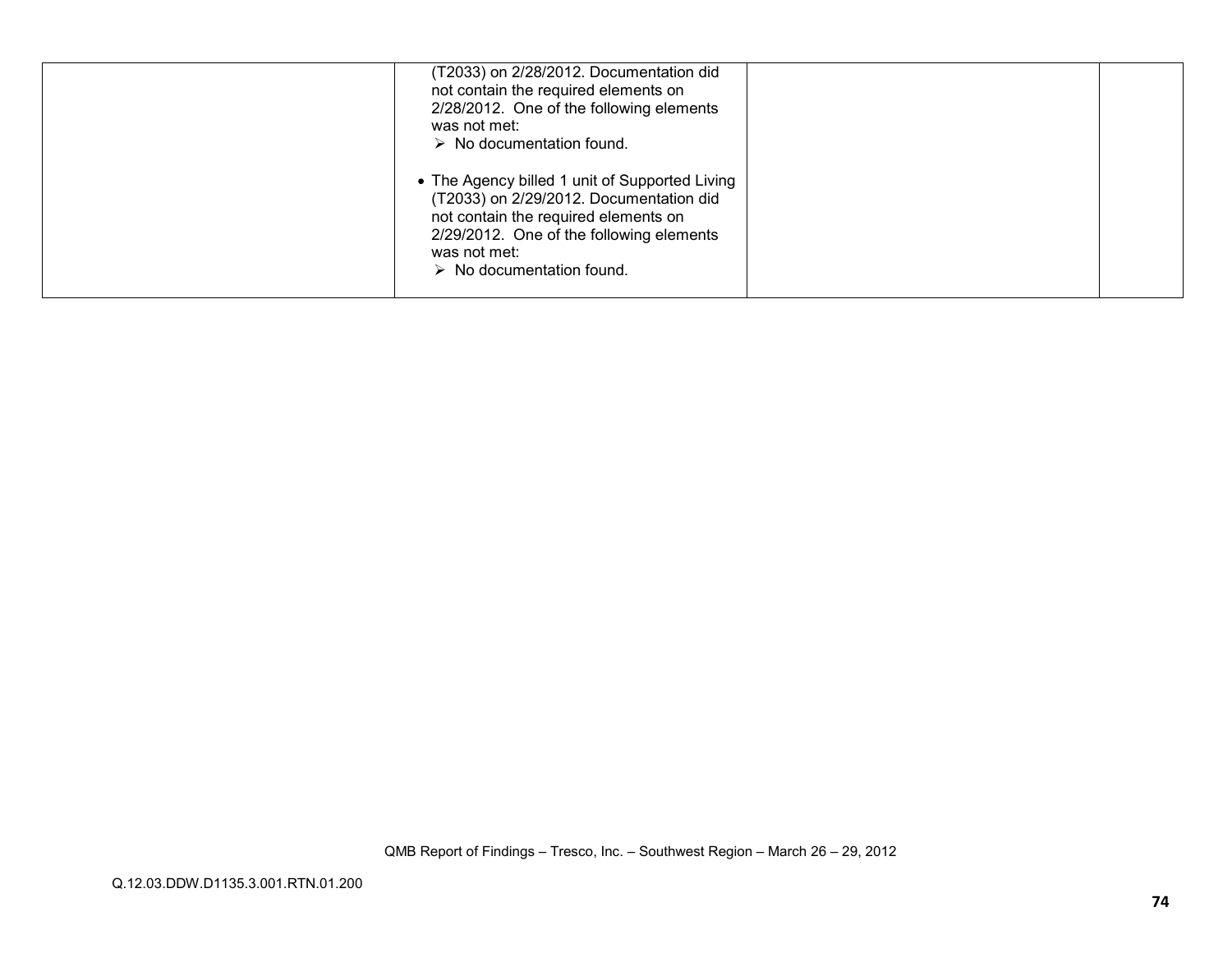## SUSANA MARTINEZ, GOVERNOR



## **BRAD McGRATH, INTERIM SECRETARY**

Date: November 26, 2012

To: Pam Lillibridge, Chief Executive Officer Provider: Tresco, Inc. Address: 1800 Copper Loop State/Zip: Las Cruces, New Mexico 88004

E-mail Address: PLillibridge@trescomail.org

| Region:           | Southwest                                                                                                                                                         |
|-------------------|-------------------------------------------------------------------------------------------------------------------------------------------------------------------|
| Survey Date:      | March 26 - 29, 2012                                                                                                                                               |
| Program Surveyed: | Developmental Disabilities Waiver                                                                                                                                 |
| Service Surveyed: | Community Living Supports (Supported Living & Independent Living) & Community Inclusion Supports (Adult<br>Habilitation, Community Access & Supported Employment) |
| Survey Type:      | Routine                                                                                                                                                           |

Dear Ms. Lillibridge;

The Division of Health Improvement Quality Management Bureau received, reviewed and approved the documents you submitted for your Plan of Correction. Your Plan of Correction is not closed.

## **Your Plan of Correction will be considered for closure when a Verification survey confirms that you have corrected all surveydeficiencies and sustained all corrections.**

The Quality Management Bureau will be need to conduct a verification survey to ensure previously cited deficiencies have been corrected and that systemic Quality Improvement and Quality Assurance processes have been effective at sustaining corrections.